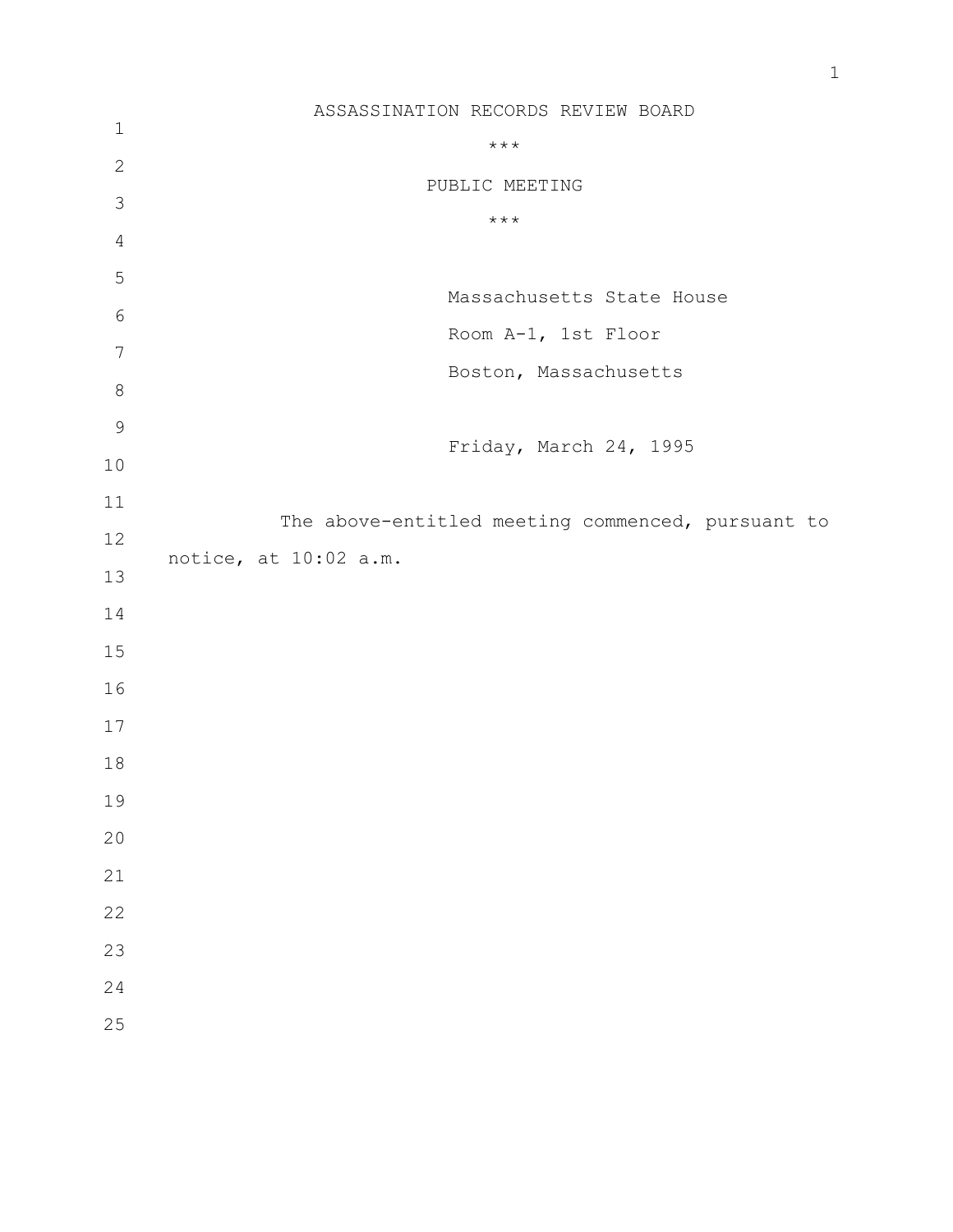| $\mathbf{1}$   |                                                  |
|----------------|--------------------------------------------------|
| $\mathbf{2}$   | JOHN R. TUNHEIM, Chair; Minnesota Chief Deputy   |
| 3              | Attorney General                                 |
| $\overline{4}$ | DAVID MARWELL, Executive Director                |
| 5              | DR. KERMIT L. HALL; Dean, College of Humanities, |
| $6\,$          | and Professor of History at The Ohio State       |
| 7              | University                                       |
|                | DR. WILLIAM L. JOYCE; Associates University      |
| $8\,$          | Librarian for Rare Books and Special Collections |
| $\mathsf 9$    | at Princeton University                          |
| 10             | DR. ANNA K. NELSON; Adjunct Professor of History |
| 11             | at American University                           |
| 12             |                                                  |
| 13             |                                                  |
| 14             |                                                  |
| 15             |                                                  |
| 16             |                                                  |
| 17             |                                                  |
| 18             |                                                  |
| 19             |                                                  |
| 20             |                                                  |
| 21             |                                                  |
| 22             |                                                  |
| 23             |                                                  |
| 24             |                                                  |
| 25             |                                                  |
|                |                                                  |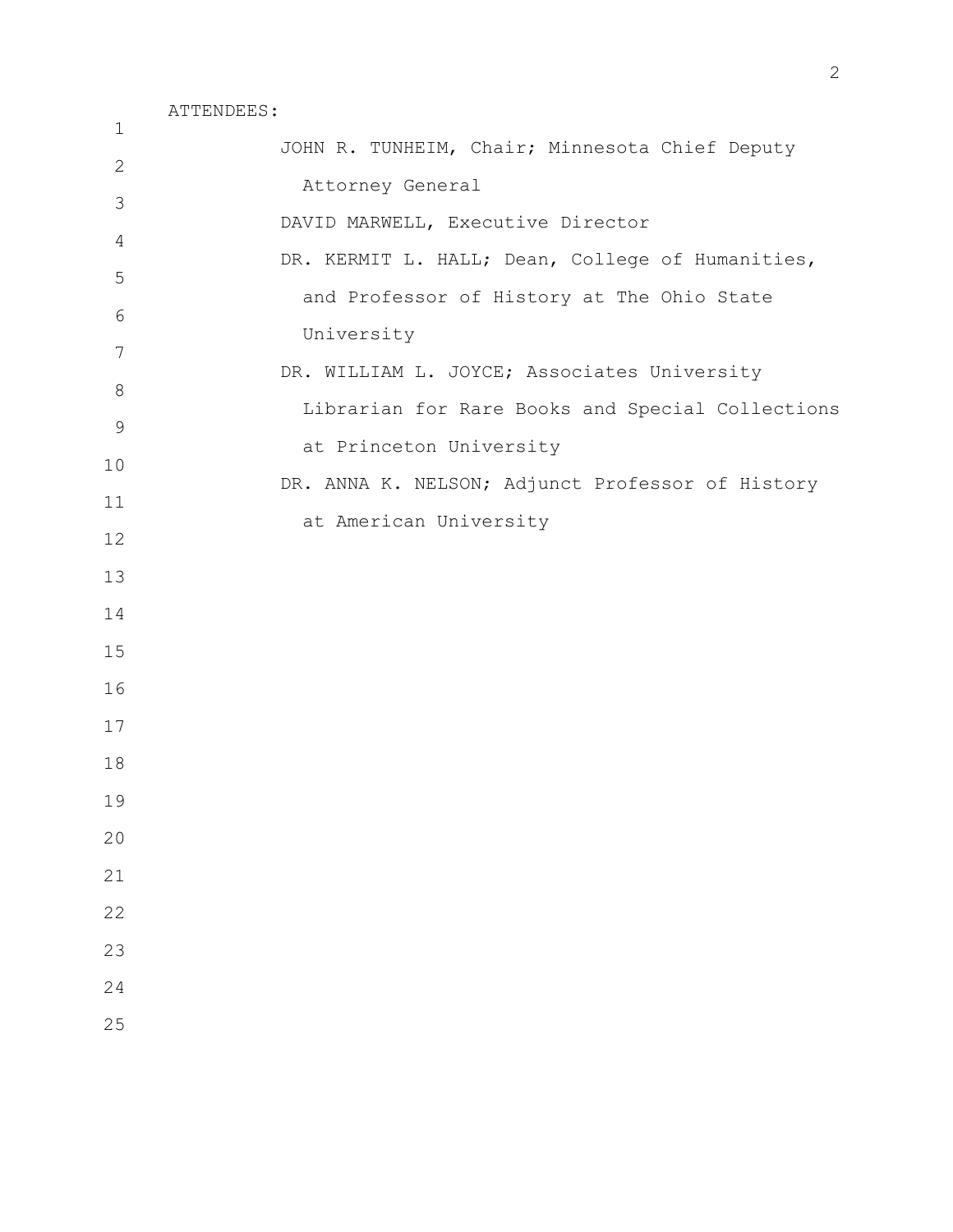| $\mathbf{1}$ |                                                    |
|--------------|----------------------------------------------------|
|              | GEORGE MICHAEL EVICA                               |
| 2            | PHILIP H. MELANSON; Political Science Professor at |
| 3            | the University of Massachusetts-Dartmouth and      |
| 4            | the author of Spy Saga: Lee Harvey Oswald and      |
| 5            | U.S. Intelligence, published in 1990               |
| 6            |                                                    |
| 7            | EDGAR TATRO                                        |
| 8            | PRISCILLA JOHNSON McMILLAN; History Professor at   |
| 9            | the Harvard Russian Research Center and the        |
| 10           | author of Marina and Lee, published in 1977        |
|              | DICK RUSSELL                                       |
| 11           | RICHARD TRASK; Author of Pictures of the Pain:     |
| 12           | Photography and the Assassination of President     |
| 13           | Kennedy, published in 1994                         |
| 14           | STEVE TILLEY; National Archives                    |
| 15           |                                                    |
| 16           |                                                    |
| 17           |                                                    |
| 18           |                                                    |
| 19           |                                                    |
| 20           |                                                    |
| 21           |                                                    |
|              |                                                    |
| 22           |                                                    |
| 23           |                                                    |
| 24           |                                                    |
| 25           |                                                    |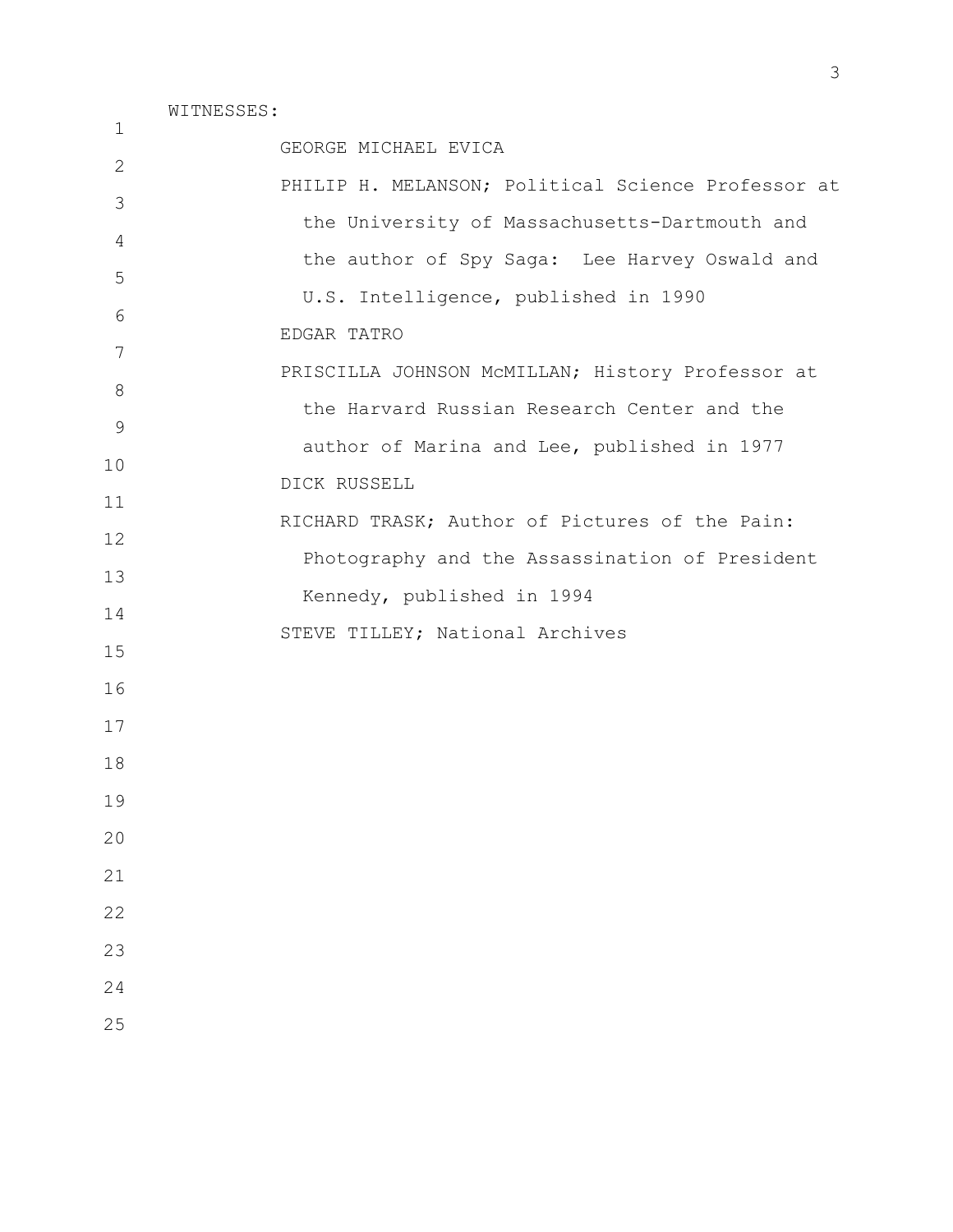|       | PROCEEDINGS                                                    |
|-------|----------------------------------------------------------------|
|       | [10:02 a.m.]                                                   |
|       | CHAIRMAN TUNHEIM: Call this meeting of the                     |
|       | Assassination Records Review Board to order.                   |
|       | We're glad to be here in Boston today. I'm going               |
|       | to give a brief introductory statement, but first I'd like to  |
|       | introduce the members of the board and staff who are up here   |
|       | today with me.                                                 |
|       | To your left, far left, is Dr. William Joyce, board            |
|       | member, and Dr. Anna Nelson, board member, and to your right,  |
|       | your far right, Dr. Kermit Hall, who is a member of the board, |
|       | and David Marwell, who is the executive director of the staff  |
|       | of the Assassination Records Review Board.                     |
|       | Dr. Henry Graff, who is a review board member, was             |
|       | unable to join us in Boston today.                             |
|       | The Assassination Records Review Board was created             |
|       | by Congress in October of 1992, signed into law by President   |
| Bush. | We were appointed by President Clinton and confirmed           |
|       | by the Senate and sworn in about 11 months ago.                |
|       | Much of our first year has been spent organizing the           |
|       | staff, getting the group ready to go, but let me tell you a    |
|       | little bit about our obligations under the law.                |
|       | It's not the job of the Assassination Records Review           |
|       | Board to solve the mysteries related to the assassination of   |
|       | President Kennedy, but it is the job of the review board to    |
|       |                                                                |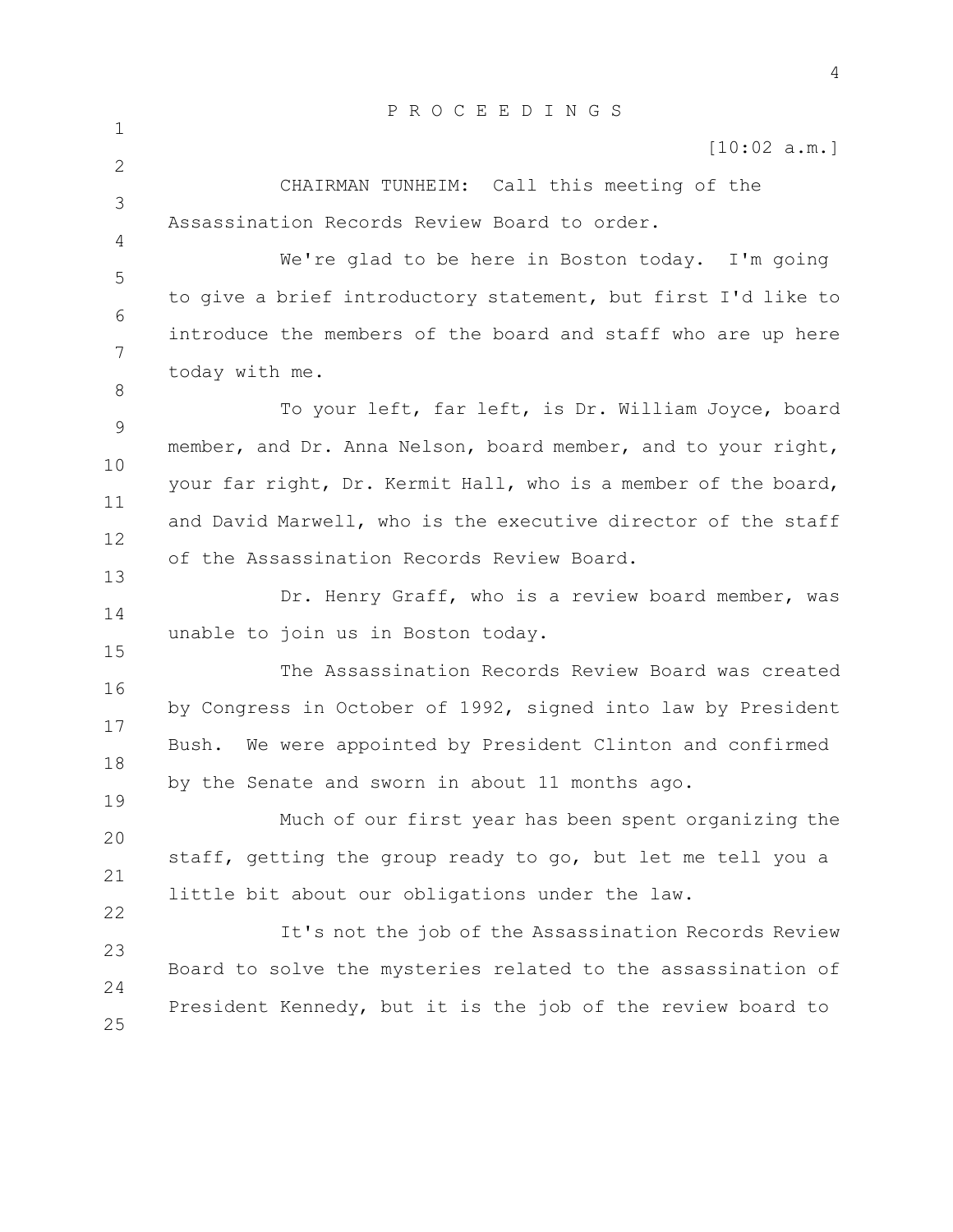1 2 find all of the records that are available today that had never been available before to the American public and share those records with the American public.

3

15

19

4 5 6 7 We have decisions to make on some of the records as to whether they can be released immediately or whether they will have postponed release dates, and we are about to begin that effort in the upcoming several months.

8 9 10 11 But first and foremost is our responsibility to find records wherever they are at. Obviously, many records are still housed within the agencies of the Federal Government, and many of those records are in Washington.

12 13 14 We have been working closely with the agencies that have records, providing guidance to them on what constitutes an assassination record and how broad their search for records should be today.

16 17 18 We are also engaged in a hunt for records in other parts of the country. In Boston, we spent time yesterday at the JFK Library, with the library staff. Obviously, there are records there that are of great interest to us.

20 21 22 23 We had a very fruitful set of meetings yesterday with library staff, were very cooperative with us, and we hope that, in the months to come, there will be further releases coming out through the library.

 $24$ 25 We are also interested in records that individuals may have. There are individuals who were in government service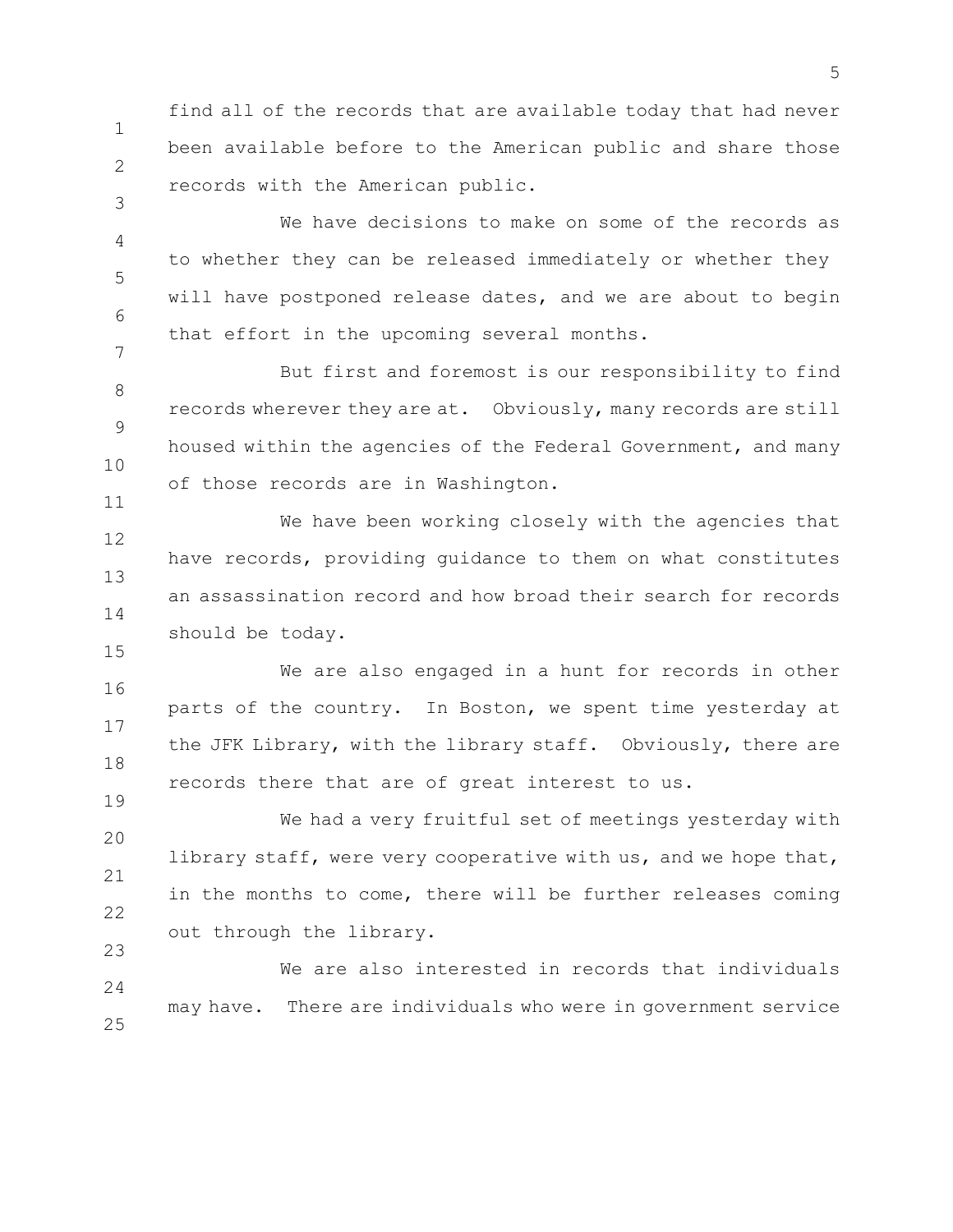during the 1960s who still have records, and we're interested in obtaining copies of those records for the collection.

1

2

6

9

15

20

3 4 5 I might add that records include more than simply documents. It includes photographs. It includes any kind of information that bears on the assassination of President Kennedy in one way, shape, or form.

7 8 We are in the process of adopting a definition of what an assassination record is. That definition will, of necessity, be quite broad.

10 11 12 13 14 It is up to the review board, in the final instance, to determine whether a record is an assassination record, and so, it is incumbent on us to define the issue somewhat broadly so that we can sweep in as many records as possible that have some potential bearing on the assassination of President Kennedy.

16 17 18 19 We are also looking for records in the hands of state and local archives, state governments. We are also beginning our effort to seek out the records of foreign governments that may have information in them regarding the assassination of President Kennedy.

21 22 This was a very tragic event in the history of our country, a very tragic event, probably the crime of this century.

23  $24$ 25 The fact that there are so many questions that are still lingering in the minds of the American public is significant to us, and we want to do our best to uncover records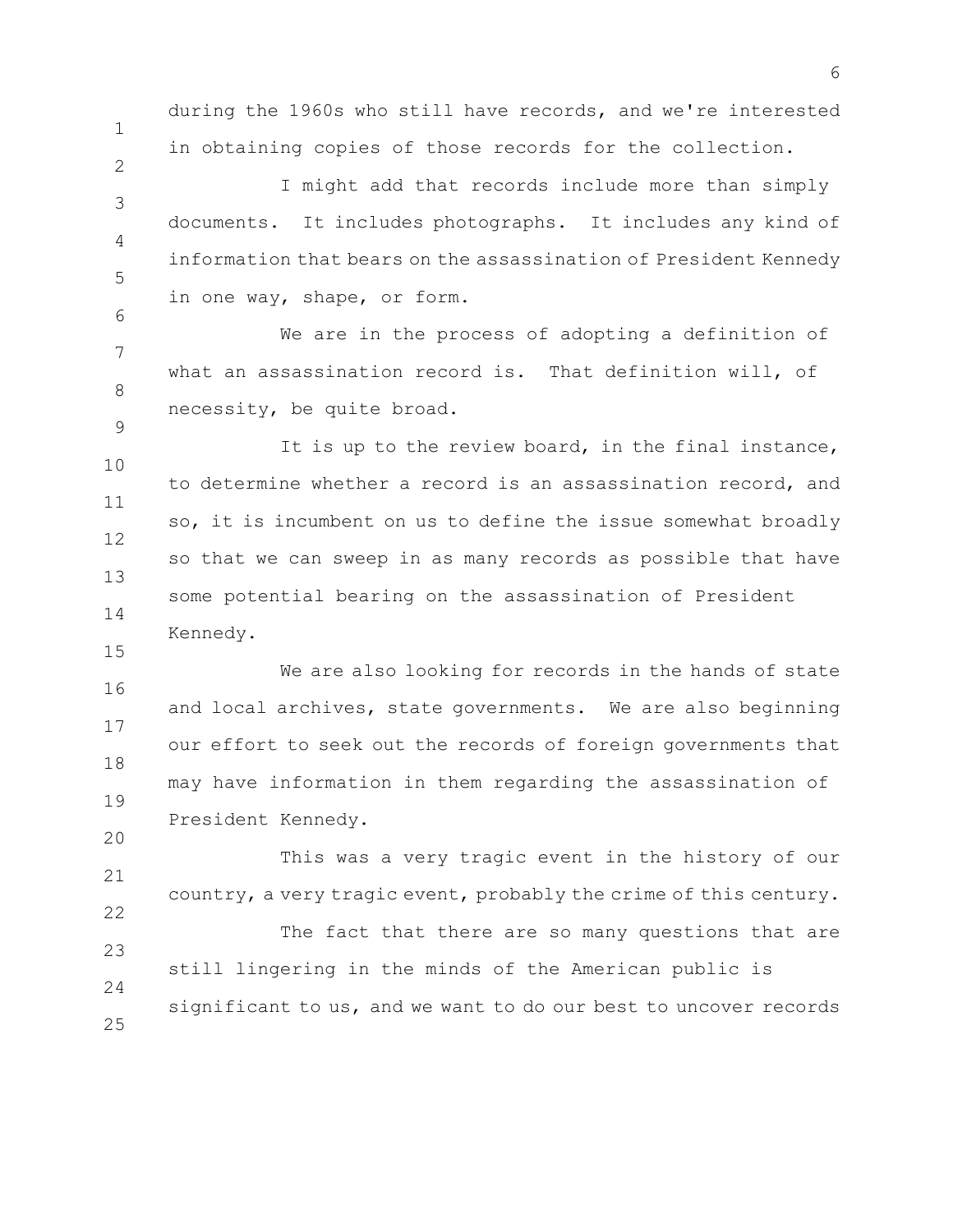that will help the public understand more fully what happened both before, during, and after the assassination of the President.

1

2

3

9

22

4 5 6 7 8 We have about two-and-a-half further years to complete this effort. We are due to sunset on October 1 of 1997. We expect that we will be done with our effort by that time. I don't think the American public wants a many-years effort to try to further uncover records on the assassination of President Kennedy. So, we will be quick with our work.

10 11 12 13 14 15 We have held a number of public hearings in our effort to reach out to the American public. The Congress was very clear to us in passage of this act and during our confirmation proceedings that they wanted this board to be a public board, a board that reached out to the public to gather information, to share with the public what we were doing.

16 17 18 19 20 21 Many of the prior official actions that have been taken by our government related to the assassination of President Kennedy have been very secretive, and Congress wanted to change that, and we are very mindful of that fact, and that's one of the reasons why we are trying to hold some of our meetings outside of Washington, make them available to interested members of the public, as we are here today in Boston.

23  $24$ 25 I want to thank the Senate President and the House Speaker for allowing us to have our public meeting today in the State House, very helpful to us to be able to use this very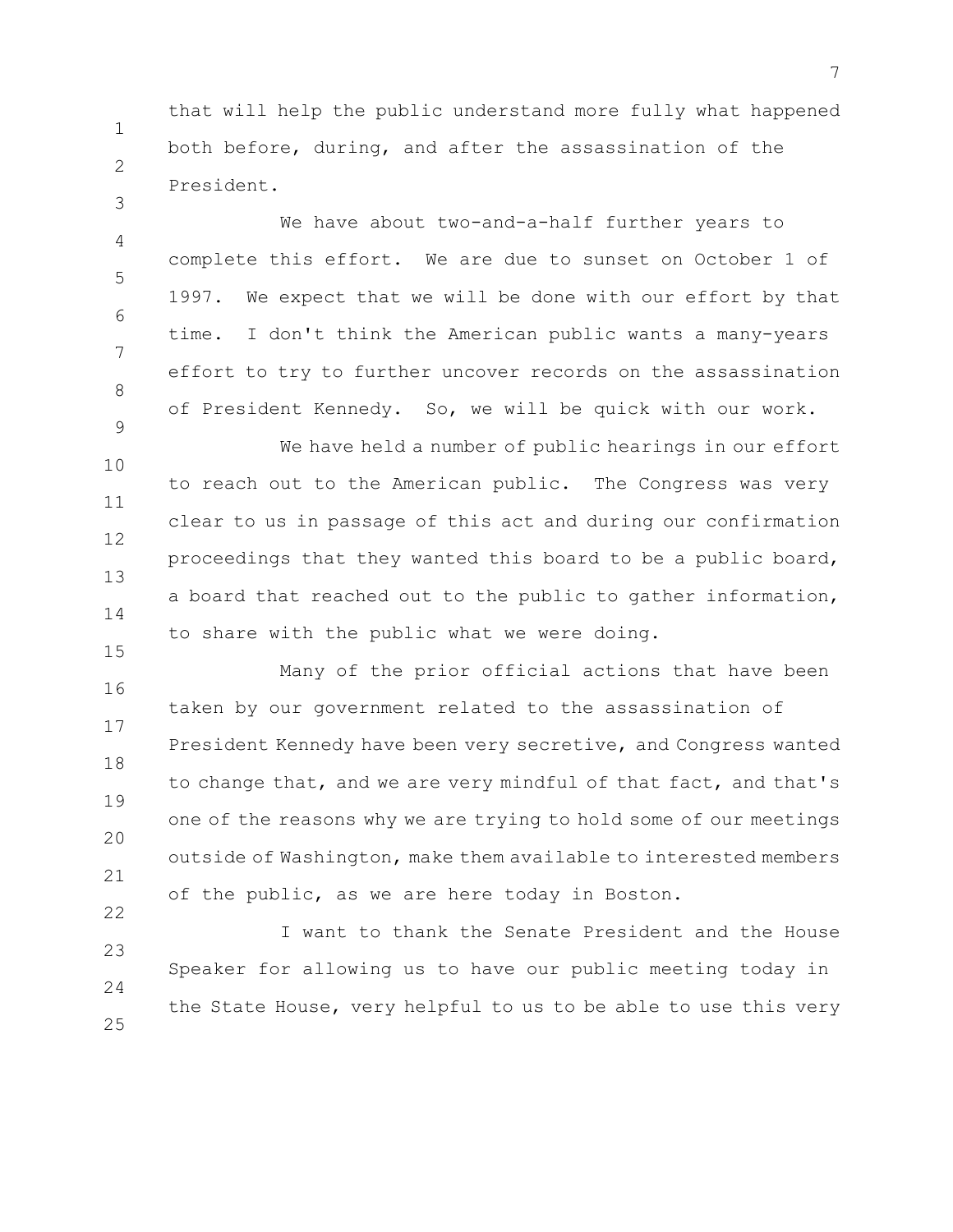fine public facility, and we thank them very much.

1

6

10

15

19

 $\mathfrak{D}$ 3 4 5 We have also recently moved into our new offices in Washington at 600 E Street, Northwest. The address will be available to any of you, and our telephone numbers, if you wish to communicate any information to us, to our staff. We encourage you to do so.

7 8 9 If you have information or have ideas, particularly on where there are records that we should be hunting for, we'd like to hear about that, and please let us know, and you can pick up our address and our telephone number here today.

11 12 13 14 The board really has now virtually completed its organizational effort. We have a staff in place. Many of the staff now have the necessary security clearances so that we can move forward with review of Federal records, and so, that process is about to begin.

16 17 18 It's taken a while to get organized, but it certainly takes a while to organize a new independent Federal agency, and let me emphasize that we are independent. We are not part of any other agency of the Federal Government.

20 21 22 23  $24$ We are an independent Federal agency within the Executive Branch, appointed by the President but with Senate confirmation, so that we are not subject to any kind of oversight by any of the existing Federal agencies, and I think that's important to the independence of this effort.

25 I mentioned we spent time at the JFK Library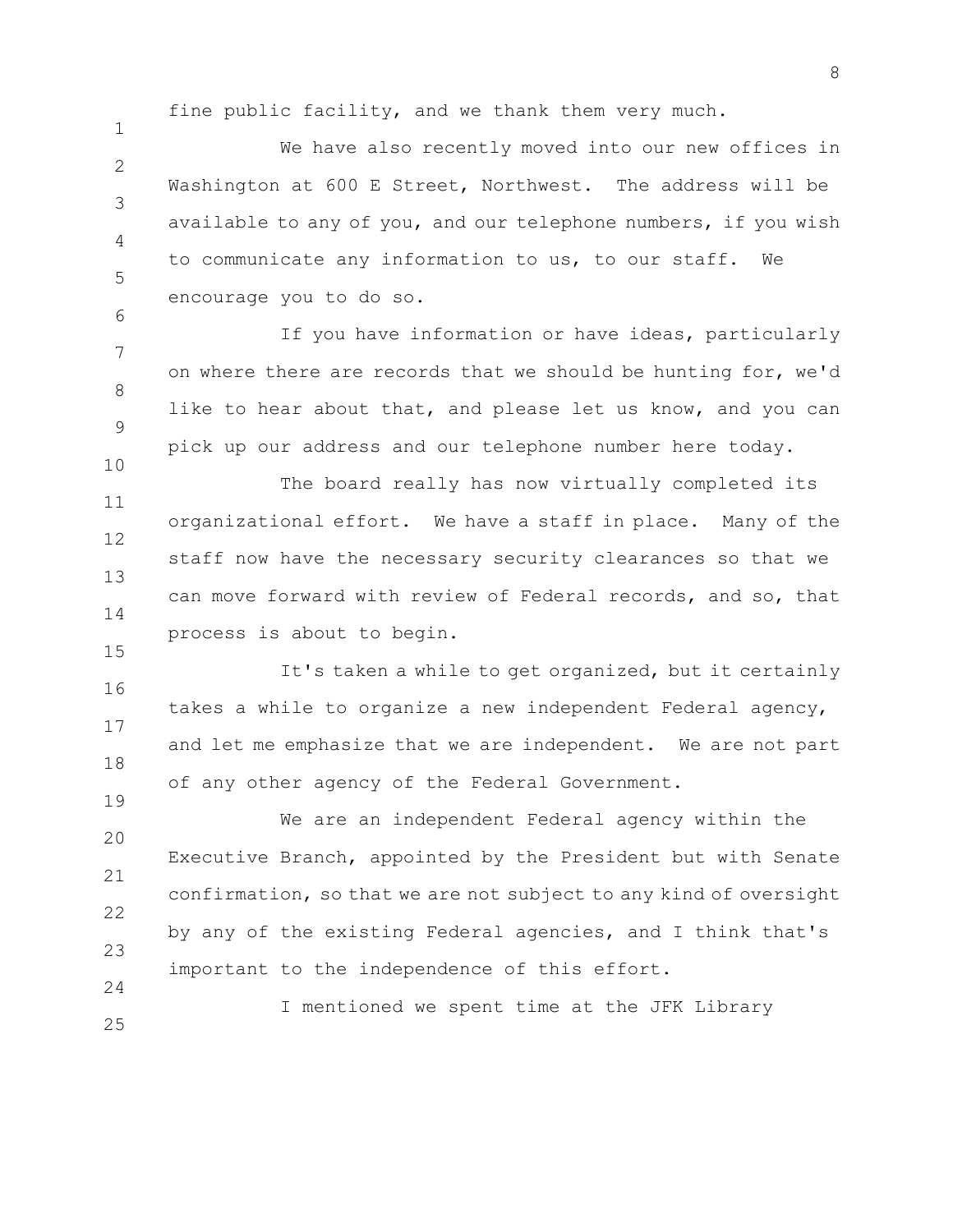1 2 3 yesterday. We have also spent time at the Johnson Library in Austin, Texas. We held a public hearing in Dallas in November, which was very interesting and brought forth a good deal of information.

5 6 7 We've held five public hearings -- or public hearings and meetings in Washington, and this is our second public hearing outside of the Nation's Capital here today in Boston.

8 9 As I said, our focus today is to gather input on where assassination records are.

10 11 12 13 We have a group of witnesses that we have asked to testify today and are prepared to help provide us with advice, witnesses who are researchers, who have worked in the field, and have written about the assassination of President Kennedy. So, we're very much looking forward to hearing from them.

15 16 17 I'd like to ask if any of the other board members have any preliminary statements to make before we go ahead with the meeting.

18

14

4

[No response.]

19 20 21 22 CHAIRMAN TUNHEIM: We would like to hear first this morning from Steve Tilley, who is the liaison to the board from the National Archives and the person who is the person in charge of the JFK collection within the National Archives.

23  $24$ 25 He is going to provide us with an update on the records that are currently in the collection and what is expected in the near future.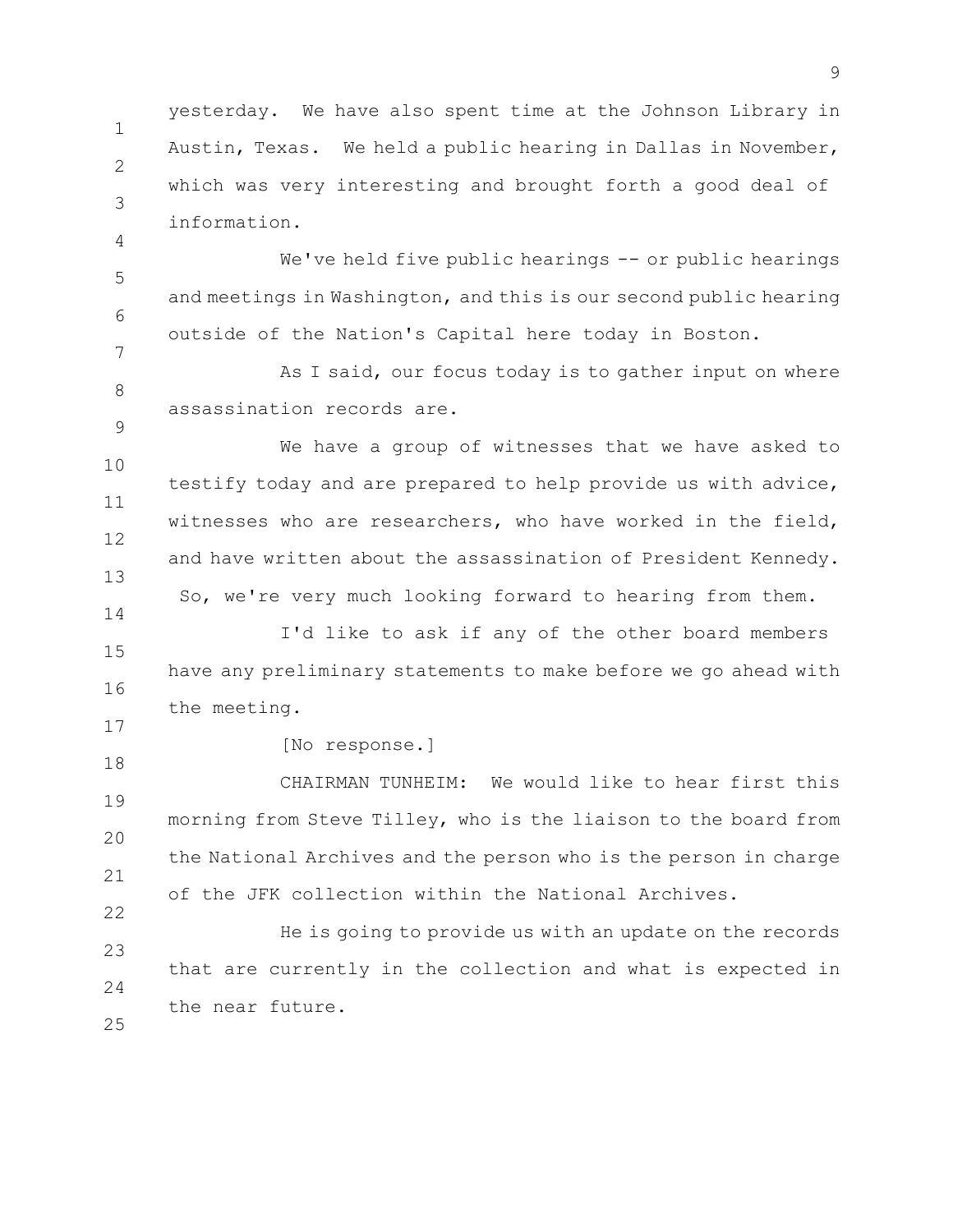Mr. Tilley, welcome.

1

4

8

17

 $\mathfrak{D}$ 3 MR. TILLEY: Thank you, Mr. Chairman. It's always a pleasure to appear before the board and provide information on the collection and how it stands.

5 6 7 For the record, I will just identify myself. I'm Steven Tilley, and I am employed with the National Archives and Records Administration, and I am the person in charge of the JFK collection at the National Archives.

9 10 11 12 My duties also include, however, being the liaison to the review board for the National Archives and also being the liaison to the other Federal agencies that are involved in processing records under the act.

13 14 15 16 When the President John F. Kennedy Assassination Records Collection Act of 1992 was passed and signed into law by President Bush, the National Archives already had many years of experience in dealing with the issue of the Kennedy assassination.

18 19 20 21 22 23  $24$ 25 The National Archives has had custody of the records of the Warren Commission since the transfer of those documents in November of 1964, and over the course of the years since that transfer, we have provided access to the open records of the Commission to the public, we have conducted periodic records of the closed records, 10-year reviews of the closed records, which are required under instructions promulgated by the Department of Justice, and we also respond to the Freedom of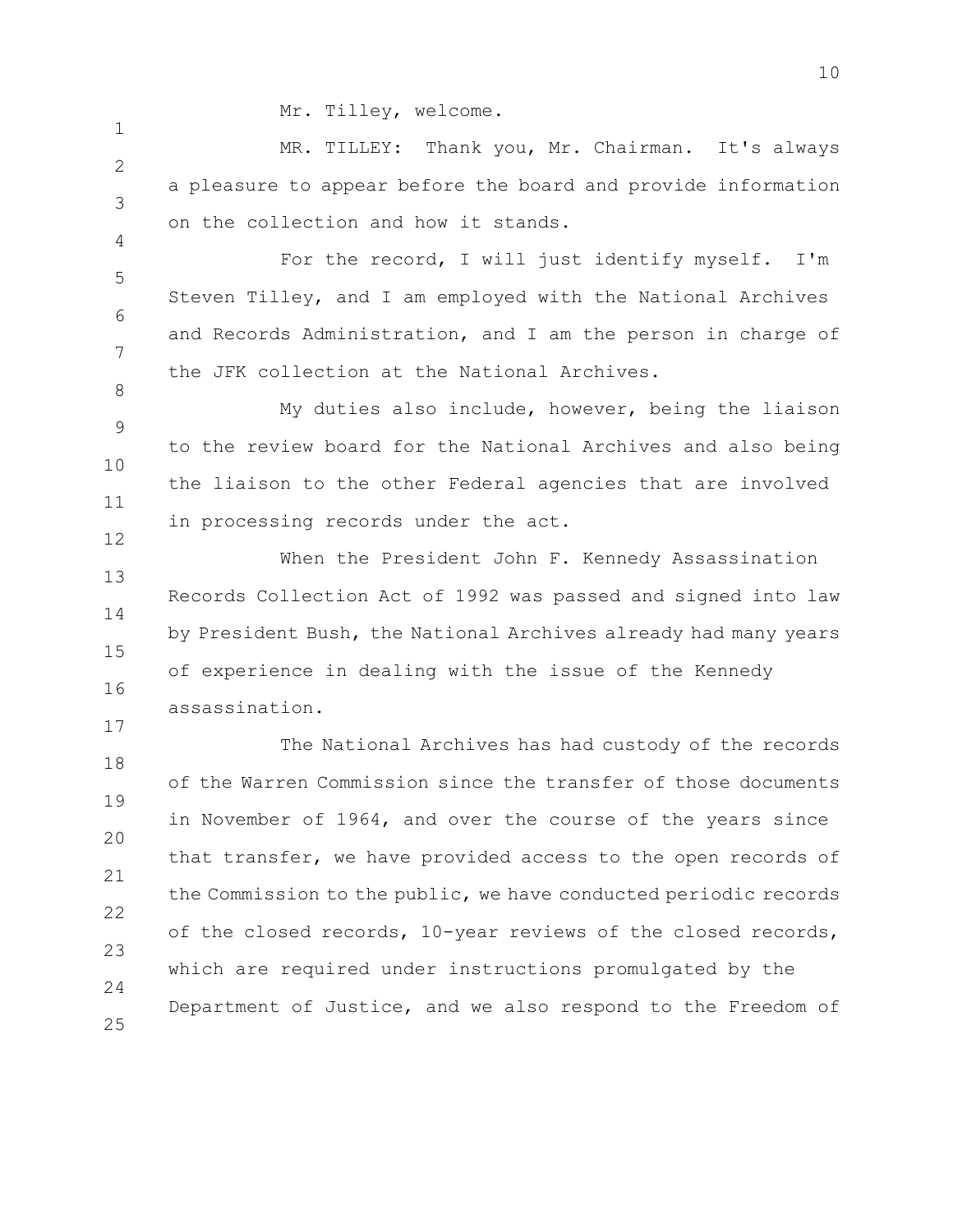Information Act requests for the records of the Warren Commission.

1

2

21

3 4 5 6 The records of the Warren Commission were opened in the years following the transfer, primarily in the interest of dealing with the initial criticism that was surfaced after the publication of the Warren report in September of 1964.

7 8 9 10 11 12 13 The Justice Department put together an interagency task force which reviewed the documents of the Commission and released approximately 65 percent -- and that's a rough estimate, obviously; I wasn't there then  $--$  of the records were made available at that time in an attempt to provide the public with an understanding of what the Warren Commission report was based on.

14 15 16 17 18 19 20 Unfortunately, I guess, or perhaps fortunately for our purpose here today, the criticism of the Warren Commission report was not stilled, as we all know, and there has been continuing controversy over the assassination in the years that have followed that, and that continued controversy has, of course, led to the existence of other investigative panels that were established in order to try to come to grips with the vexing questions of the assassination.

22 23 24 25 The first of those investigations was the Clark panel, named after Attorney General Ramsey Clark, which was impaneled in the late '60s in order to -- primarily, their mission was to examine the medical evidence that pertained to the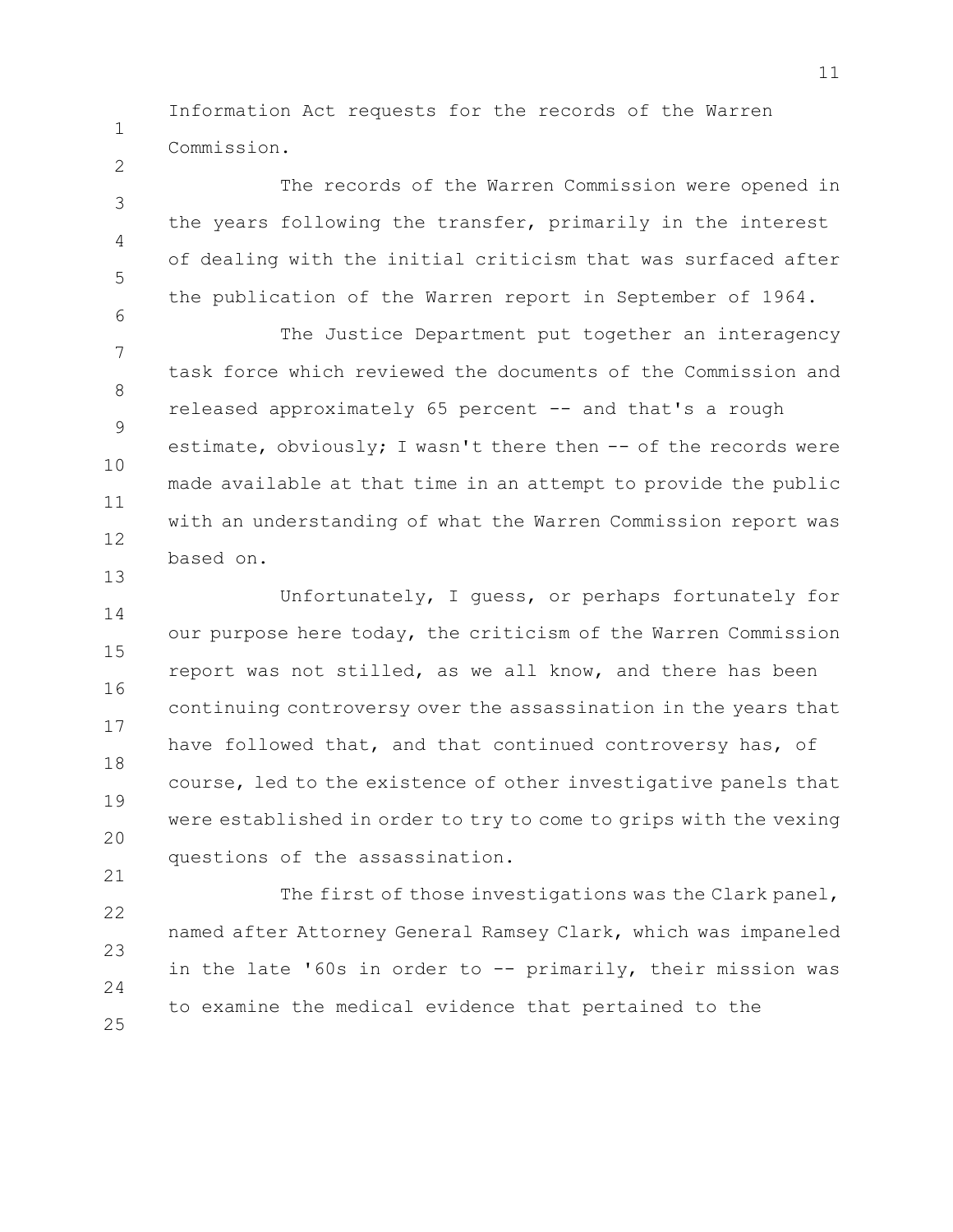2

12

17

assassination and their job was to see if, in fact, the Warren Commission's conclusions were correct on that issue.

3 4 5 6 7 8 9 10 11 Later, after the revelations of Watergate, additional investigative panels were established to look into certain aspects of the assassination, and one of the things that came out of the Watergate inquiry was the fact that it appeared that the Central Intelligence Agency had perhaps been involved in some activities that was outside its charter, and in order to address those issues, in 1975, President Ford established the Commission on CIA Activities Within the United States, which has become known, of course, as the Rockefeller Commission, after Vice President Rockefeller, who chaired it.

13 14 15 16 But those same allegations that had led to the impaneling of the Rockefeller Commission also led the Congress to get involved in the controversy, and in 1976, the Senate established the Select Committee to Study Governmental Operations with Respect to Intelligence Activities.

18 19 20 21 22 23 That long name is known to most people who research this issue as the Church Committee, headed by Senator Frank Church, and a parallel investigation occurred in the House of Representatives at that time. The House Select Committee on Intelligence, chaired by Representative Otis Pike, also delved into certain aspects of the assassination.

24 25 Now, these three groups were primarily investigating the possibility of CIA involvement in the assassination, and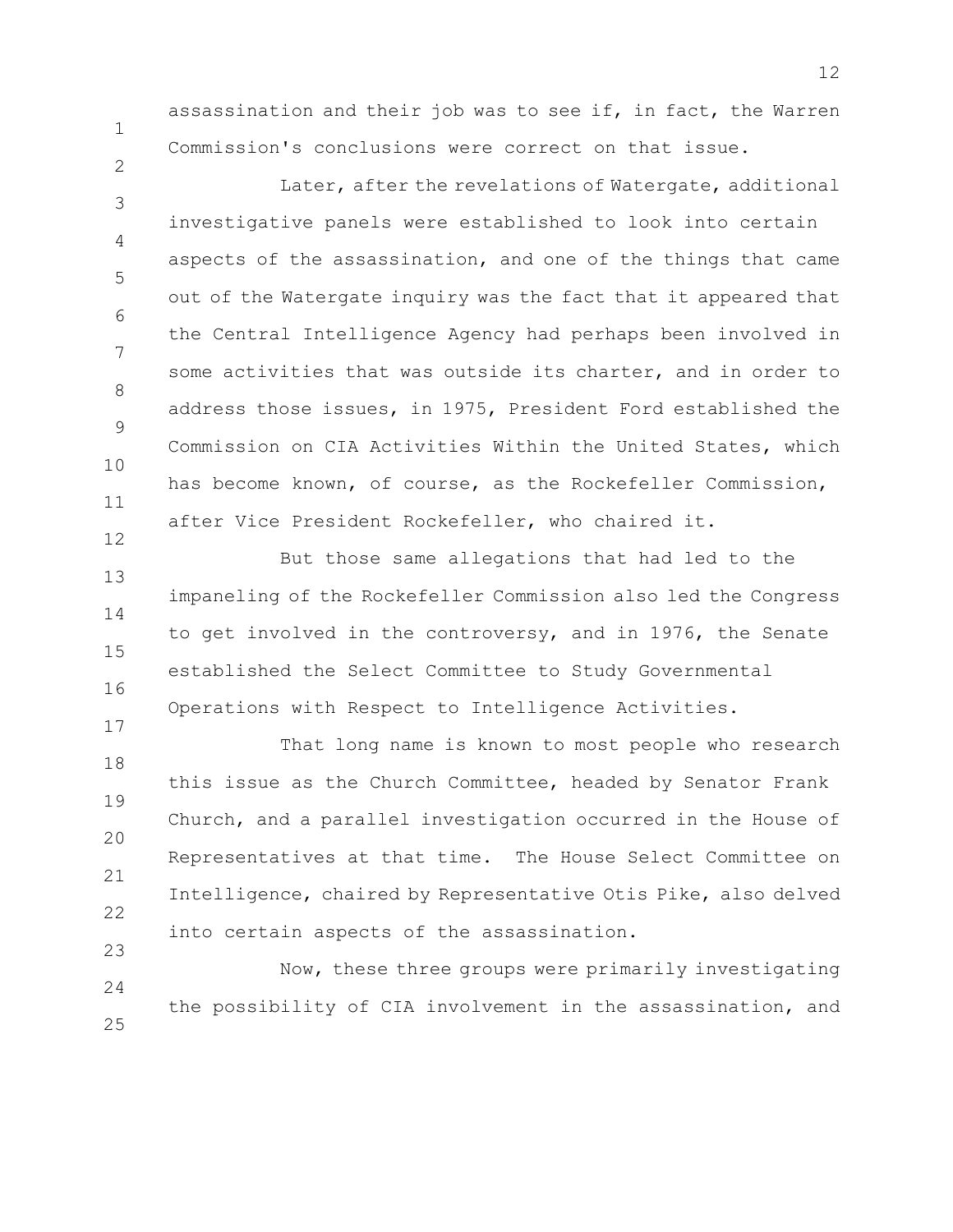their focus was somewhat narrower than the Warren Commission, but they still had played a major role in extending the information available on the assassination.

1

2

3

4

5

6

7

8

19

These efforts finally culminated in 1978 with the establishment of the House Select Committee on Assassinations, the purpose of which, of course, was to look into both the assassination -- not only the assassination of President Kennedy but also the assassination of Martin Luther King.

9 10 11 12 13 14 Now, I just give that history as a background, because I think it is important for everyone to know that all of the records that I have just described, the records of these entities, are now part of the JFK collection, and now, I would like just to tell how some of those records came into our possession and what the status of those documents are.

15 16 17 18 First, let me say that the Kennedy act, as it was passed by the Congress, provided the National Archives with seven responsibilities. For the purpose of our discussion today, though, I think I'll limit myself to three which deal directly with the access to the collection itself.

20 21 22 23  $24$ 25 The first requirement that the National Archives had under the act was that, within 45 days of the statute being signed, the archives was required to prepare and make available standard identification forms for use by all government offices in describing assassination records prior to the transfer of those records to the National Archives.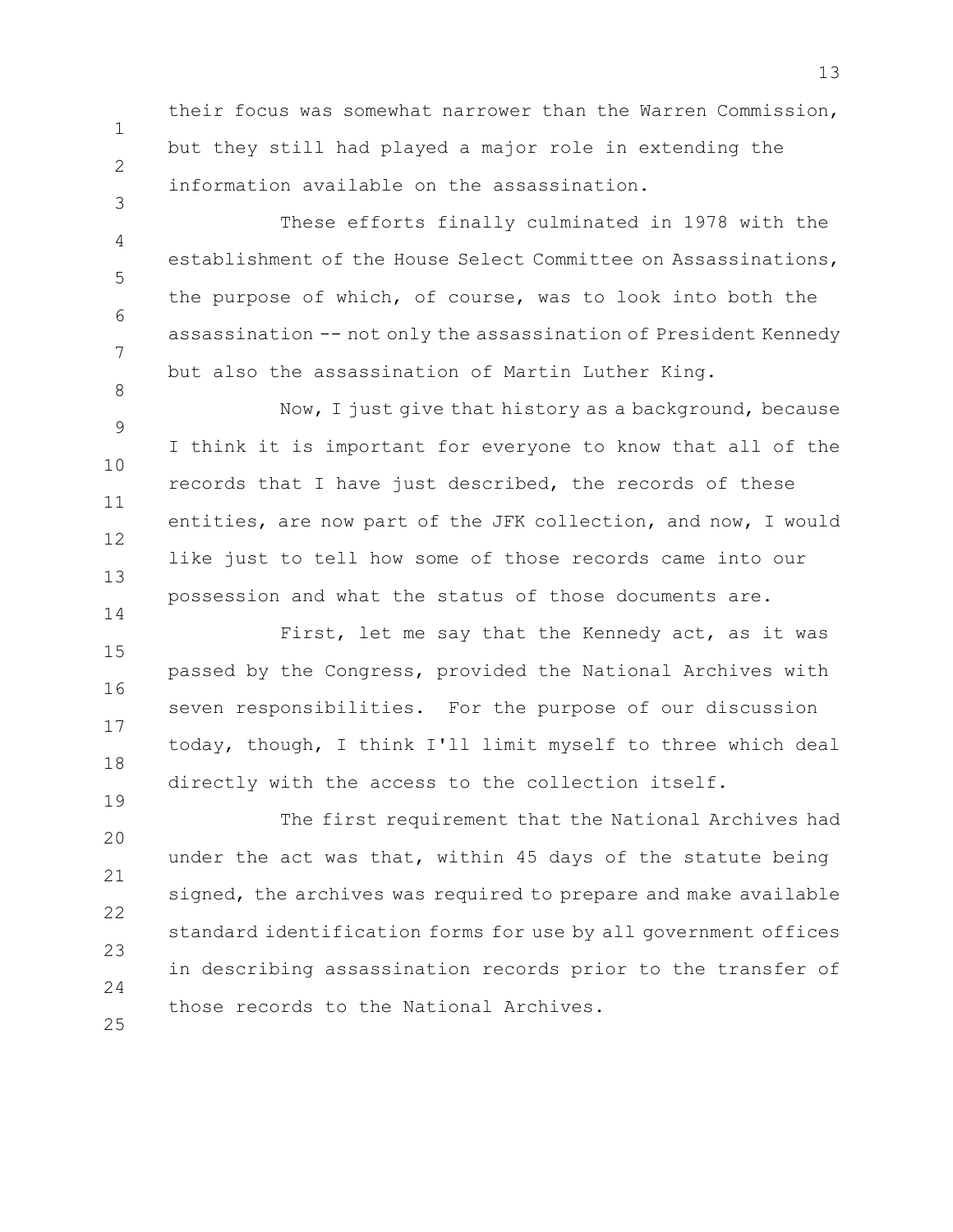1 2 3 4 5 6 7 Furthermore, we were required to ensure the creation of a database of these assassination records forms to serve as an electronic finding aid to the collection, and let me just say here that the database that has been established, which was established on December the 10th of 1992 by the archives, consists of the forms that were created by the agencies during their review of closed documents, documents that were closed at that time.

9 10 The database does not contain the full text of any documents themselves. The database just consists of the forms that were created.

8

11

15

19

22

12 13 14 Also, the database does not contain any forms about any records that were open for research and in the possession of the National Archives on the day the law was signed, October 26, 1992.

16 17 18 Therefore, all open Warren Commission records at that time are not in the database, and other documents that were in the possession of National Archives at that time and open for research are not in the database.

20 21 We do have standard archival finding aids that we have created over the years which do allow us to search those records and provide assistance on those documents.

23  $24$ 25 So, it's not like there is a black hole here. We can research these documents, as anyone who has dealt with us knows, and we can provide assistance on those records, but the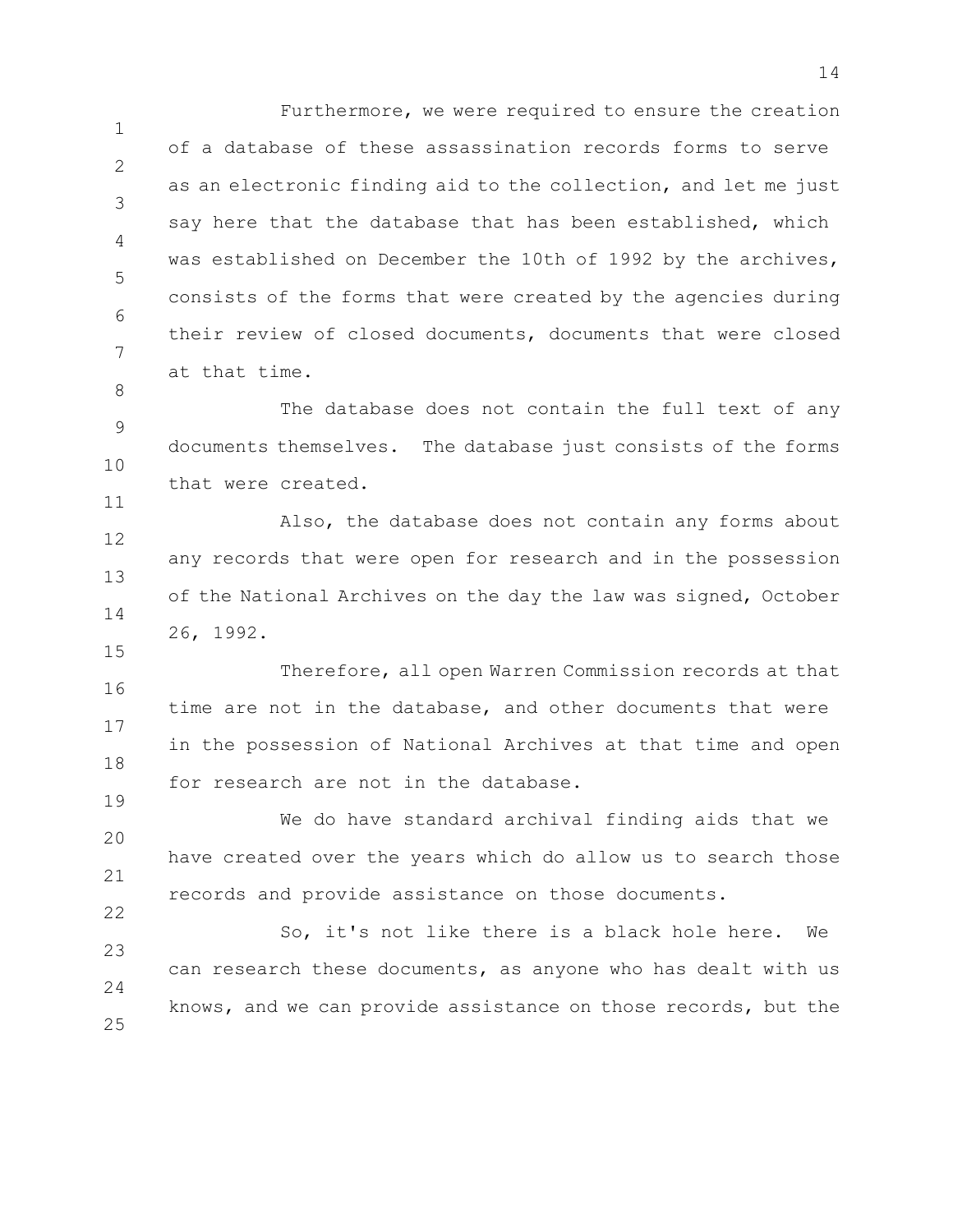database consists solely of records that were closed to the public on the day the law was signed.

1

2

8

17

3 4 5 6 7 Now, when we established the database on the 10th of December of '92, on the day we also distributed data collection system information, such as a training program showing agencies how to enter data into the database, data disks, and other information to allow them to conduct the work necessary to create the database.

9 10 11 12 13 14 15 16 At this time, the database contains approximately 120,000 documents, and of course, the creation of the database has greatly facilitated the ability of the staff of the National Archives to provide assistance to researchers in finding documents -- and particularly in locating individual documents, which is often the case, where researchers are trying to find a single document or documents about a certain individual or a certain event that might be interspersed throughout the records of several different agencies.

18 19 20 21 22 23  $24$ 25 Now, unfortunately, at the present time, the database is only available at the National Archives building and accessible only to the staff of the National Archives, but we are working very hard on trying to make the database available to the public both in our research room at the National Archives and our new facility on College Park, Maryland, and also eventually to have this available on-line over the Internet or some other server across the country. So, that's something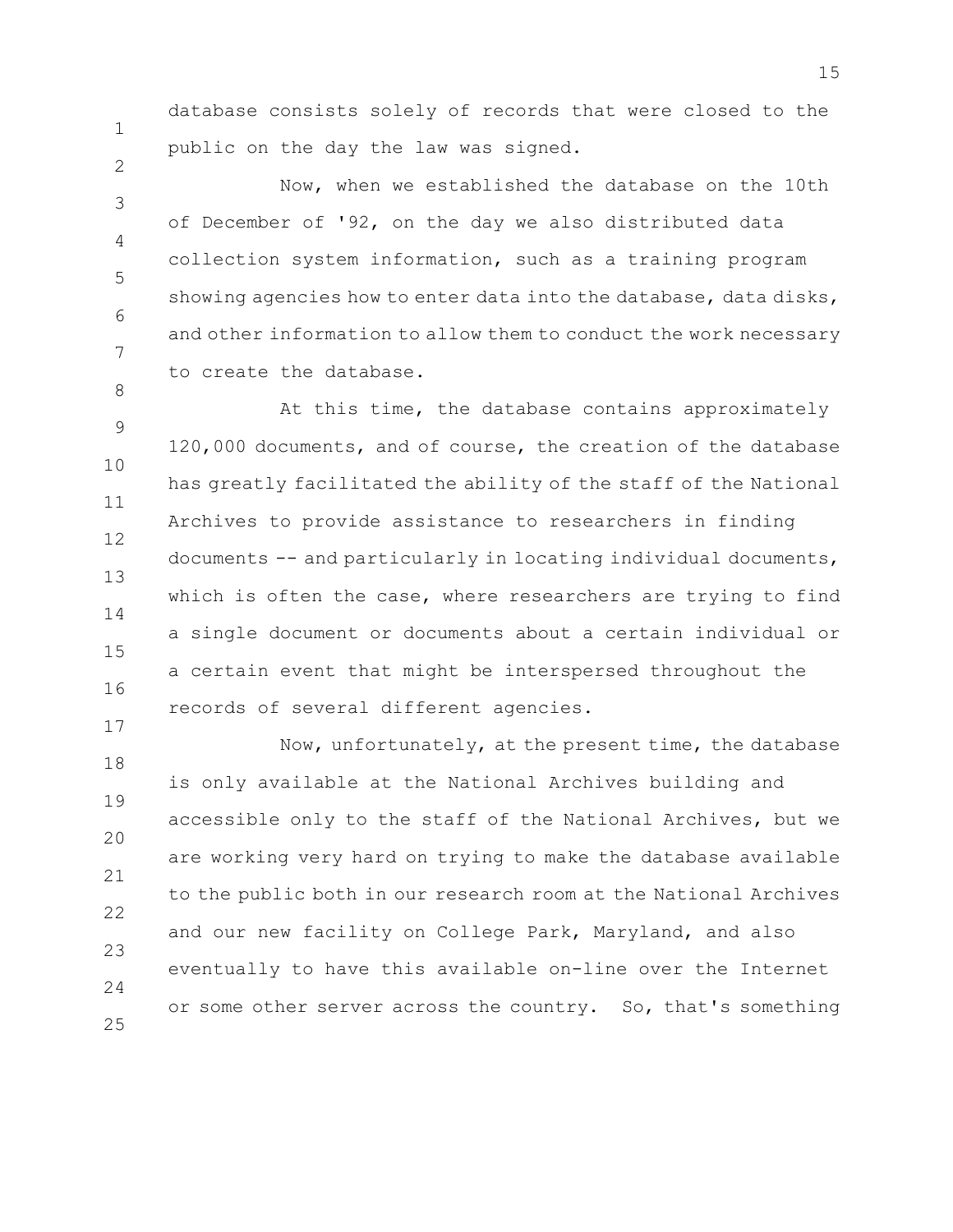we're eventually shooting for.

1

9

13

19

25

 $\mathfrak{D}$ 3 4 5 6 7 8 Our second responsibility under the statute was to establish the President John F. Kennedy Assassination Records Collection, and we did that on December 28, 1992, through a notification in the Federal Register, and that announcement also solicited open assassination from all Federal agencies, asking them to transfer any records they may have had about the assassination that were open to us for inclusion in the collection.

10 11 12 Now, since we already had the custody of the majority of the open records, the creation of the collection was largely a technical act, if you will, and what it did was define the following open records as the collection itself.

14 15 16 17 18 As I mentioned earlier, the records of the Warren Commission -- by the time the collection was established on that date, we estimate that only 2 percent of the records of the Commission were closed on that date. The vast majority of those closed documents were records of other agencies and not records of the Commission itself.

20 21 22 23 24 We were, I believe, in our discussions with the board, the board is aware that we were basically holding only four or five documents that were Commission-originated documents at the time the collection was established and none of them in full, all in part.

The collection also included the records of the Secret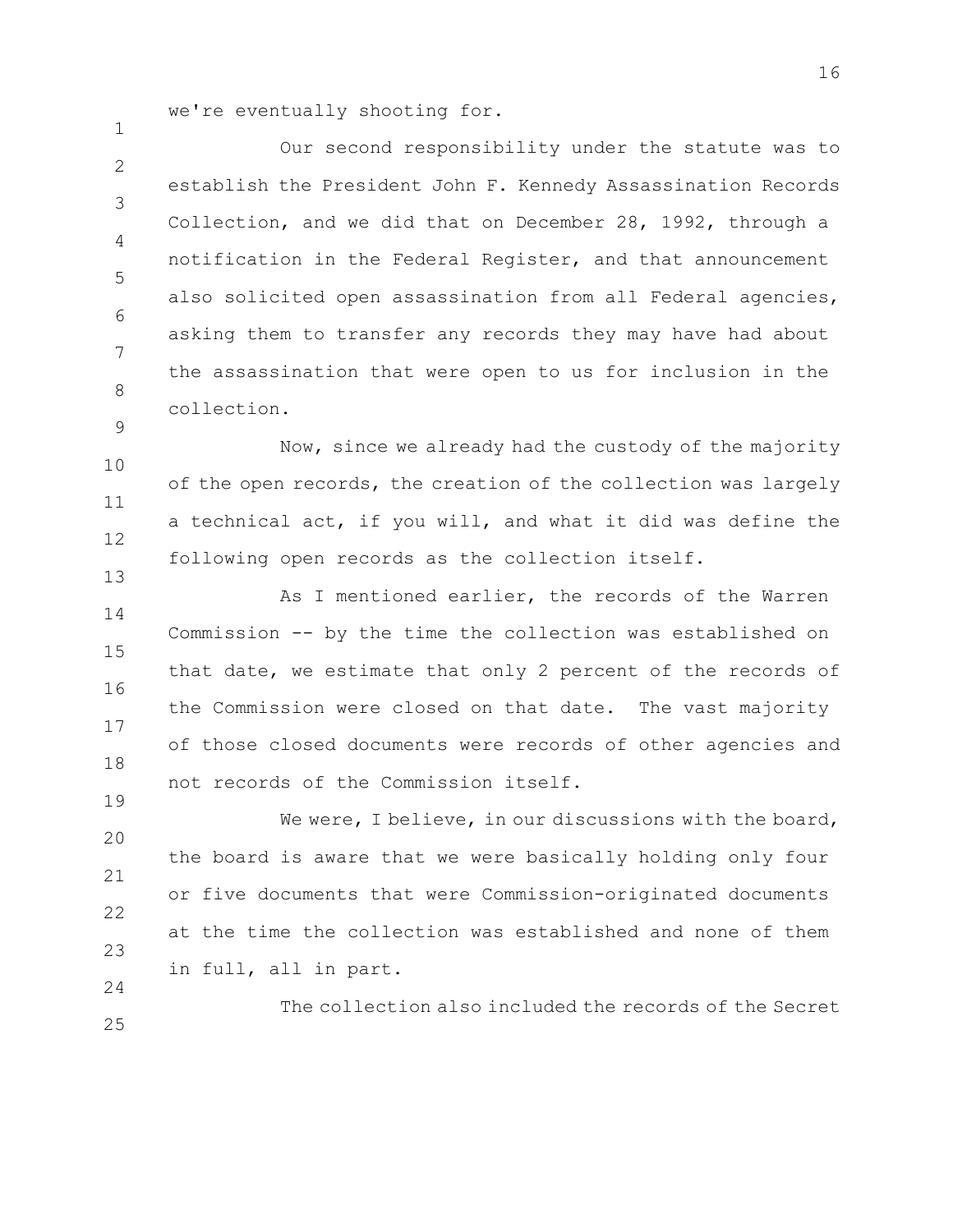Service.

1

10

18

 $\mathfrak{D}$ 3 4 5 Now, the Secret Service case file on the assassination had been transferred to the archives in 1979, after the completion of the work of the House Select Committee, and it contains approximately 11,000 pages of documents.

6 7 8 9 Many of those documents are duplicates, records that are among the records of the Warren Commission. Many of the Secret Service-originated documents that are among that file were made available to the Warren Commission and are incorporated in the Warren Commission's files.

11 12 13 14 15 16 17 The third major set of records in the collection were the criminal division of the Department of Justice case file on the assassination, contained approximately 65,000 pages of documents, and that file included official mail and interagency correspondence with the Department of Justice, correspondence from the public, and replies to those inquiries, and once again, copies of a large number of FBI documents relating to the assassination.

19 20 21 22 Fourthly -- and something that was actually, a major addition to the collection, although it had come in before the act was signed -- was the first portion of the Lee Harvey Oswald 201 Personality File of the Central Intelligence Agency.

23  $24$ 25 The CIA had been processing this file for opening under their openness program that had been announced by then-Director Robert Gates in 1991 and had finished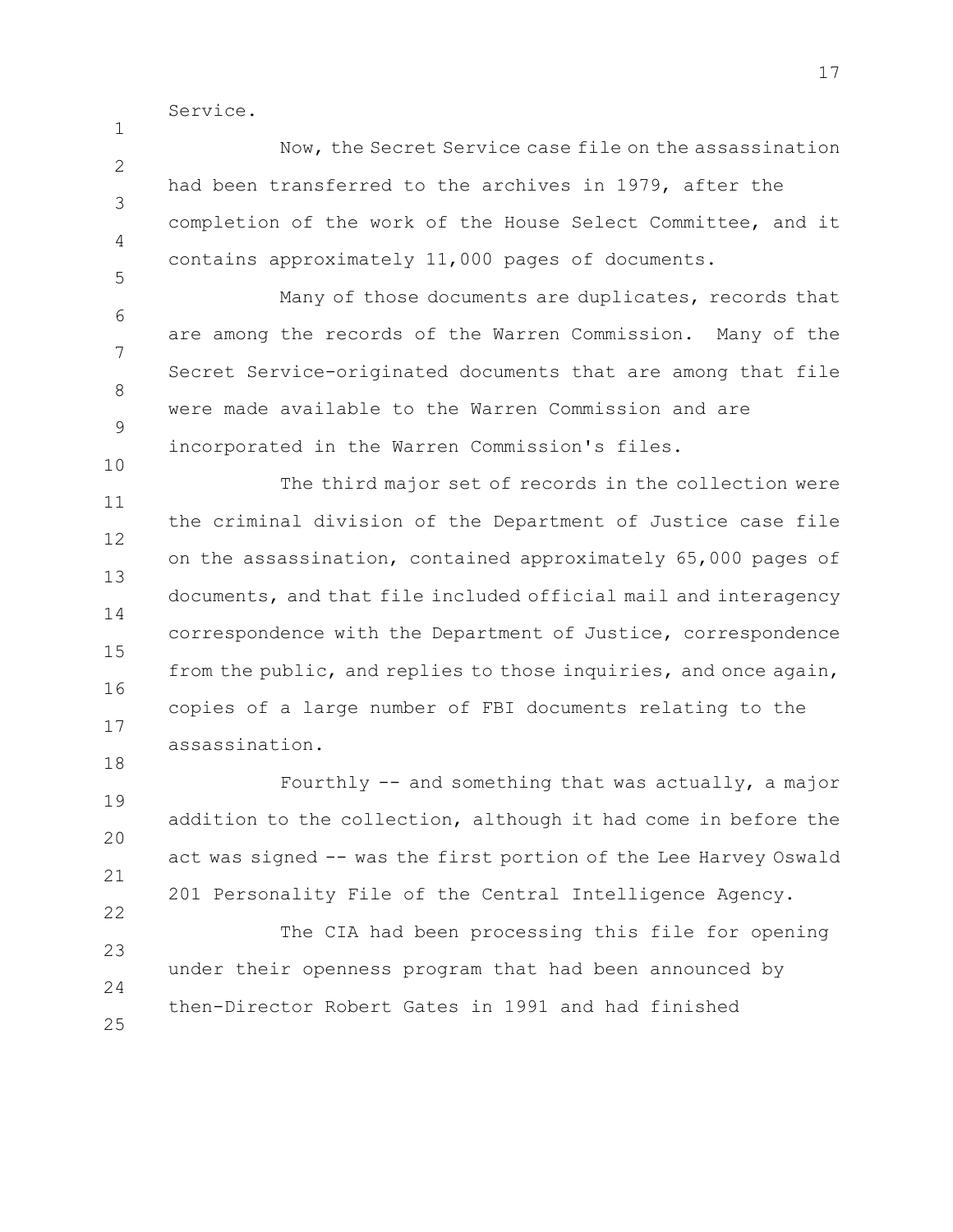approximately 22,000 pages of that file before the bill was signed into law, and they transferred that information to us in September of 1992.

1

2

3

6

15

22

4 5 Now, this portion of the file -- these documents do not contain record identification forms, because they were open at the time the law was signed.

7 8 9 10 11 12 However, documents from that portion of the file were postponed by the CIA, and those documents, those postponed documents, or the postponed documents which have portions deleted, remain in the custody of the Central Intelligence Agency, and those documents that had deletions or were postponed in full will be part of the collection database in the future.

13 14 Finally, the fifth major grouping of records were personal papers and donated historical materials that were in the custody of our presidential libraries.

16 17 18 There was a good amount of material that was open at that time, that was already available for research, in the custody of our presidential libraries.

19 20 21 An example of that was all of John Connally's papers at the Lyndon Johnson Library had been opened for research prior to the signing of the law at Governor Connally's express instructions.

23  $24$ 25 Once it became obvious that there was going to be a statute, he let it be known that he wanted all the records in his files made available in full, and that was done.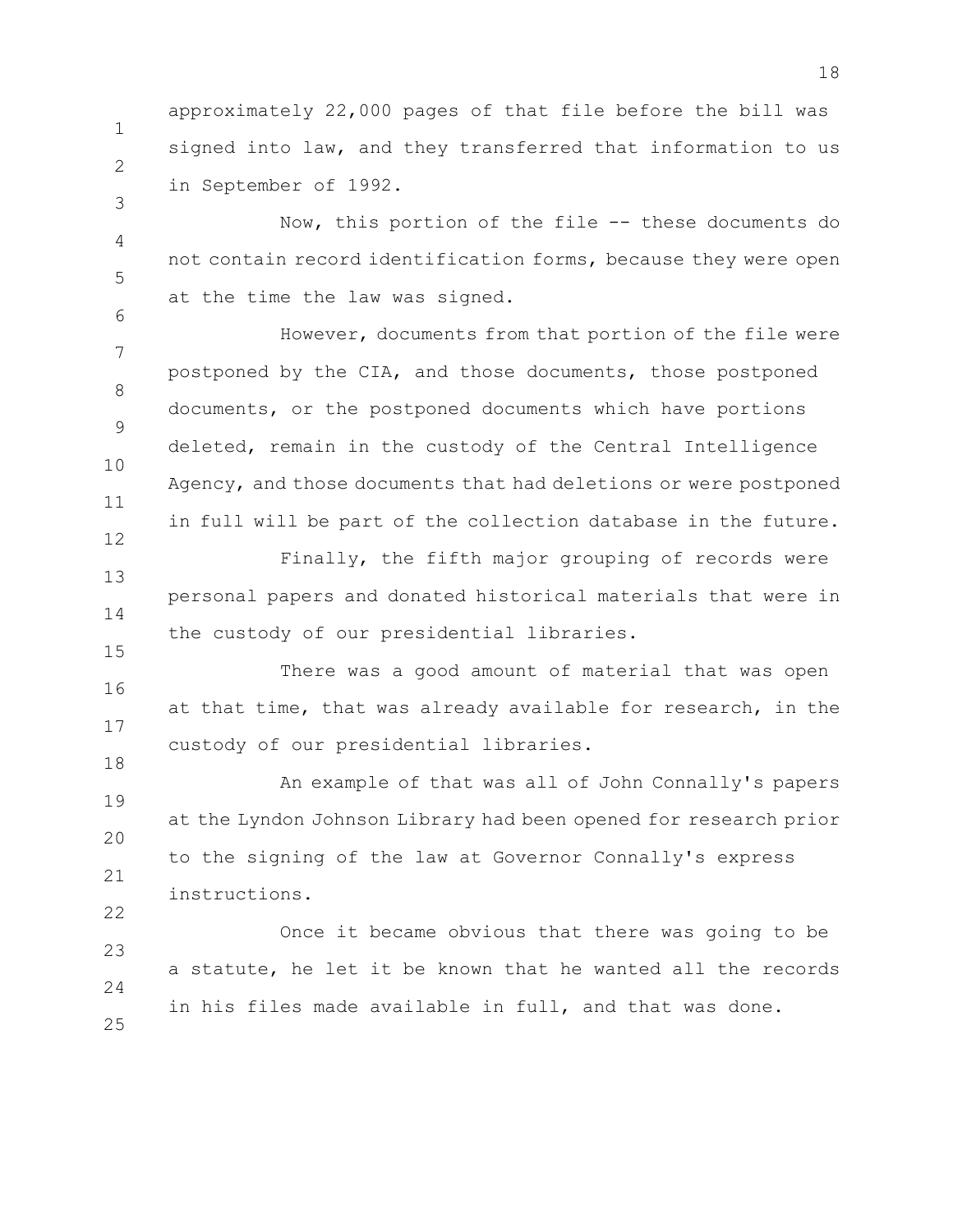2

13

So, we had a significant amount of material from our libraries at the time the collection was established.

3 4 5 6 7 8 9 10 11 12 I might also say that President Ford had also done the same thing and let it be known to his library that he also wanted total cooperation under the statute, and we had a significant amount of material from his Congressional files related to his work on the Warren Commission, and we were also able to open a portion of the Rockefeller Commission files, not a large portion, but at least some documents from the Rockefeller Commission were opened or we were able to open at a later date, after we reviewed them, because they were all closed at that time, but it was based on the President's cooperation under the statute.

14 15 16 17 18 The third major requirement for NARA, along with all other Federal Government offices holding assassination records, was to identify, review, and make available to the public all assassination records that could be disclosed within a 300-day review period.

19 20 21 22 23  $24$ 25 These were records that were closed at the time the bill was signed into law, and these are the documents that were required to be entered into the database under the statute, and further requirement was that each document had to have its record identification form attached to it to provide the information for a researcher as to clearly identifying the document, showing its status -- if it perhaps is released in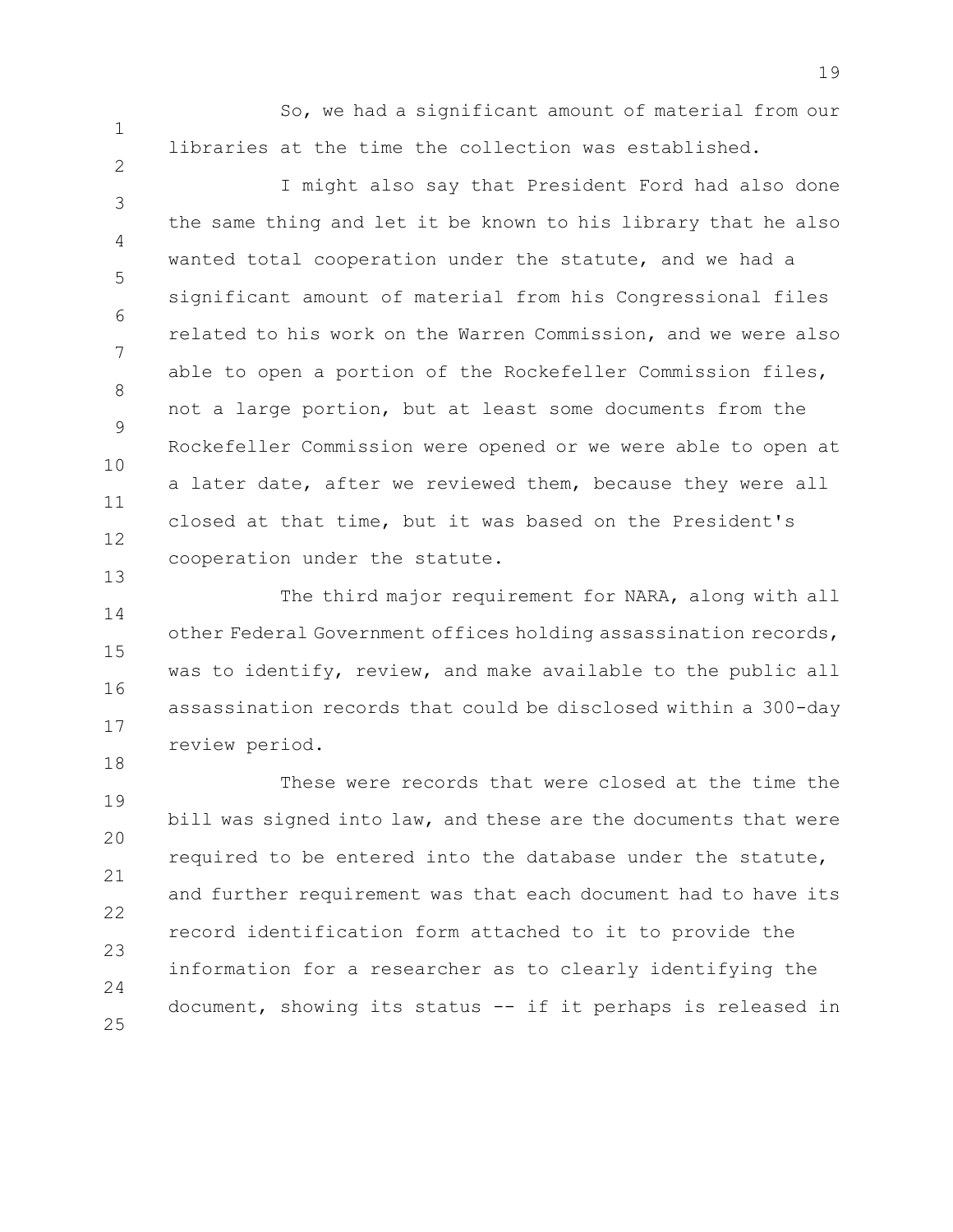1 2 part, showing that status -- showing when it was reviewed last, and this is to provide as much information as possible to the researcher about that particular document.

3

8

9

10

21

4 5 6 7 At the end of the 300-day review period, which was August the 23rd of 1993, the newly-opened records under the statute were made available to the public at our building in downtown Washington, D.C., and these newly-opened records include the following.

The remainder of the CIA's 201 personality file on Lee Oswald, a file which, incidentally, dated back to 1959.

11 12 13 14 15 16 17 18 In addition, we also made available CIA records relating to other aspects of the assassination, which is known as the segregated collection of CIA records, and without boring anybody with too much detail, basically it had been segregated by the CIA during the time of the work of the House Select Committee, and as part of the agreement with the Committee, it remained segregated at the CIA through the remainder of the time after the Committee had finished.

19 20 It's considered to be records of the House Select Committee on Assassinations and not CIA records, through some court action, but it's still CIA-originated material.

22 23  $24$ 25 Secondly, we received several records from several components of the Department of Justice, from the criminal division and the civil rights division, but none from the FBI at that time.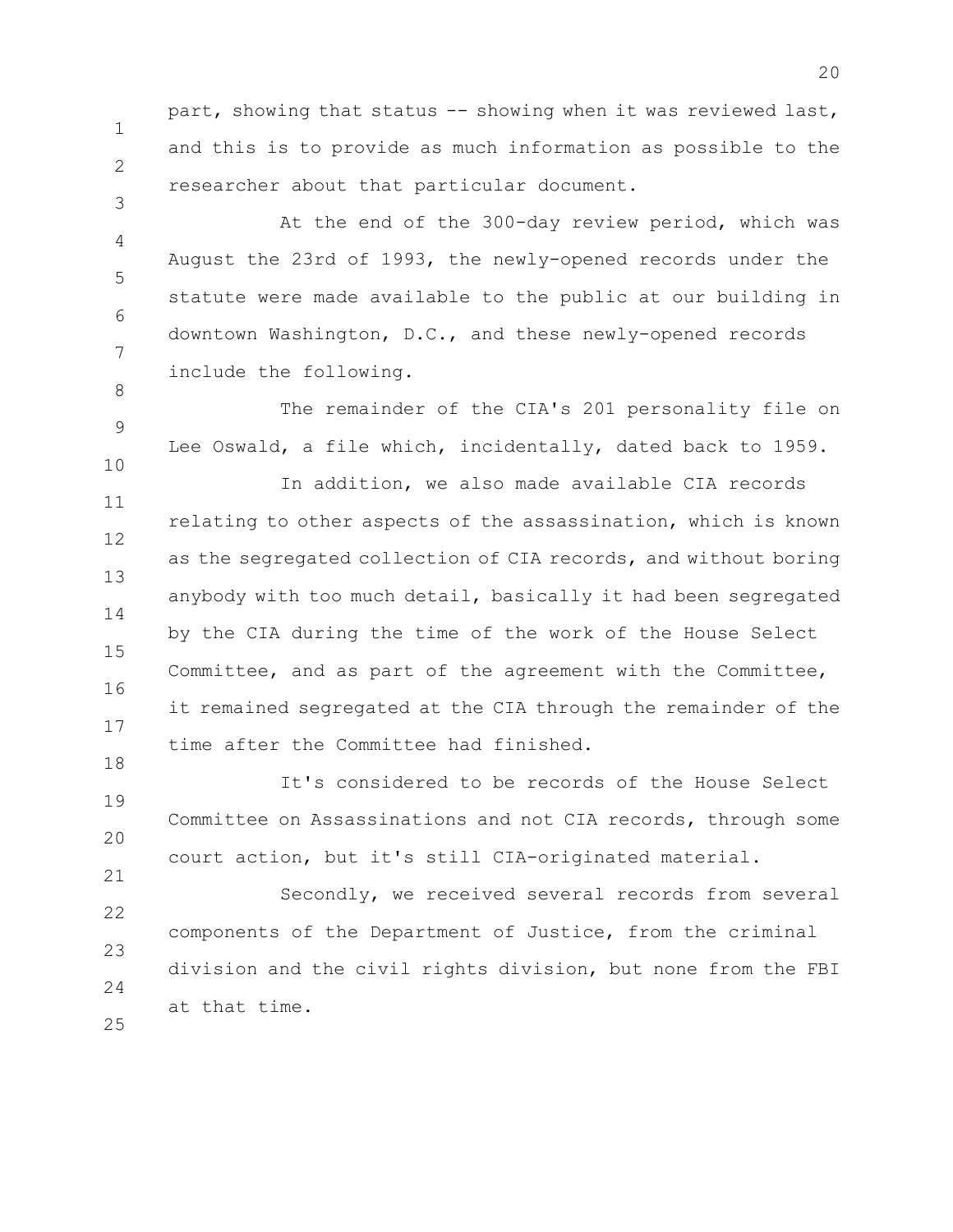1 2 3 4 Third, we opened the records of the House Select Committee on that day -- of course, only the portions that related to the assassination of President Kennedy, the Martin Luther King records, of course, being outside the scope of the act.

6 7 8 9 10 That was a significant opening. Those records had never been available before. They were closed for research under standard rules of the House of Representatives, and their inclusion in this statute was a significant agreement by the House to the openness under this law.

5

22

11 12 13 14 15 Fourth, we opened some previously-closed records of the Warren Commission. This had been -- these were the 2 percent that I mentioned earlier, and this resulted in only four documents now being postponed at this time and part of original -- of Warren Commission-originated documents.

16 17 18 19 20 21 And fifthly, we opened some records of the National Archives itself, frankly some records we probably didn't know we had at the time, that related to the assassination, particularly some correspondence of the Archivist's office dealing with transfers of records and work with the House Select Committee, basically administrative records of the National Archives.

23  $24$ 25 Also, though, we also released more material from the holdings of the three presidential libraries -- the Kennedy, the Johnson, and the Ford libraries -- and as I mentioned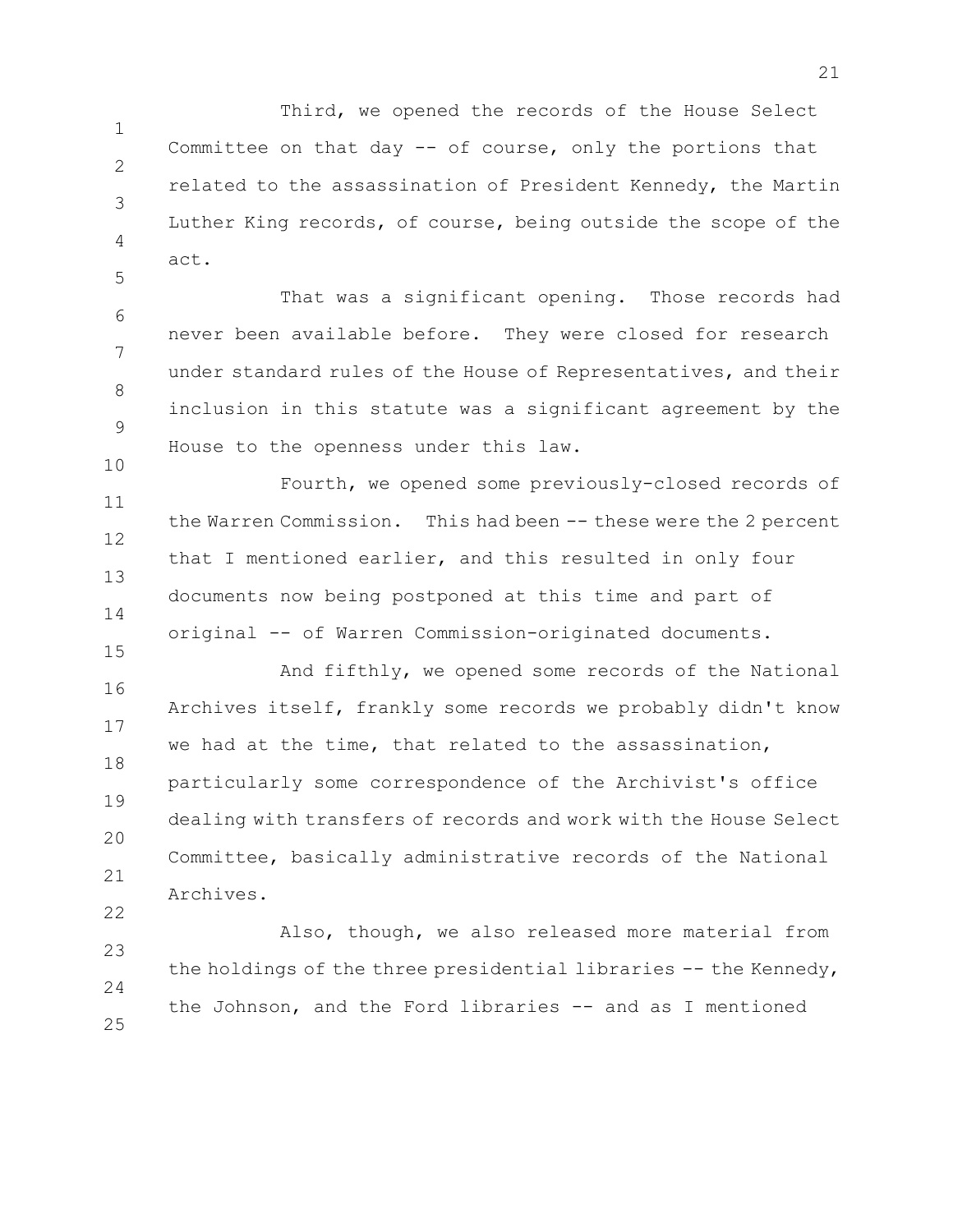2

6

11

14

18

earlier, significant among that disclosure were some records from the Rockefeller Commission.

3 4 5 Now, the opening on the 23rd of these newly-released records drew over 130 individuals to the National Archives on that day, a large number of whom were journalists, and the opening on that day received worldwide attention.

7 8 9 10 The interest -- I quess I shouldn't say this, considering -- the interest from the press did drop some in the months ahead, but as we have continued to add records to the collection, there has been significant interest in this material.

12 13 What's even more interesting to me, having worked with this material for a long time, is how the interest of the public itself continues to grow.

15 16 17 I have a very small staff. We're known as the JFK access staff, and there are only three of us, and last year, we processed over 600 written inquiries for information about the collection.

19 20 21 22 23  $24$ 25 This does not include all the telephone calls and all the walk-in researchers that we have handled, and that doesn't include all the work that has been handled by our non-textual division, which contains some material, the motion pictures and the sound recordings that we have, but it looks like, right now, for this fiscal year, we are on a pace to do almost 900 written inquiries.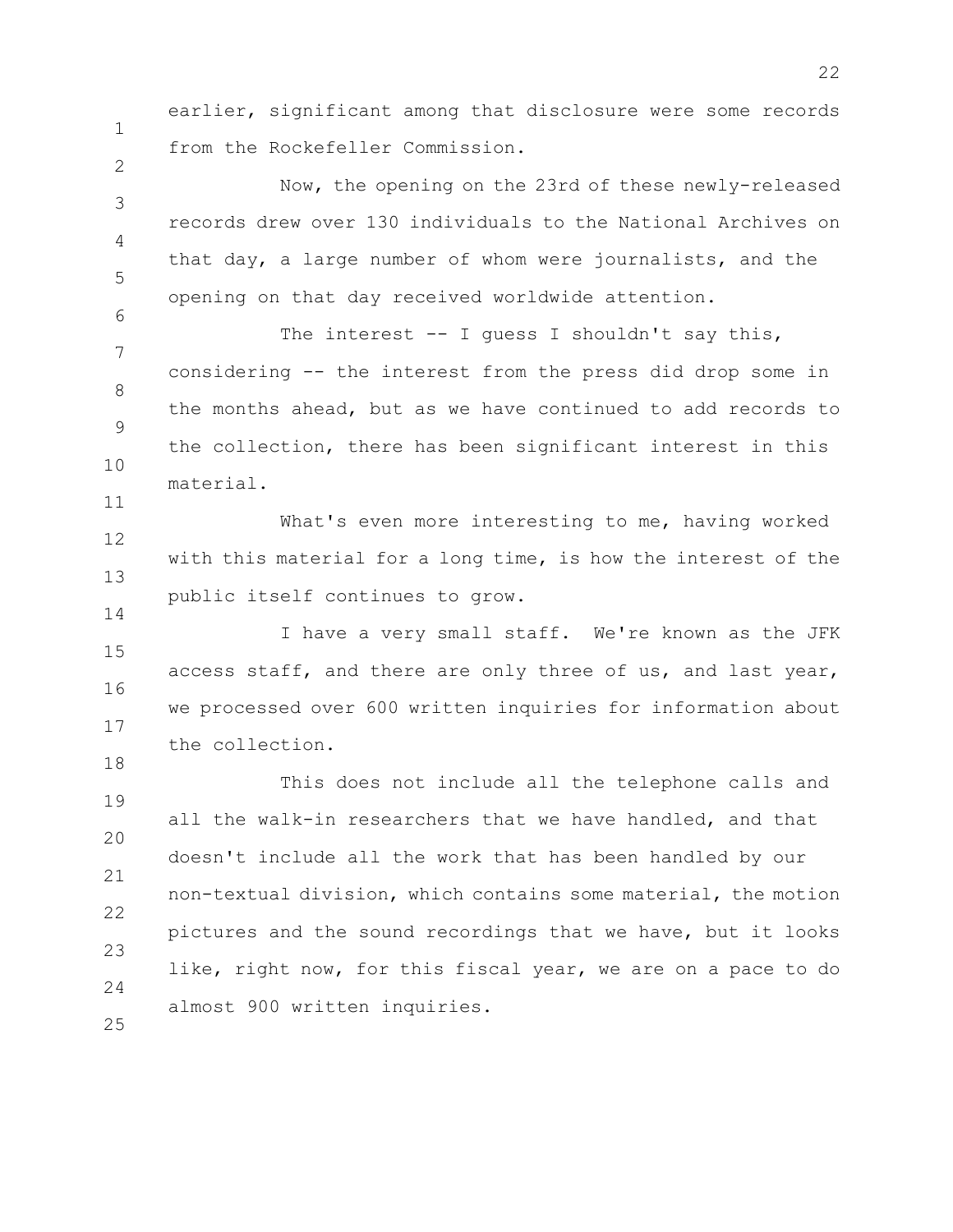1 2 3 4 5 6 7 So, there's obviously a significant interest in the assassination out there, and what's particularly striking to me is the number of young people who seem to be interested in the assassination, and I mentioned to one of the staff yesterday that, later this year, we expect eight people from Harvard University, who are working some sort of a group project, to come down and spend some time with us.

8 9 10 11 So, there is a lot of interest among students, college students and high school students, in the records of the collection. Obviously, this interest has been generated by the fact that there is so much new information available in the collection.

13 14 15 16 After the opening in August, we had additional records come open, pretty much on a periodic basis since that time. In September of '93, the archives released transcripts of telephone conversations of President Lyndon

Johnson for November and December of 1963.

12

17

18 19 20 21 The library had decided, in the interest of full disclosure, that all telephone conversations of that period would be assassination records and, therefore, released the transcripts of all conversations of those two months.

22 23  $24$ 25 And then, in November of 1993, additional records were made available, including 350 pages of documents from the Defense Intelligence Agency, approximately 8 cubic feet of records, and cubic feet, of course, is an archival term. We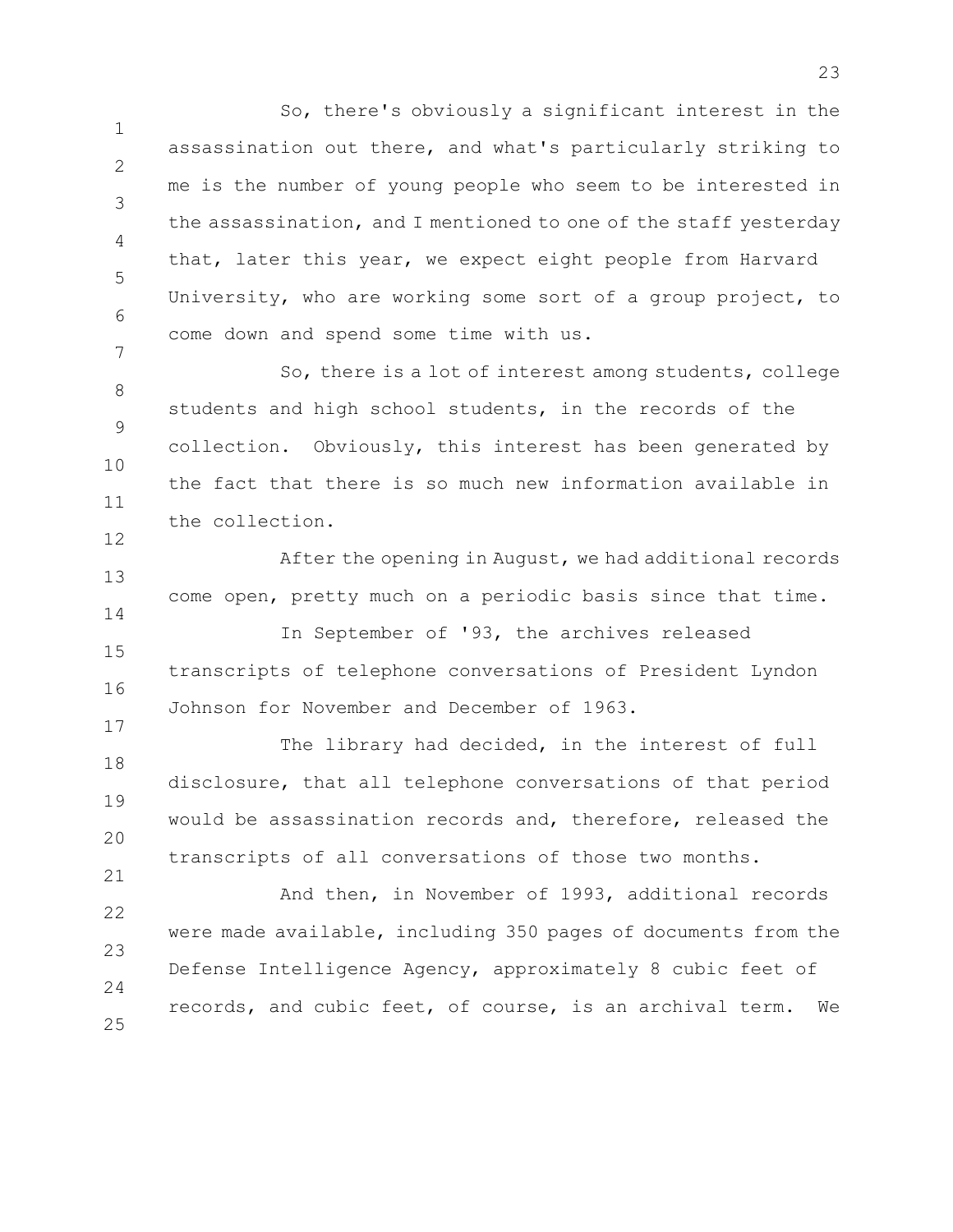estimate approximately 2,500 pages of documents in a cubic foot of records.

1

2

10

13

18

3 4 5 6 7 We have -- a hundred pages of National Security Agency records were opened at that time, the records of the Executive Office of U.S. Attorneys were opened, and then we also opened the tape recordings of the transcripts that were made available early in 1993.

8 9 We also opened the Secret Service records of the White House gatepost logs that were provided by the Kennedy Library, which had been reviewed and then opened for the collection.

11 12 The first release of FBI records took place in December of 1993, and those records consisted of the FBI's headquarters file on its investigation of Jack Ruby.

14 15 16 17 Significant releases of FBI records have taken place in the months since then, and we have had, basically, approximately 250 cubic feet of records now of FBI materials available. That and the CIA are probably the largest body of materials that we have.

19 20 21 22 23  $24$ 25 The FBI has released their headquarters and field office files relating to Lee Oswald, their headquarters and field office files of its investigation into the assassination itself, its work with the Warren Commission, with the House Select Committee, with the Pike Committee, liaison with various other investigative bodies, plus related files on individuals such as Marina and Marguerite Oswald, David Ferry, and Clay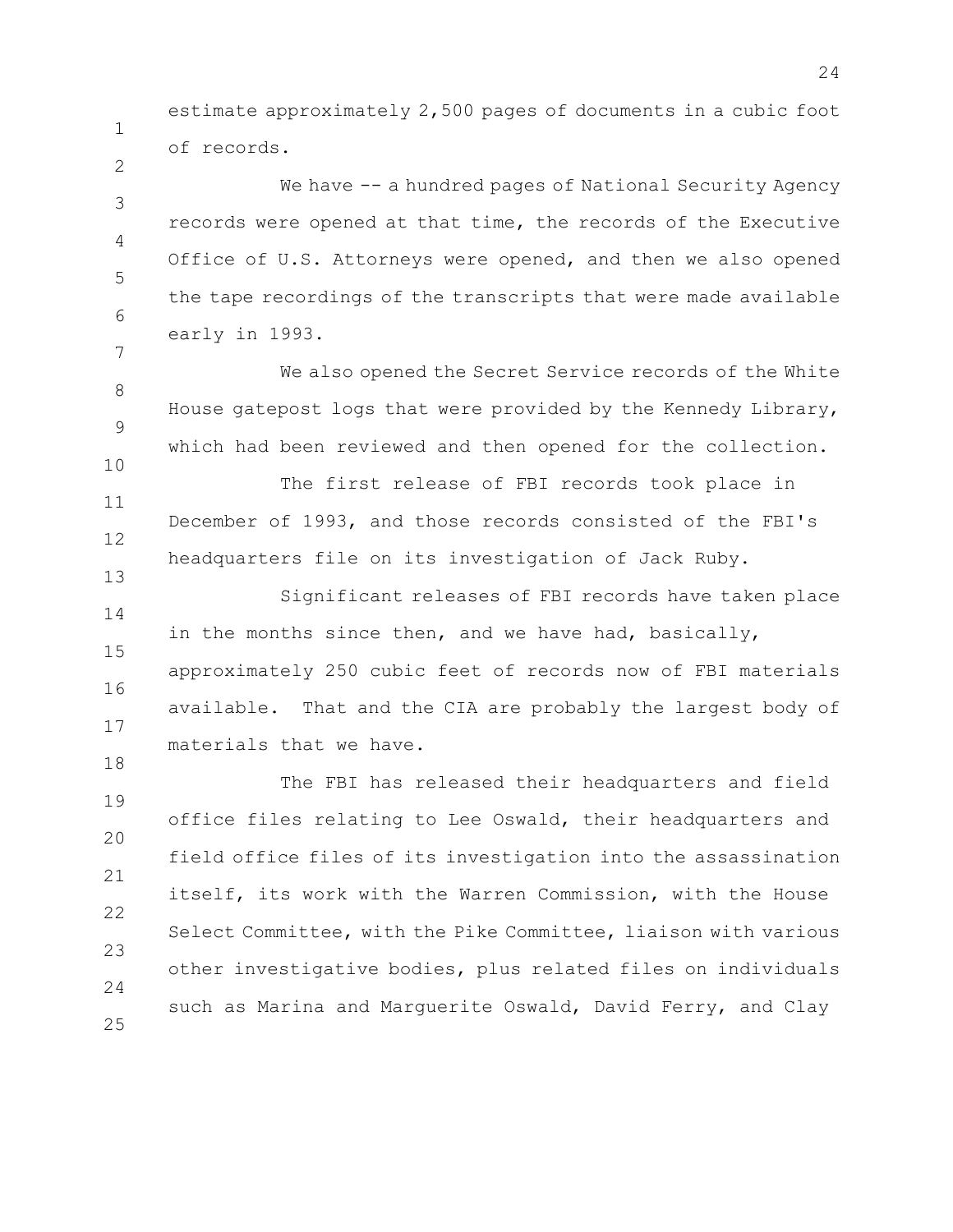Shaw.

1

 $\mathfrak{D}$ 3 4 So, there is a wide variety of information there that's now available from FBI files, and of course, additional FBI files are under review as we speak today.

5 6 7 In September of '94, we had a significant increase in the records of the CIA, when the CIA released another portion of its segregated collection of files.

8 9 10 11 12 These documents had also been made available to the House Select Committee but were on microfilm at that time, and the review process had been slowed by the fact that the CIA had to print the documents off onto paper before the review could take place.

13 14 15 16 17 18 19 These records, I think, are significant in the fact that, while some of them were duplicative of what had been released earlier, they contain a significant amount of information about the activities of Cuban exile groups and the work of the Central Intelligence Agency with those groups, and I will say that there has been a great deal of interest in that particular set of records since they were made available in September.

21 22 23  $24$ We have also added the records of the Church Committee to the collection. The initial transfer took place in January of 1994, and we have had increases in that over the previous months since then. We now have 40 boxes of records, approximately 40,000 pages of material.

25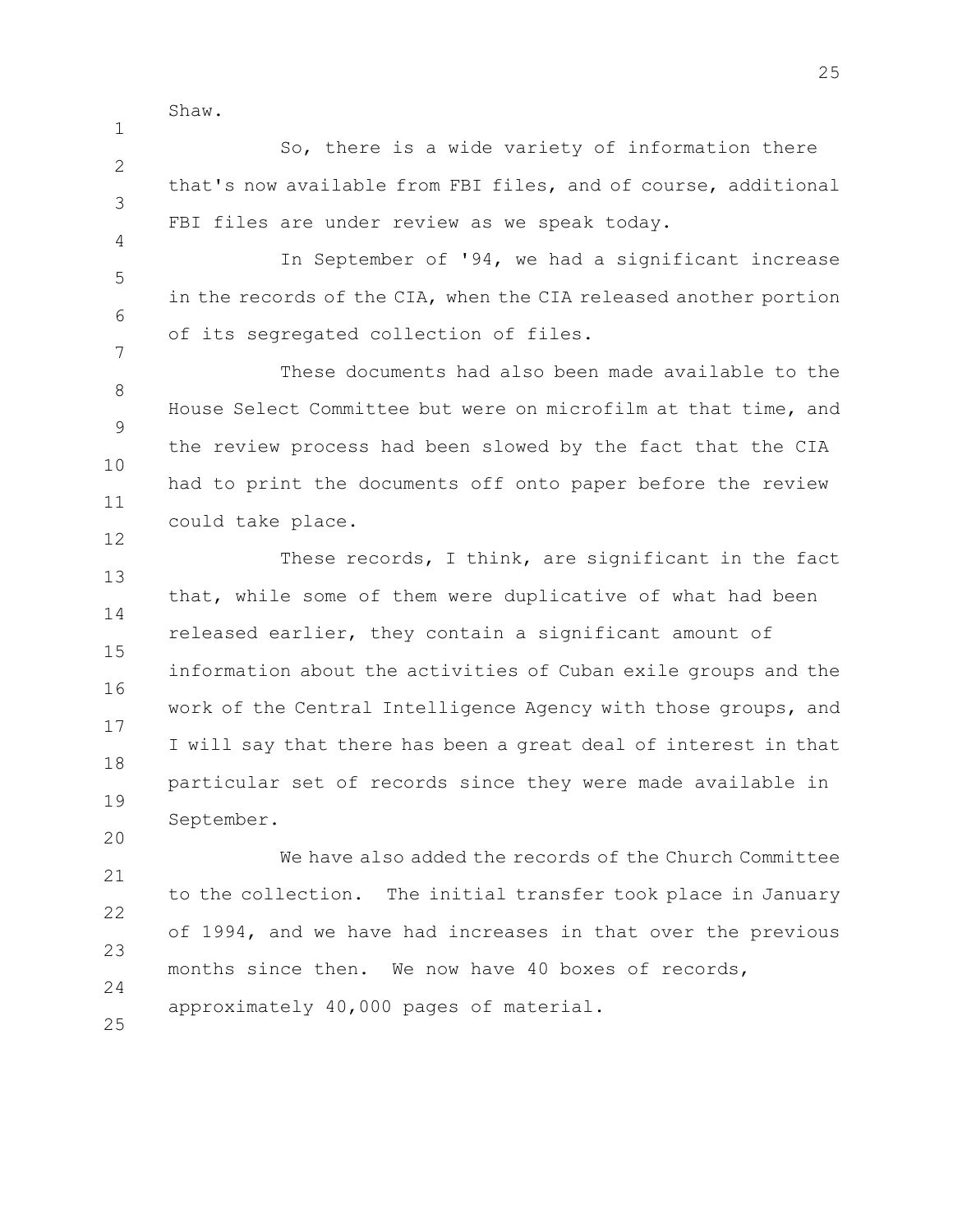1 2 3 4 5 There is still a small amount of material still being reviewed by the Committee. It's the Senate Select Committee on Intelligence which has the oversight of this material since, of course, the Church Committee no longer exists, and the staff there is still working on a small amount of material still to be transferred.

7 8 9 10 I should also point out that we do not have the data disks for the Church Committee records yet. They will be transferred with the last bit of information that we receive. But we have created a finding aid in order to help us search those records that we make available to the researchers.

6

11

19

12 13 14 15 16 17 18 The significance of the Church Committee, I think, is that it was the -- one of the first releases of any testimony taken by the Intelligence Committee, and the transcripts of the testimony that have been made available, which cover many of the main players in some of these events, please like Edward Lansdale and Robert McNamara and people like that -- these were significant new documents that were made available for the first time under the statute.

20 21 22 23 24 25 We also have the records of the Pike Committee. They have just recently come in, and there's only three boxes of the Pike Committee, and let me say right here, Mr. Chairman, that I just wanted to make clear that, with the Church Committee and the Pike Committee, we do not have all the records of those committees.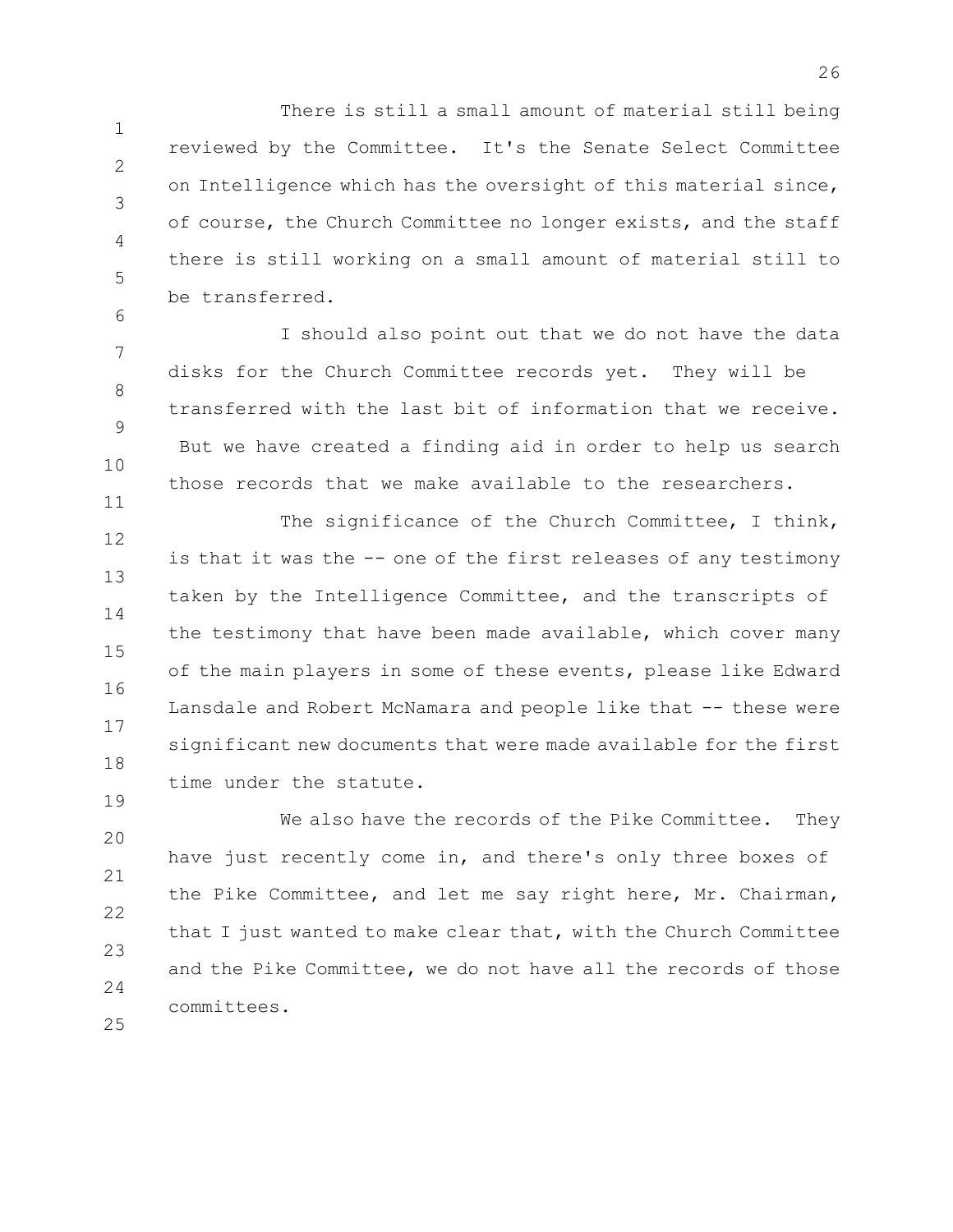1 2 3 4 5 Those committees looked at a number of different issues that involved Central Intelligence Agency activities, and the JFK aspect was only one portion of their investigation. We only have the records that pertain to that part of their investigation. We don't have all of the records of those committees.

7 8 9 Now, once again, you have duplication, and one of the prime factors that people must realize is that many records are duplicated throughout the collection.

6

20

10 11 12 13 14 15 16 Each one of the investigative bodies went back to the FBI and got copies of their documents, and they went to the CIA and asked for documents, and of course, then they came to the National Archives and asked for copies of Warren Commission documents, and in doing so, they received copies of some of the same documents they had received from the other agencies.

17 18 19 So, there is a lot of duplication of material, but what is new here is that there are some unique documents among each of these collections, and of course, what's really unique is the documents created by the investigative panel itself.

21 22 CHAIRMAN TUNHEIM: Mr. Tilley, I wanted to ask you a question.

23  $24$ 25 At our last public hearing in Washington, the testimony from the FBI was that a release was imminent of additional materials, House Select Committee materials that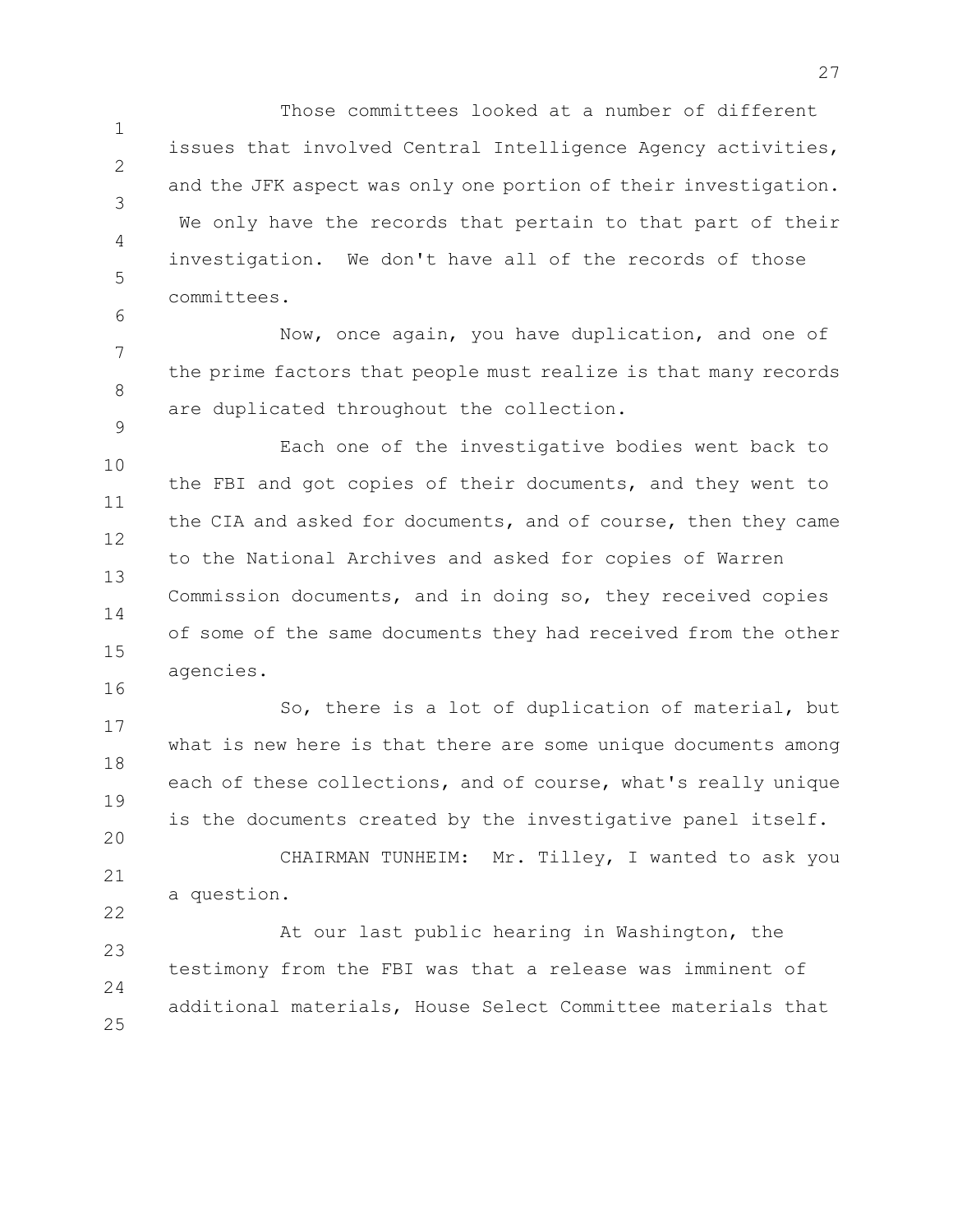1 they had been reviewing. Can you provide us with an update on that?

2

8

15

17

19

3 4 5 6 7 MR. TILLEY: Mr. Chairman, what I can tell you is that we were expecting that transfer, and it's sort of been on again and off again over the last few days, and we are hoping that there may be something in the next week or so where that transfer will take place, but at this time we don't really have anything hard and firm on that.

9 10 CHAIRMAN TUNHEIM: And how much material do you expect from that transfer?

11 12 13 14 MR. TILLEY: Well, my understanding is that there are about 149 or 150 pages from the Lee Harvey Oswald file and approximately 16 boxes of records relating to some organized crime figures. Those records were made available to the House Select Committee.

16 CHAIRMAN TUNHEIM: Can we expect this release sometime within the next week?

18 MR. TILLEY: I hope so, yes. That's my understanding. It may take place next week.

20 21 CHAIRMAN TUNHEIM: Do members have questions for Mr. Tilley?

22 23  $24$ 25 DR. NELSON: I have one question, Mr. Tilley, and that is, with this vast amount of material coming into the archives, is it your sense that the agencies continue to answer the Freedom of Information requests, or are they relying on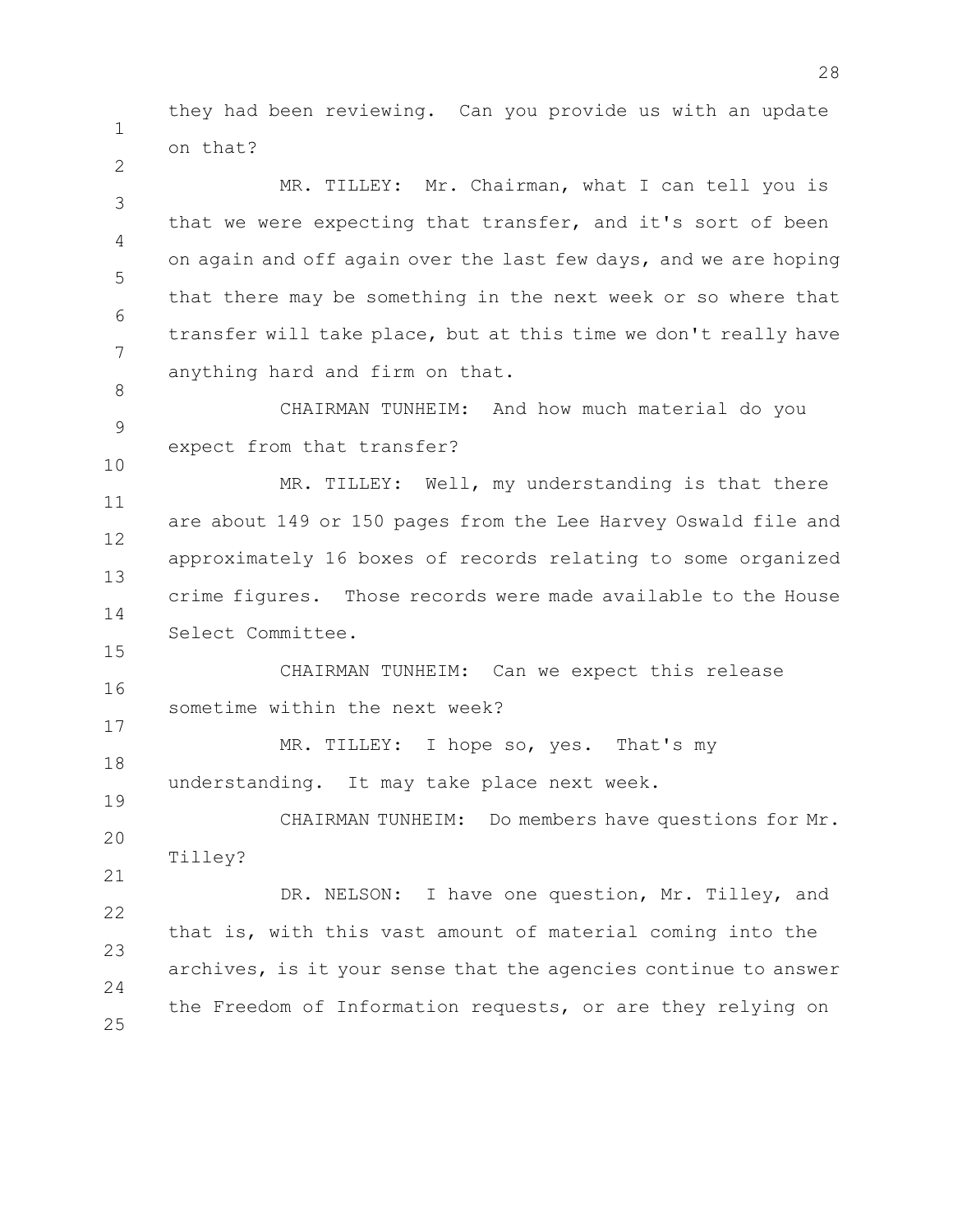the documents simply coming out in a body?

 $\mathfrak{D}$ Is the archives answering any Freedom of Information requests?

3 4

10

MR. TILLEY: Oh, yes, yes.

5 6 7 8 9 We have received many, many Freedom of Information Act requests, and we are responding to them as we can, but for the most part, the documents that are being requested from us are records of other agencies or are already open, and under the Kennedy act and under the FOIA, we have no --we don't have the authority to open the records of those committees.

11 12 13 14 15 16 So, what I have done is I've tried to ask people to be patient and let the board -- in some instances let the board's work go forward, and once the board has finished its work, maybe the documents will be available, because the FOIA process is such a long, complicated process with so many people, and there may be a quicker resolution through the work of this board.

17 18 19 MR. MARWELL: Mr. Tilley, you mentioned the imminent release of some FBI records. Can you tell us what's on the horizon with other agencies? Are there any other major releases that you expect in the next period of time?

20

21

MR. TILLEY: No, I don't.

22 23 24 25 I mean I do know that there are additional files of the FBI that are being reviewed that deal with the issue of organized crime and other issues that have been raised with the FBI by the House Select Committee. Other than the one we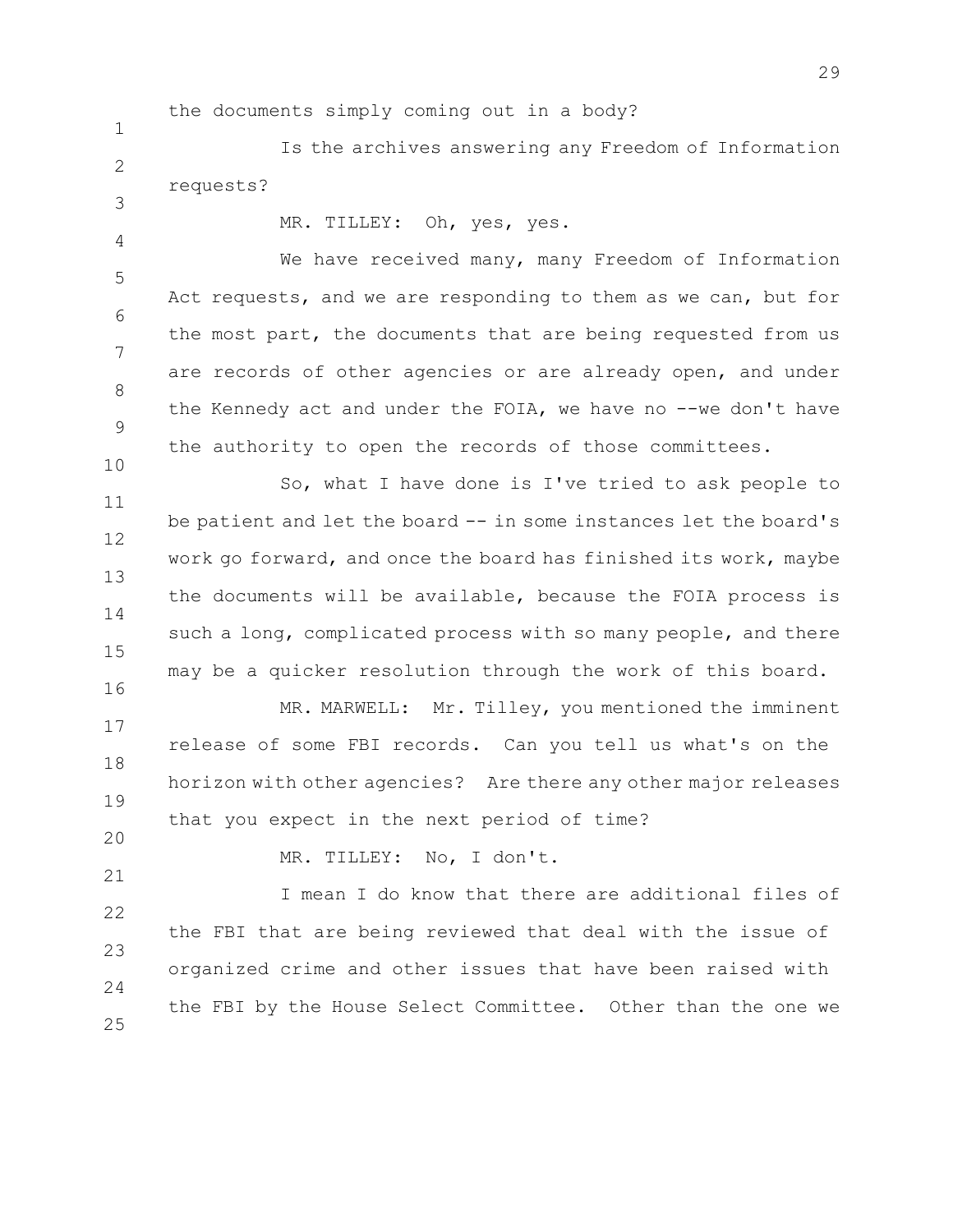23

just discussed, there is nothing imminent from them.

2 3 4 5 6 I am getting records that had been out on coordination from other agencies, and they have been coming in an a periodic basis, and we are dealing with those as they come in, but at this time, there are no major groups of records that are pending in the near future to be transferred from any agencies.

7 8 9 10 11 12 13 14 15 16 17 18 19 20 21 22 DR. HALL: Mr. Tilley, I'd like to shift you, if I may, away from the question of what's come in and what's there and move you to a somewhat more policy-based and philosophical, perhaps, issue, and I am wondering if you can help me and perhaps help the other members of the board by explaining to us the basis upon which the National Archives and presidential libraries hold and maintain materials, and here I have special interest in the nature of deposit agreements, donations, deeds of books, how they operate, and maybe you can also address the issue of the relative responsibilities of these entities, the archives and the presidential libraries, for holding those materials and perhaps returning them to those who have given them to the library or archives, and finally, whether you have within your knowledge any instance in which material that might be deemed an assassination record that has, in fact, been taken from the archives or a presidential library and returned to an individual.

24 25 MR. TILLEY: Well, the Office of Presidential Libraries within the National Archives maintains the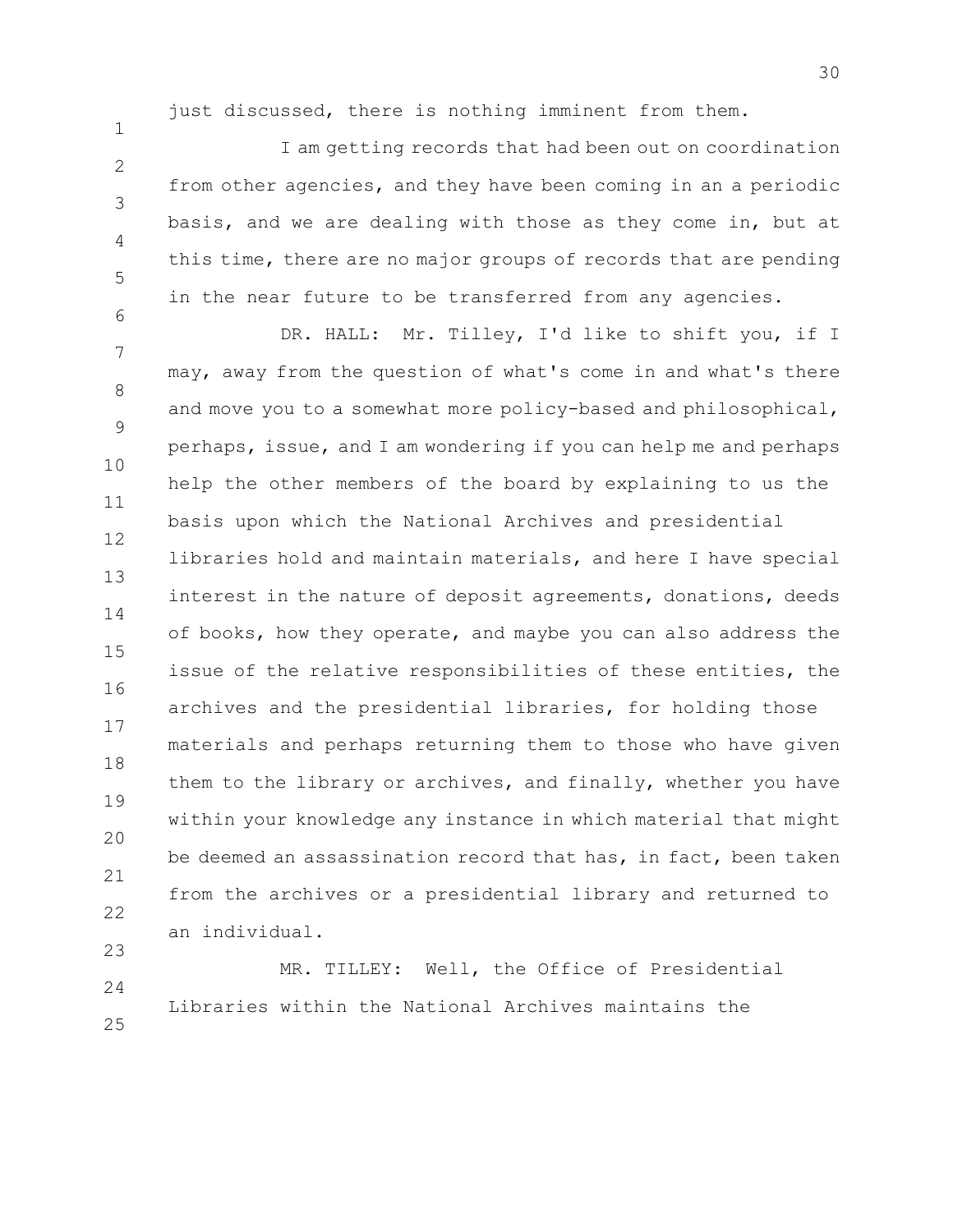presidential library system, and there is a statute which governs -- that established the presidential library system. I'm not sure what the title of it is, but there is a statute which established that system, and the heart and soul of that system was always the issue of donations of records.

Before the passage of the Presidential Records Act

1

2

3

4

5

6 7 8 9 10 11 12 13 14 15 16 17 18 19 20 21 22 in 1978, it was established policy that the records of a president belonged to the president as his private property, and every president prior to President Reagan took his papers with him when he left office, and it was with the establishment of the Roosevelt Library that the system -- the presidential library sort of came into being, and basically -- very, very basically, the way it worked is that the president would take his papers with him at the end of the administration and then he would deed those papers back to the United States under a deed of gift, and that deed of gifts sets forth certain provisions of access to those papers, as established by the president, and at the same time, the president would help in the building of a facility to house those materials, a foundation would be established which would raise money and build a library and/or museum that would then house the facilities, and that facility would then be maintained by the National Archives.

23 24 25 Now, in addition to the papers of the presidents, the staff of the libraries also have a regular program where they solicit the papers of members of the administration in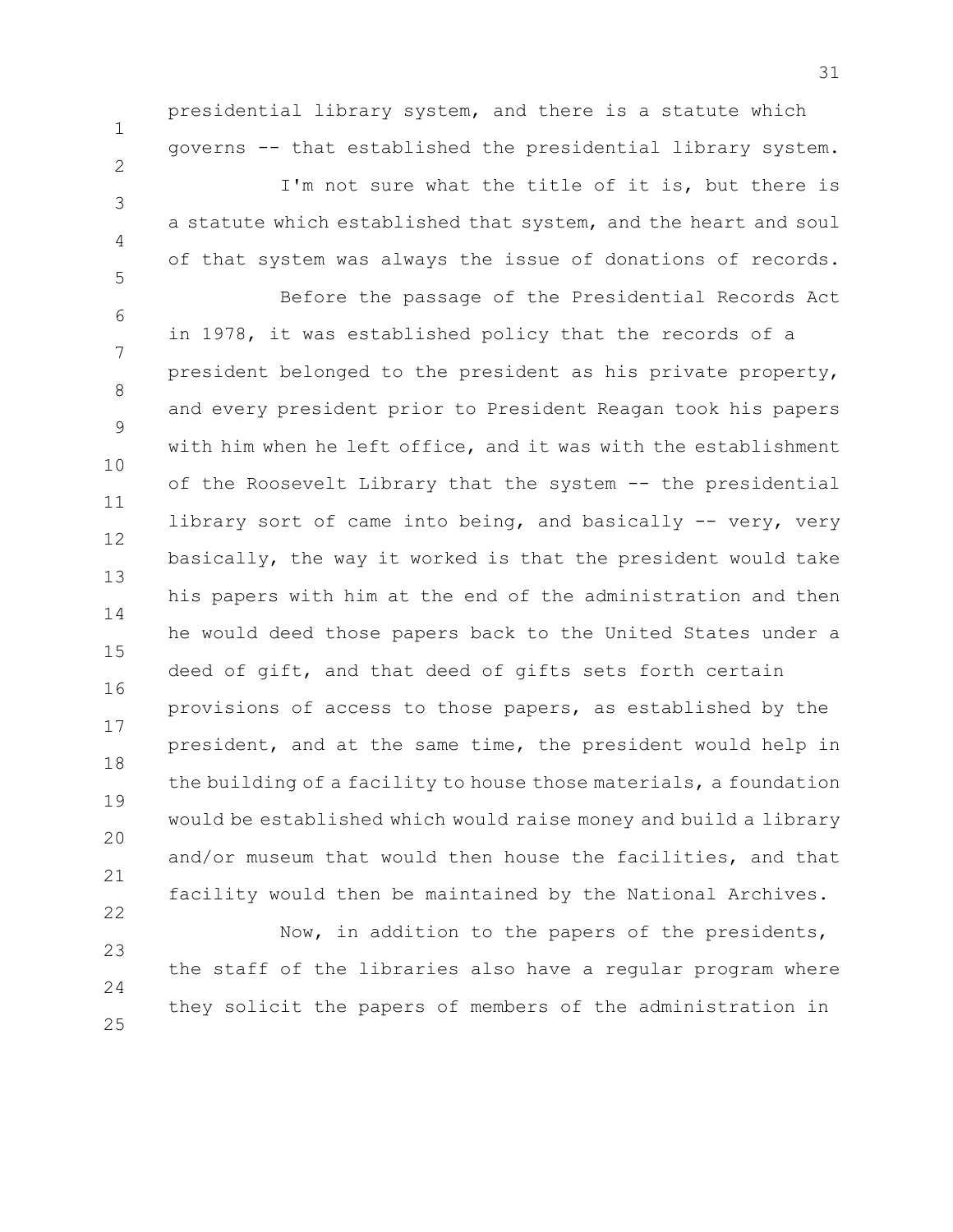3

4

5

6

7

8

order to fill out their holdings, to add to the historical record that they can make available to the public, and those holdings are also established and controlled under deeds of gift.

But this is a process where the archives has some -- has quidance on it, and they provide quidance to their staff on how this process should be handled, but it's often a difficult process getting some of the donors to agree to sign deeds at a certain particular time and et cetera, et cetera.

9 10 11 12 13 14 15 16 So, we often, in the interest of at least taking possession of important collections of papers, we will agree to deposit agreements or even courtesy storage in order to begin the process, and I know that the libraries will say that -- even though they don't like to begin with deposit agreements or courtesy storage -- that they will do so in order to get possession of a significant collection and then with the hope, always, of getting a donor to sign a deed sometime in the future.

17 18 19 20 21 22 23  $24$ 25 Now, when the JFK act was under consideration in the Congress, the National Archives worked very closely with the committees considering those bills in order to protect the integrity of the donor system, and the archives feels very strongly that we must continue to be able to provide donor agreements to the people with private papers in order to obtain their donations, and through doing that, we must allow them some control over the access to these documents, although eventually they become available for research at some time in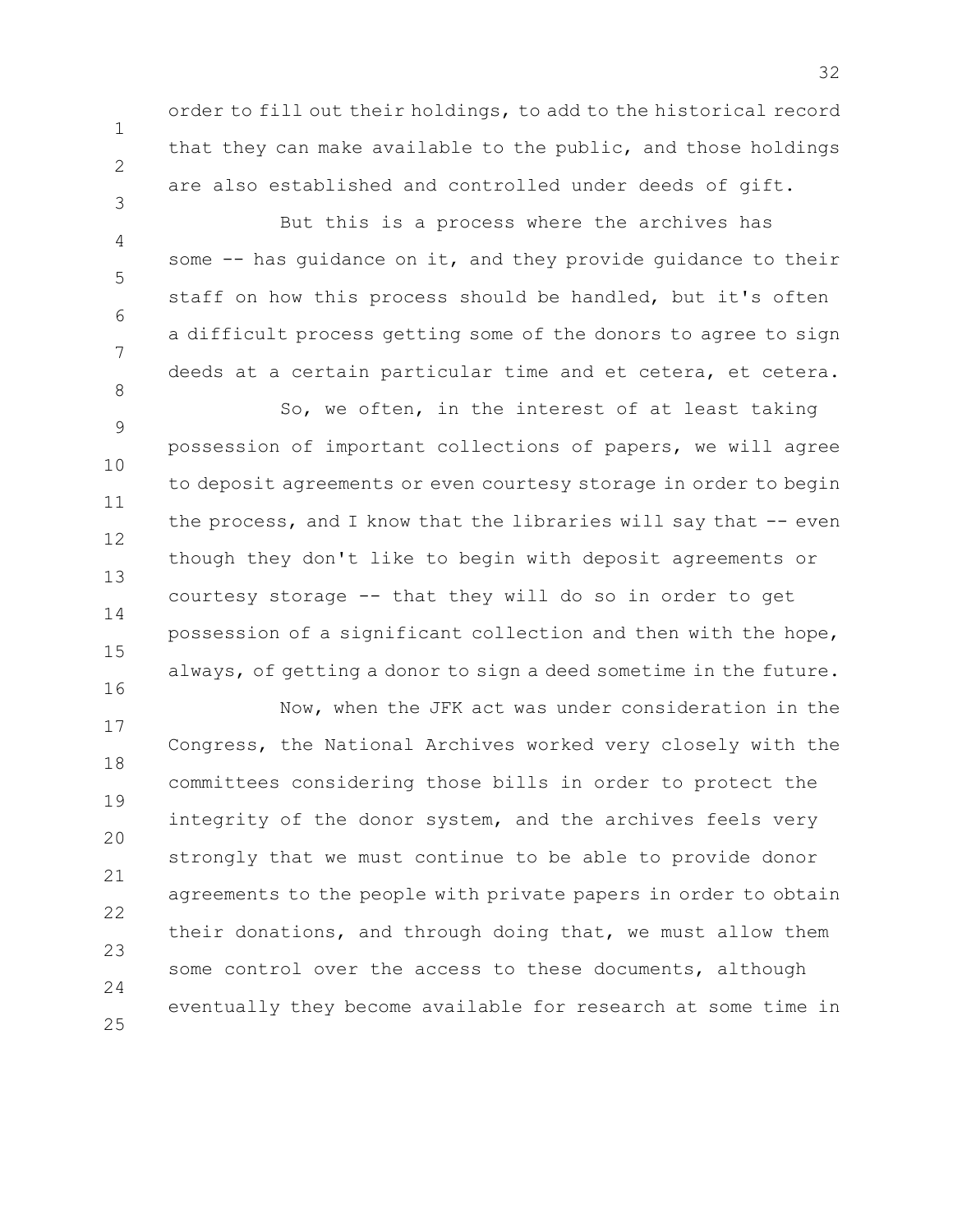the future, and we worked very strongly with the committees in order to try to protect that system, and there is a particular section of the statute which  $--$  Section 11(a)  $--$  which does address the issues of donated materials and donor agreements.

1

2

3

4

5 6 7 8 9 10 11 12 13 At the same time, the archives also is very, very understanding of the need to cooperate with the work of this board in order to see that assassination-related documents do become available as soon as possible, and we have worked very closely with our donors, the staffs of the three main libraries involved in this effort have worked very closely with their donors in order to try to get them to agree to the release of documents and to agree that documents become part of the collection and then become open for research by the public.

14 15 16 Obviously, this has not been a perfect situation. There have been some rocky relationships and some problems, but we are continuing to work very hard on getting this done.

17 18 19 20 In response to the last portion of your question, we are aware of one particular instance where some records have been returned to a donor. The records were simply covered by a -- I don't even think there was a deposit agreement.

21 22 23 24 25 I think they were strictly in courtesy storage --I may be wrong in that, but that's my recollection -- and the donor came and asked for the materials to be returned, and we have done so under our understanding of the way the system works. But we have also made the board fully aware of the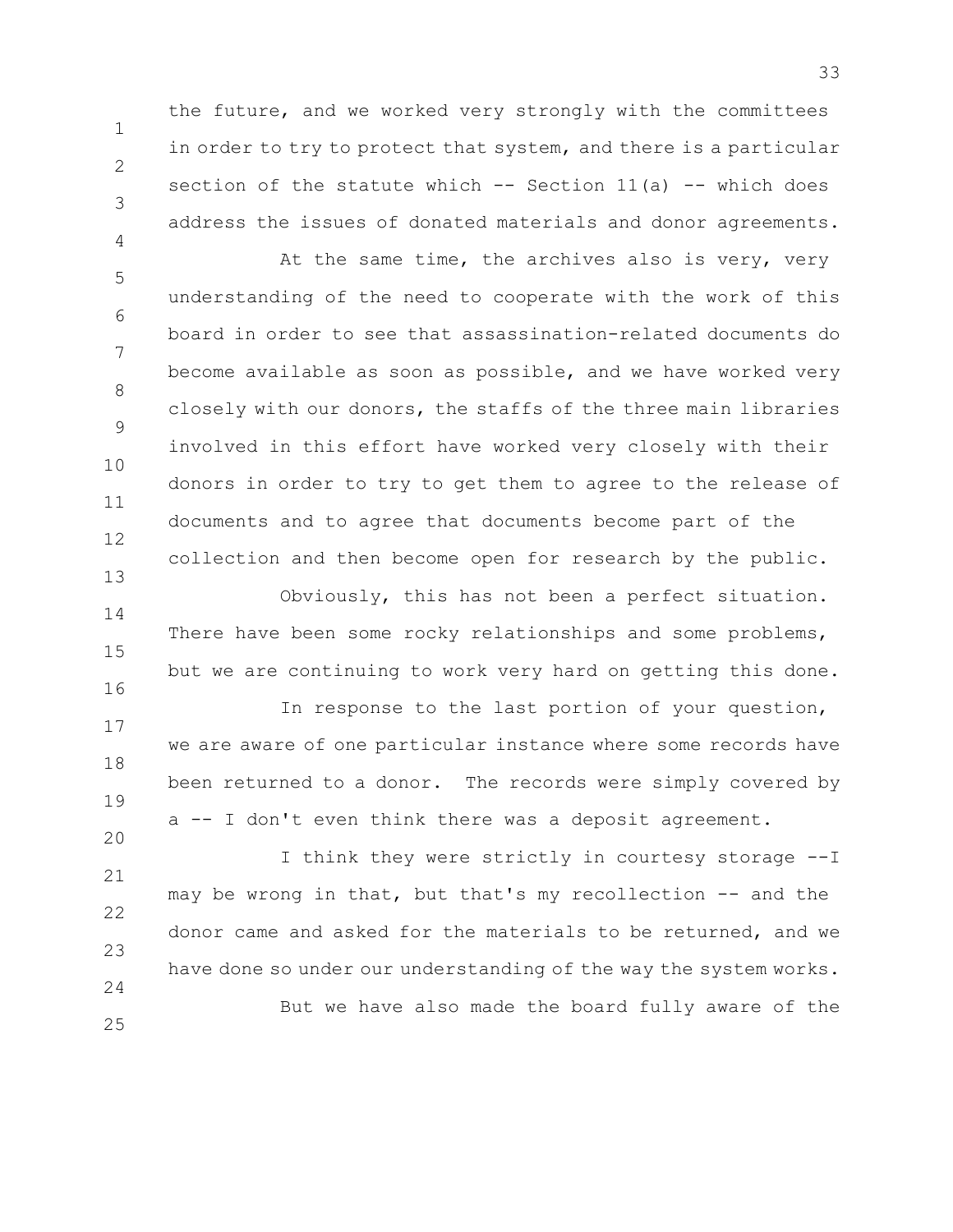issues surrounding that and how that has occurred, and of course, we are willing to assist the board in anything the board deems necessary to pursue that issue.

1

2

3

13

4 5 6 7 8 9 10 11 DR. JOYCE: Mr. Tilley, in the course of your relations with the presidential library system, when materials that you're aware of have been put in those libraries on the basis of either a deposit agreement or courtesy storage, has there been any effort made to review whether any of those records might be Federal records and not the property of those who would have deposited the records there or simply had them there on the basis of courtesy storage?

12 MR. TILLEY: Well, that's a thornier issue, I think, to a certain extent.

14 15 16 17 18 Obviously, there are some documents in donated papers -- we're all aware of that, anybody who has done any research in private papers over the years -- that sometimes there are some papers that people create on government service that get involved in their personal papers.

19 20 21 22 23 But we work very hard to try to make sure that it's very clear what the issue of these documents are, whether in fact they are private papers or whether or not there are any Federal records that can be deemed to be Federal records and should not be part of private papers.

 $24$ 25 But for the most part -- sometimes, I think, the libraries try to deal with that when they actually get a deed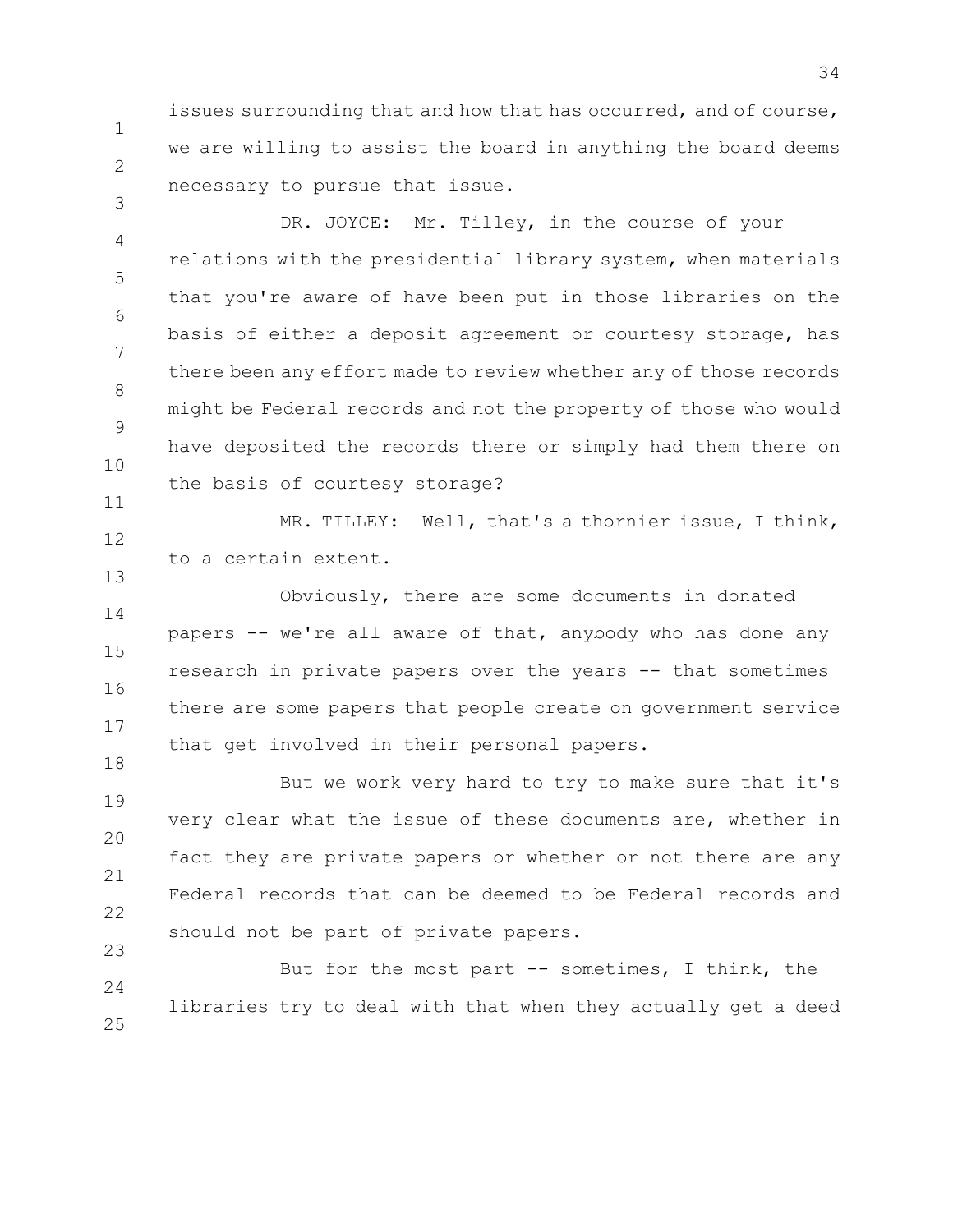1 signed; at other times, I think it's not always as clear-cut as that.

But we are aware that that is a concern of the board and will continue to work with you on it.

5 6 7 8 9 10 DR. JOYCE: In that connection, do you think there is any room here or leverage, perhaps, for the board to consider some of these records, or are you aware that some of them seem to be unambiguously Federal records in terms of any access questions that may arise, that this would be a useful way for us to approach the situation as a potential remedy of it?

11 12 MR. TILLEY: Well, I think it's certainly something that's worth looking into.

13 14 15 16 17 I don't think -- the statute really doesn't address that, I think, it doesn't go into detail on that issue, but it's certainly something, I think, that the board maybe might want to look into as a chance to perhaps alleviate some of these more difficult questions concerning these donated materials.

DR. JOYCE: Thank you.

19 20 21 CHAIRMAN TUNHEIM: Thank you, Mr. Tilley. We appreciate your report this morning, and I have enjoyed working with you.

2

3

4

18

22

MR. TILLEY: Thank you, Mr. Chairman.

23  $24$ 25 CHAIRMAN TUNHEIM: Before we go on to our additional witnesses, I just wanted to give you a brief update on what you can expect from the review board in the upcoming several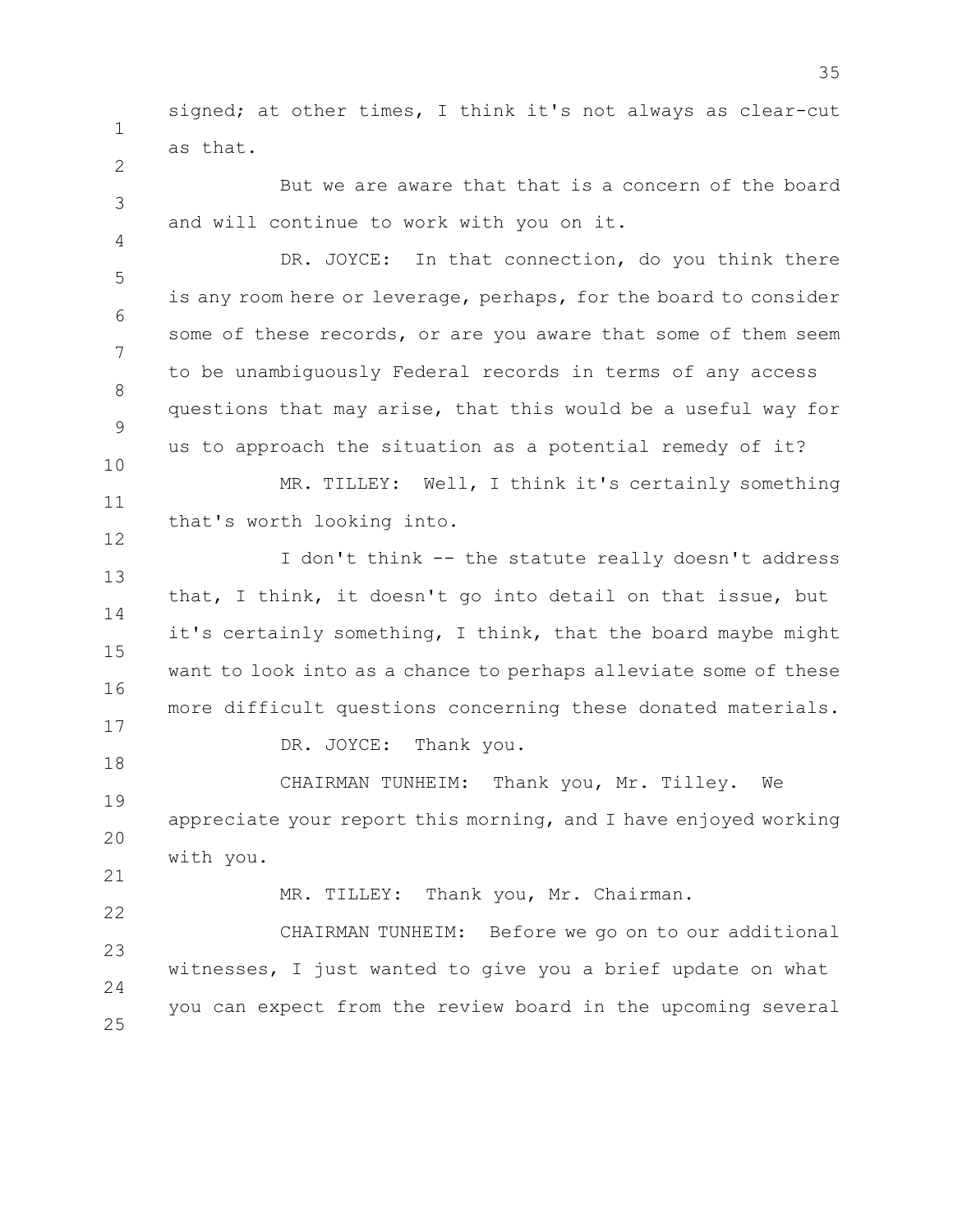months.

1

14

20

 $\mathfrak{D}$ 3 4 5 6 First of all, we do expect, soon, to issue our final regulation on our guidance to agencies on what constitutes an assassination record. As many of you know, the review board and staff has been working on this issue for the past four or five months.

7 8 9 We have published a draft regulation in the Federal Register, and we have held a public hearing and gathered comments through a comment period that ended about two weeks ago.

10 11 12 13 It's up to the board now to reach its final conclusion on what is included in this definition of an assassination record. It is guidance for Federal agencies and for others in interpreting what the topic means. So, you can expect to see that soon.

15 16 17 18 19 You can expect that the board will be having a public hearing at some point, probably in Washington, a hearing at which we will bring in people who were investigators with prior investigations into the assassination of President Kennedy to gather their input on what records we should be looking for. We hope to organize that hearing relatively soon.

21 22 23  $24$ 25 Our staff will be working within agencies to help agencies go through records that they have. We expect that process to be beginning very soon, and we expect that our own review process of postponed records will start shortly. We have already seen some records and started a preliminary review.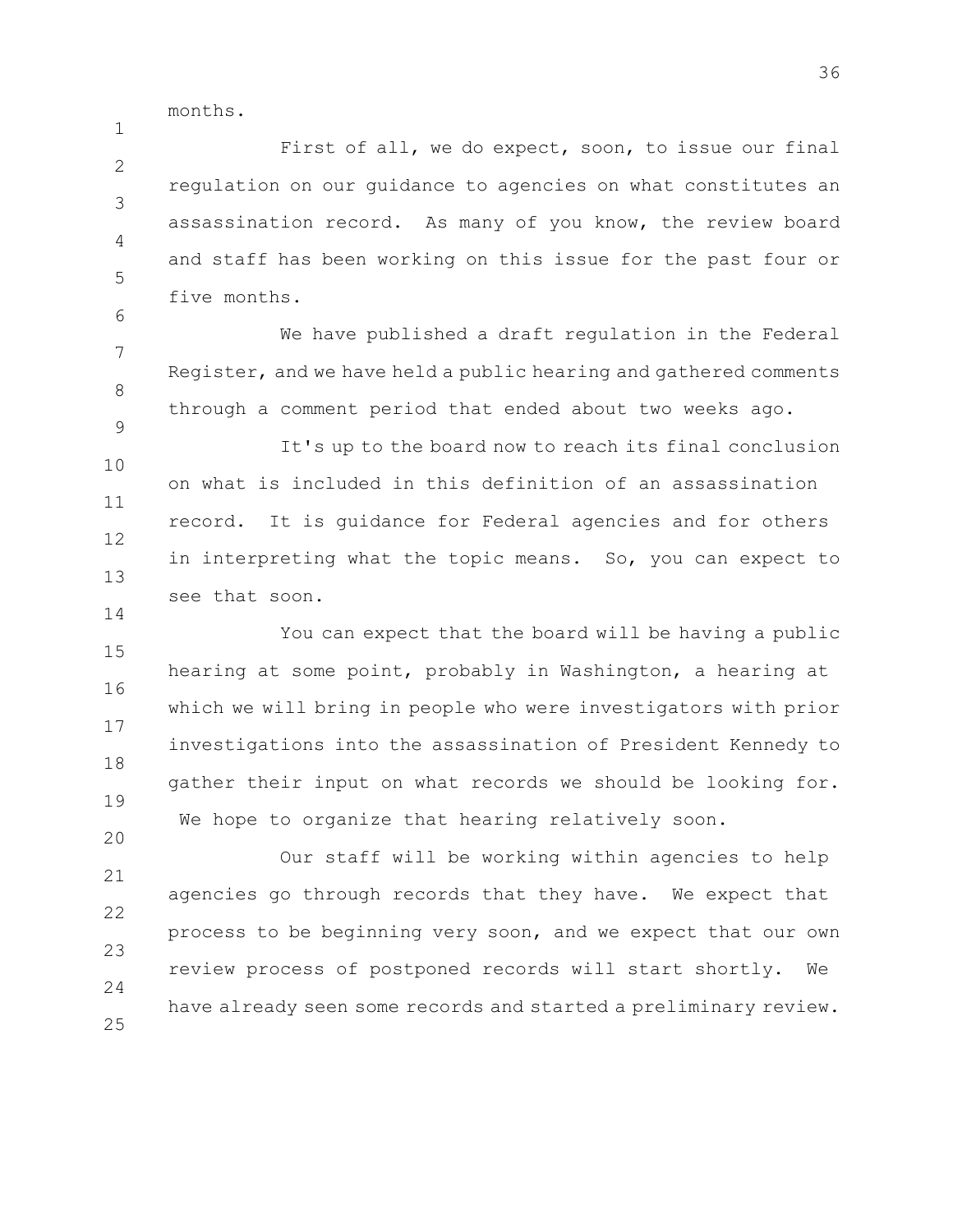1 2 3 4 5 6 7 8 Staff has been reviewing records, particularly House Select Committee records and Warren Commission records, but we have what we estimate will probably be somewhere in the neighborhood of 50,000 records that we will begin our review process on very soon, and that review process will result in an order from the board which will either be a release order -- that release order, if an agency does not agree with us, can be appealed to the President in, I think, a 30-day period.

9 10 Once that period of time is elapsed, then that record will be fully available to the public if there has been no decision to reverse the decision of the board.

11

18

22

12 13 14 15 16 There may well be postponement orders, as well. Those orders, we expect, would identify a particular date in the future by which the information in the record will be made public, and we would provide substitute records to disclose as much as possible about the information being withheld.

17 So, that process is about to begin, and you expect to see action from the board soon in that regard.

19 20 21 I think, also, you will see, in coming months, releases of information and materials, many releases coming from agencies. That shows, I think, that the process is working well.

23  $24$ 25 Hopefully, not all material that has been identified for keeping secret will have to come through us, that agencies will reconsider their decisions, as they have been doing over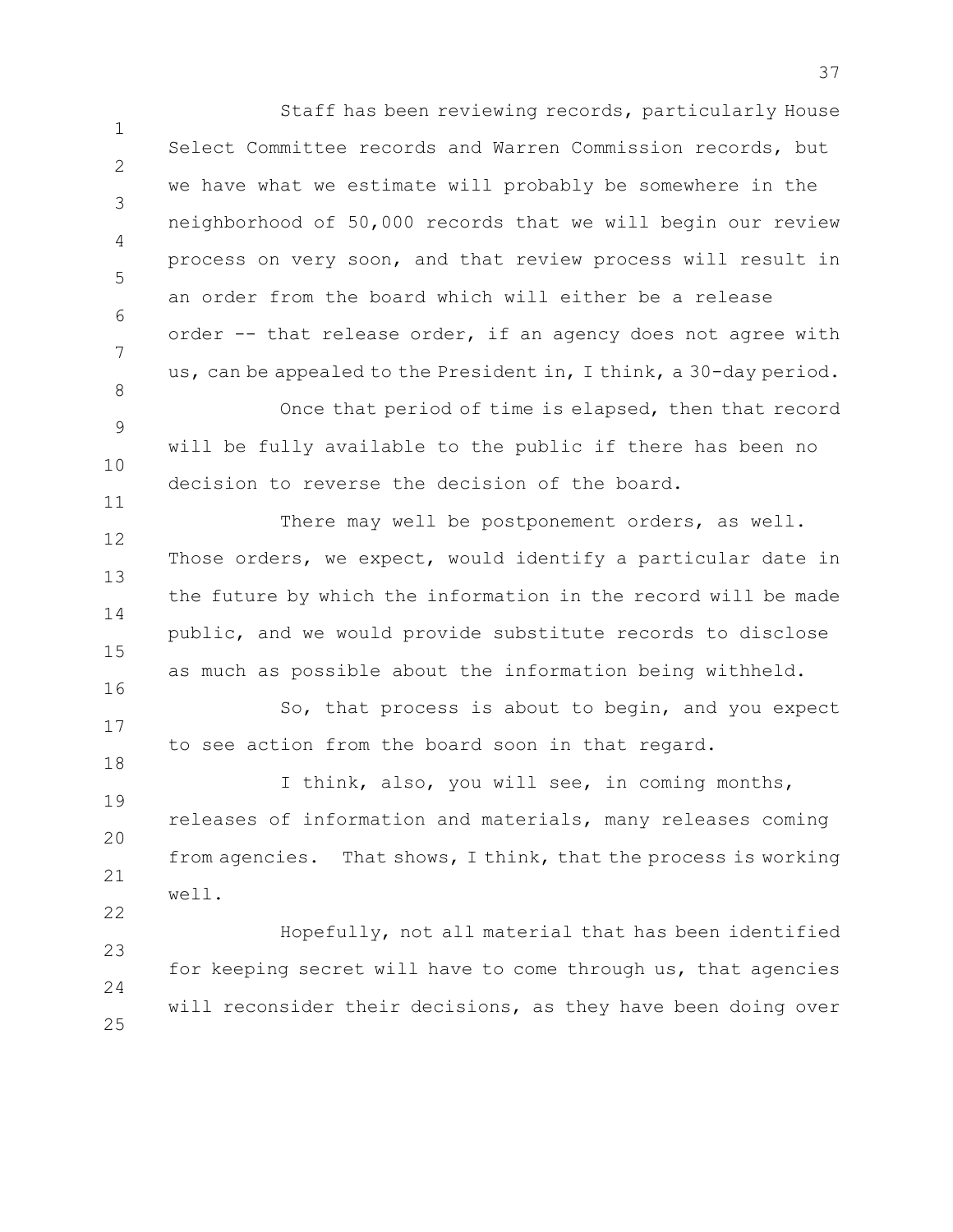1 the past two or three years, and make a lot of that information public.

2

6

14

19

3 4 5 That's, I think, important to demonstrate that this process is working well, that we are overseeing the process, that agencies themselves are making redeterminations on records and the need for secrecy of records.

7 8 9 10 11 12 This is all part of the effort to open all of the still-secret files related to the Kennedy assassination and, I think, an indication that that process is working and the agencies are rethinking the need for secrecy of many of these records. So, we're looking forward to those releases in the months to come.

13 I'd like to take this moment to call our first witness to testify today, Mr. Philip H. Melanson.

15 16 17 18 Mr. Melanson is the author of Spy Saga: Lee Harvey Oswald and U.S. Intelligence, which was published in 1990, and we appreciate, Mr. Melanson, your willingness to testify and provide us information today about what records we should be seeking.

20 21 22 23  $24$ 25 MR. MELANSON: Thank you very much, Mr. Chairman. Let me say that I am impressed that full disclosure is not only the board's mandate but the spirit with which it's approaching its work, and I think what I'm going to try to do is make a few suggestions about achieving that goal, given that there are some problems and impediments.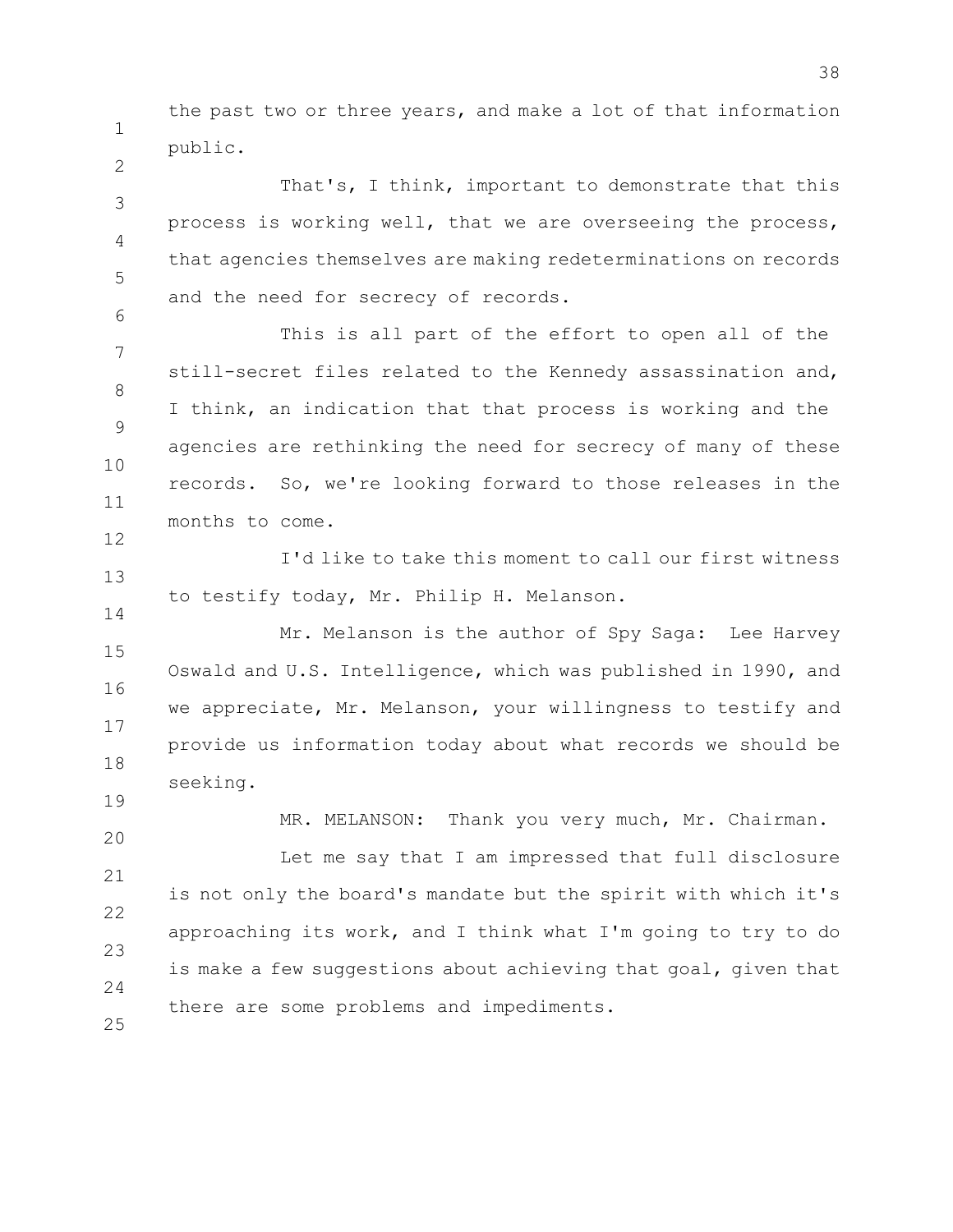The first point I would urge is that your definition of assassination-related records include all U.S. Government files on Lee Harvey Oswald prior to the assassination.

1

2

3

9

18

25

4 5 6 7 8 As the board is aware, I'm sure, and much of the public, the enduring controversy of who Oswald really was, what he was, is an inherent part of the historical truth of this case. It's also been an area that's been subject to governmental secrecy over the decades and to deception. So, it's crucial that these be released as part of a record.

10 11 12 Oswald, as you know, is the most complex alleged or real political assassin in American history. Let me refresh our memories about that.

13 14 15 16 17 This is a young man who studied the Russian language in the Marine Corps, subscribed to Pravda, had proximity to a U-2 spy plane, defected to Russia, came back, and had involvements with groups that looked both pro- and anti-Castro, and corresponded with or joined some of the most heavily-targeted domestic political groups of the era.

19 20 21 22 23 24 So, the files pre-assassination on Oswald are very rich, and just as the Warren Commission created assassination records out of Oswald's school transcripts, psychiatrist reports, Marine Corps disciplinary records, those of us who have a different view of Oswald want the full record of what our government agencies knew about him to be released.

And those agencies, let me say, a list of agencies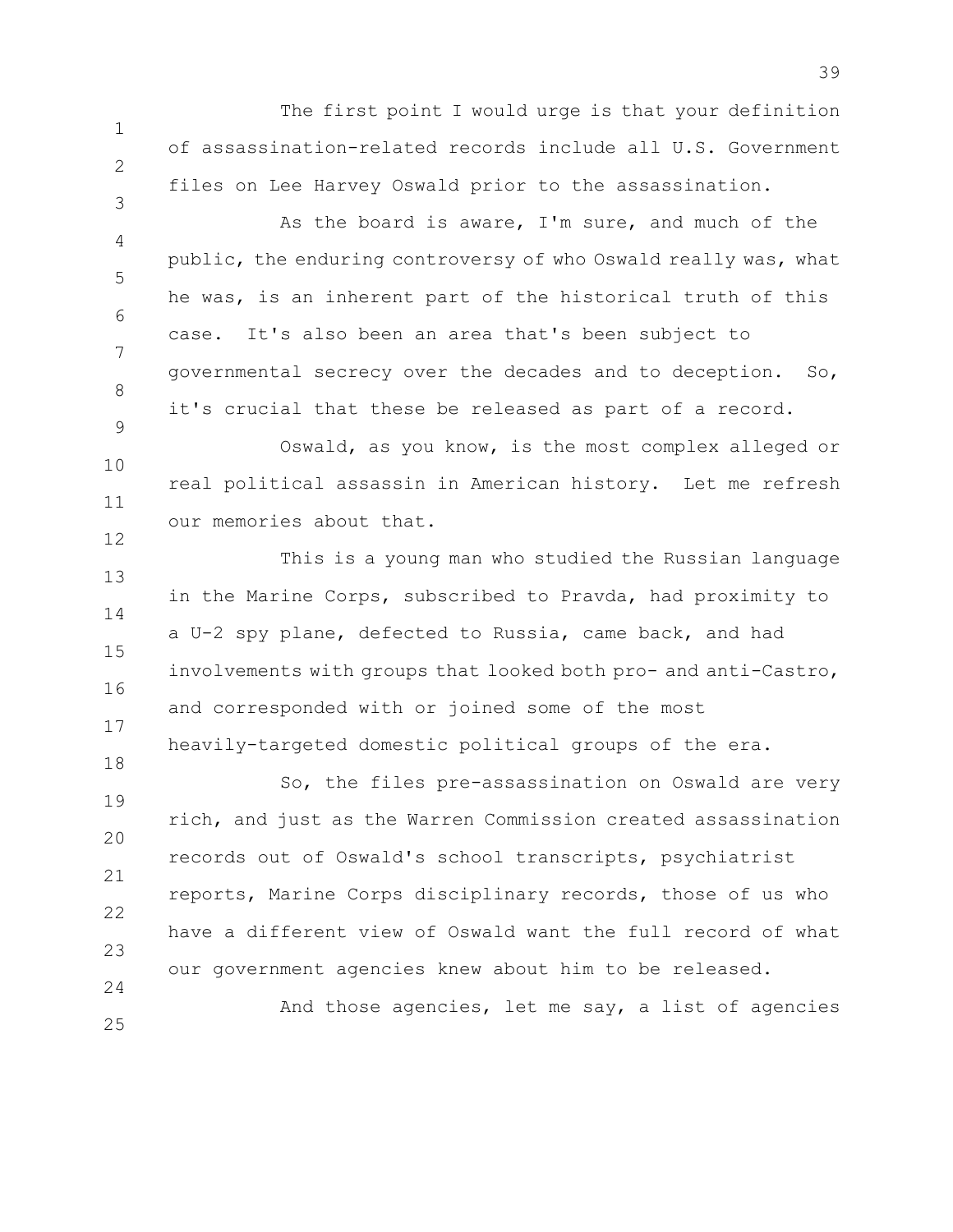that definitely have or should have had, given their mission, pre-assassination files on Oswald, would include the Marine Corps, the State Department, selective service, FBI, CIA, probably National Security Agency, and Army and Navy intelligence.

1

2

3

4

5

13

16

6 7 8 9 10 11 12 And I would also urge that as part of this outreach in pre-assassination Oswald, that the files of the groups that he joined or corresponded with be looked at carefully, as well, because these were groups, as I said, that were heavily targeted by U.S. intelligence, and the key to how they treated or thought of Oswald may lie in those files -- the Fair Play for Cuba Committee, the Communist Party USA, the Socialist Workers Party, and the infamous American Civil Liberties Union.

14 15 I also urge the board to focus its disclosure spotlight on some of those agencies that have remained relatively in the shadows.

17 18 19 20 21 22 23 We're all aware of FBI and CIA and Secret Service, but many of us in the research community would like to see special attention paid to the National Security Agency and to Army intelligence, which has a very poor history of responsiveness, to be charitable, in this case, which indications are has material presently on Oswald, claimed that it destroyed routinely a file on Oswald.

 $24$ 25 Alcohol, Tobacco, and Firearms is another agency. So, these are things that need to be looked at and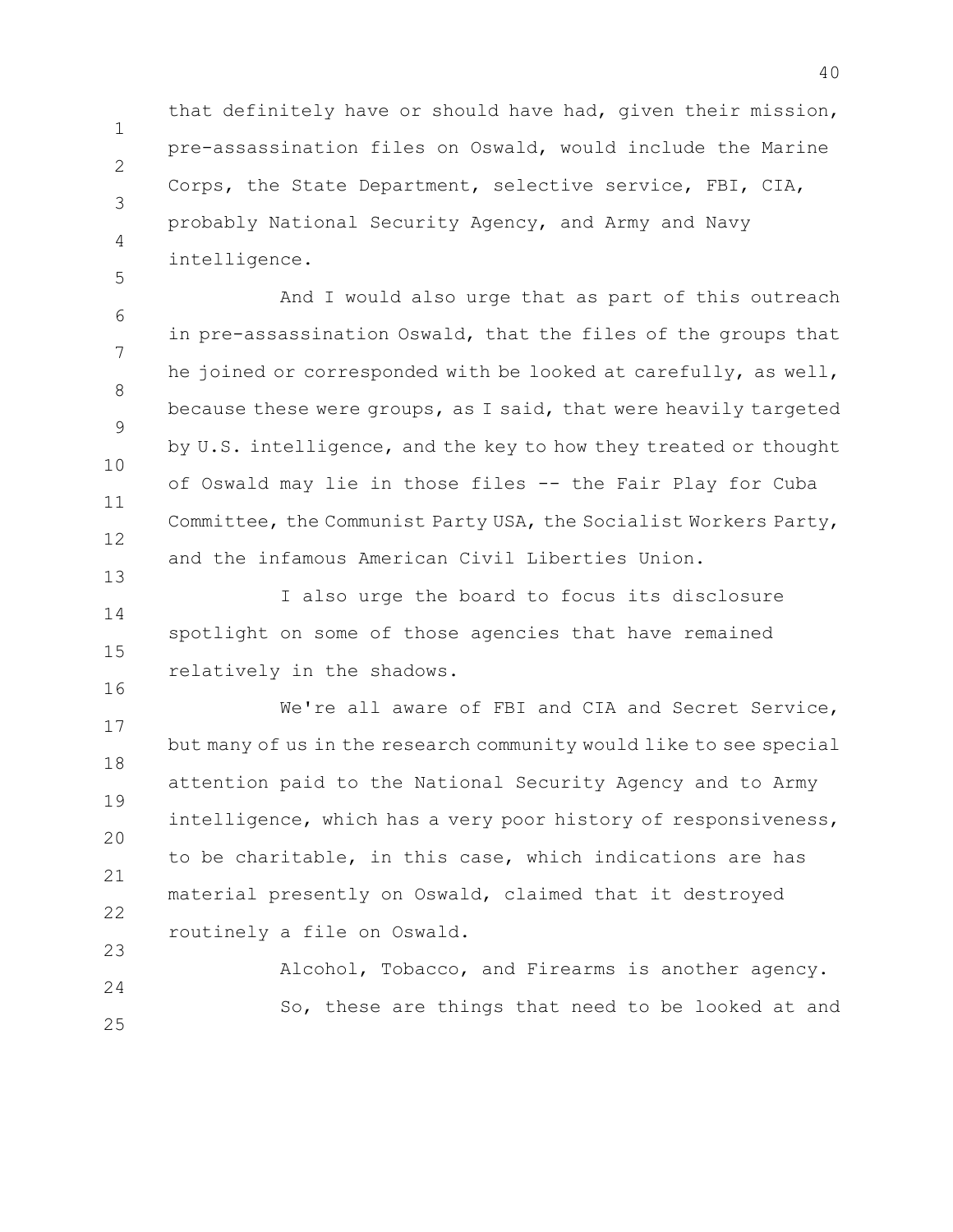will shed light on who Oswald was.

1

6

7

14

 $\mathfrak{D}$ 3 4 5 Let me get to the part of my suggestions that relate to implementation, and if I am already reinforcing what the board is already thinking, so be it, because some of Chairman Tunheim's comments this morning parallel my suggestions.

I emphasize that the board should develop its own expertise about the files, and I can't stress that enough.

8 9 10 11 12 13 I think it's commendable that you're talking with assassination researchers who understand the case, many of whom are also expert on the files, but I also point out that there are experts who know little or nothing about the Kennedy assassination who are exceedingly expert on the convoluted filing indices of FBI and CIA, and I hope you will draw upon these people at every stage.

15 16 Let me give you my own parallel example from another case.

17 18 19 20 21 22 23  $24$ 25 As the director of the Robert Kennedy assassination archives at the University of Massachusetts-Dartmouth, when we began to pursue the FBI files on the Robert Kennedy case, the Freedom of Information Act request was drafted in concert with authors who had written on the FBI, ex-agents, scholars knowledgeable in the field, and it was a six-page letter that I was the signatory to, much of the jargon of which I couldn't understand, but it produced 32,000 pages of records where previously similar requests not so detailed, not so expert,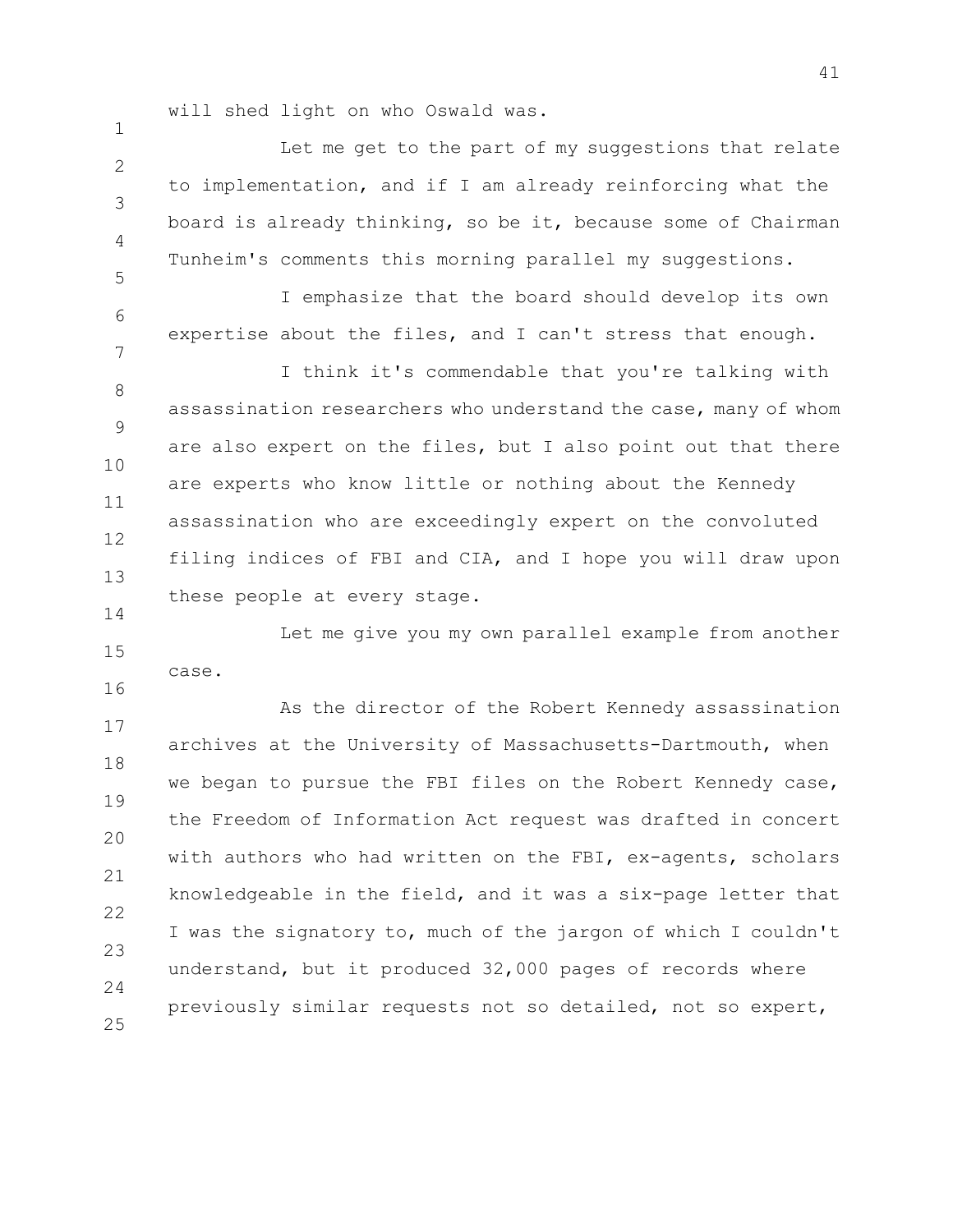had produced one-tenth of that volume, and I think that's proof that, if you are able to tell the agencies where to look, what to look for, you're going to increase the yield tremendously.

1

2

3

8

13

18

21

4 5 6 7 I also urge -- and I think the chairman spoke to the fact that this is occurring. There is no replacement for the expertise of those who worked on the files contemporaneously, the people who generated them, who use them, who knew what they are about.

9 10 11 12 Present records custodians may not have that knowledge, and this is important not only in broadening the search but also, frankly, in overcoming the hide-and-seek games, as I call them, which some intelligence agencies play some of the time.

14 15 16 17 And I would refer to the examples that -- in the Robert Kennedy case, for example, if it hadn't been for the affidavit of a Los Angeles police officer, retired, we would not have known about the super-secret department file on the case that was stuck out at L.A. airport and not in the downtown files.

19 20 And similar things have happened in other cases, agents who work, know the convoluted filing system and where things might be hidden, as well as where they might be found.

22 23  $24$ 25 The other payoff here is tracing documents from documents and files from files, a very important activity that really requires a detailed knowledge of cryptographs and notations and filing numbers, and also what I call the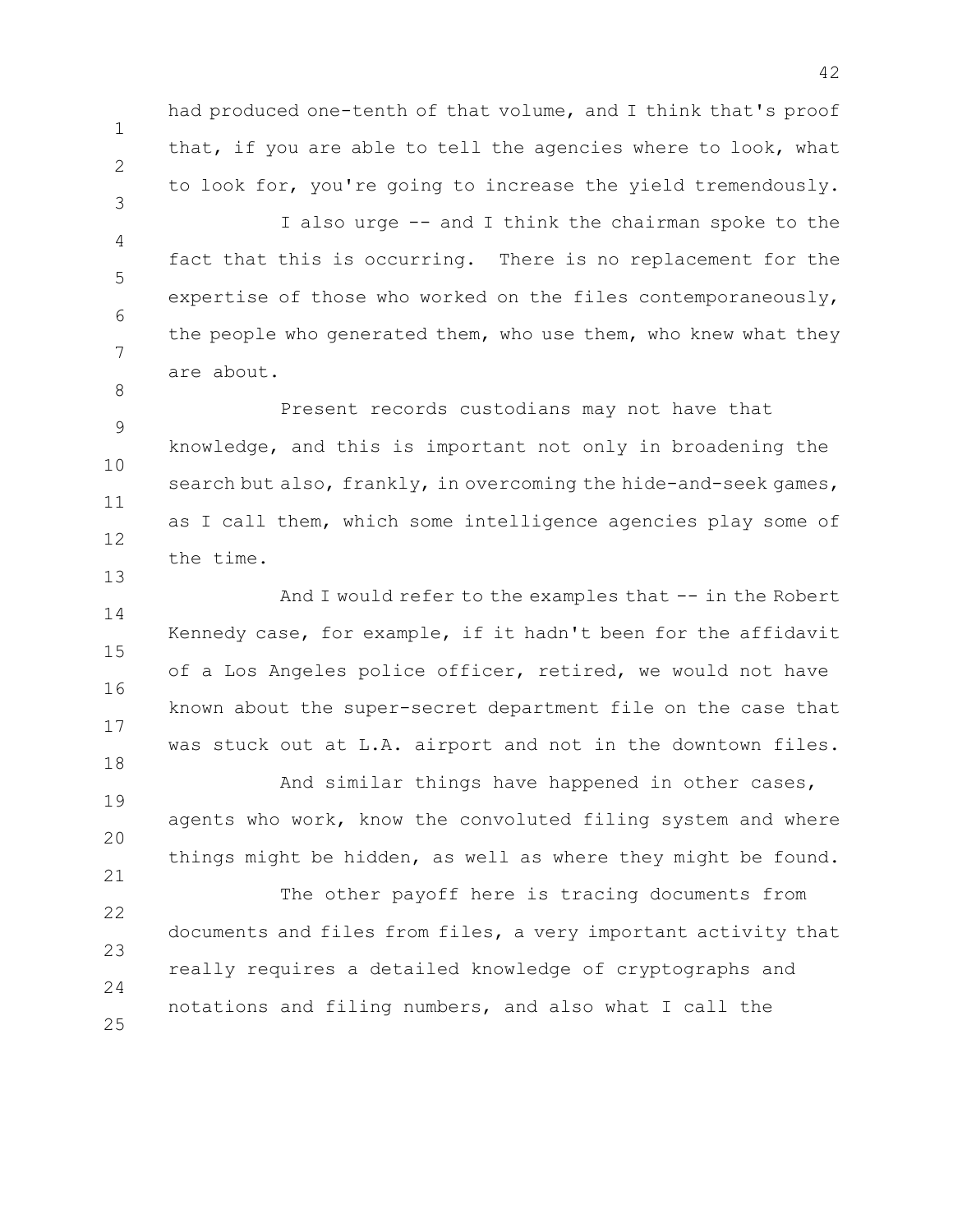1 2 3 mirror-image principle, that you will find some state and local agencies who have mandates that cause them to be in touch with Federal agencies and who will have Federal paper in their files that will lead to Federal agency files.

5 The example I would talk about here is the Dallas police criminal intelligence unit.

4

6

15

7 8 9 10 11 12 Both pre- and post-assassination, that unit within the police department definitely should have or would have had contact with the Central Intelligence Agency, with Army intelligence, with other agencies, and therefore, their files provide a good clue, in mirror-image fashion, to what the Federal agencies might hold.

13 14 I was very pleased to hear Chairman Tunheim talk this morning about the search for private records and the broadening of the search.

16 17 18 19 20 21 22 23 24 25 I applaud that tremendously, and I won't belabor it except to say that the history of disclosure in all three of the assassination cases -- Dr. King, Senator Kennedy, President Kennedy -- shows us time and time again that some of the most important materials, for varieties of reasons, are held in private hands or are held in public venues beyond the record custodian's purview, and may I remind us that, for example, the acoustical tape so crucial to the House Assassinations Committee work was brought to them from the home of a retired Dallas intelligence officer.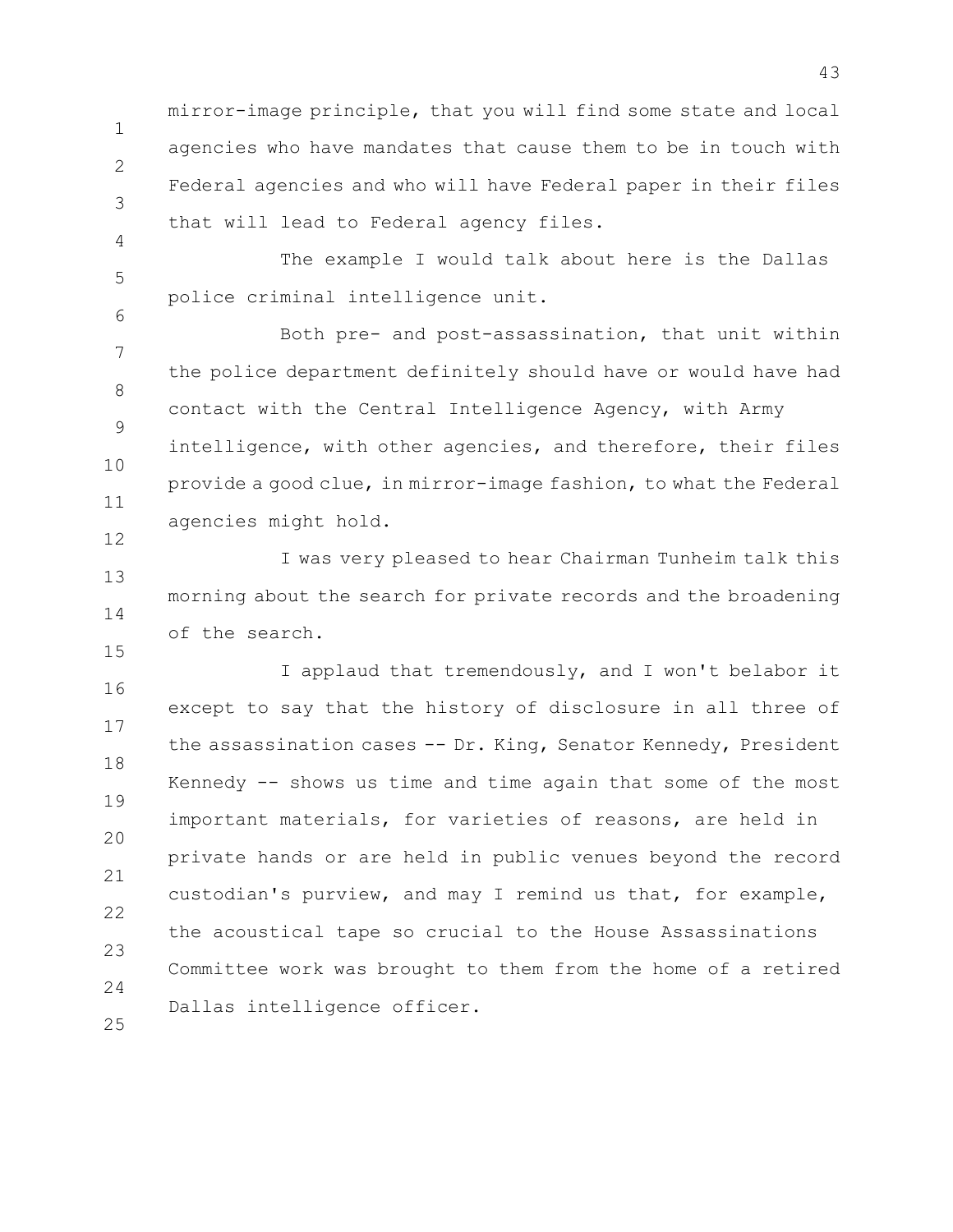1 2 3 4 5 6 7 8 9 10 My favorite example in this venue is, when we were getting the District Attorney's files released in the Robert Kennedy case, in a branch office distant from downtown Los Angeles, an employee found a box in a storage closet marked "Sirhan Sirhan case" and sent it downtown, because he had heard on television that we were getting the files disclosed, and that's one of the things that I think is so valuable about your public hearings, your media contacts, and your taking this on the road, so to speak, because it alerts people to what's going on.

11 12 13 14 15 16 In that box happened to be the official filmed re-enactments of Robert Kennedy's murder done by the officials in 1968, an incredible trove of audiotapes of witness interviews, and so, it's very important to keep up that notion of outreach to not only private individuals and collections but things that may be sort of lost in the closets.

17 18 19 20 21 22 I also urge the board -- I know it's not an investigative body, I know it's got limited or scarce resources, but when you're talking to the agencies who hold these files, ask them the questions not only about what they can give you now but about what they should have been giving over the decades and what they should have preserved that they didn't preserve.

23  $24$ 25 We're all about public disclosure, but also, in a certain sense, even though it's not your mission, you're holding these agencies accountable just by the questions you ask them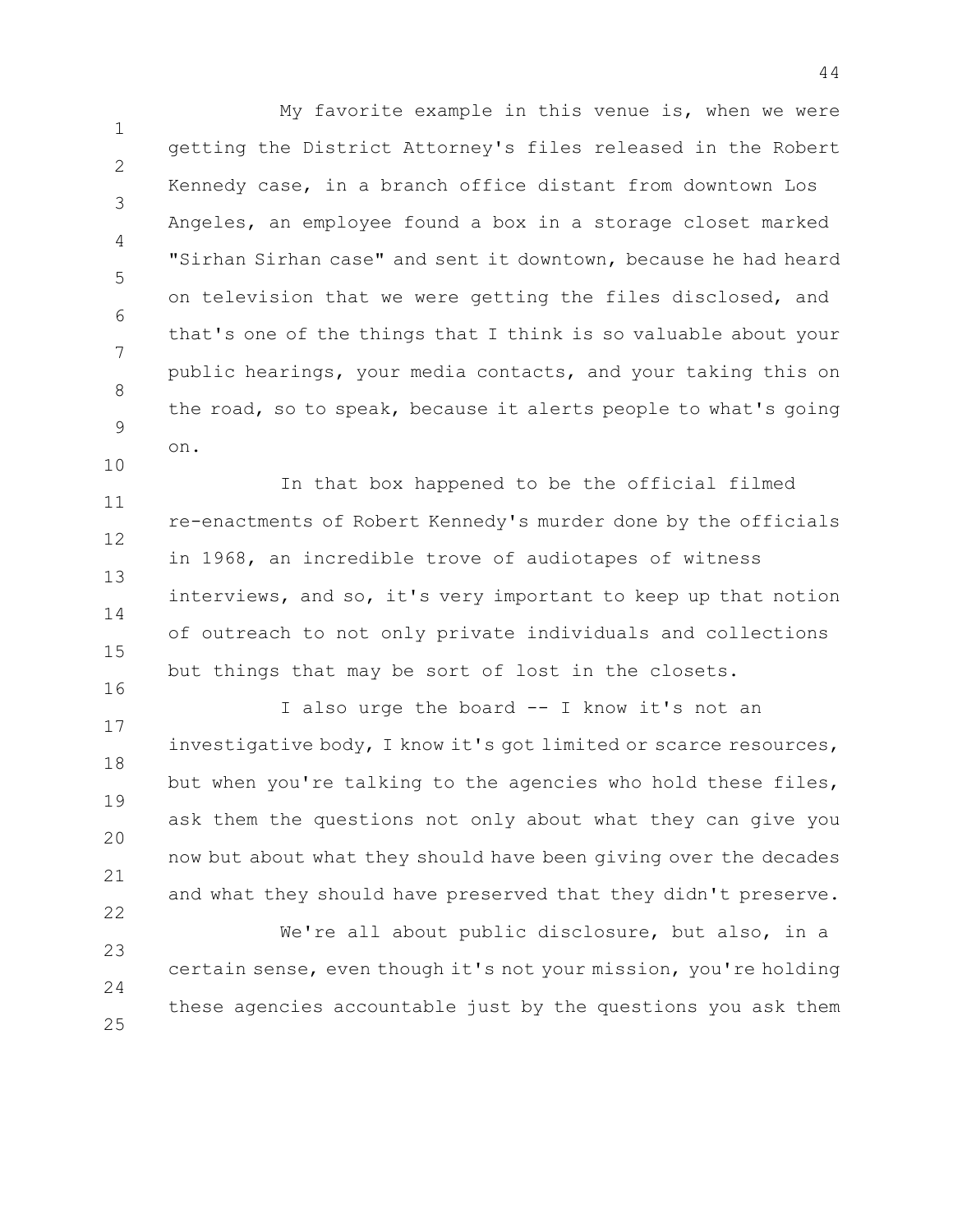1 2 3 and by your asking them to release files, and over the decades there has been an inexcusable refusal of the public right to know, an unaccountability of certain materials, and I urge you to ask.

5 6 7 Ask the CIA, when you're talking to them, about that mysterious photo of Oswald that everybody has been chasing that's so crucial.

4

11

20

8 9 10 If it's really Oswald in Mexico City, it makes the Warren Commission supporters very happy. If it's an Oswald imposter, it's a window onto conspiracy. Where did it go when it left the private safe of the Mexico City station chief?

12 13 14 15 16 17 18 19 And please ask all these Federal agencies, just to please me if you would, cathartically, does anybody have any snippet of an audiotape recording of the 48 hours of interrogation of Lee Harvey Oswald when he was in custody and was talked to by revolving-door interviewers from state, local, Federal agencies too numerous to mention, and yet, we have no preserved record of that moment at which the alleged assassin of our President, who had ties to Cuba and ties to Russia, was being interrogated at the time of our peak national crisis.

21 22 23 So, I know you can't chase everything that's missing, but I urge you to select a few items and try to hold these agencies responsible.

 $24$ 25 My last point is to encourage you to reverse what has been the trend in disclosure in the last several decades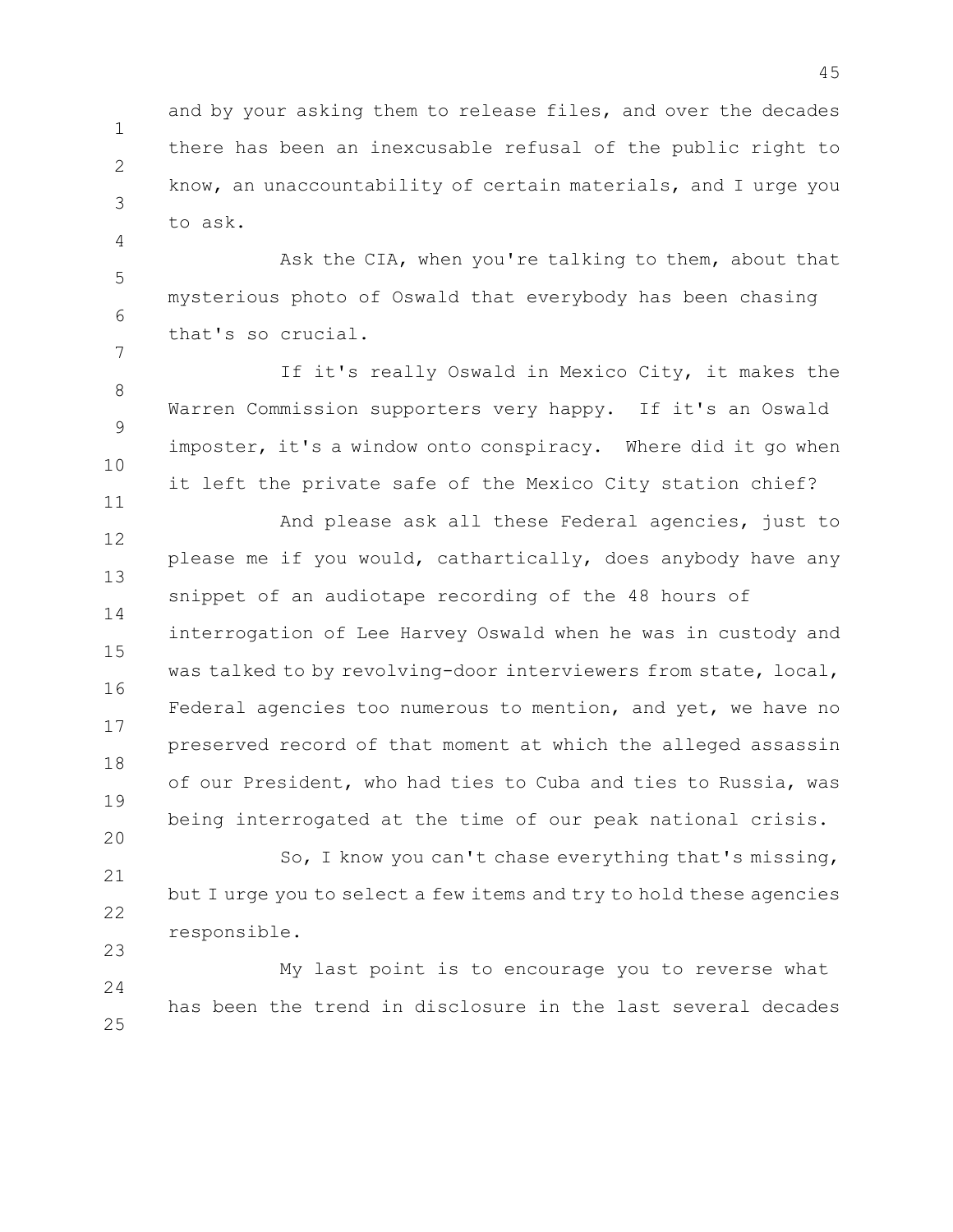for whatever disclosure we have had.

1

15

20

 $\mathfrak{D}$ 3 4 5 Agencies have taken the position, largely, that assassination-related records should be withheld if they relate to other secrets, ongoing operations, or intelligence sources and methods.

6 7 8 9 10 I am asking the board to disentangle these things, that when there are records held by the CIA or the FBI that are clearly assassination-related, do not accept the response that current operations preclude their release. They can and should be disentangled, and let me give you my example of that.

11 12 13 14 I and other researchers have focused on this anti-Castro Cuban group in Dallas, ALPHA-66, and without going into theory, which I know is not the Commission's bailiwick, let me just say about this group that it's a terrorist group created by the CIA.

16 17 18 19 It detested President Kennedy, by its own statements. It was in Dallas. It was illegally well-armed. CIA case officers were meeting with the meetings there. The CIA failed to report this group to the Secret Service, as protective procedure required.

21 22 23 The head of this group was mistaken for Lee Harvey Oswald in two incidents that we reported, one by the FBI, one by the Dallas police.

24 25 The point is that -- I don't need to go further to say that this is the subject of suspicion, if not intrigue.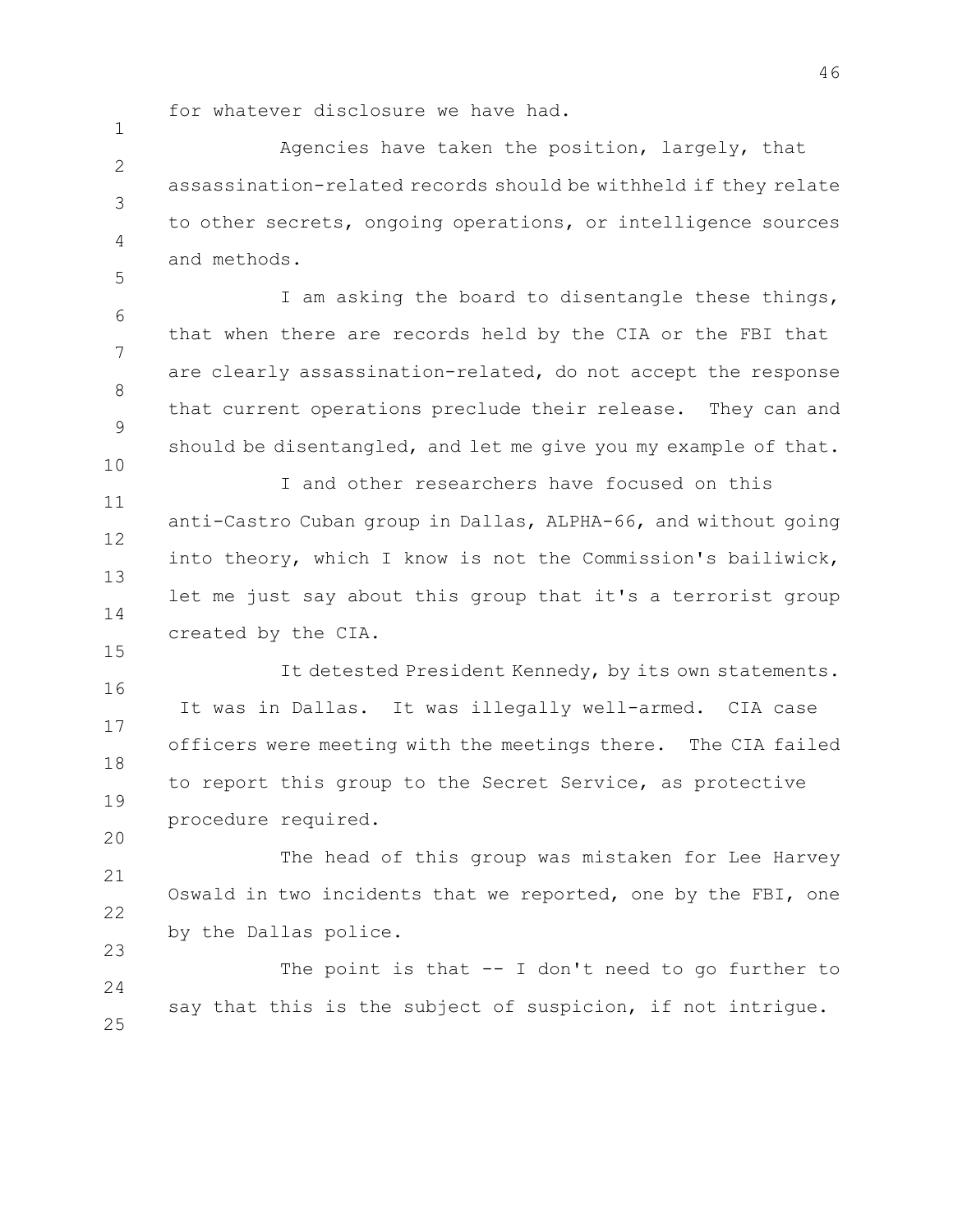1 2 3 4 5 6 7 8 9 10 11 12 13 14 15 16 17 18 19 20 21 22 23  $24$ 25 The Rockefeller Commission asked the agency to respond about this, and their response was, in part, that they couldn't find such a book in the 1963 Dallas telephone book. Their second response was that the street on which the group held its meetings could not be found in a Dallas street map, but that's sort of like saying that Beacon Street outside, you know, can't be found in Boston. My point is that the agency has been terribly unresponsive to previous official investigations and that this is an area of suspicion. So, ALPHA-66 files in Dallas should be released. The problem that we all face is as follows. ALPHA-66 is still active, attempted an assassination of Castro, by their own admission, in 1983, and still exists in Miami, perhaps with agency sponsorship. The fact that they are current and that their operations are current should not preclude the 1963 records from being released. And finally, I think there is an extraordinary opportunity here that I know the board is aware of. Not only is it your daunting task to help repair 30 years of distrust and governmental secrecy that have so eroded our democratic culture, but also, it's an extraordinary opportunity for the public right to know. The idea that, for the first time, citizens will be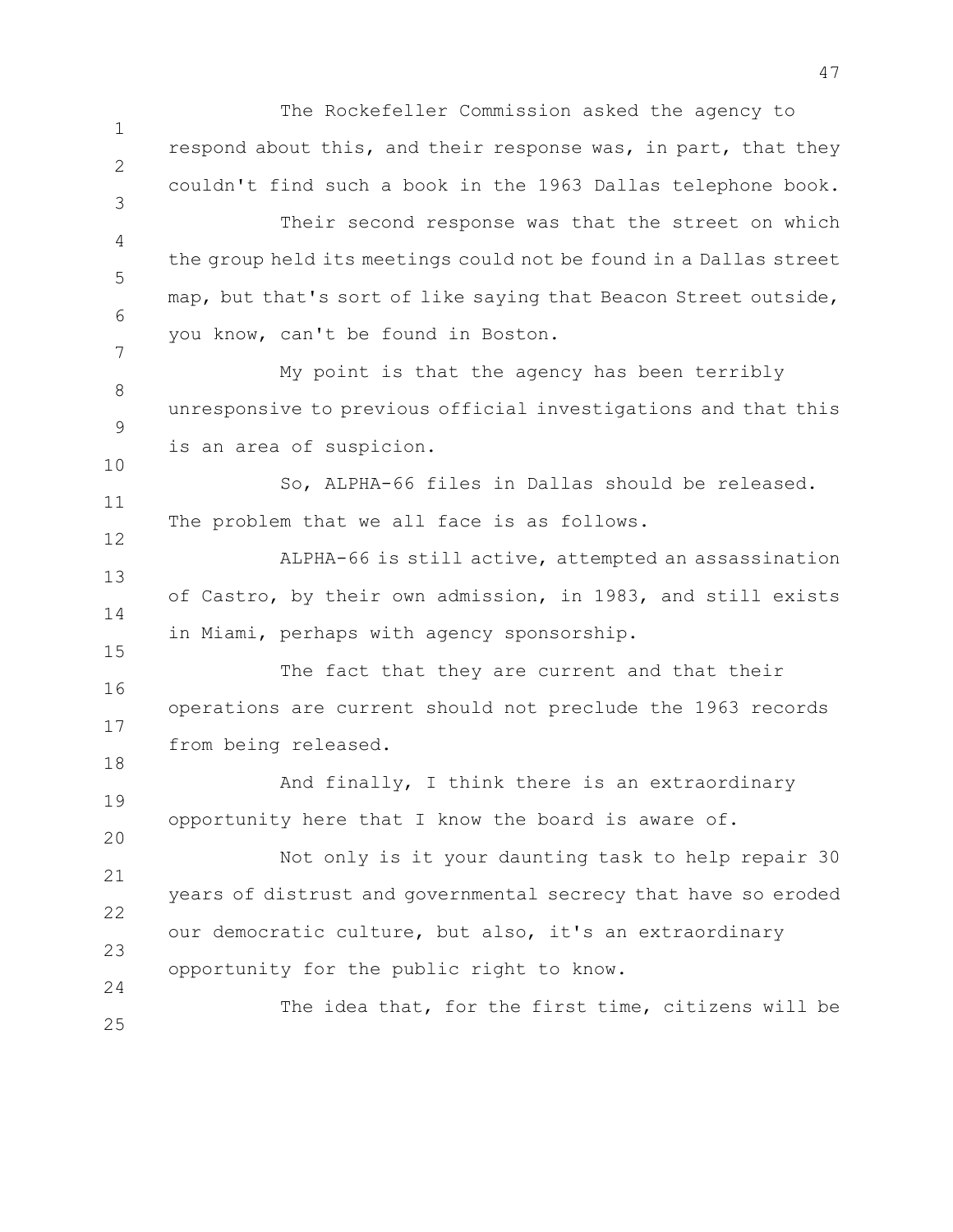1 2 3 4 5 6 7 8 the judge of the balance between government secrecy and what we know, rather than the agencies themselves or the courts, I think is extraordinary, and I just urge you that, at every step along the way -- and I think you're doing this -- consult with those rational, responsible, sober experts in all fields who can help you do your job better and do it in a more timely fashion, because you're aware and I'm aware the clock is running, and the work has to be done, and I thank you very much for allowing me to comment this morning.

CHAIRMAN TUNHEIM: Thank you very much, Mr. Melanson. Questions, board members? Go ahead.

12 13 14 15 16 17 DR. JOYCE: Mr. Melanson, in the course of your own research, have you made Freedom of Information requests of some of the agencies you've mentioned this morning, especially the CIA and the NSA, which you regarded as unresponsive, and whether, in the course of your work, in making those requests, if you have any leads that you would like to share with the board in assisting our effort to discover more documents.

18 19

9

10

11

MR. MELANSON: Yes, I would.

20 21 22 23  $24$ 25 I have made Freedom of Information Act requests in the Robert Kennedy, Martin Luther King assassination and President Kennedy's assassination to NSA, the CIA, the FBI, and Army intelligence, and what I would like to do is to prepare a memorandum with insights from those experiences that might be useful to the board and submit that to you, if that's your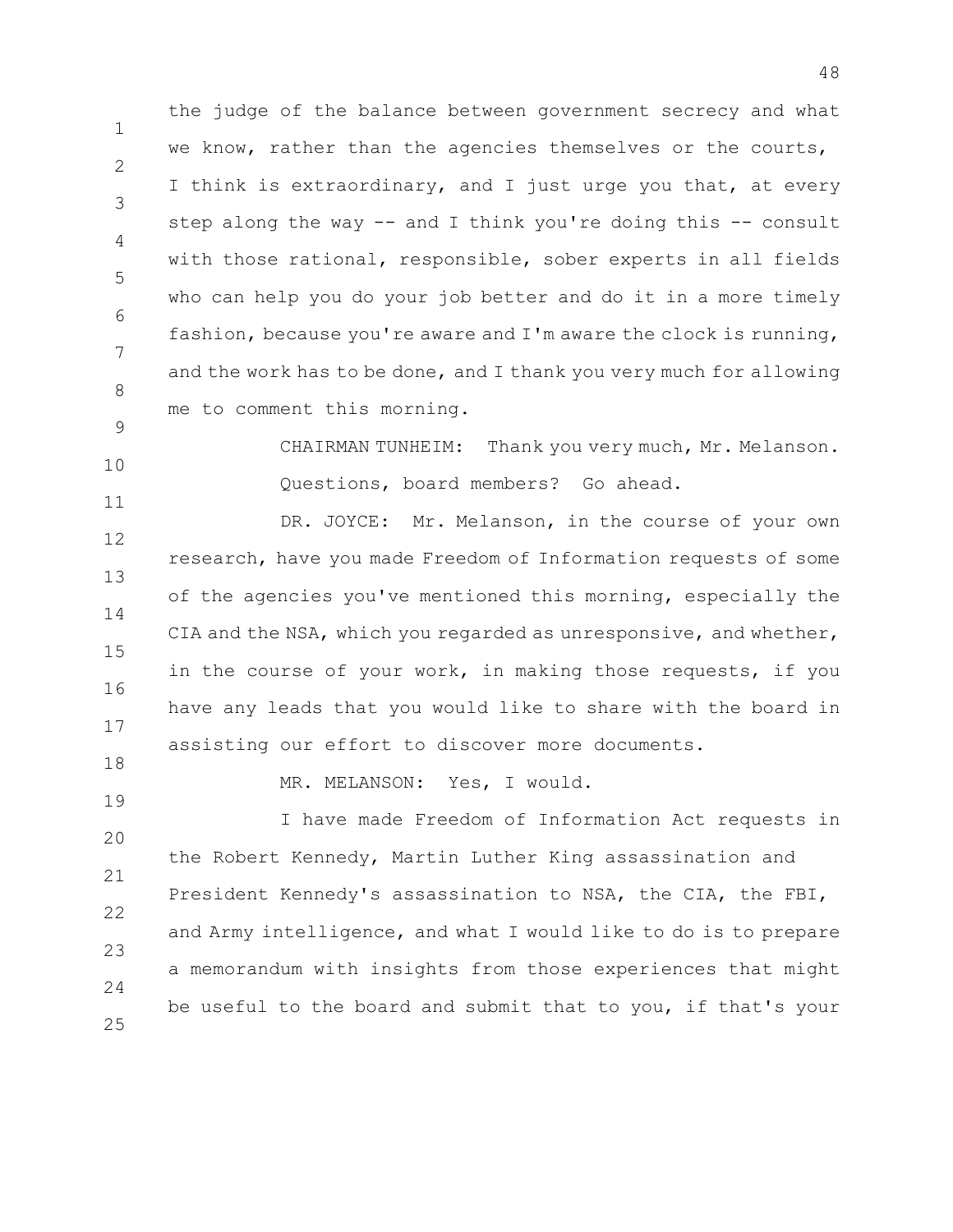pleasure.

1  $\mathfrak{D}$ 3 4 5 6 7 8 9 10 11 12 13 14 15 16 17 18 19 20 21 22 23 24 25 CHAIRMAN TUNHEIM: We would very much appreciate that. DR. HALL: I'd like, Mr. Chairman, to echo that question raised by my colleague and put it in a somewhat different way. One of the interesting parts of your testimony relates to the assassination of Martin Luther King and the role of the CIA relative to the surveillance of Dr. King, as well as military intelligence. You suggest that there are documents relating to the assassination of Dr. King filed in the western hemisphere division. My question to you is twofold. One, do you have comparable leads or suggestions for us relative to the assassination of the President beyond the materials associated with the 112th at Fort Sam Houston, question number one, and question number two, do you have or would you suggest any names to us of individuals coming out of the military intelligence operation whose personnel files and/or other military records may be of value to us to search? MR. MELANSON: Yes. That's not something I'm prepared to do this morning, but in fact, I do have queues to other files, and I would like to prepare a list of individuals that relate to those files that I could submit to the board.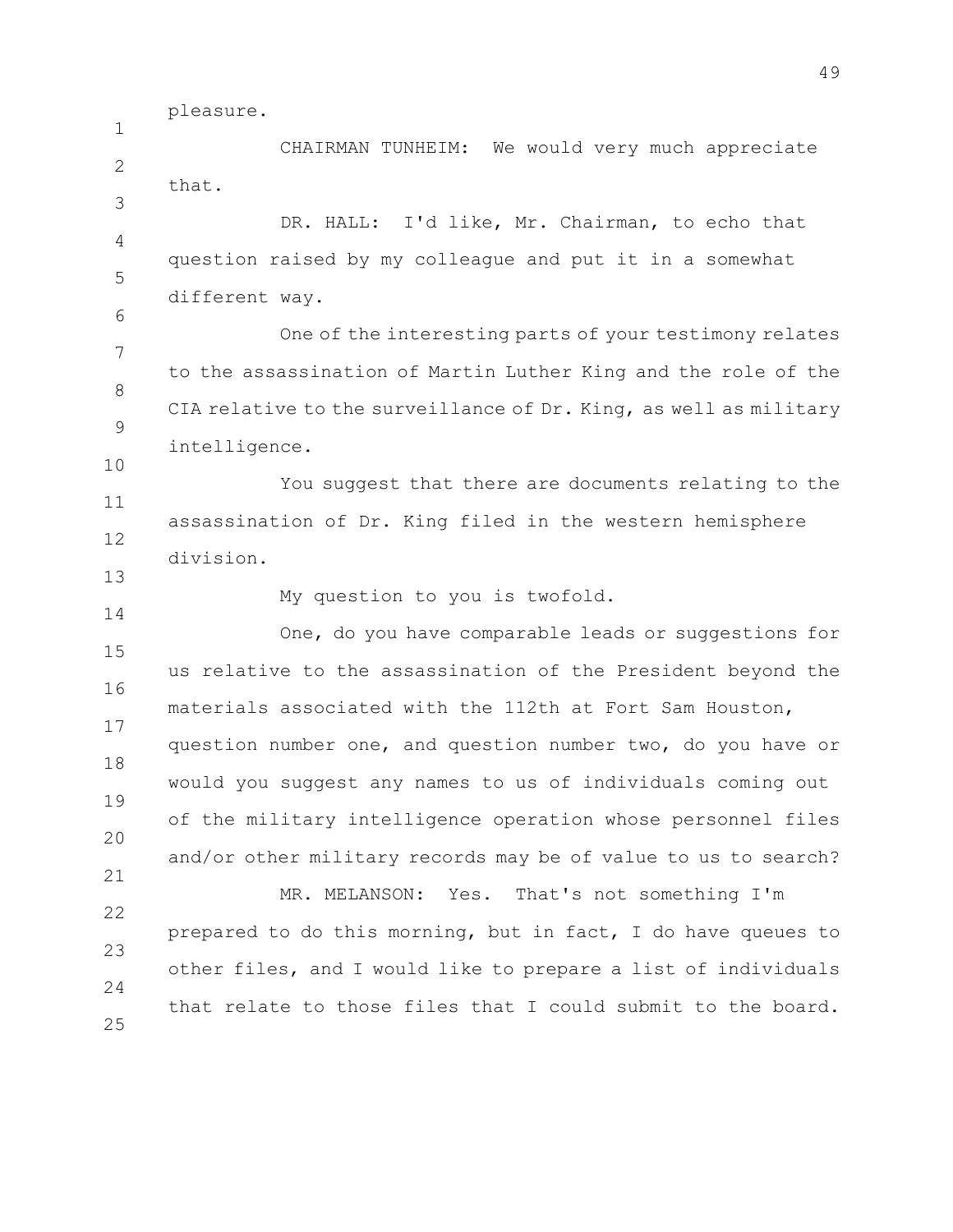1 2 I don't have any direct experience in requesting like 112th material from Army intelligence, but I do have other requests that would be useful.

4 5 6 7 DR. HALL: I do think, if there are names of individuals associated with military intelligence, specifically the Army, it would be of great value to the board, since names can provide one route by which to begin to hunt. MR. MELANSON: Absolutely.

8 9

15

18

3

DR. HALL: Thank you.

10 11 12 13 14 DR. NELSON: Have you had the opportunity or do you know of people who have had the opportunity to look at what the CIA and the FBI have released in the archives since you began your research, and have you found that a great deal of useful information is there and peripheral information? How do you assess that information that's come out so far?

16 17 MR. MELANSON: Come out so far? I think it's a fascinating mix of the useless and the absolutely essential, and that's what this is all about.

19 20 21 22 23  $24$ 25 For all of the material on Oswald that's been released that tells us so very little about him or about government's relationship with him, the recent release indicated very clearly that, in fact, Oswald was debriefed on his way back from the Soviet Union, contrary to decades of denial of that event by the agency, when it made so much sense to researchers that it had to have occurred, is the kind of things that helps fill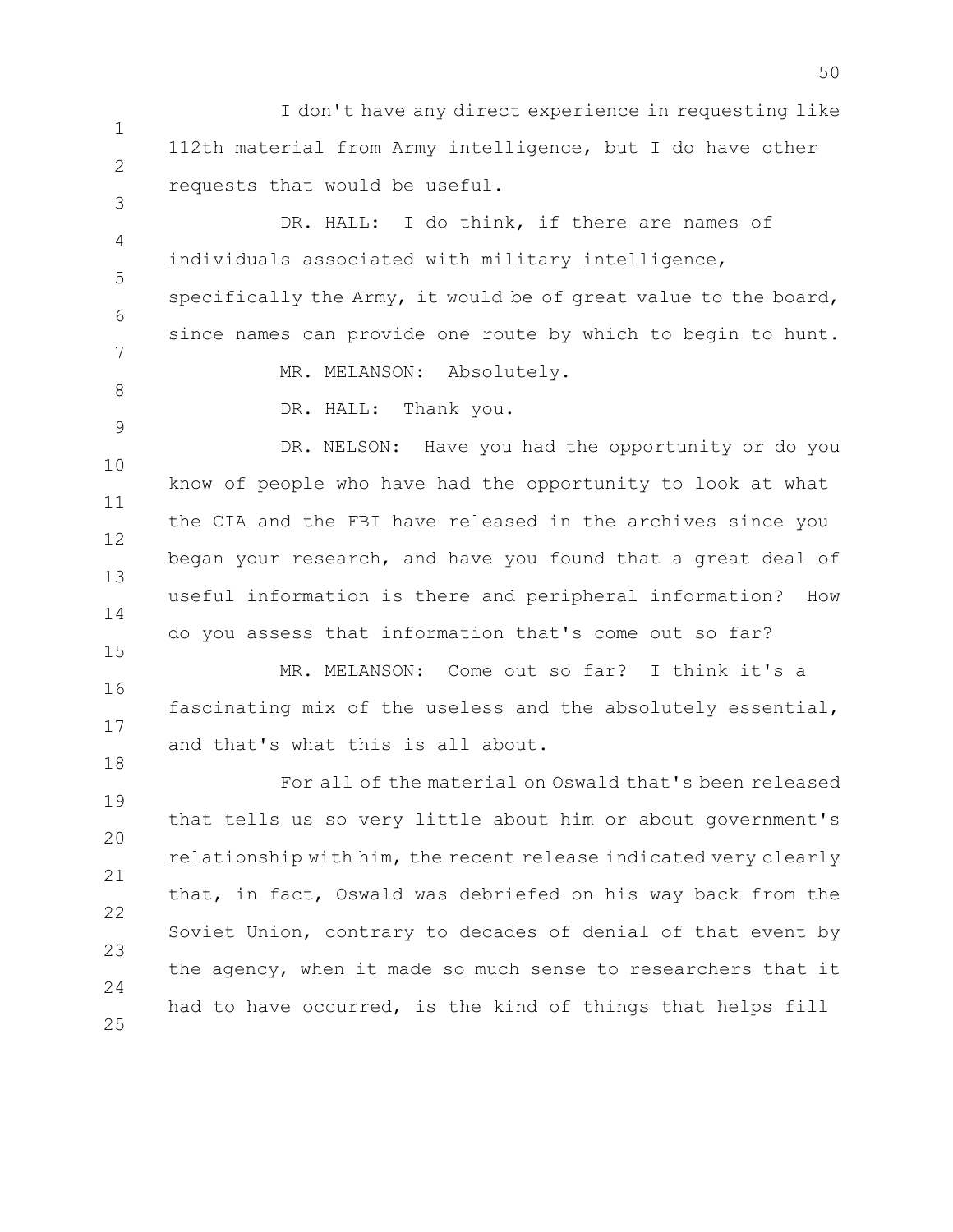1

 $\mathfrak{D}$ 

3

12

14

19

in the picture and fill in the puzzle very clearly.

I also think that the material that you get to the public will be the most interesting, by definition.

4 5 6 7 8 9 10 11 What has been released has been the minimalist definition of what the agencies wanted to release or what we knew to pursue, and I think our feeling in the research community is that the really good stuff, the best of the stuff, is there and is forthcoming, and while not denying that what's been released so far has been crucial, and I say Spy Saga could not have been written without these files, but I'm looking forward to your releases making it look like a Cliff Notes version of its thesis, and I think that's what will happen.

13 CHAIRMAN TUNHEIM: You hit on a topic earlier which I think is a very important topic.

15 16 17 18 Obviously, we are working with people within agencies today who know about the agencies and their files and their records today, but perhaps they are not aware of filing systems of 30 years ago or 25 years ago or task forces or compartments or other entities within agencies.

20 21 22 23 You may not have thoughts to provide us today, but if you have any thoughts on that issue, particularly how the CIA and perhaps other agencies were organized back during this era, we'd certainly appreciate that.

24 25 I think that will shed great light on who we should be looking for and where we should be looking for it.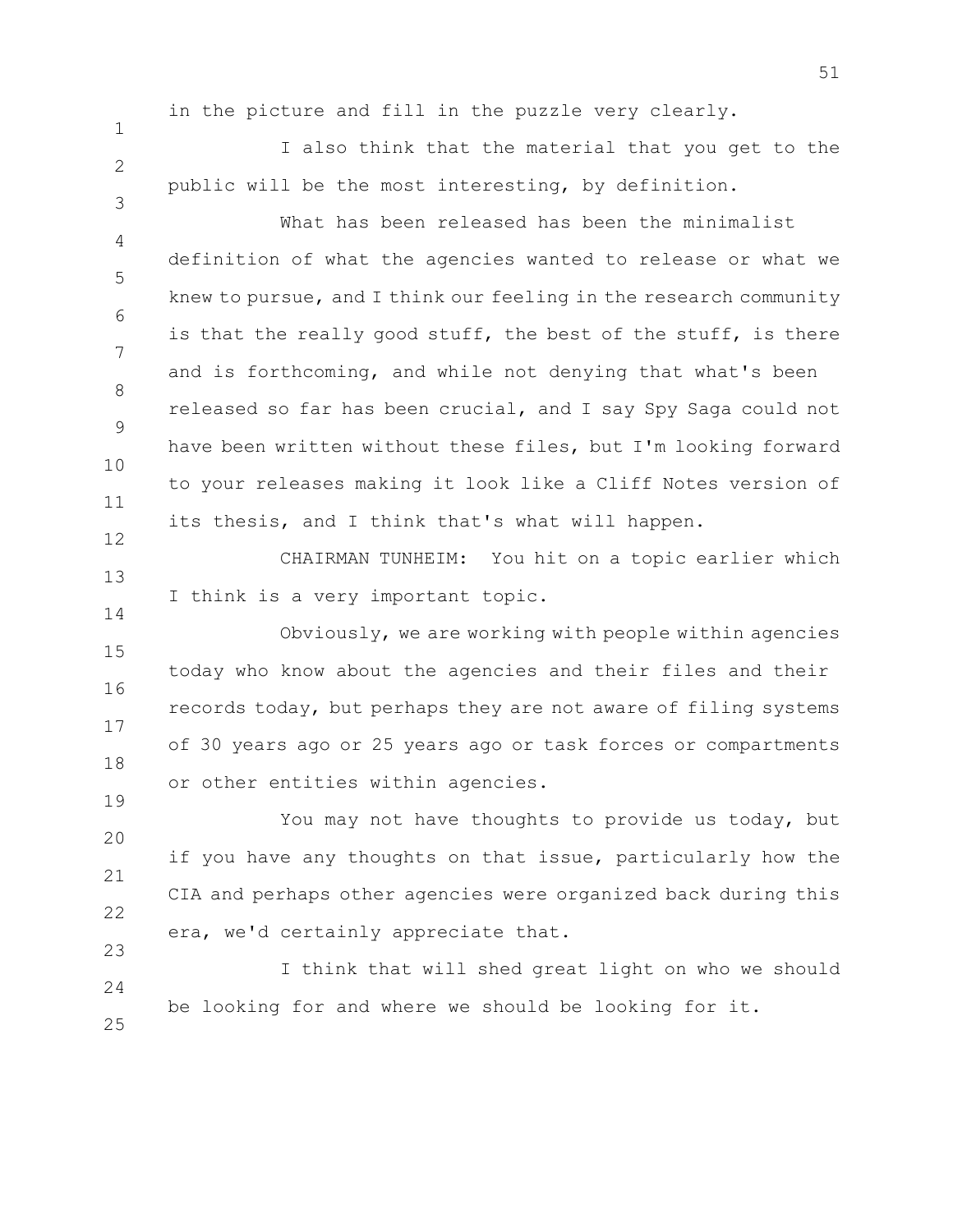1  $\mathfrak{D}$ 3 4 5 6 7 8 9 10 11 12 13 14 15 16 17 18 MR. MELANSON: Great. I'd be very happy to do that. CHAIRMAN TUNHEIM: Anything further? DR. JOYCE: One thing. CHAIRMAN TUNHEIM: Go ahead. DR. JOYCE: You also mentioned in your testimony the importance of records in private hands, and again, if you have leads on them, if you'd be willing to share them with us, as well, that would be most helpful. MR. MELANSON: Okay. I will confess that I don't any leads in the JFK case to what's been in private hands. I have examples from the other two cases, but I'm sure that there are researchers who do. DR. JOYCE: Thank you. CHAIRMAN TUNHEIM: Thank you very much, Mr. Melanson. We appreciate your sharing your expertise with us today. Our next witness this morning is Priscilla Johnson McMillan, history professor at the Harvard Russian Research Center, and she is the author of Marina and Lee, which was published in 1977.

52

19 20

22

Good morning.

21 MS. McMILLAN: I would like, first of all, to thank this board for what it is doing for all of us.

23  $24$ 25 I know that you are trying to redress the harm and the wound that was done to the American spirit in 1963 and the confusions that have arisen since so that we may -- the American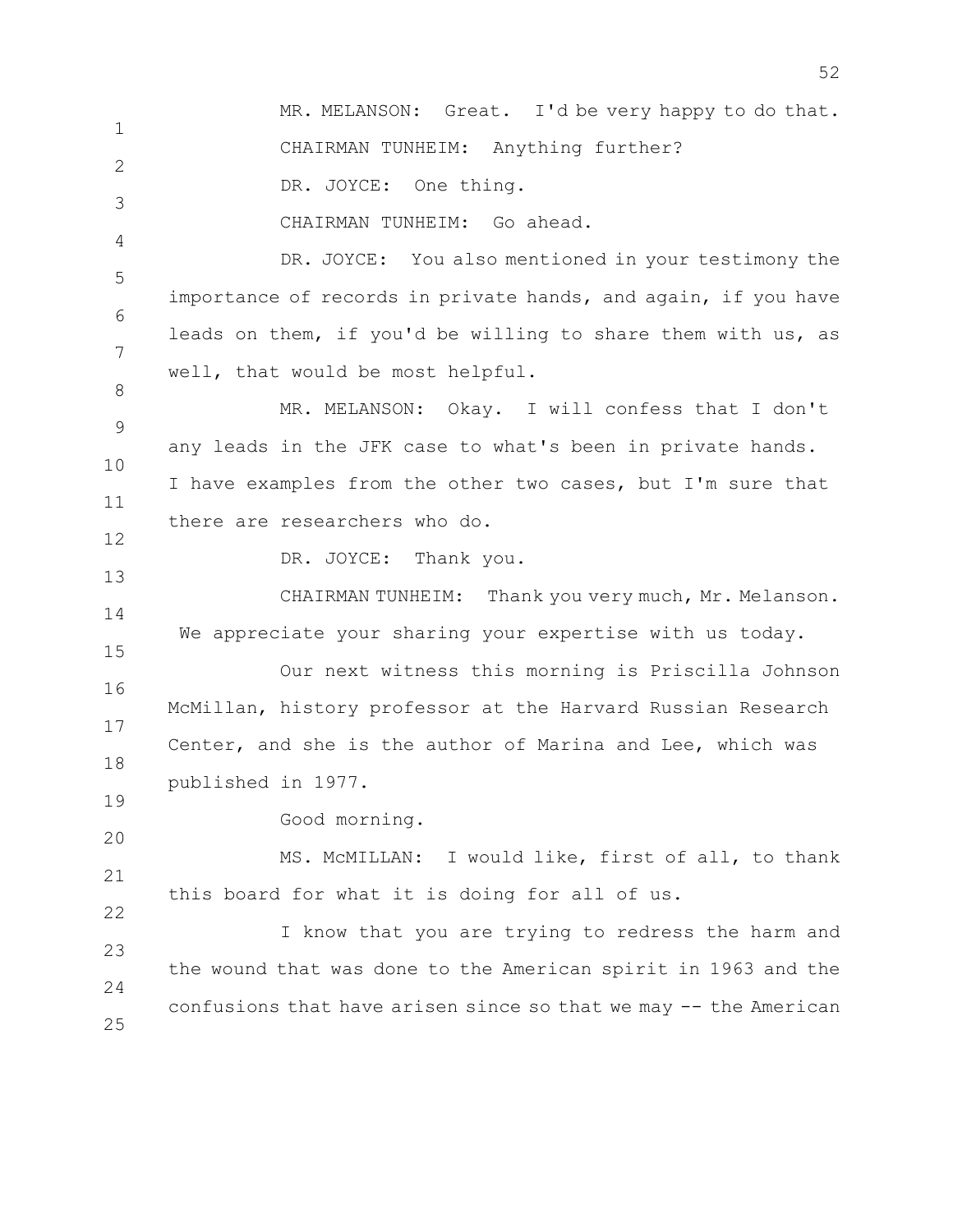people may be free to move on to the current history, which clamors for its attention.

1

2

3

4

5

6

7

12

14

20

I made a printed statement to the board earlier and mentioned certain records, and my remarks today will not duplicate that statement but are by way of amplification.

I forgot in my statement to mention some records that I tried but failed to find when I was writing Marina and Lee.

8 9 10 11 One is the draft chapter for the Warren Commission on Oswald's personality that was written by Wesley Liebler, and in the National Archives, I was able to read Liebler's notes, but I never did seen his first draft, which I think the Commission had decided not to use.

13 I never saw Oswald's Marine Corps record. You probably have it, but I didn't see it.

15 16 17 18 19 Another item which I did mention in my earlier statement to you is the Marine inquest record into the death of Private Martin Schrand in the Philippines, which was of interest to me because it might have helped to establish Oswald's ability and propensity to kill prior to the episodes that occurred later.

21 22 23  $24$ In my book, I tried to point to deficiencies in my own research so that others could take it from there, but so far as I know, those lapses have not been picked up, and I just wanted to point them out to you.

25 I have been told by other researchers that some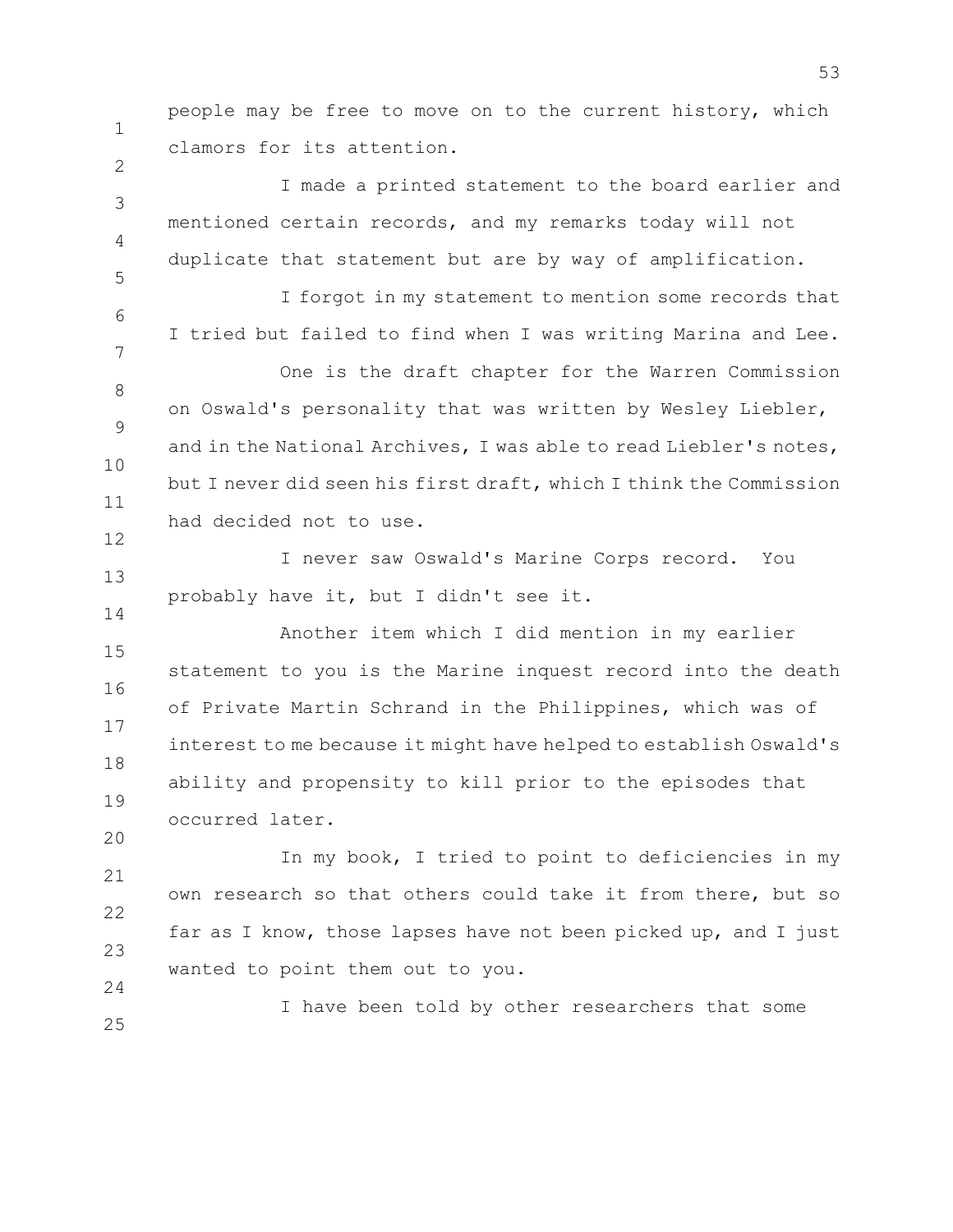1 2 3 4 5 6 7 8 9 10 materials that had not been made available by the presidential library, the Kennedy Presidential Library, up here -- and I know that you were there yesterday and that you doubtless know more about those than I do, and so, I'm just going to give a written summary of oral histories, but there were some facts in the Robert Kennedy material, including his desk diaries -- the year 1963 was missing -- telephone messages for '62 and '63 are missing but resume in '64, and logs of Robert Kennedy telephone conversations. I have a feeling you know more about this than I do.

11 12 13 14 I think the bulk of my remarks have to do, then, with the Russian side, and since I wrote my statement earlier, it's been announced that President Clinton is going to Moscow on May 9th, and I would like to emphasize that that presents a very unique opportunity for this board.

15

22

16 17 18 19 20 21 Some things in Russia haven't changed much since the time of Ivan the Terrible, and that is that the personal commitment of the leader is about the only thing that can make certain things move, and I think if, in advance of Clinton's visit, it is made known to President Yeltsin that the President would very much appreciate cooperation with this board, it might be critical in obtaining certain records there.

23  $24$ 25 He has done this before in trips abroad, as he provided the Poles with material on the Catin massacre. It costs you nothing, and in the present situation of imbalance between the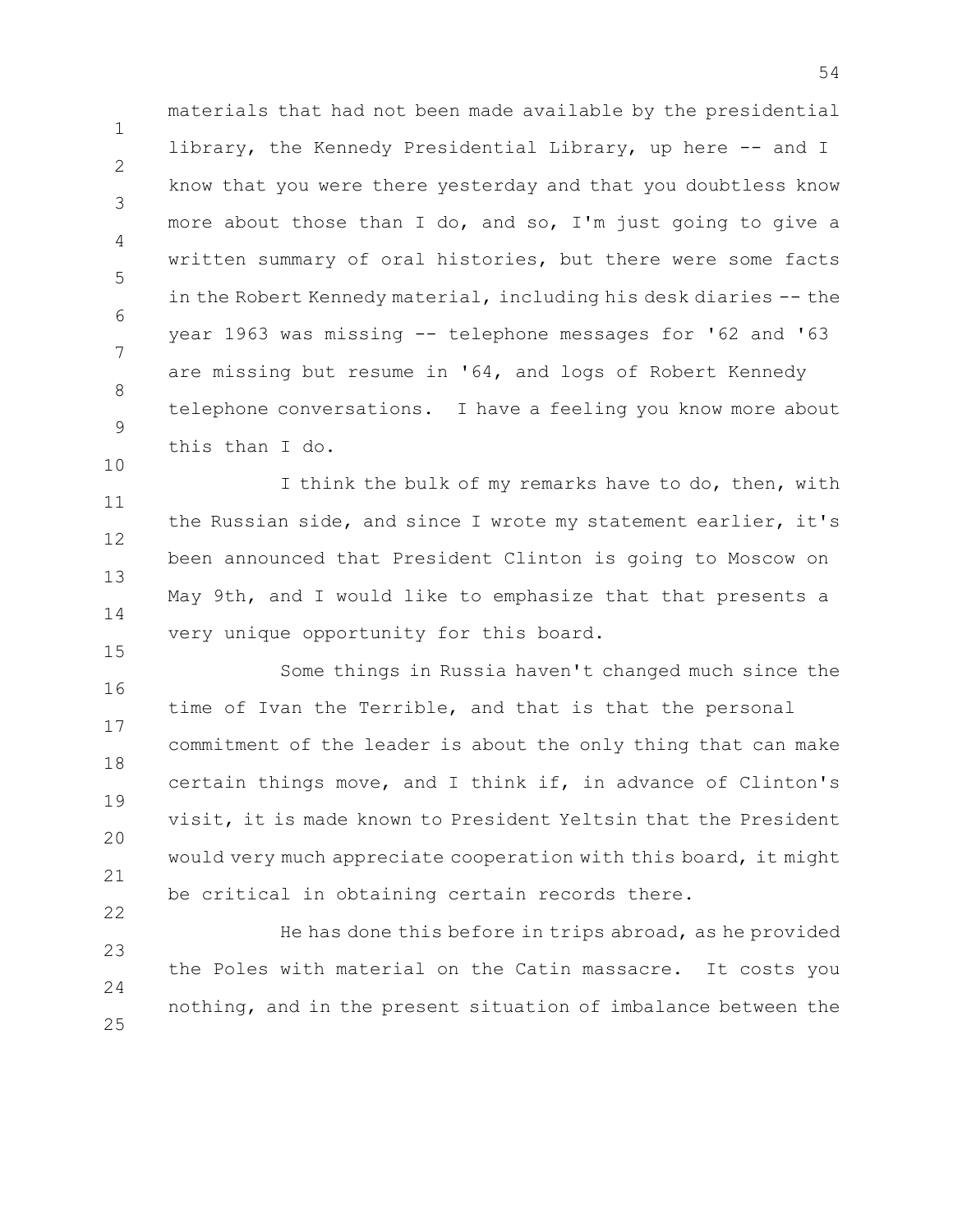two countries in the favor of the United States, it's something he can do rather easily.

1

2

5

10

19

3 4 Also, I think the reports that the Chechen intervention has weakened his hand are probably not correct and that he is in charge.

6 7 8 9 I revert, then, to the importance of the presidential archive, which would contain the most important documents that were collected for Secretary General Nikita Khrushchev, and the importance of that archive, both for material on Oswald and material on Yuri Nosenko.

11 12 13 I have been told by fellow researchers that intervention in that archive by Yeltsin's assistant has not been helpful. It has to go to Yeltsin himself.

14 15 16 Similarly, with the Central Committee's Otdel Administrativnikh Organov, files which are sealed right now, and again, nothing would help except intervention by Yeltsin.

17 18 In general, the archival situation in Moscow has tightened, and documents that were available in late '92 and in 1993 are not available now.

20 21 22 23 24 I have been told that it's especially difficult to get help there right now. There are two places to look in Moscow, I think. One are the main KGB files in the old building. The others are located outside Moscow at the headquarters of the Foreign Intelligence Service.

25 I forgot in my printed statement to mention the files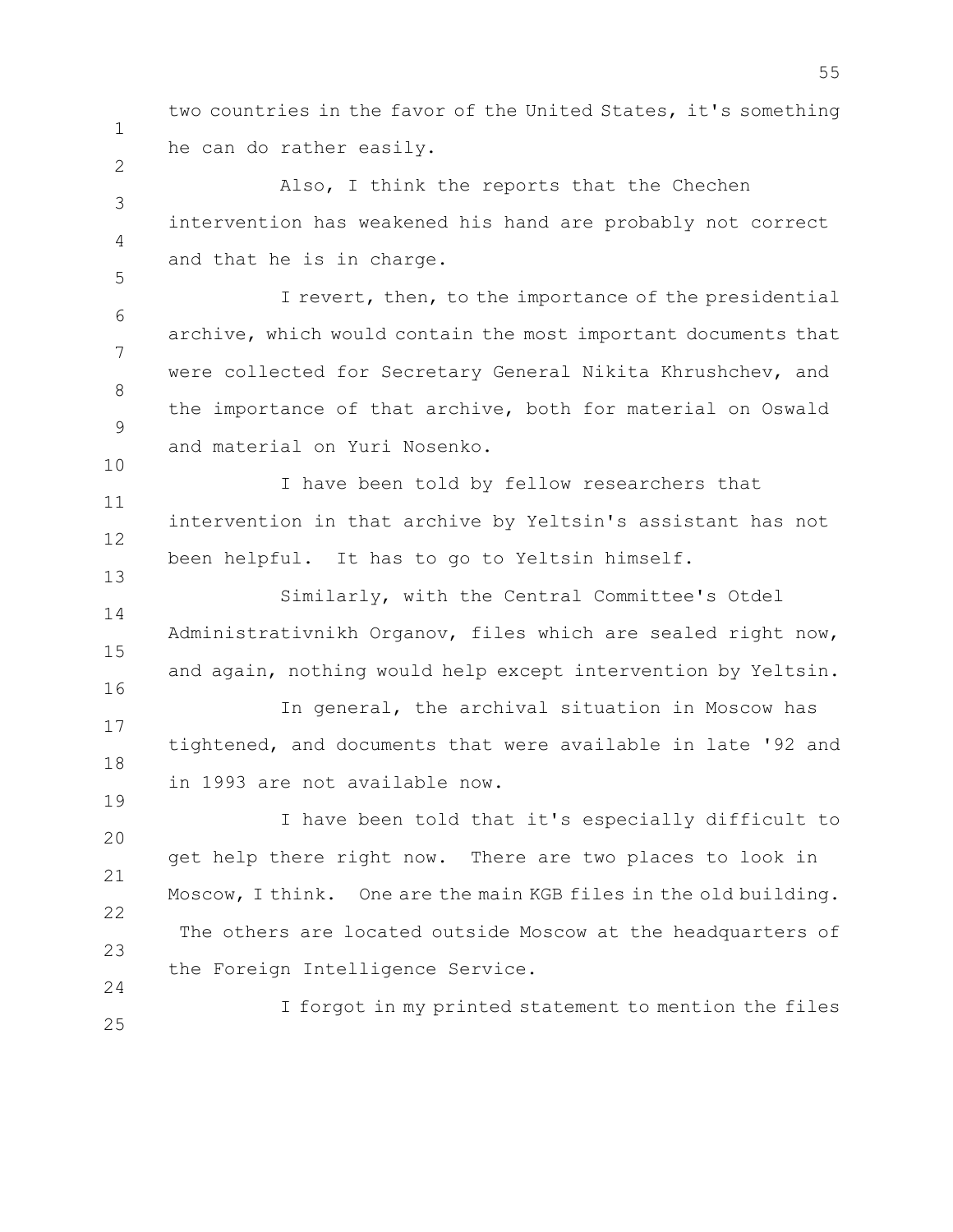1 2 3 of the military intelligence, the GRU, and I also forgot that the present government Byeloruss might be helpful, because the old Byelorussian Republic had a security service of its own that presumably did track Oswald.

5 6 7 The Minsk office of the U.S. exchange organization IREX could probably be helpful in locating archival sources in Minsk.

4

15

21

8 9 10 11 12 13 14 In my earlier statement, I mentioned a former KGB official named Yvegeny Petrovich Pitrovanov, and I repeat that. There is a Russian in the United States who wrote a book published in Moscow in the '70s on the Kennedy assassination. He lives now in New Jersey, Tenafly, New Jersey. His book was also published in the U.S. by a Russian language publishing house, Hermitage. His name is Egar Yurfemoff, and he may be knowledgeable about sources in the former Soviet Union.

16 17 18 19 20 There are a number of Americans whose names and addresses and telephone numbers I will provide to you and some Russians, emigres, one emigre, who is curator of the Andrei Sakharov archive here at Brandeis University, and two Russians who are here at the Russian Research Center, who are very knowledgeable about Russian archives.

22 23  $24$ 25 I think that the former KGB head, Bachatin, who came to office after the August '91 coup and was not there very long, would have seen everything in his brief time and should probably be approached unofficially. I'm not sure how those things are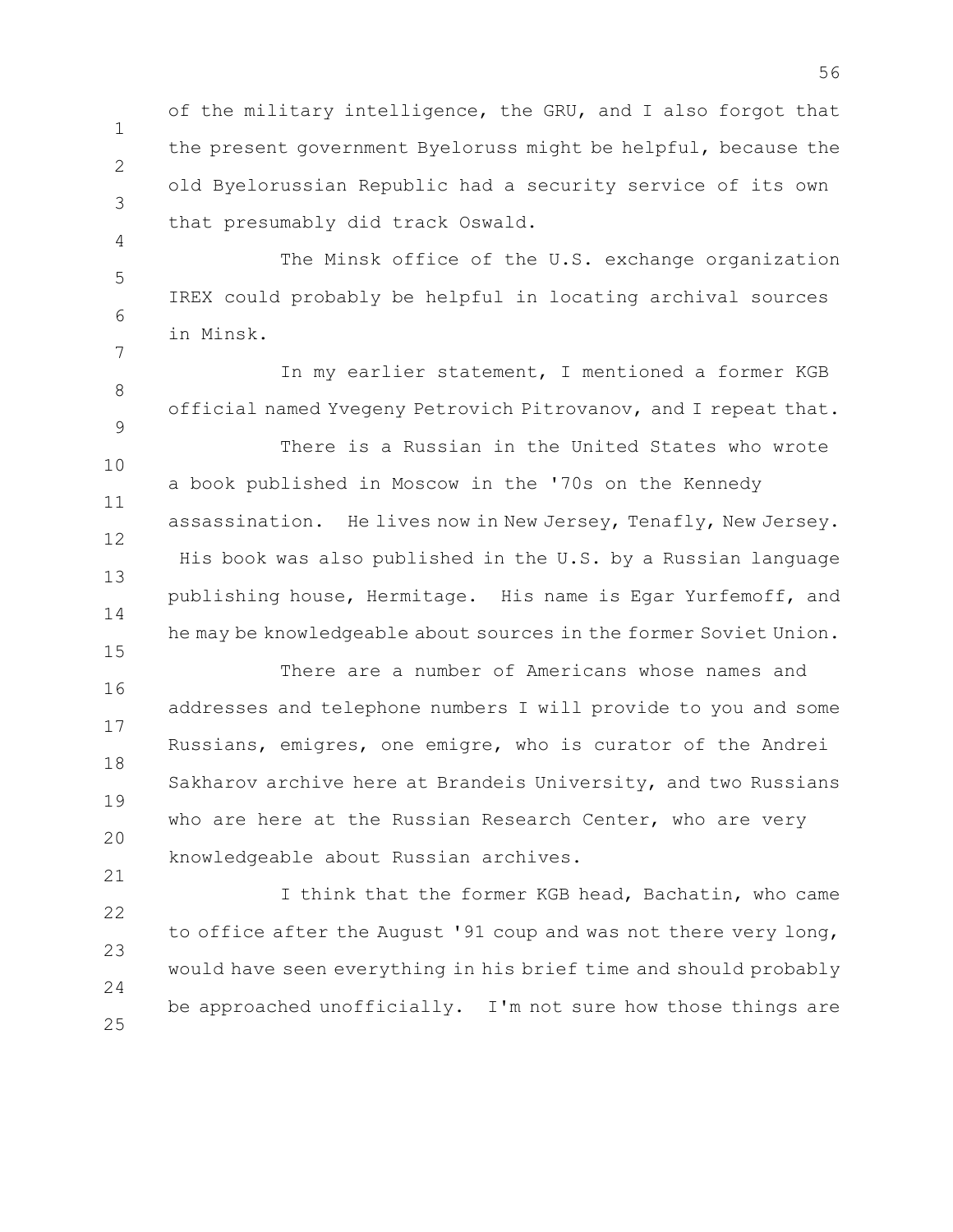done, but it might be an embarrassment for him if it were too official.

1

2

15

19

3 4 5 6 7 The last matter I wanted to bring up -- in my own papers which I accumulated while writing my book, Marina and Lee, I have 13 or 14 file boxes in my basement, and I have been told by other assassination researchers that they are not very safe there, which I was quite hurt by.

8 9 10 11 12 They would include between 700 and 800 pages of interviews that I conducted with Marina Oswald in 1964 and '65. They are not big pages but maybe five-by-eight pages, and I have been translating mentally, and you know, I work some in Russian but mostly English.

13 14 Then I have Warren Commission exhibits and other materials that could cast light on the veracity of what I was told or could reconcile, various versions.

16 17 18 Then there is my own earlier manuscripts, drafts, which were cut for length and, in some cases, on the insistence of the lawyers for my publisher for reasons of privacy or defamation.

20 21 22 23  $24$ 25 I wrote to the archives, perhaps in 1976, that out of gratitude for the help of Mr. Marion Johnson, then the curator for legislative, civil, and judicial archives, I wished to will those, on my death, to the archives, and my will does leave them to the archives, but should this board want those records sooner, I could arrange to have them xeroxed to keep the xeroxes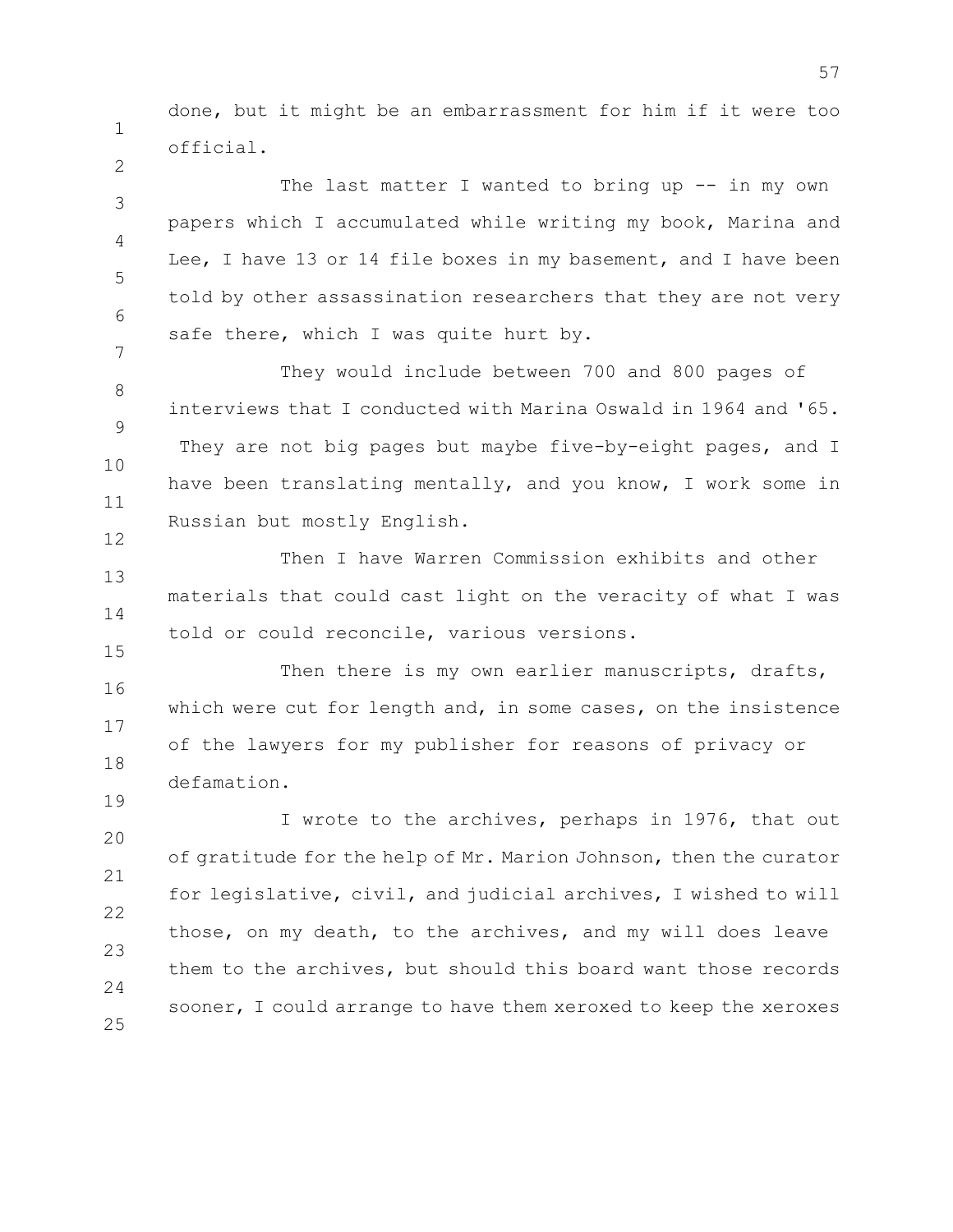for myself or whatever arrangement would be best for this board.

And that's all I had to say today, except that I have these written notes, and I will give those to whomever.

1

 $\mathcal{P}$ 

3

13

16

21

4 5 6 7 CHAIRMAN TUNHEIM: Thank you, Ms. McMillan. We appreciate your willingness to share your materials with us. I think that would be very, very helpful for us. Maybe we could ask you just a few questions.

8 9 10 You mentioned your interviews with Marina Oswald Porter. Do you think she has information that should be added to the JFK assassination collection?

11 12 MS. McMILLAN: All I can say is that she is a very honest person when she's dealing with an official government board, and if she has anything, she'll give it.

14 15 We used to discover things unwittingly, in cookbooks and other unlikely places, and I am sure she would be cooperative, but I can't think of anything.

17 18 19 20 DR. NELSON: I wonder how static the Russian bureaucracy is, and I ask that question because we have discussed earlier the fact that, in this country, the organization of an agency 30 years ago may not be the same as the organization now.

22 23  $24$ 25 So, is it -- would it be more valuable to us to try to reach people who are emigres and such, who have come here, who know that period, as you did, that time, or to perhaps reach the current researchers or just both?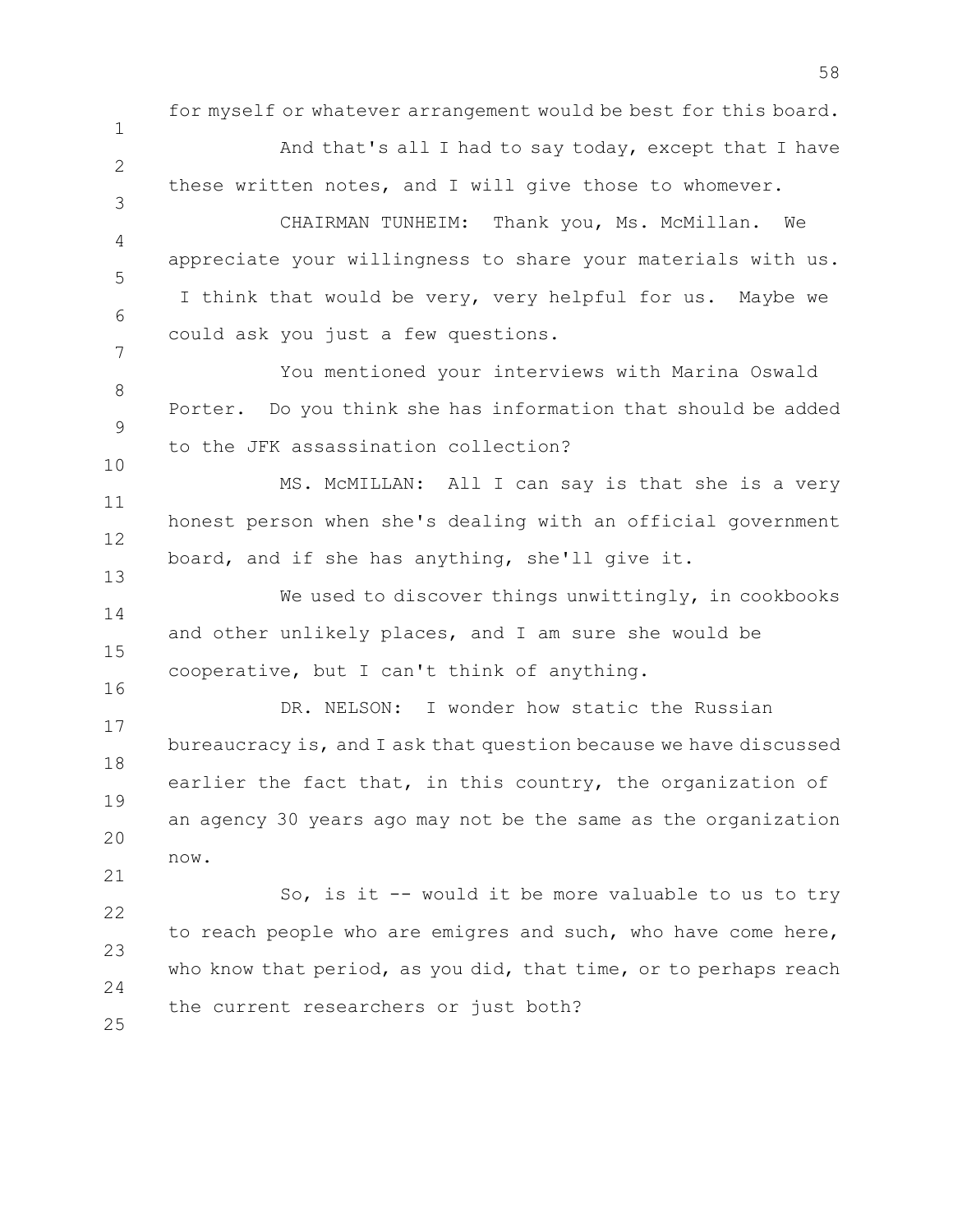1 2 3 4 5 6 7 8 9 10 11 12 13 14 15 16 17 18 19 20 21 22 23  $24$ 25 I mean there are a great many people now trying to do research in various Russian archives, and are they knowledgeable enough about what happened 30 years ago to be useful to us? MS. McMILLAN: Are you speaking of the researchers into those archives or the officials in charge? DR. NELSON: Oh, I was thinking more about whether the researchers could seek the information, 30-years-old information, and be assured that the organization itself would have been that static. Perhaps it had. MS. McMILLAN: I hope my answer would be responsive to your question. The researchers with whom I have talked seem very, very knowledgeable about what documents are where. None of them have ever worked on -- DR. NELSON: No, I understand. MS. McMILLAN: -- Oswald, but they do seem to be very, very knowledgeable about what is where. On the other hand, if it's hard to get everything in the U.S. Government, as my preceding witness, it would be much harder there, of course. I think that, if you touch the right button at the top, you would get cooperation to the extent that those people know. As for whether the officials in the Russian and Byelorussian bureaucracy know, I would think no. I would think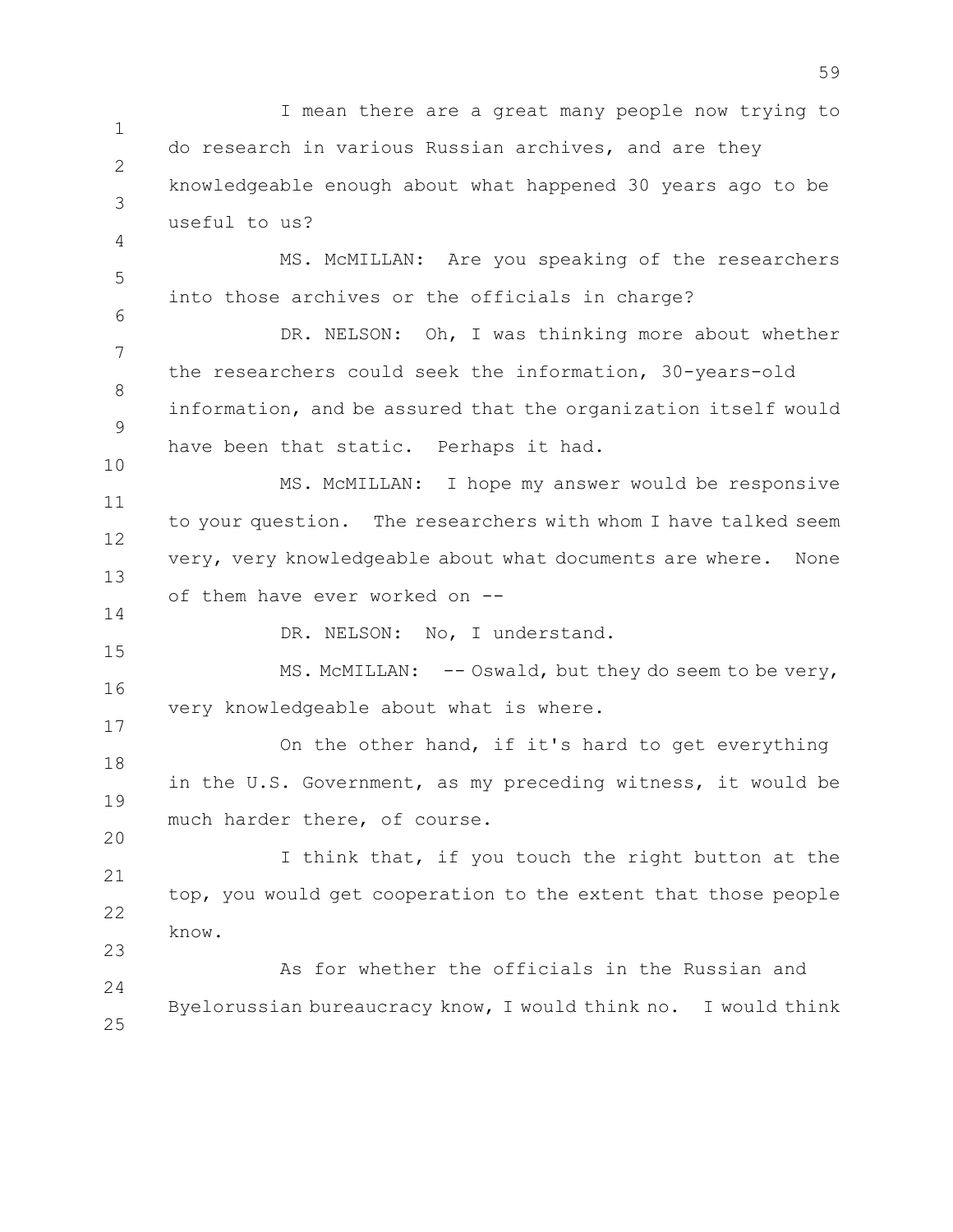you would have to go to some older retired people, such as Pitrovanov, to find out what might be where, and you would have to have people with some imagination, would be my guess.

4 5 6 7 DR. NELSON: Is it your perception, in speaking to the researchers, that the bureaucracy was so great in the Soviet Union that nothing was thrown away, that things are there if we could just find them?

8 9 10 11 12 MS. McMILLAN: I think the real danger is that there are things that are there that they are not going to cough up, that if they had something that pointed to Oswald's working for any Soviet agency, it might not be handed over under any circumstances, but it might by mistake, for one thing, and -- what was the other part of your question?

14 15 DR. NELSON: Well, my question was whether they, in fact, had such a bureaucracy that they didn't throw things away.

16 17 18 MS. McMILLAN: Oh, yes. They not only don't throw -- I mean they do keep many copies, and a document which ought to be in one place -- it may have been destroyed there, but it will be somewhere else.

20 21 22 They are just drowning in paper, and they keep multiple records, which is a fortunate thing. CHAIRMAN TUNHEIM: Any other questions? DR. HALL: Yes.

 $24$ Are you familiar with the forthcoming work by Norman Mailer on Lee Oswald?

25

23

1

2

3

13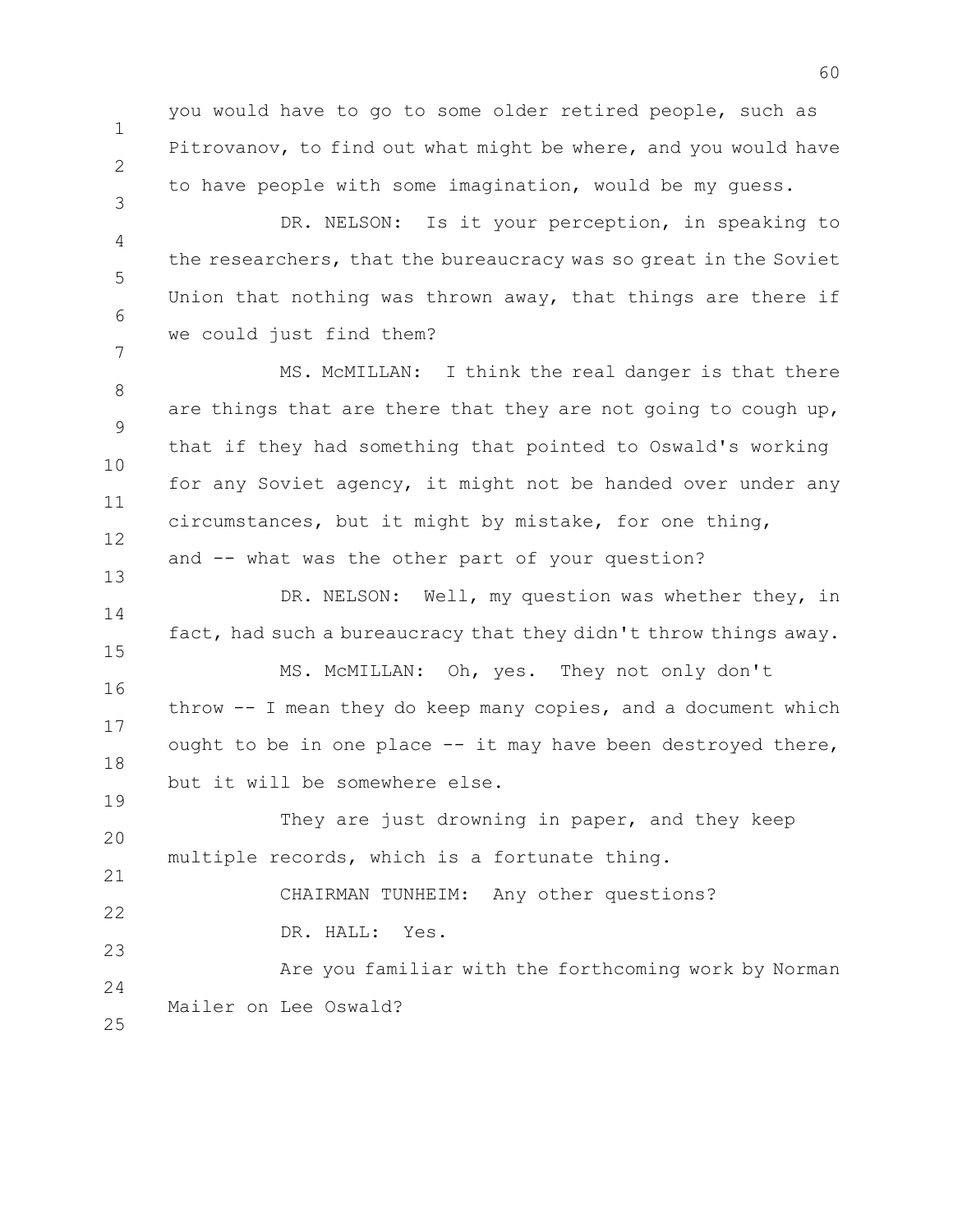1 2 3 4 5 6 7 8 9 10 11 12 13 14 15 16 17 18 19 20 21 22 23  $24$ 25 MS. McMILLAN: He has talked to me about it, but I have not seen that, Mr. Hall. MS. McMILLAN: Could you, in the course of those conversations -- or did you, in the course of these conversations, get any sense of the records that were made available to him by the KGB or others? MS. McMILLAN: I didn't get a sense of there being Moscow KGB documents, but I may be totally ignorant about that, but of Minsk, yes. He said he talked -- I think what he told me was he talked to 18 ex-KGB officials, he had recordings, and that he maybe said he had reduced them down to two in the book, but there had actually been 18. But I am trying -- I did mention in my statement that there might have been something else besides the KGB in Minsk, and that would be the Byelorussian government -- DR. HALL: Right. MS. McMILLAN: -- at that time. DR. HALL: I think it's safe to say we should ask that question of Mr. Mailer. Mr. Mailer came to you as someone who is expert in -- MS. McMILLAN: I didn't see him. He called me to say that he wished to pay me fair use for quotations -- just two conversations with him. But it does occur to me, with you asking that, that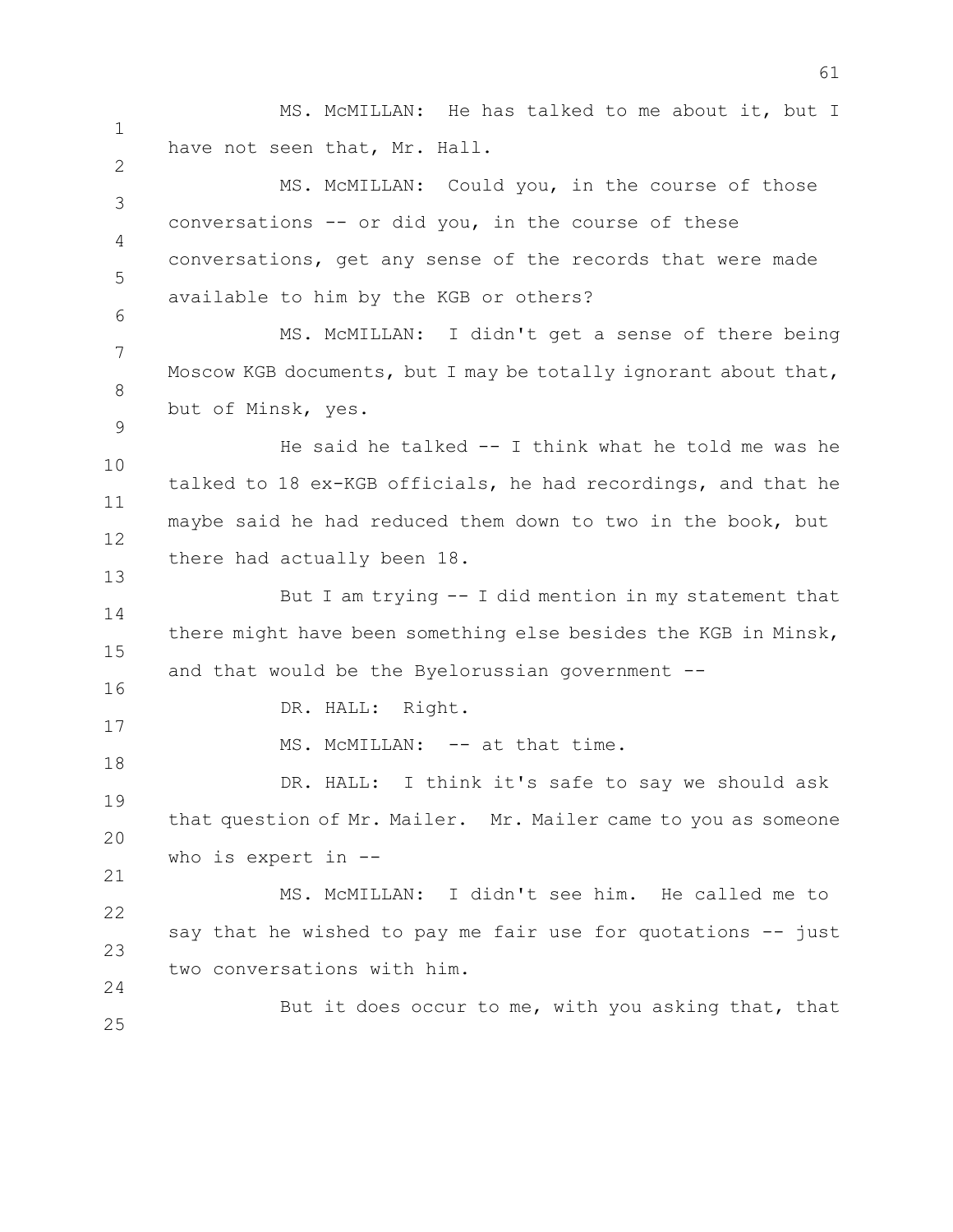1 2 3 4 5 6 7 Marina's uncle lived in a building, an apartment building that was across the street from the residence of the secretary then of the Byelorussian Communist Party, Akiral Masorloff, and I don't know whether Masorloff is living -- I suppose he's dead -- but I'm not sure that they wouldn't have kept quite a close watch on that building and the comings and goings, and there might even be photographs. That might be helpful.

8 9 10 11 12 13 I never did talk to Lee Oswald's friends in Minsk. I thought that -- I couldn't get a visa, and I thought, even if I could, that it would do me nothing but harm, but Mr. Mailer certainly did talk to them, and most of our conversations had to do with how were they, what were they like, did he think they were truthful, that type of thing.

DR. HALL: Thank you very much.

14

17

15 16 DR. JOYCE: Ms. McMillan, there have been several statements to the effect that you might have had a connection to the Central Intelligence Agency.

18 19 20 21 I was wondering if you could elucidate the nature of them and whether you might have had any conversations with the CIA concerning Oswald in connection with the Soviet Union or Cuba.

22 23  $24$ 25 MS. McMILLAN: Thank you for asking, Mr. Joyce. My government service was 30 days as a translator in Moscow in the winter of -- early 1956, when I was a translator for the Joint Press Reading Service -- American, British,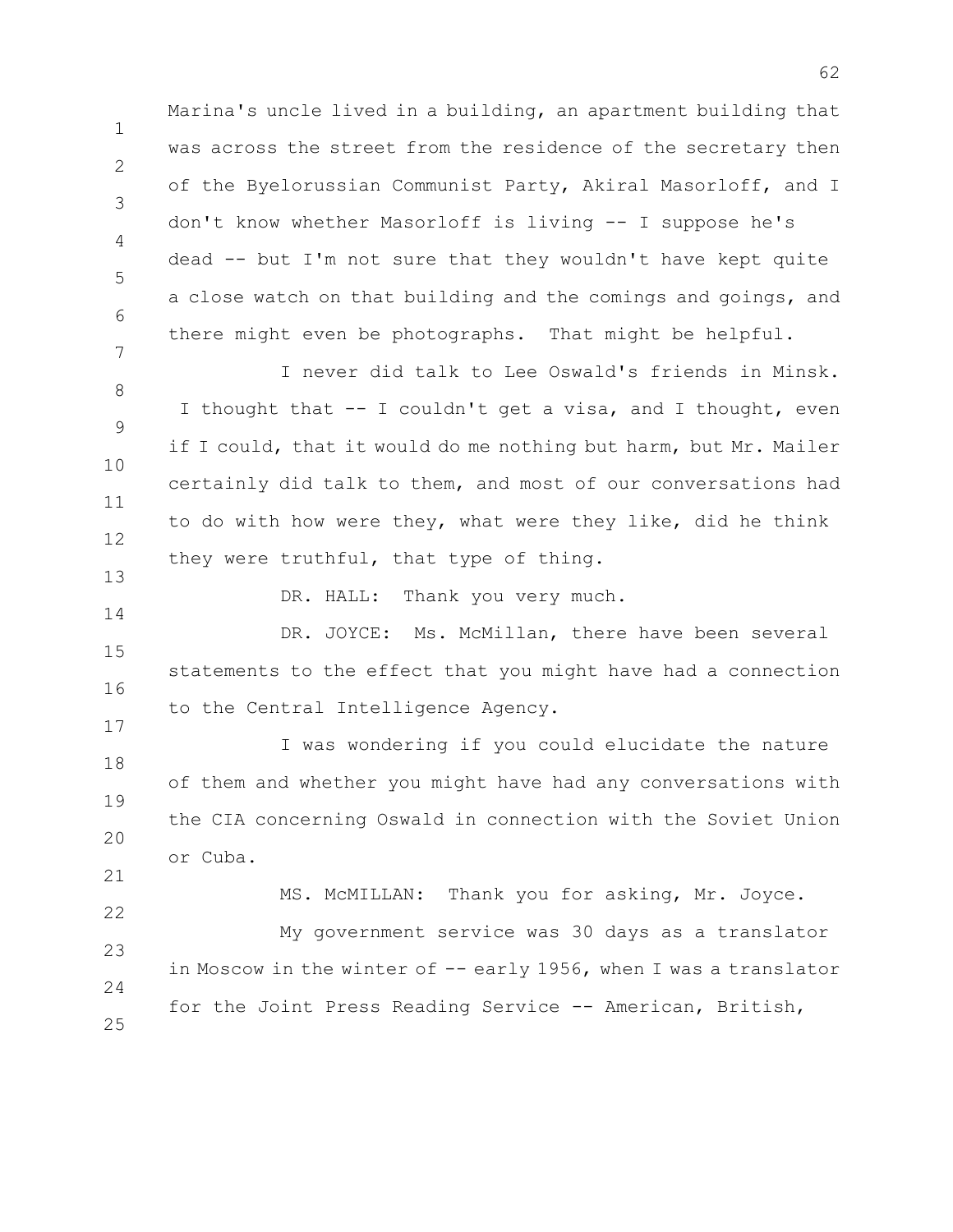Canadian -- I think there was a fourth country.

1

5

11

17

 $\mathfrak{D}$ 3 4 It was an English-language translating service, and my boss there asked for my continued employment but was refused, because I did not have a security clearance from the U.S. Government.

6 7 8 9 10 My conversations with CIA officials about Oswald came only following the assassination. I think it was the FBI who came to see me over the weekend of November 22nd-23rd. I'm not sure if I ever did talk to CIA people about Oswald after the assassination. I talked to State Department, Warren Commission.

12 13 14 15 16 I did have a conversation once in Grand Central Station with a CIA official, and until recently, I couldn't remember why I had that conversation, but I think I do remember now that it was in 1959, before I was returning to the Soviet Union after covering Khrushchev's visit to President Eisenhower in the fall of '59.

18 19 20 21 22 23 I had been under a good deal of pressure from the KGB to be an informer when I was a reporter, and I was frightened in going back, and I thought somebody -- the American ambassador was aware of my difficulties, but I was afraid that something could happen to me, and I wanted someone on the outside to know, and that was the fall of '59.

 $24$ 25 His name was Gary Coite, and I believe I was asked about that by the House Assassinations Subcommittee, but I am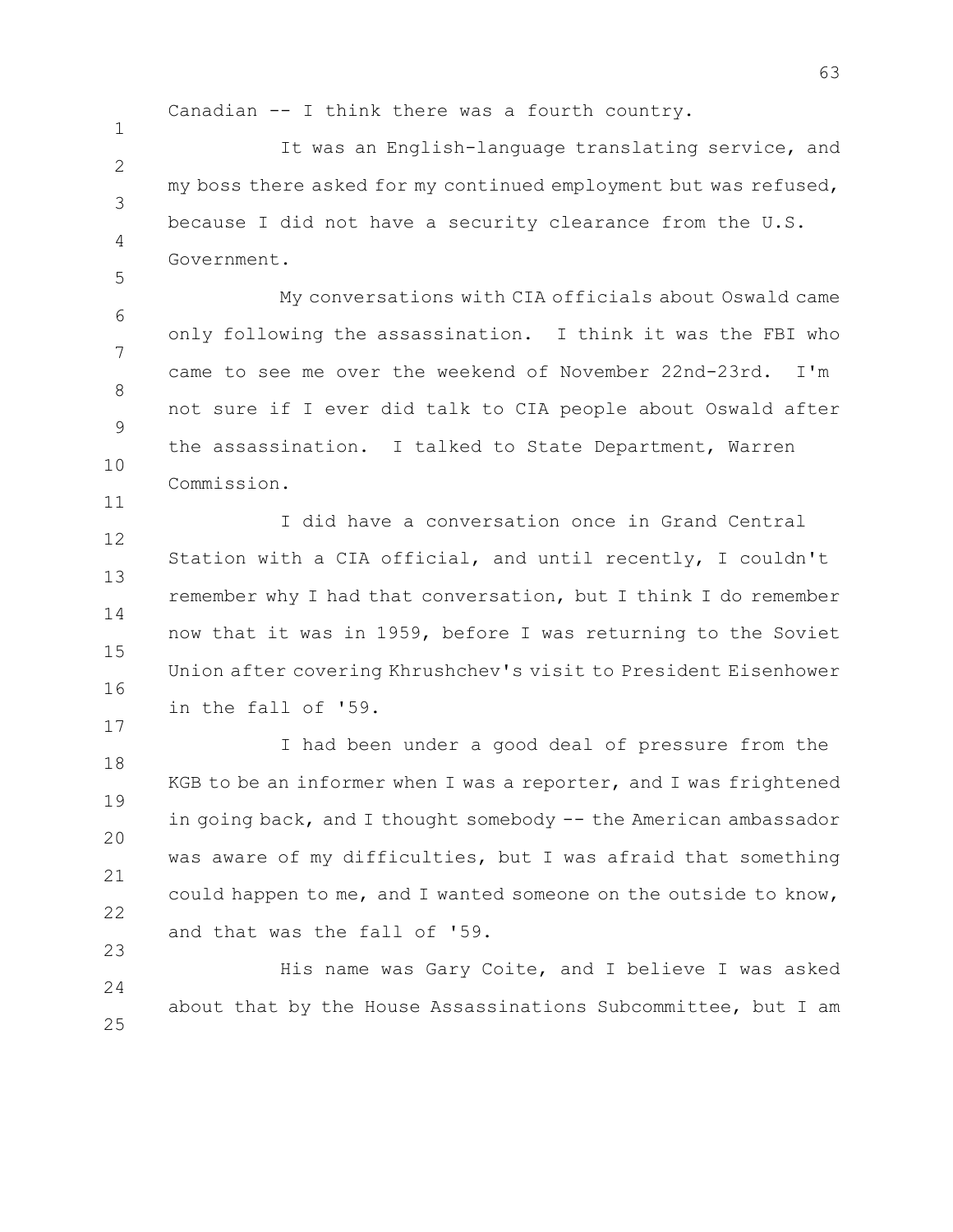not sure whether I remembered at that time why I spoke with him, and then, in the autumn of '62, Mr. Donald Jamenson, who I thought was named Mr. James McDonald, came to see me in Cambridge, and I spoke to him about my observations on a visit I had just made for The Reporter magazine about the intellectual atmosphere.

1

2

3

4

5

6

10

15

19

7 8 9 I was writing about Soviet painters and writers, and my notes had been confiscated when I left Leningrad airport, 18 notebooks, and President Kennedy had helped me with that matter. That is, Carl Kazen -- he had had Kazen speak to me.

11 12 13 14 So, I felt that I should speak to Mr. Jamenson, and I did not -- my effort then -- I assumed that anything one intelligence service knew, the other intelligence service knew and that their files were either penetrated --and of course, my concern was for my Soviet friends.

16 17 18 So, I didn't name names except of, I think, Yveta Chenko, people who were so well-known in the west that I couldn't hurt them, but otherwise I gave -- I don't think I mentioned names of anyone I thought could be hurt.

20 21 22 23 24 25 And those were the extent of my living contacts with the -- I, of course, knew people in the American embassy, the British embassy, the French embassy, and the Israeli embassy, but I only saw them -- contacts about things I was particularly interested in, like the British had someone who knew a lot about the parasite laws passed by Khrushchev in 1959, but the Israelis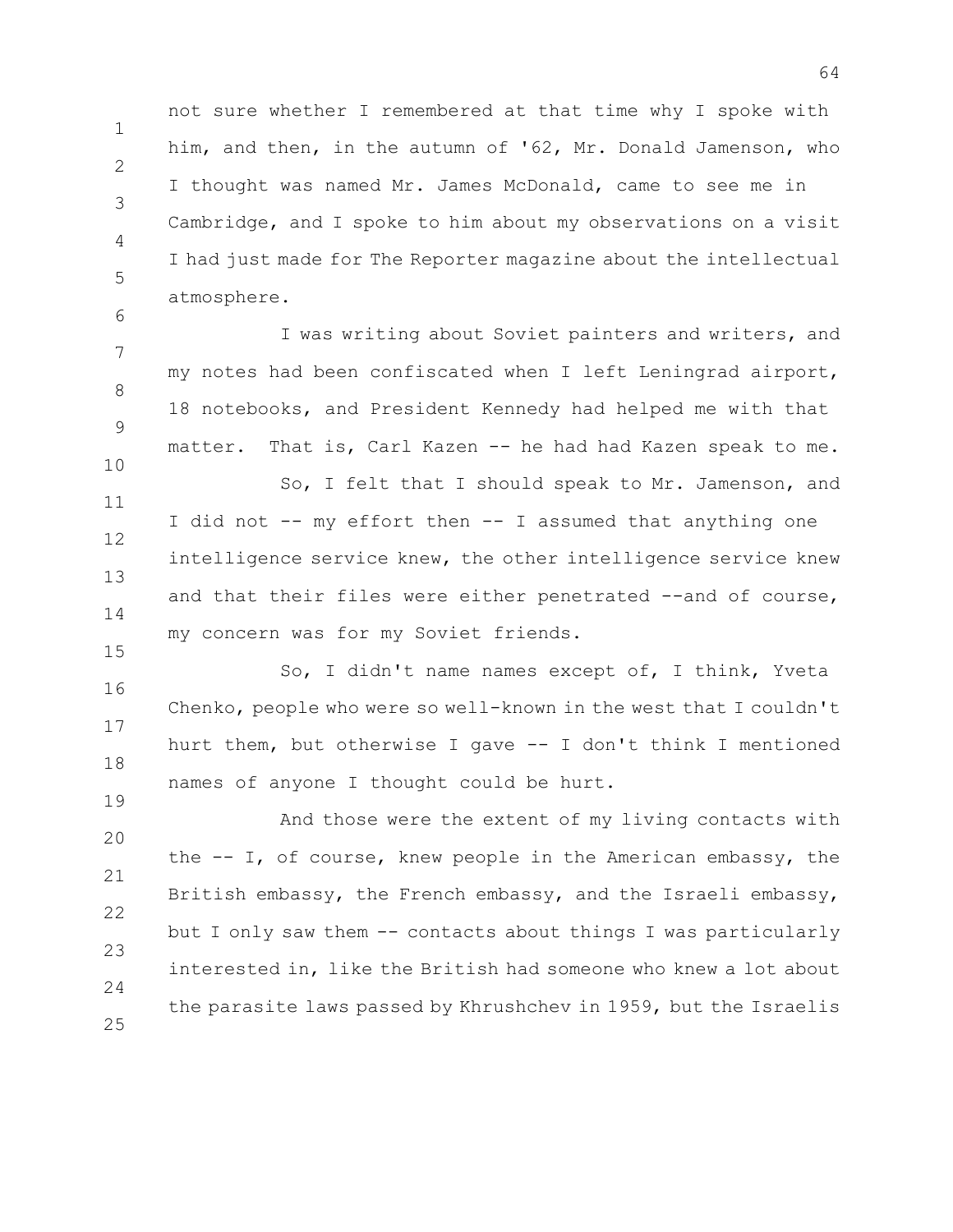knew a lot about intellectual circles and so did the French, more than the Americans did, and the Americans I would go to for agriculture and economy.

1

2

3

11

4 5 6 7 8 9 10 But if I thought somebody was in the intelligence of either side, I avoided them. It was just -- and I avoided them, but of course, I would have talked to people that I didn't know, and in that situation, the only thing that saved you and made you able to write and have any spontaneity in your life is to be a somewhat open person, and so, I tried to be like that, but of course, you don't know everything you're doing there, and it was a rapidly-changing situation.

12 13 14 15 DR. JOYCE: You mentioned in your written statement that you submitted to the board that you thought it would be wise for us to seek out records of the U.S. Communist Party concerning Oswald and also the records of John Apt.

16 17 Do you have any leads for us about where we might find these records?

18 19 20 21 22 MS. McMILLAN: I wish I did. No. But I thought that Oswald's choice of Apt for a lawyer was very telling, and I assume the Communist Party was very upset and that Apt purposely disappeared because it would be embarrassing to the party, but your guess is just as good as mine.

23  $24$ 25 But I was really glad that the previous speaker spoke about Oswald's prison interrogation, because again, the various notes have been made remarkably confluent but tantalizingly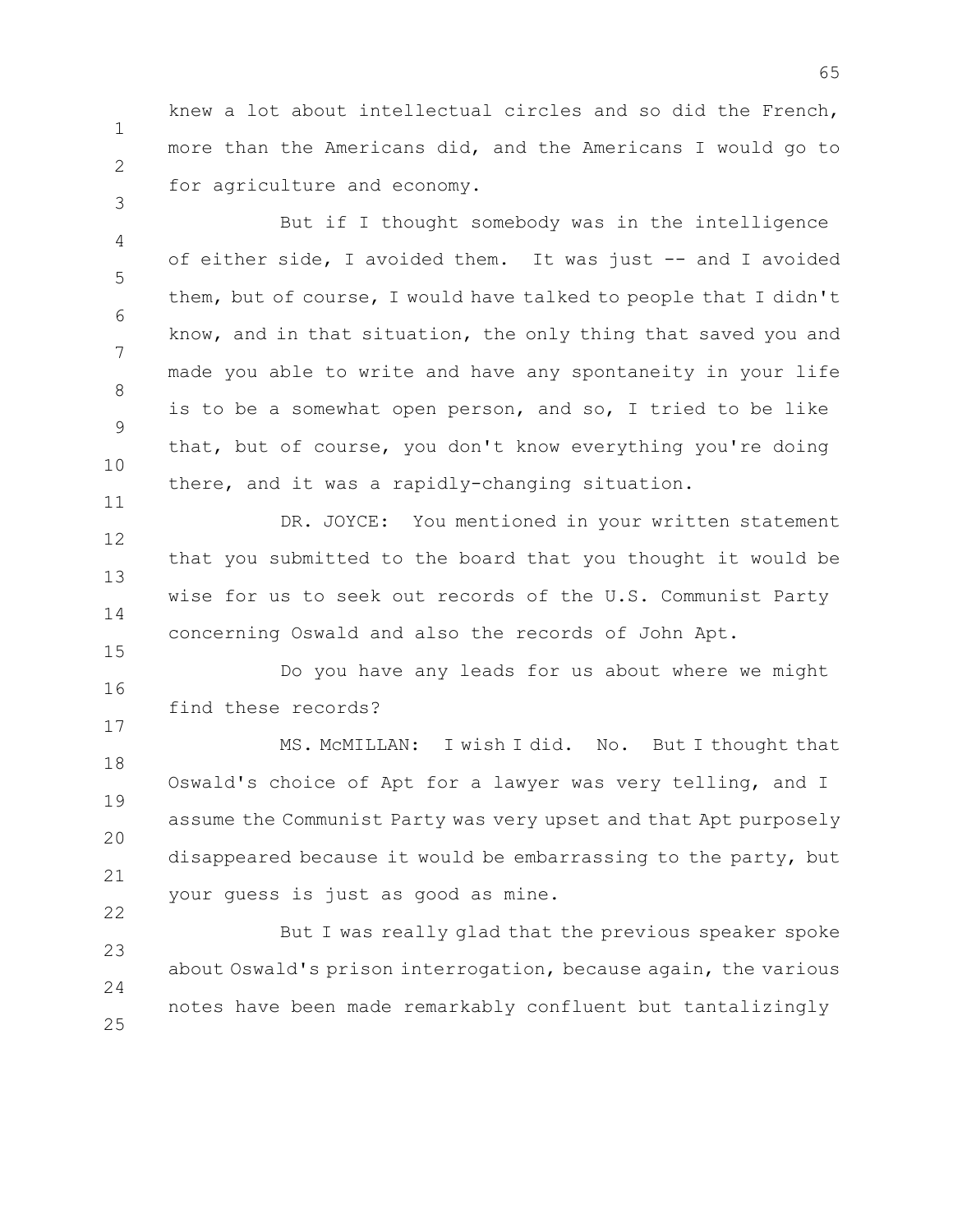incomplete.

1

4

8

17

 $\mathfrak{D}$ 3 CHAIRMAN TUNHEIM: Ms. McMillan, your information and thoughts on how we should seek former Soviet records are very helpful, and we really appreciate that.

5 6 7 Let me ask you one final question. You interviewed Lee Harvey Oswald in 1959 in the Soviet Union. Would you just take a moment to give us your sense of the man, your thoughts, impressions of him based on that interview?

9 10 11 12 MS. McMILLAN: Well, he was stunningly young. He looked like a very young boy, and I felt very sorry for him. He seemed to be at sea and not to know what he was dealing with.

13 14 15 16 He told me proudly that he had been to Get Schemer, a children's department store that was only a block from our hotel, and they had bought an ice cream cone there, and he seemed so proud that he had been  $-$ - he didn't know the language very well.

18 19 20 21 22 23  $24$ 25 I just made him tea during that time. I just felt really sorry for him, and I felt somewhat a sense of identification, because I had weak press credentials and was a lone individual trying to remain as a reporter, you know, of the Soviet bureaucracy, and I did speak the language, I had studied the country, and I had a Master's degree, and I think I was 31, whereas he had just turned 20, and he seemed younger, and we were both lone individuals up against the bureaucracy,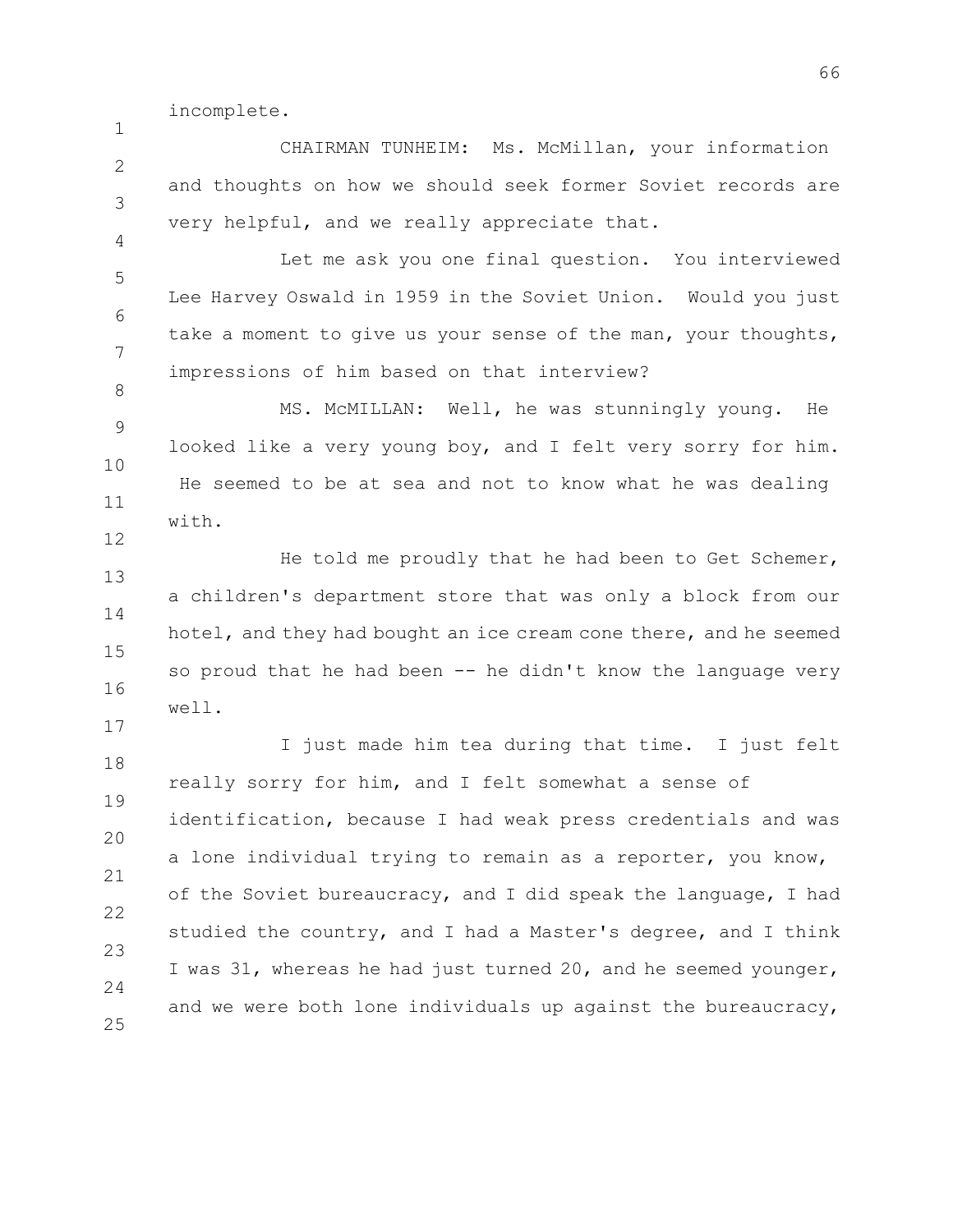1 2 3 4 5 6 7 8 9 10 11 12 13 14 15 16 17 18 19 20 21 22 23 24 25 and so, I felt quite a sense of sympathy for him, and I liked him. CHAIRMAN TUNHEIM: Thank you very much. MS. McMILLAN: Thank you. MR. TATRO: Mr. Chairman, can I ask another question about Apt? CHAIRMAN TUNHEIM: Let's proceed with the hearing first, and we'll take care of it before the end of the day. Thank you very much. Our next witness is Mr. Richard Trask, who is the author of Pictures of the Pain: Photography and the Assassination of President Kennedy. It was published in 1994, an exhaustive study on the history of the photographic record surrounding the assassination. Mr. Trask, welcome. Thank you for coming. MR. TRASK: Good morning, Mr. Chairman. I want to thank the board for the invitation and the opportunity to address you this morning. As you are all well aware, yours is an important but difficult task whose scope can become extremely open-ended, and no one from within the research community would recommend that you narrowly define your scope. Indeed, there is at least one point which unites the diverse research community, composed of historians, lawyers, physicians, authors, and tens of thousands of other interested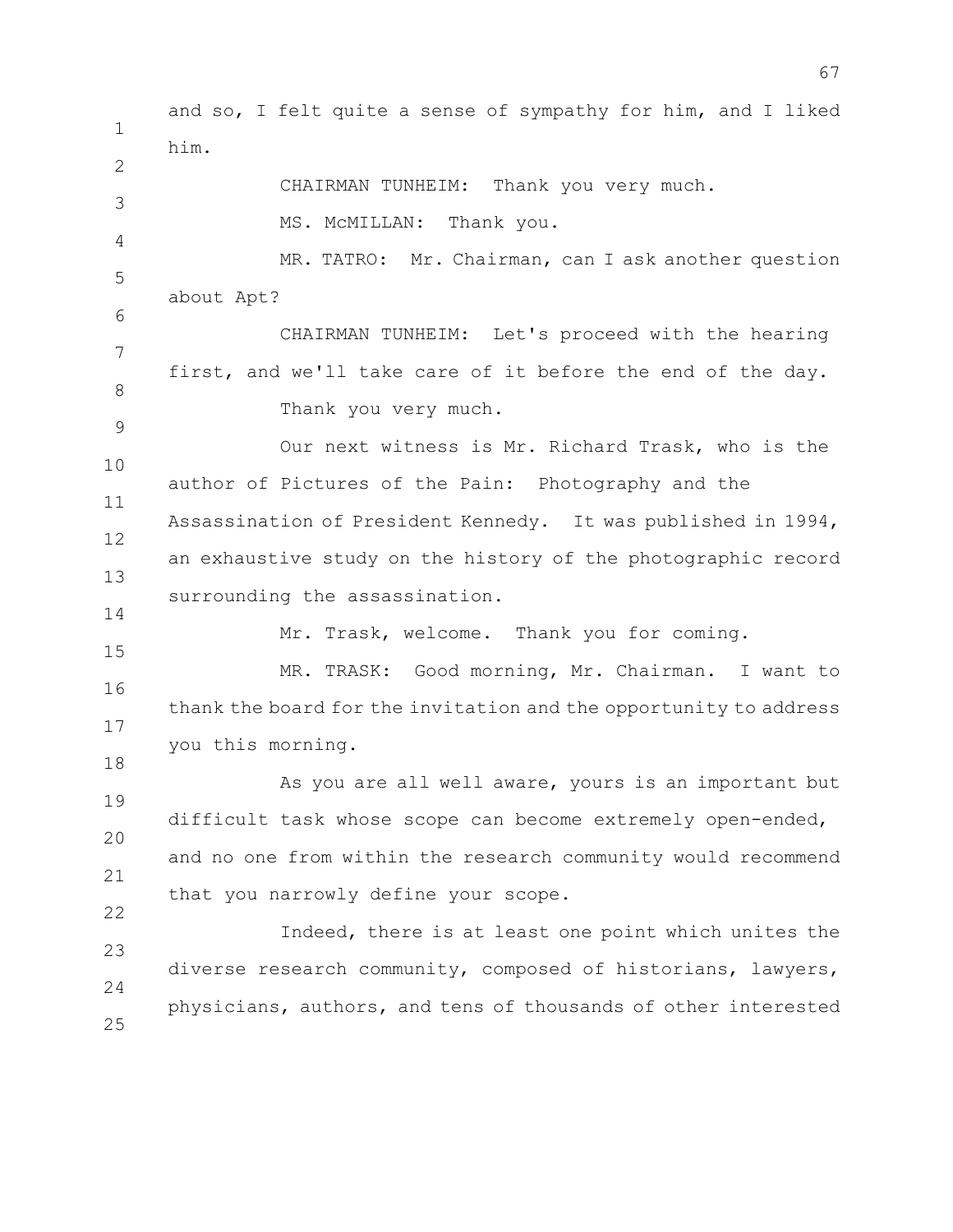citizens.

1

17

 $24$ 

 $\mathcal{P}$ 3 4 That point is the desire for your pursuit the broadest definition of full and complete disclosure of any and all records relating to the assassination of President Kennedy.

5 6 7 8 9 I do not fool myself into believing that the outcome of your efforts will be universally praised as absolutely accomplishing your mandate or that the released records will bring forth a final and conclusive truth to the matter of who killed the President and why.

10 11 12 For generations beyond ours, these released materials will also be the grist for new theories and some wild speculation.

13 14 15 16 Yet, in spite of all the potential hype, profiteering, misuse, and misinterpretation of this new information, full disclosure should still be aggressively pursued by you and should, in many cases, lay to rest old controversies and eventually clarify much of the truth.

18 19 20 21 Most importantly, your board's conscientious pursuit will turn around for the first time in almost 30 years the previously lackadaisical government performance as regards open access.

22 23 Past official inquiries into the President's assassination obfuscated and kept hidden large amounts of information.

25 Government officials, bureaucrats, archivists, and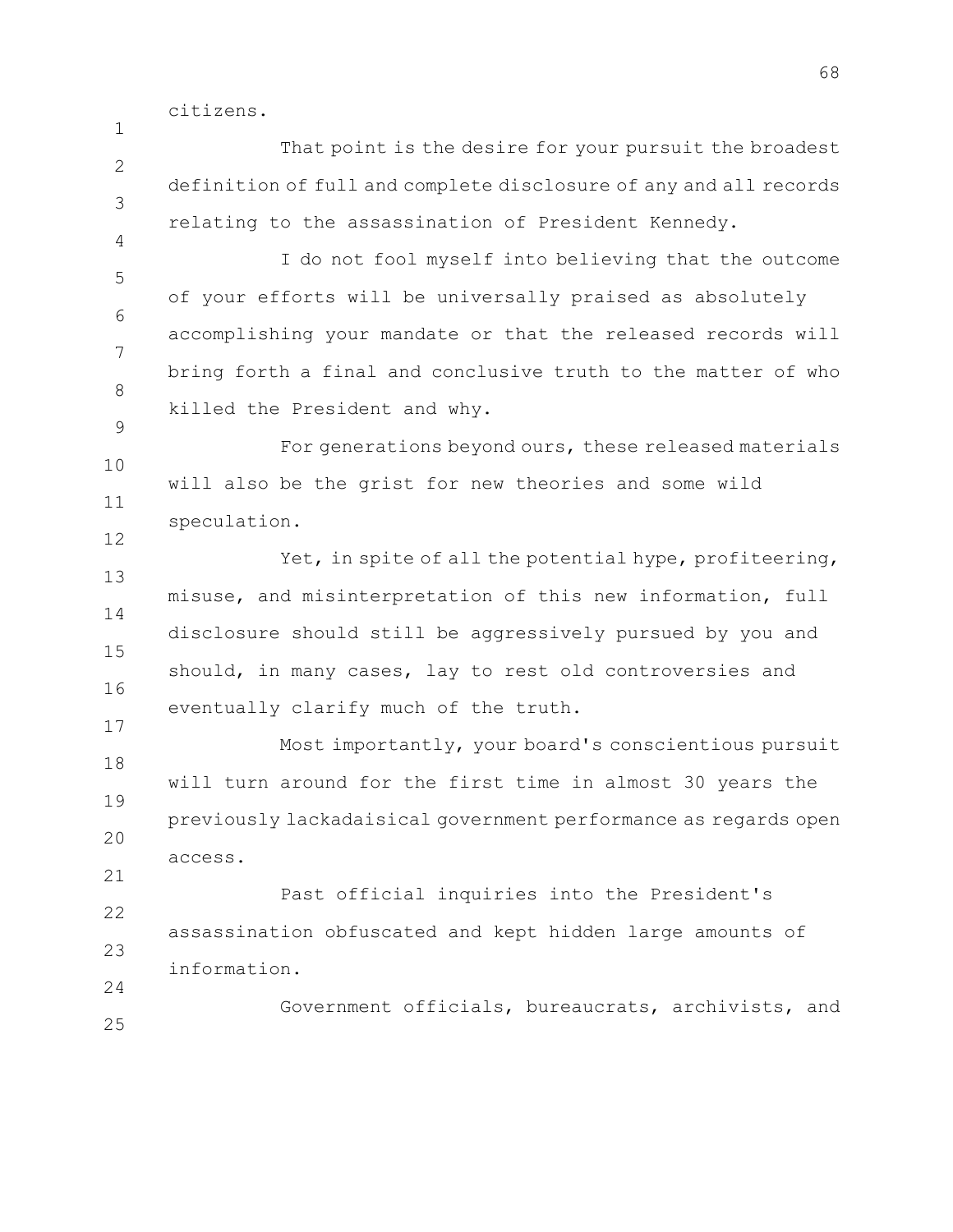others having their hand in the creation and custody of these records, often due to potential agency embarrassment, incompetence, inertia, prejudice, or possessiveness, kept many

1

2

17

20

3 4 5 of their records out of the public domain. The research community, many of whom began their quest

6 7 8 9 due to the perception of their government's purposefully withholding vital information, has convinced the majority of the public that this withholding is a sinister and purposeful hiding of a conspiracy to kill a president of the United States.

10 11 This belief has been virtually seared into the national psyche.

12 13 14 15 16 The only option for rightfully restoring and renewing the public trust in its government is by countermanding a history of political constraints and past prejudices in assassination inquiries through an active and massive declassification of all records relating directly and indirectly to the President's assassination, and the time and opportunity is obviously now.

18 19 I have personally become interested in the events of November 22, 1963, since they occurred, being a 16-year-old who was drawn in emotionally to the trauma of the shooting.

21 22 23 For many years, I believed that there was a large and masterful conspiracy that must have been responsible for taking the life of the President.

24 25 By the 1970s, I wasn't so sure about an intricate plot and began to feel manipulated by writers and critics, as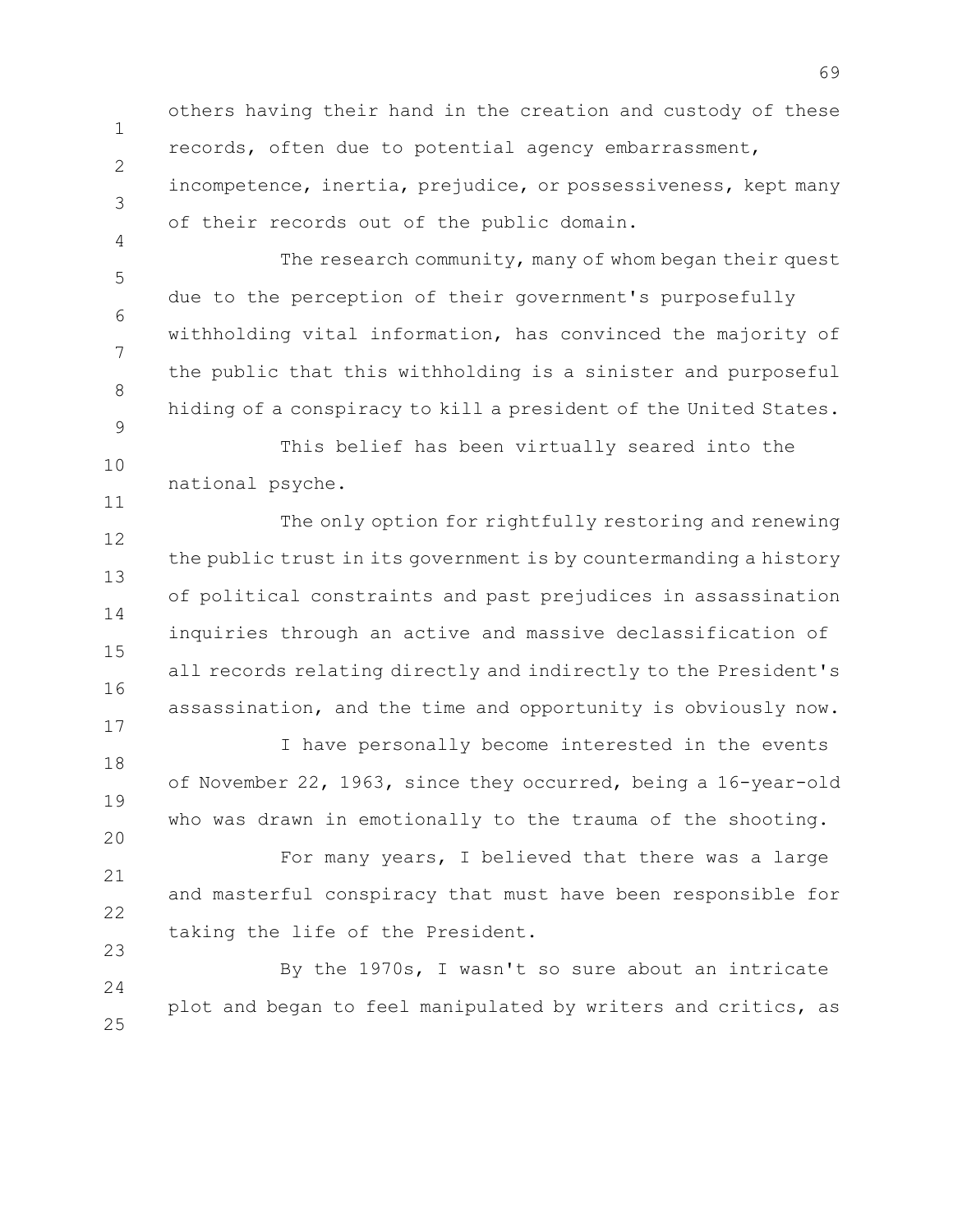well as by the government.

1

9

17

 $\mathfrak{D}$ 3 4 5 There have appeared so many facts, perceived facts, hard truths, innuendos, self-serving statements, and lies to make a pursuit of the truth, especially in light of the nondisclosure of so many government records, almost impossible.

6 7 8 Not wanting to add to the cacophony, yet desiring to contribute something to the historical record, I decided to focus on the previously understudied area of the photography of the event.

10 11 12 13 14 15 16 Though history is defined through historical photography, as the use of photographic images capable of supporting the study and interpretation of history, photography has limitations for use as historical evidence and may exhibit only partial truths, biases, and distortions of reality. It can never tell the whole story of an event. Yet, for all its potential shortcomings, it is closer to being a trace of reality than any other documentation.

18 19 20 21 In very broad strokes, let me comment about these photographic materials relating to the assassination and how they may be included within your review of records which should be released or sought.

22 23 24 25 Following the assassination, the FBI began a process of attempting to gather photographs as potential evidence, though after about a week of this process was less vigorously pursued.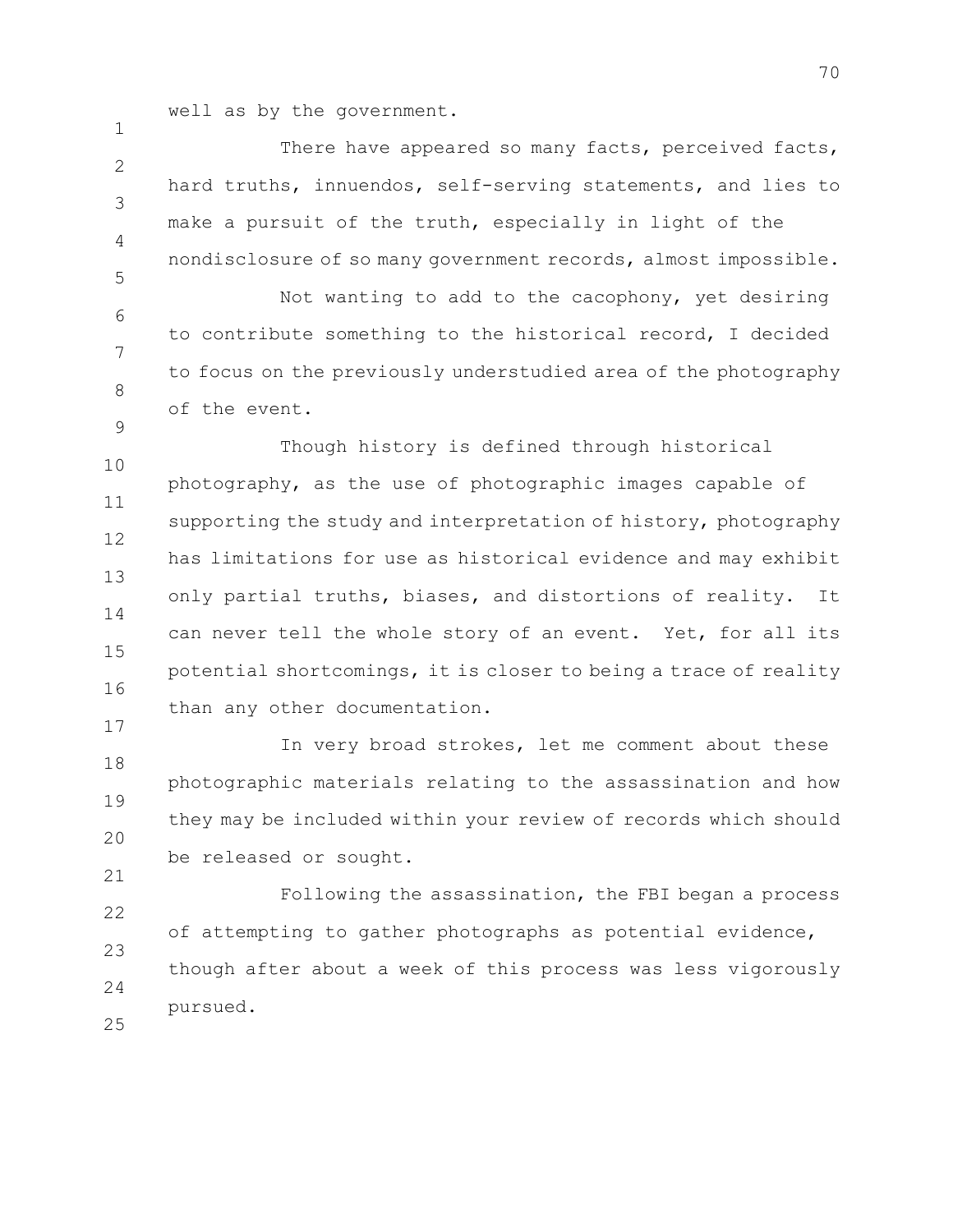1 2 Meanwhile, the news media used their own photographic sources, as well as those they obtained from amateurs who had been on the scene.

3

10

13

21

4 5 6 7 During the assassination, a minimum of 19 spectators in Dealey Plaza recorded some of that event, while at least 14 professional photographers took scenes from the motorcade or after exiting their vehicles.

8 9 Within a short time of the assassination, over a score more photographers were in the plaza recording all sorts of activity.

11 12 Those photographic materials which were collected, utilized, and kept by the FBI and subsequent Warren Commission investigation are quite scanty.

14 15 There are copies of some photographs, though most are dramatically cropped and multi-generational.

16 17 18 A number of photos, films, and videotapes possibly part of the original Commission record often do not show up in archival or Freedom of Information search requests.

19 20 There is little evidence that this class of source material, with the exception of the Zapruder film, was ever actively examined.

22 23 24 25 The professionals and their images, such as White House photographers Cecil Stotan and Thomas Atkins, were virtually ignored, as were many amateurs who had made photos at the plaza.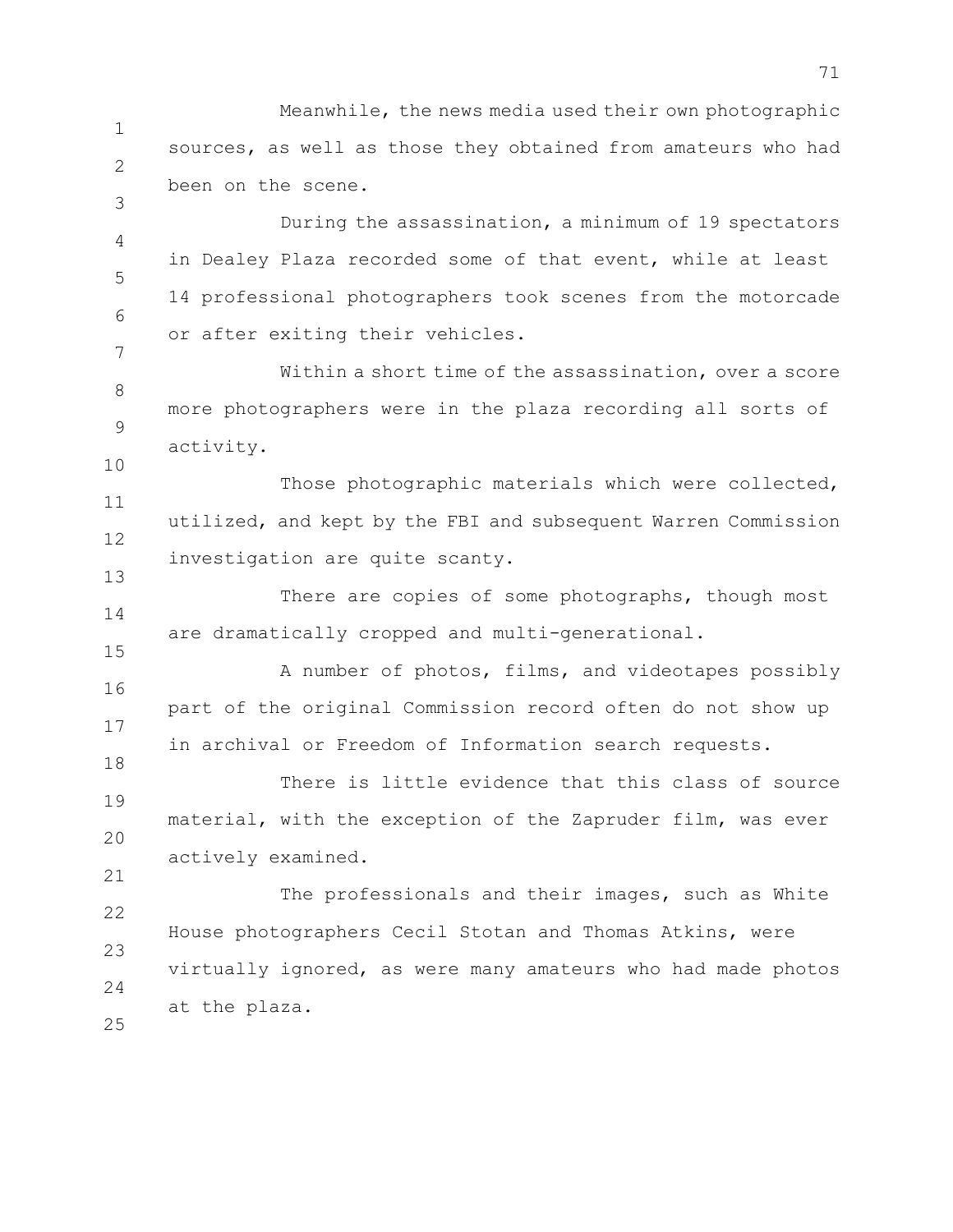Though the later House Select Committee on

 $\mathcal{P}$ 3 4 5 6 Assassinations was serious in its pursuit of potential photographic sources, when it ceased operations in 1979, with the exception of those photos and documents published within its report and hearings, their materials, contact reports, and subcommittee photographic studies were sealed to public access.

1

10

17

7 8 9 A full disclosure of photos and films, studies of these materials as prepared by the government or subcontractors, and all supporting documentation in the way of FBI and Secret Service field and lab reports should be released.

11 12 13 14 15 16 Also to be sought should be the National Photographic Interpretation Center and CIA records relating to the study of the Zapruder and possible other films and photos, as well as records relating to the Justice Department's pursuit or lack thereof in regards to the Charles Bronson film which the House Select Committee on Assassinations had requested they further study.

18 19 20 21 All other records relating to photographs and photography acquired or generated by the Warren Commission, Rockefeller Commission, Church Committee, and House Select Committee should be obtained.

22 23 24 25 Also to be searched out should be any and all records and photos relating to several persons whose films or photos are not now available or for which information about them is quite incomplete.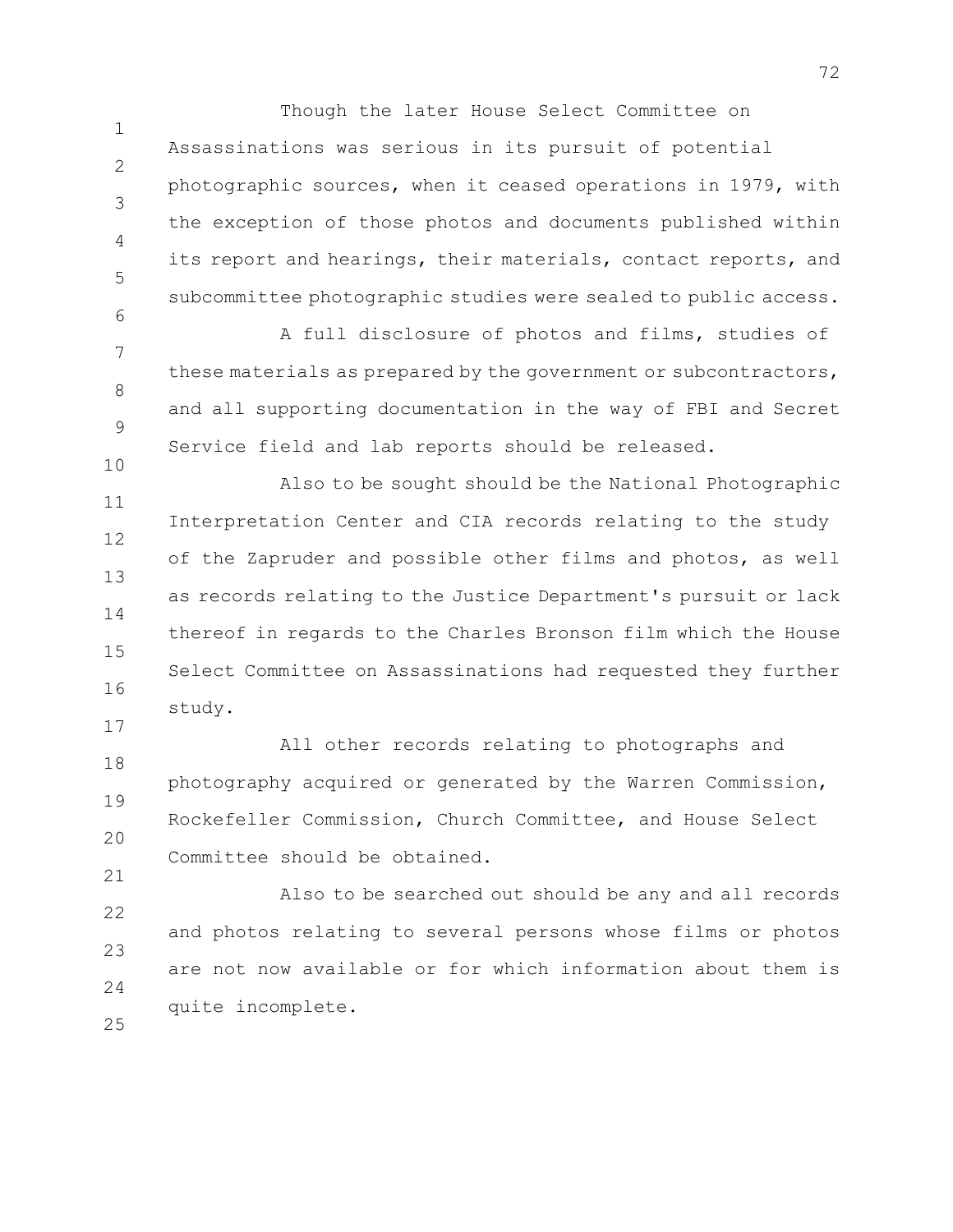1 2 3 4 5 This includes the so-called babushka lady, Norman Similus, James Hanken, Gary Field, Jack Weaver, and James Powell. In Powell's case, files from the Army Intelligence Corps should be examined relating to his activities in and around the Texas School Book Depository.

6 7 8 9 10 11 I firmly believe that the President Kennedy assassination material should not only be sought for the object of a partial restoration in trust in regards to government disclosure and for the potential of learning more about the event as a criminal offense but also for gathering a complete record and preserving these materials for the sake of history.

12 13 With that in mind, I would urge as full a collection of photographic materials of the events of November 22nd as possible.

15 16 The study of this type of photo evidence by myself and others has shown it to be of some assistance in the explanation of previous points of controversy.

14

17

18 19 20 21 22 For example, a man believed by some to be Jack Ruby is seen in one photo which is taken near the book depository entrance shortly after the assassination. I uncovered a separate photo taken by someone else at about the same time in which it is clear that that man is obviously not Ruby.

23  $24$ 25 The John F. Kennedy and Lyndon Johnson libraries contain important November 22nd photographic resources created by the official White House photographers, as well as through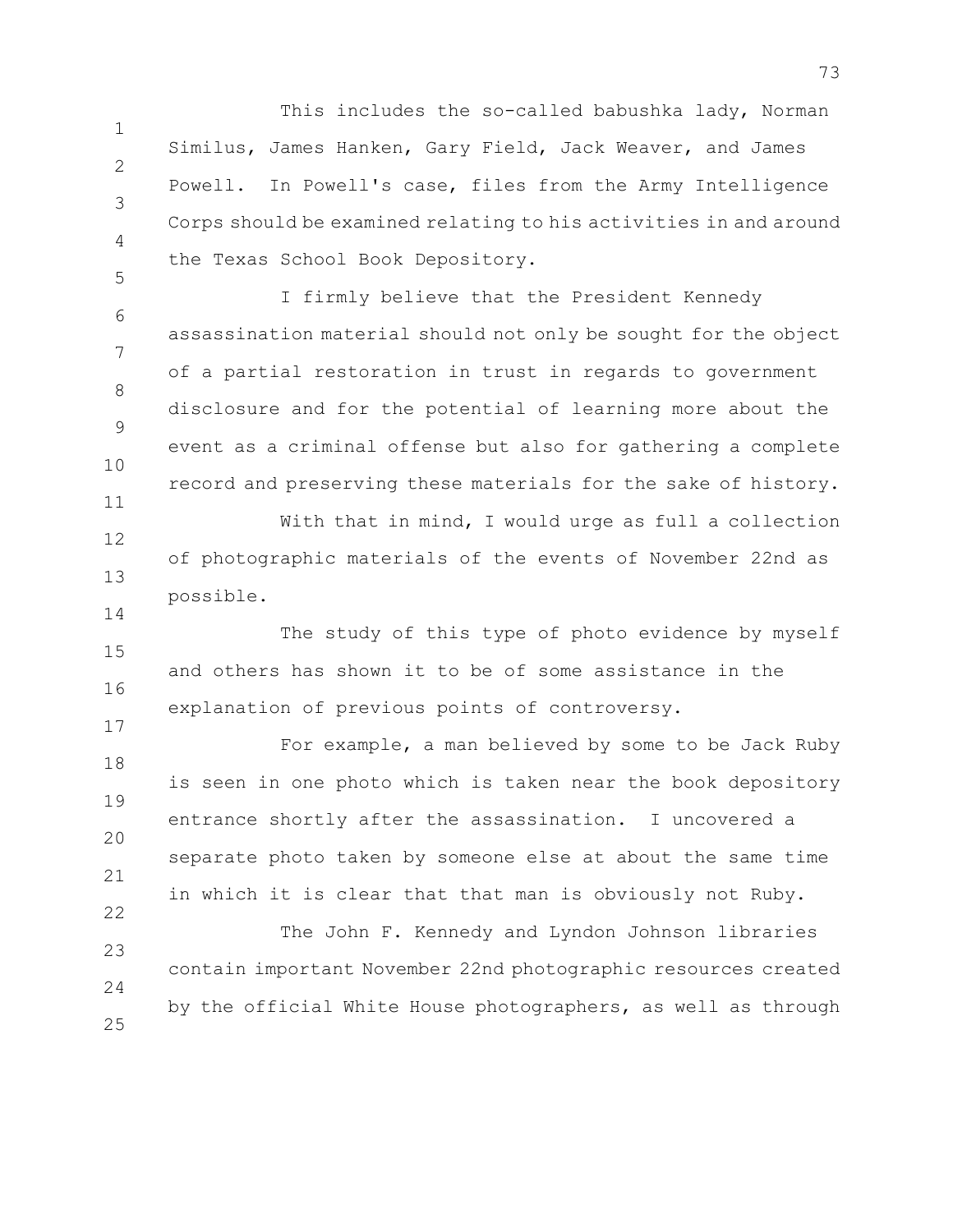photo and film gifts of individuals and organizations.

9

19

1  $\mathcal{P}$ 3 4 5 The maintenance of these visual materials is carried out in a highly professional manner, with fine conservation storage areas but with budget constraints on processing new material for public access.

6 7 8 This visual material should, if not specifically copied for inclusion in the National Archives assassination collection, be noted in any master listing of assassination-related materials available to the public.

10 11 12 13 14 15 Likewise, important photographic documentation is in the possession of the State of Texas, the Western New England College Archives of Springfield, Massachusetts, and the Dallas Municipal Archives and Records Center, particularly the original Dallas police department photo negatives made of the book depository building.

16 17 18 Through cooperative arrangement, possibly first-generation prints far better than those within the Warren Commission files could be made available to the National Archives collection.

20 21 The bulk of the important photographic sources, however, are still in private hands.

22 23  $24$ 25 Although the board obviously cannot compel this material to be given to the national archives, it might be possible to come to an arrangement with these photographers or their families whereby the materials could be made a part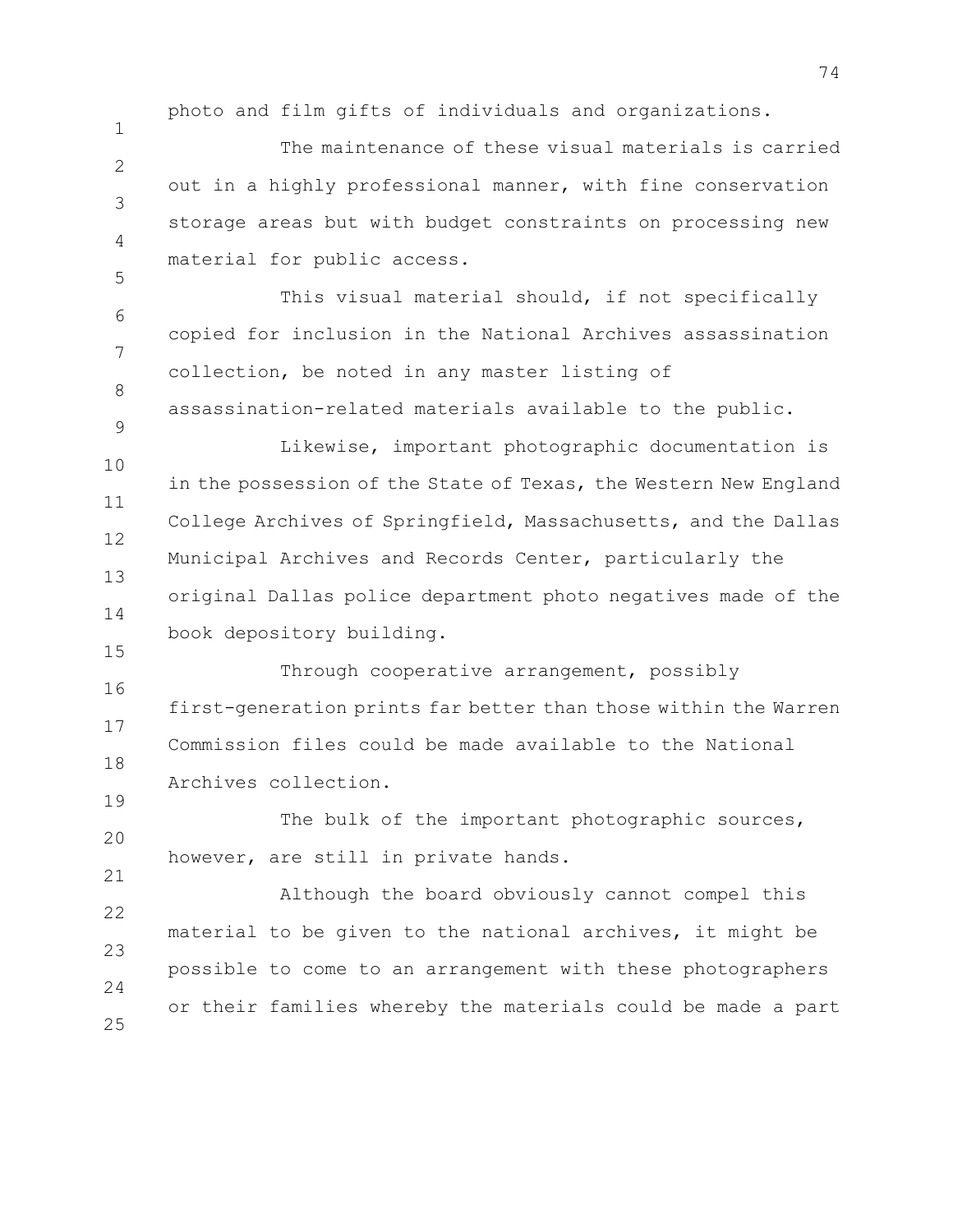of the permanent assassination collections.

1

3

9

13

17

 $\mathfrak{D}$ Some important photographic sources have never been viewed by the government or the public.

4 5 6 7 8 Former presidential assistant David Powers is known to have taken film from aboard the follow-up car in the Dallas motorcade, while former Dallas motorcycle officer W. George Lumpkin at one time had possession of a Polaroid photo taken of him in the motorcade and with the book depository building in the background.

10 11 12 Another large category of original photo materials relating to the assassination are those created by print and television cameramen. An effort to obtain copies and an agreement for use should be attempted.

14 15 16 This material includes collections from the original news-gathering agencies and individual photographers who may possess originals. This category is extremely unrepresented in official government files.

18 19 20 21 22 23 24 25 Among these sources are the four television stations active in the Dallas-Fort Worth area in 1963, the NBC and CBS television networks, and the Sherman Greenberg Film Library. CBS also is reputed to have film out-takes of some potentially significant interviews filmed in 1967 in preparation for their documentary series "The Warren Report." Some of the November 22nd coverage, including film by Don Cooke of KTTV and Tom Allia of WFAA, is also possibly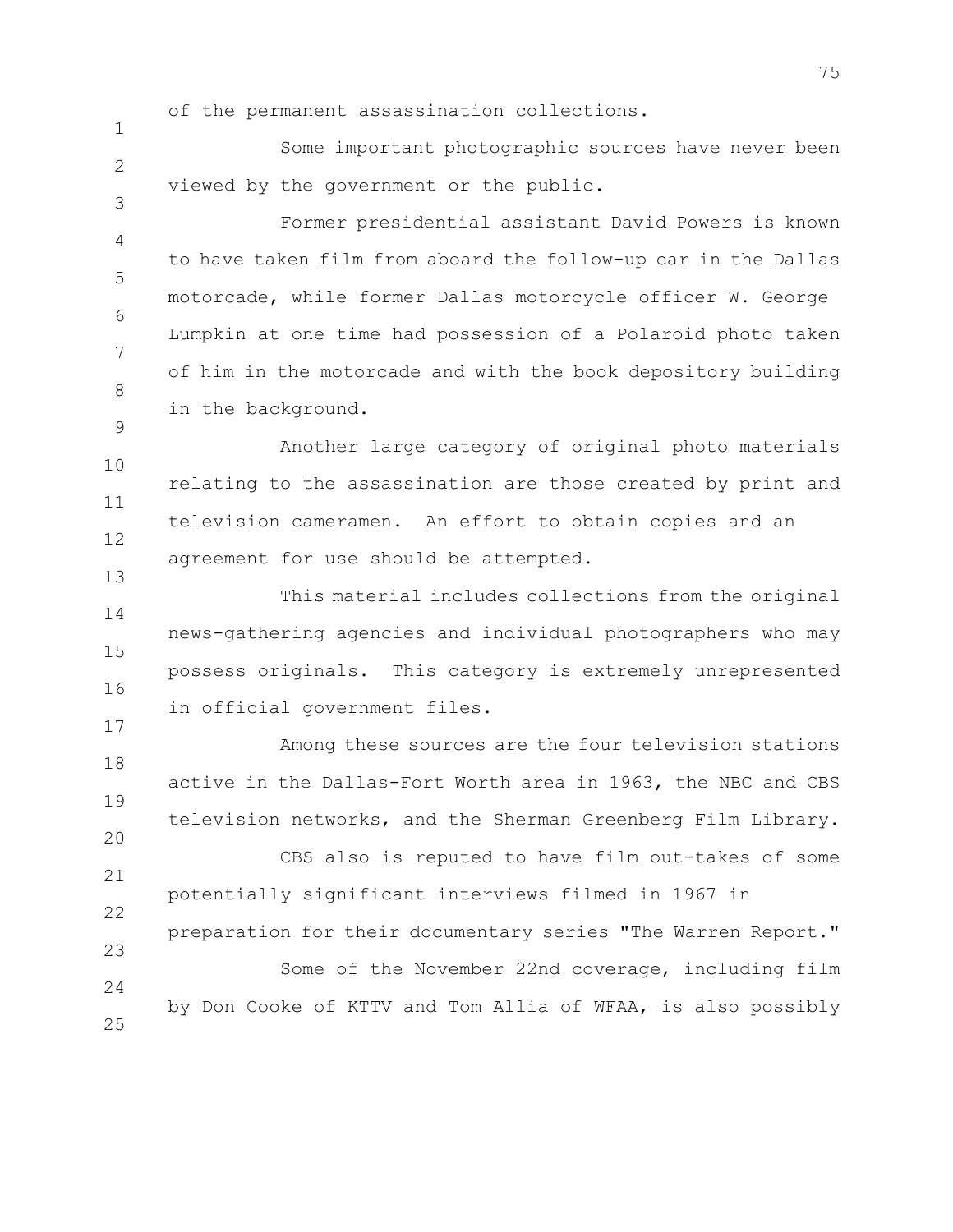1 2 3 4 5 6 7 8 9 10 11 12 13 14 15 16 17 18 19 20 21 22 23 24 25 available, having been saved by the cameramen or possibly in other private hands. Newspaper coverage included large numbers of negatives being generated by the Dallas Morning News, Dallas Times-Herald, and Fort Worth Star-Telegram. Some of the Dallas Times-Herald collection is now on deposit at the Dallas Public Library. Various photographers or their families may also possess original materials not now represented within the newspaper libraries. The Sixth-Floor Museum archives also has some important photos and negatives, including many made by William Allen and several others. Time-Warner, Inc., has in its photo archives original coverage by staff photographer Art Richaby, as well as collected film and prints made by several amateurs. The wire services were likewise represented by their own photo staff and through the preparing of spot news photos and films. United Press International was represented by staff photographers Frank Cancelare and William Allen, while UPI news film division originally purchased amateur films by Nicks and Munchmore. UPI Betman News Photo now has possession of some of these resources. Associated Press coverage included photos by James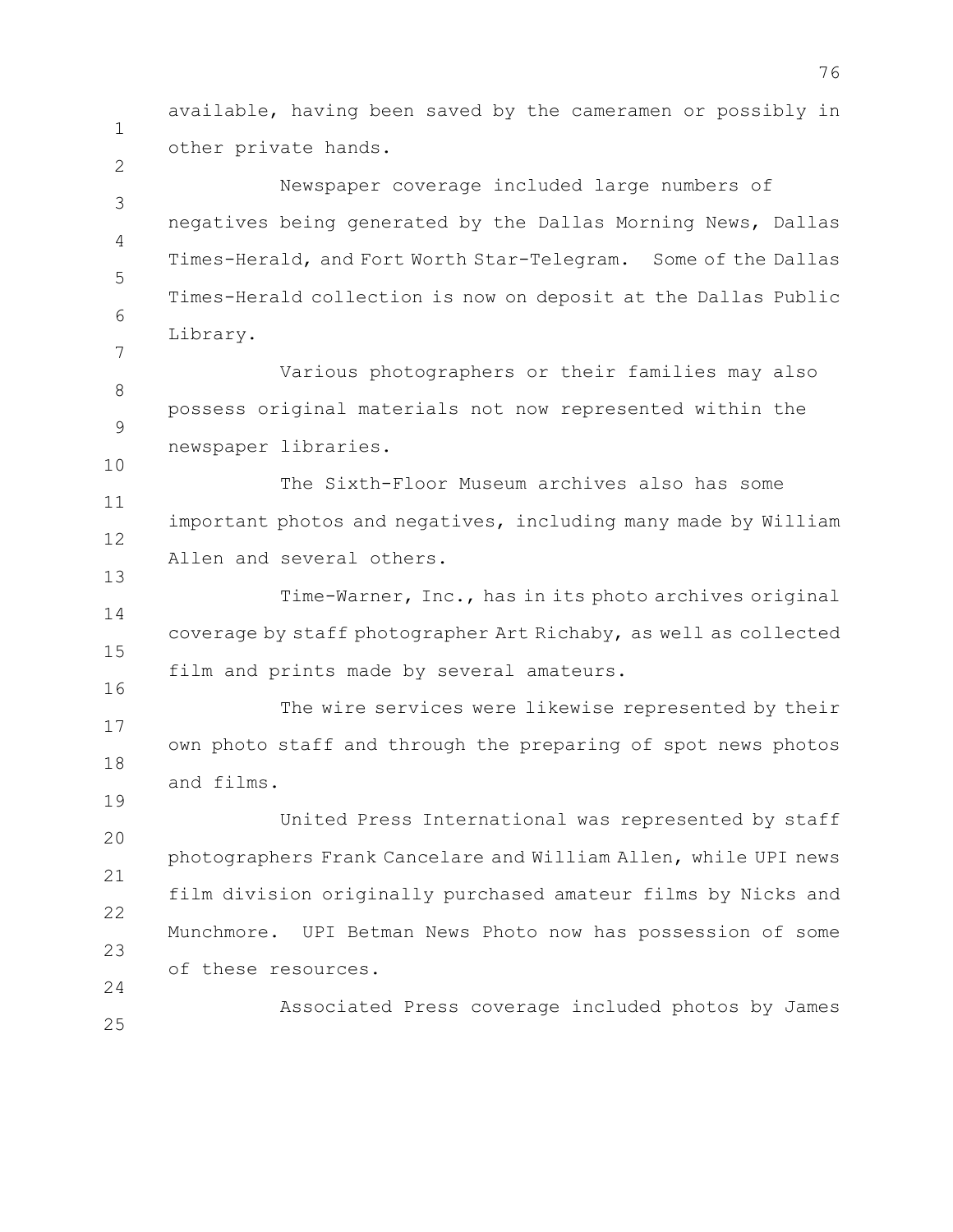Atkins and Henry Burroughs, AP Wide World now possessing some of these important original negatives, particularly those made by Jim Atkins.

1

2

3

6

16

21

4 5 Multi-generation copies of photos not now extant elsewhere are also possibly among collections of assassination researchers.

7 8 9 10 11 To indicate its determination for an inclusive collection of photographic resources, the Assassination Record Review Board or National Archives itself should publicly request and actively seek out still unknown photographic resources which have thus far not come to light.

12 13 14 15 Though possibly beyond the original scope of your board, the active solicitation of these known and unknown visual prime resources to history are so important to collect and preserve, being among the most important and useful documents of what really occurred on November 22, 1963.

17 18 19 20 The sticking point is obviously how many of these privately and corporately owned artifacts can be acquired and made available to the public if the owners are reluctant to give up their originals or right to use of copies of the originals.

22 23  $24$ 25 I, for one, believe that if an institution such as the National Archives is firmly committed and able to properly store and conserve these materials, that with effort an amicable agreement may be worked out for the deposit, purchase, or gift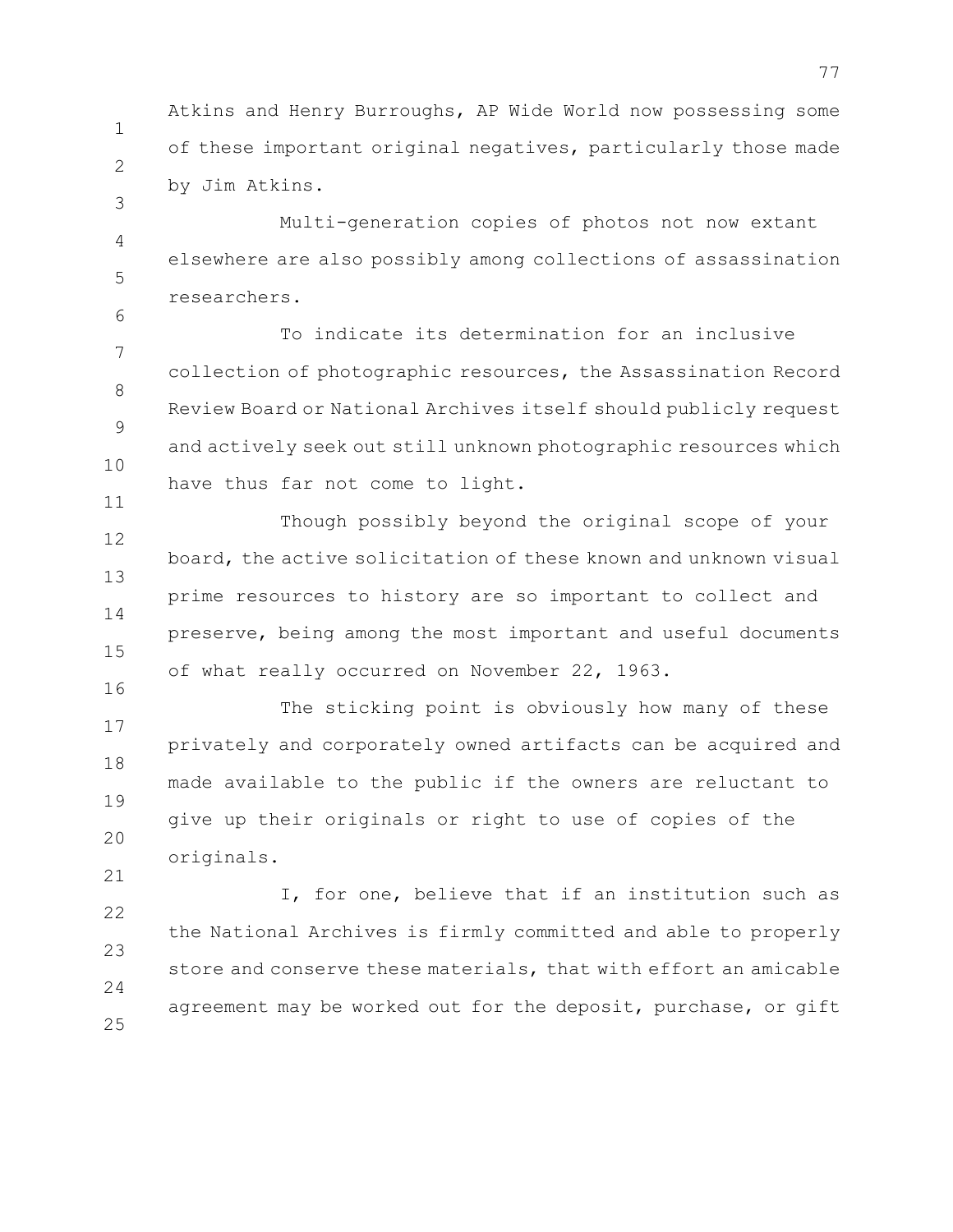1 2 of significant amounts of these materials which will benefit the potentials donors, the public interest, and especially the historic record.

3

20

4 5 6 7 8 9 10 11 12 13 14 15 16 17 18 19 Though they did not know it would be the case at the time, those photographers who were recording a presidential visit to Dallas some 32 years ago incidentally recorded one of the most significant watershed events of the 20th century. The importance of their documentation of that event transcends monetary or personal considerations. These images must be preserved as part of the collection as being significant, more so than any past government record. We owe it to history. Thank you. CHAIRMAN TUNHEIM: Thank you. Any questions for Mr. Trask? DR. HALL: Yes. Mr. Trask, thank you very much. I found your statement very interesting and very revealing, and you certainly have captured an important part of this particular piece of assassination history. We really don't have this kind of evidence for other events.

21 22 23 I'd like to ask you, though, a series of questions that really have to do with the question -- to do with the issue of forgeries of photographic records.

 $24$ 25 Do you think the board has any responsibility with regard to determining whether any photographs or films are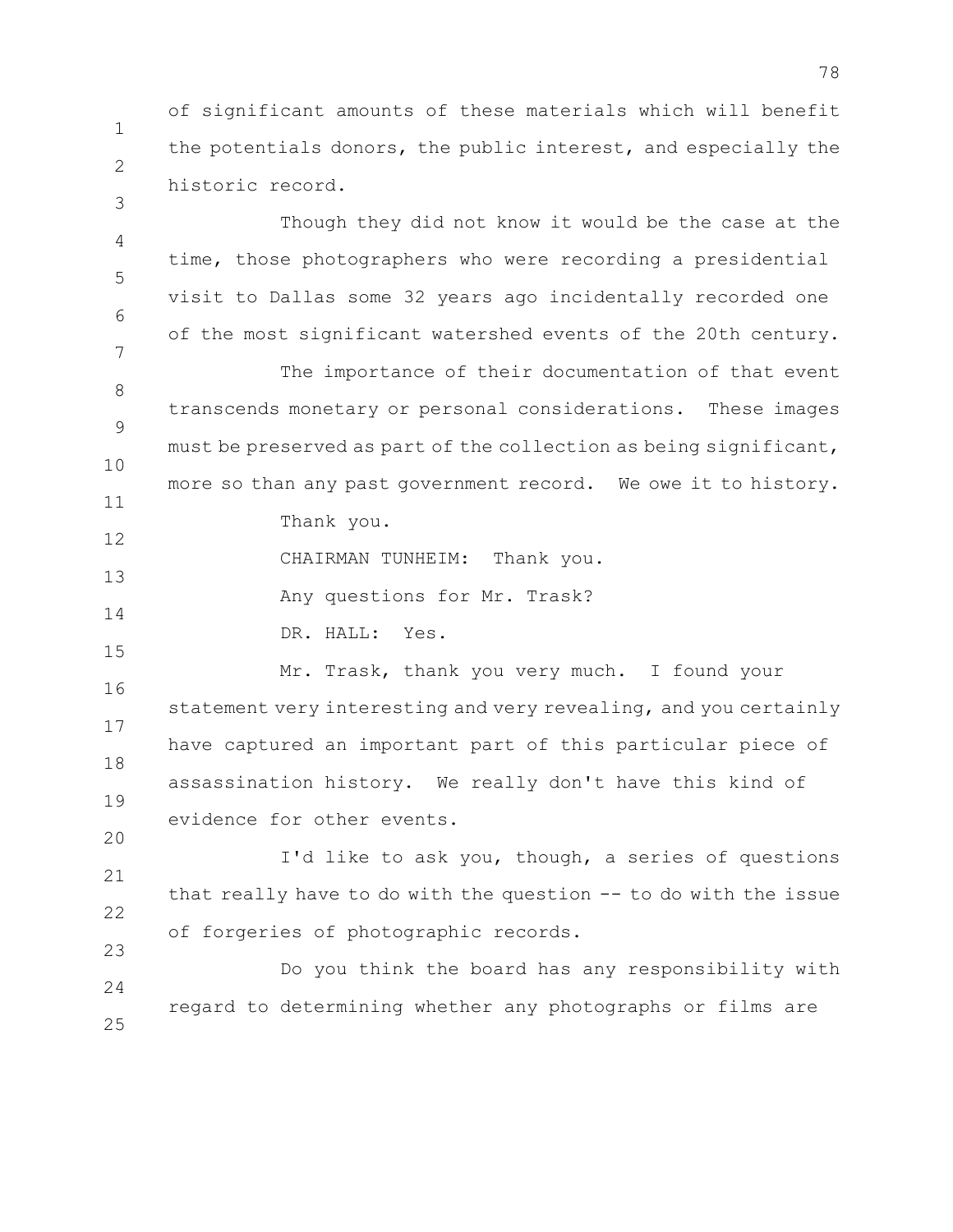forgeries?

1

19

 $\mathfrak{D}$ 3 4 MR. TRASK: Yes. I would like the board to be able to push the envelope for as much responsibility as possible in looking into the primary sources.

5 6 7 8 9 10 As you are probably aware, there has been much in the critical literature in the past year or two concerning the Zapruder film, what happened to the copies that were sent to Washington, what happened with their being examined through the CIA laboratory, and many people have suggested that, within a very short period of time, that film was tampered with.

11 12 13 14 15 I, myself, do not believe that to be the case, but I think it's important, because this factor is coming up in the literature so much, that it would, I believe, be relatively simple to find out if the original Zapruder film and the three first-generation prints were, in fact, tampered with.

16 17 18 DR. HALL: Do you have any other suggestions for us in this regard, beyond the Zapruder film? Do you personally know of any photographs or films that may be suspect as forgeries?

20 21 22 MR. TRASK: Well, one area in which I'm not very conversant are the Oswald outdoor photographs, and there has been much controversy about that for many, many years.

23  $24$ 25 The House Select Committee on Assassinations photograph panel looked into those photographs, and I, for one, believe they very much decided that they were, in fact, not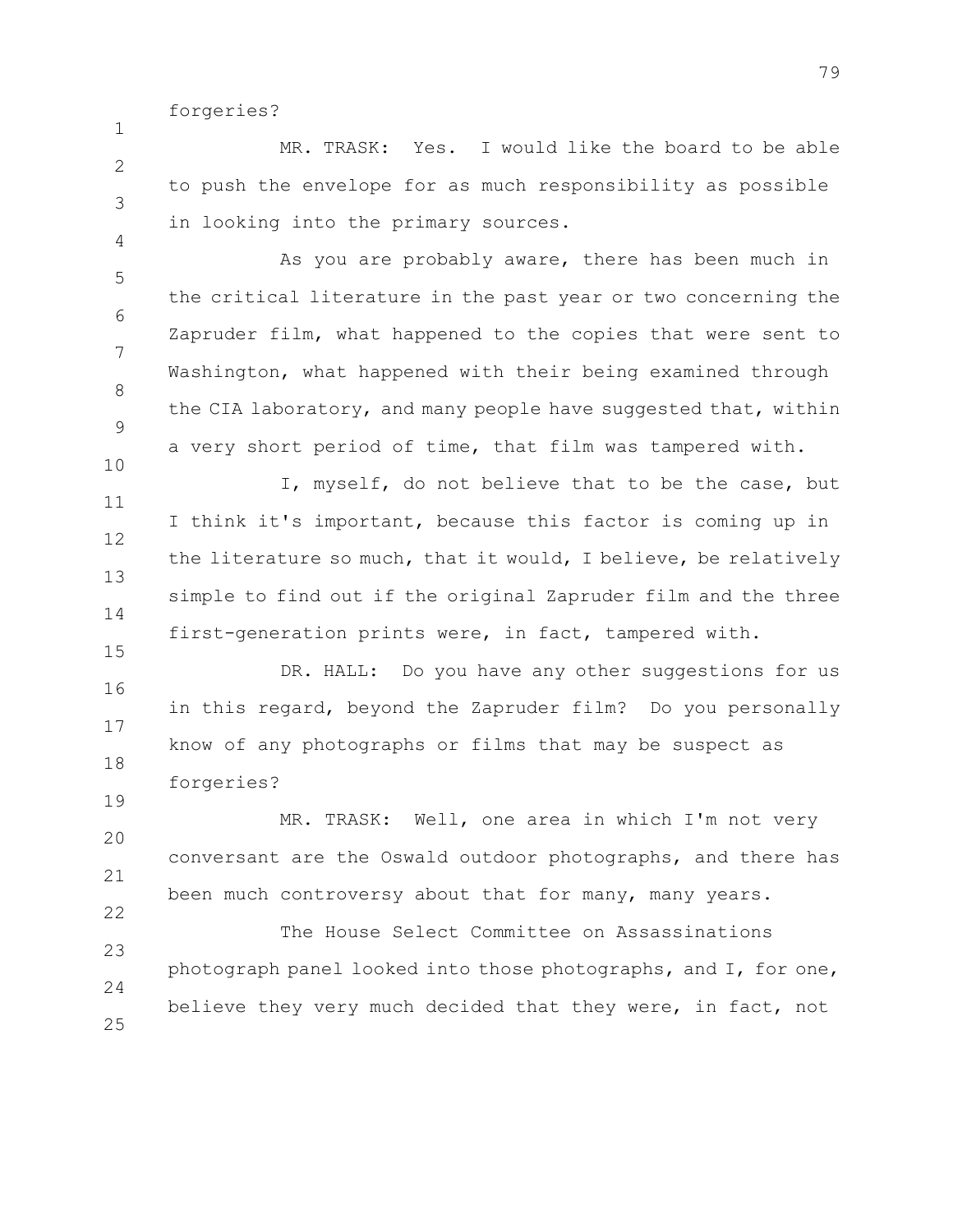forgeries.

1

14

20

 $24$ 

 $\mathfrak{D}$ 3 4 5 6 7 When we're speaking of those photos that were taken or films that were taken in the Dealey Plaza area at the time of the assassination, I think one of the reasons for trying to obtain the original copies of films or first-generation prints is to make sure -- as well as negatives -- is to make sure that no tampering has taken place.

8 9 10 I'm not aware of much in the way of controversy that has arisen concerning the Dealey Plaza photographs and possible fooling around with those.

11 12 13 DR. HALL: Recognizing it's a world of scarce resources and short time, if you were giving us a set of priorities to pursue, what would be at the top of your list, photographically, for this board to do?

15 16 17 18 19 MR. TRASK: I would be very interested to find out more about James Powell, who was a special agent for the Army Intelligence Corps who, when the assassination was over, was interviewed by both the FBI and the Secret Service and came up with two different versions of what he saw and what happened at the assassination scene.

21 22 23 He was, within a very short period of time, on the corner facing the southeast corner of the school book depository and took one photograph of it. I want to know why there's only one photograph, where he was.

25 He claims in one of the statements that he was a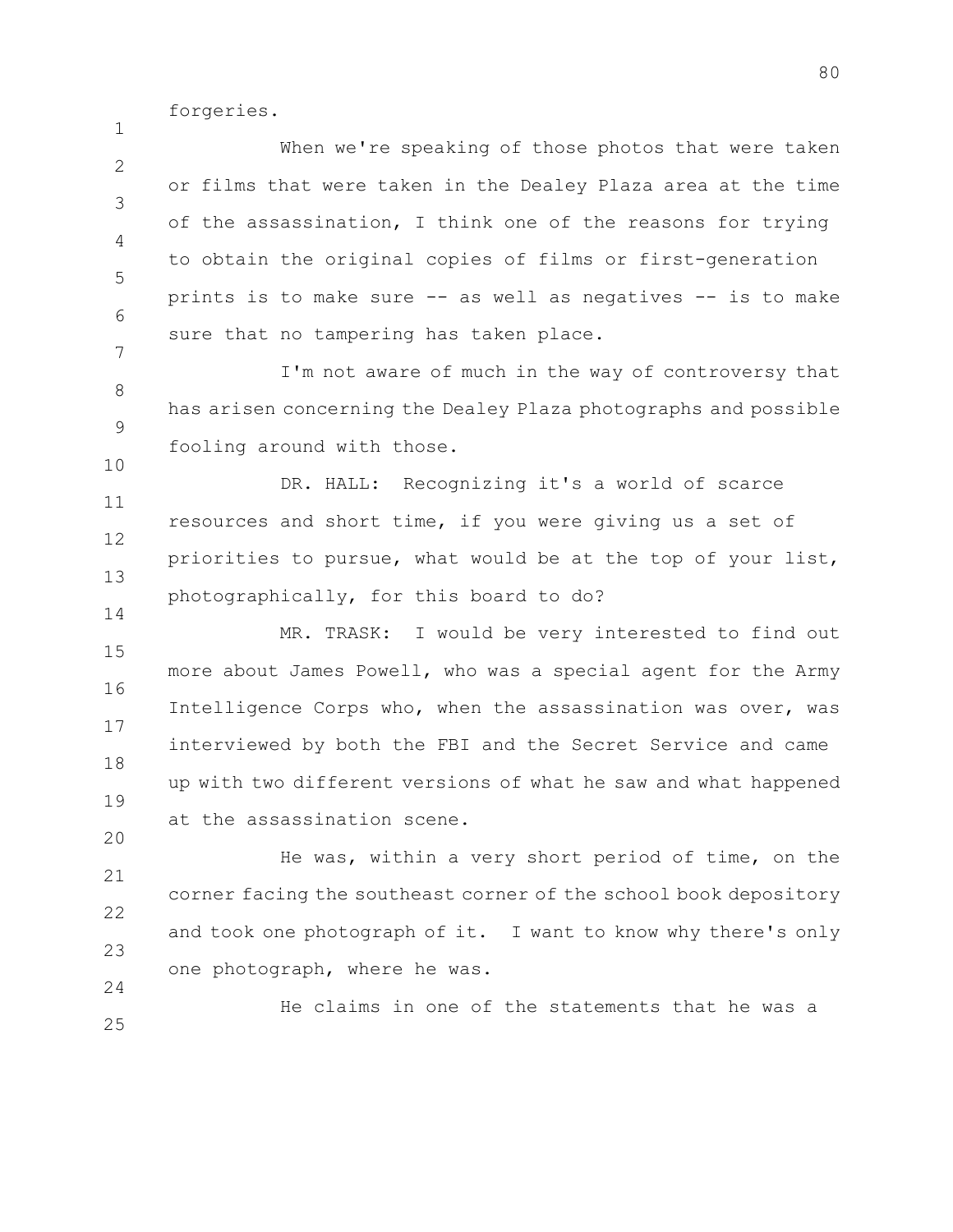half-block away. Why did he have a camera, did he take more pictures, and so forth. He was also active, apparently, in the searching of the building itself.

1

2

3

7

19

4 5 6 It could be that there is simply a very easy answer to that, but it was a red flag that stuck up at me when I was looking at the information about the Dealey Plaza photographers.

DR. HALL: Thank you very much.

8 9 10 11 12 DR. NELSON: Mr. Trask, I wonder if you can give us some clues about finding people who have these photographs. You mentioned that is something we should do, but is there a central source? Is there some organization? How would you suggest we go about that?

13 14 15 16 17 18 MR. TRASK: That's one of the problems with photographic materials, is that the bulk of the materials that were generated photographically during the assassination were in private hands, and with the exception of some material that got into the official record, which are always bad copies and not very well framed and so forth, you really don't have an awful lot of material within the public record.

20 21 22 23  $24$ 25 That's why -- I think your board is the first board that has looked into the resources of the assassination which doesn't have some kind of a linkage to the government which would be able to -- because of your built-up good integrity right now -- would be able to request of many of these individuals, many of these businesses which have this film and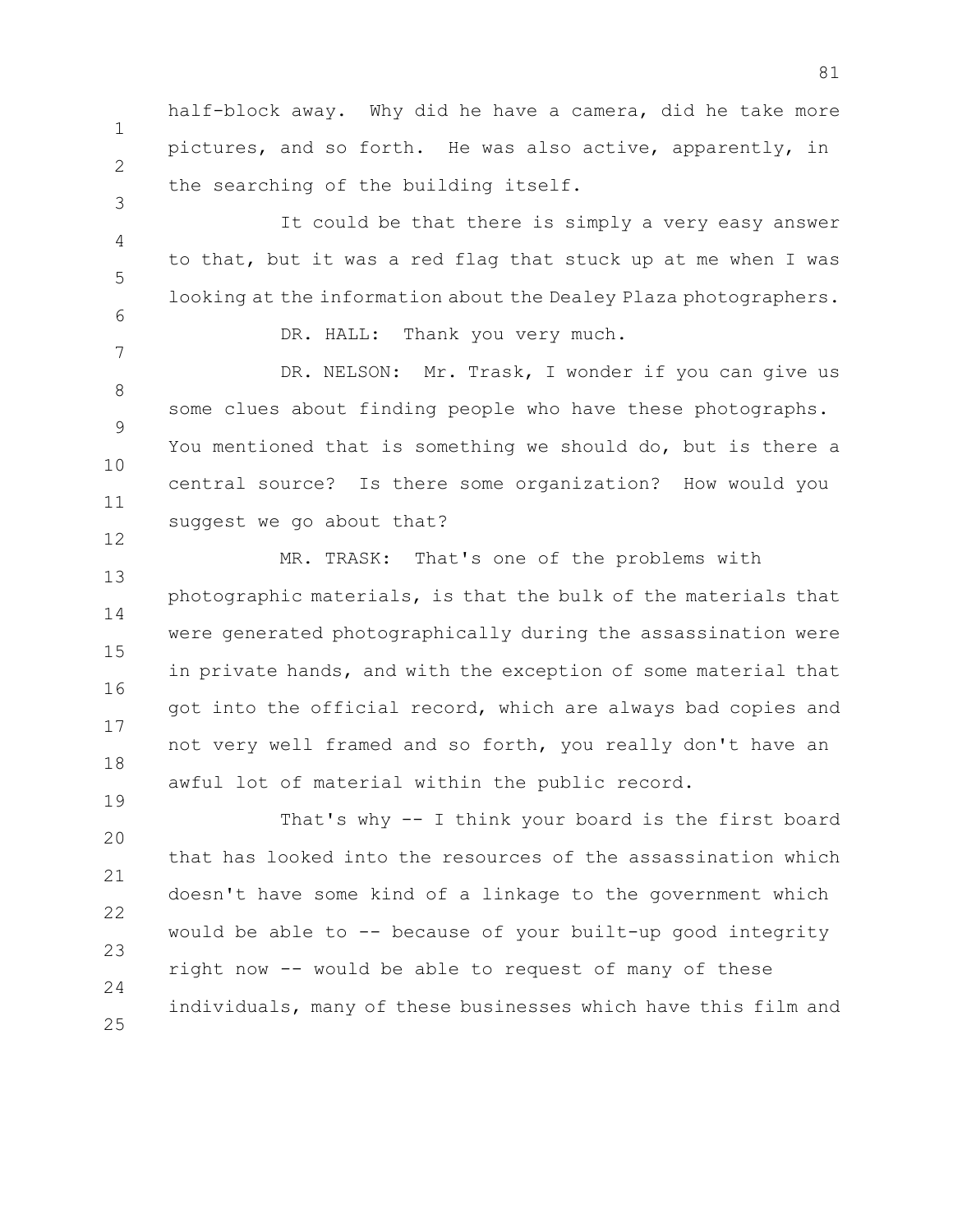photographic material, to please allow them to be released.

1

2

3

4

5

6

7

15

19

DR. NELSON: So, basically, you're saying that we'd have to go to each individual person who might have been there. MR. TRASK: I can follow up my written materials with more specific information about where they are available. When I was putting my book together, I kind of had to find out those sources. It's amazing how much material is still out there.

8 9 10 11 12 13 14 The local newspapers have literally hundreds of negatives, many of which have never even been printed before, which might relate in one way or another to Dealey Plaza, to events that happened shortly after the assassination, and I would think that a business such as a newspaper or some of the TV coverage in Dallas would be willing, within limitations, to make this available to the board and, hopefully, to the American public.

16 17 18 CHAIRMAN TUNHEIM: Mr. Trask, there have been allegations that this board has heard that the FBI seized photographs or film at the time of the assassination. Do you believe that, or do you have any opinions on that subject?

20 21 22 23 MR. TRASK: Unfortunately, I believe the FBI was not as at-speed as was the media. The media was there in force, and most of the materials that were acquired were acquired by the media.

 $24$ 25 As a matter of fact, it's a sad commentary that, in many cases, materials that came to the attention of the Warren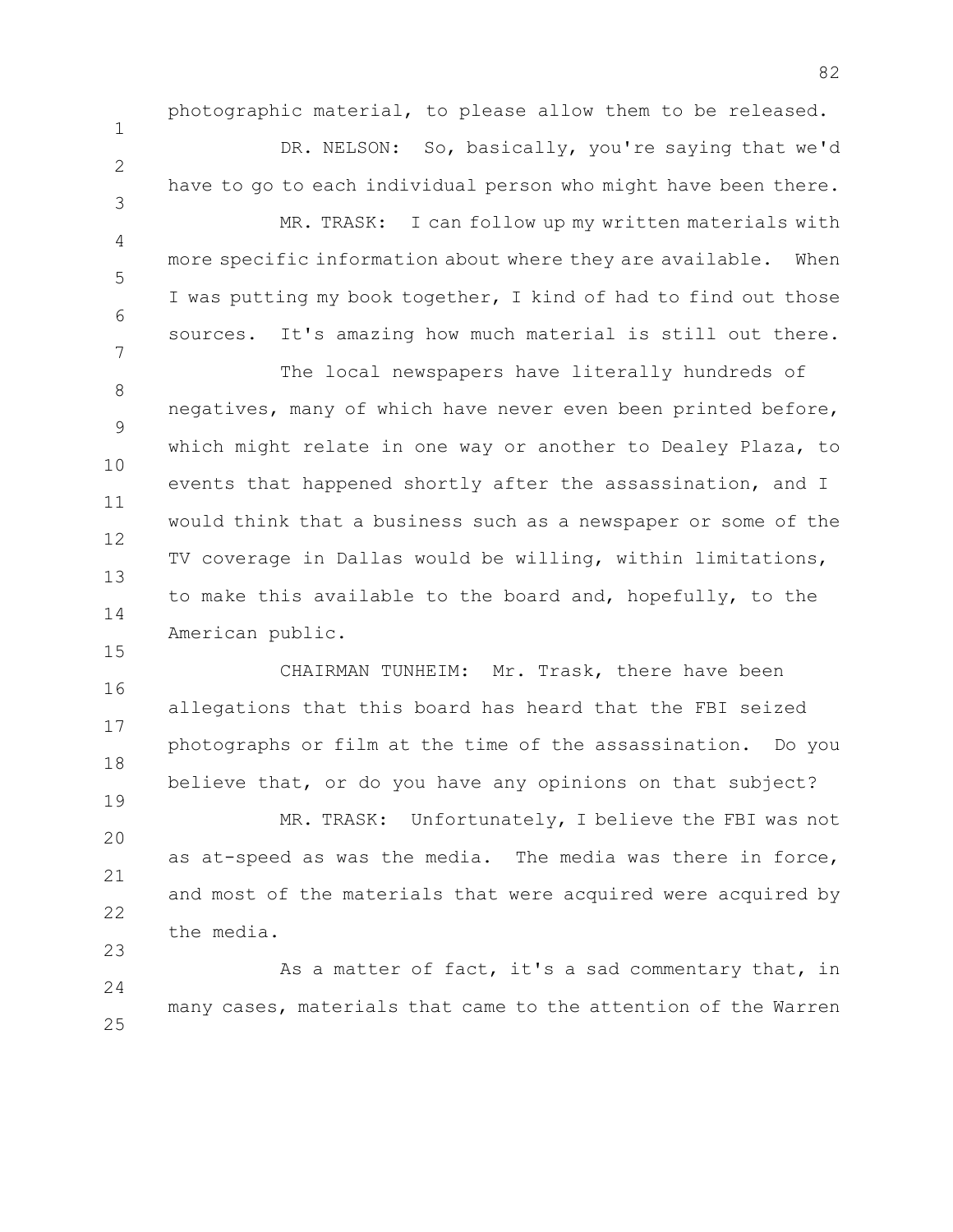Commission had to be requested through the FBI to contact the individual media which first came up with these.

1

2

22

3 4 5 6 7 The FBI did make an attempt sometime probably beginning Saturday morning to acquire any kinds of materials that would have been processed through the local processing houses, Kodak, and so forth, but this was a bit late and not very dramatically done.

8 9 10 Once Oswald was shot, my impression is that the investigators were not interested in photographic materials anymore.

11 12 13 14 15 16 MR. MARWELL: I was intrigued in your written statement and your remarks earlier that former presidential assistant David Powers had a movie camera in the follow-up car and that this film has never been seen, apparently. Do you know anything about it? Do you know whether it covered the critical period of the motorcade?

17 18 MR. TRASK: I do not believe it covered the critical period of the Dealey Plaza area.

19 20 21 My remarks are talking to the historic record as a whole, and I believe that something as significant as a film being done even of the vehicle prior to its entering Dealey Plaza would be of benefit to researchers.

23 24 25 One very minor item of controversy has always been whether or not a bullet, in fact, hit -- or a fragment of a bullet hit the area around the windshield and made a dent in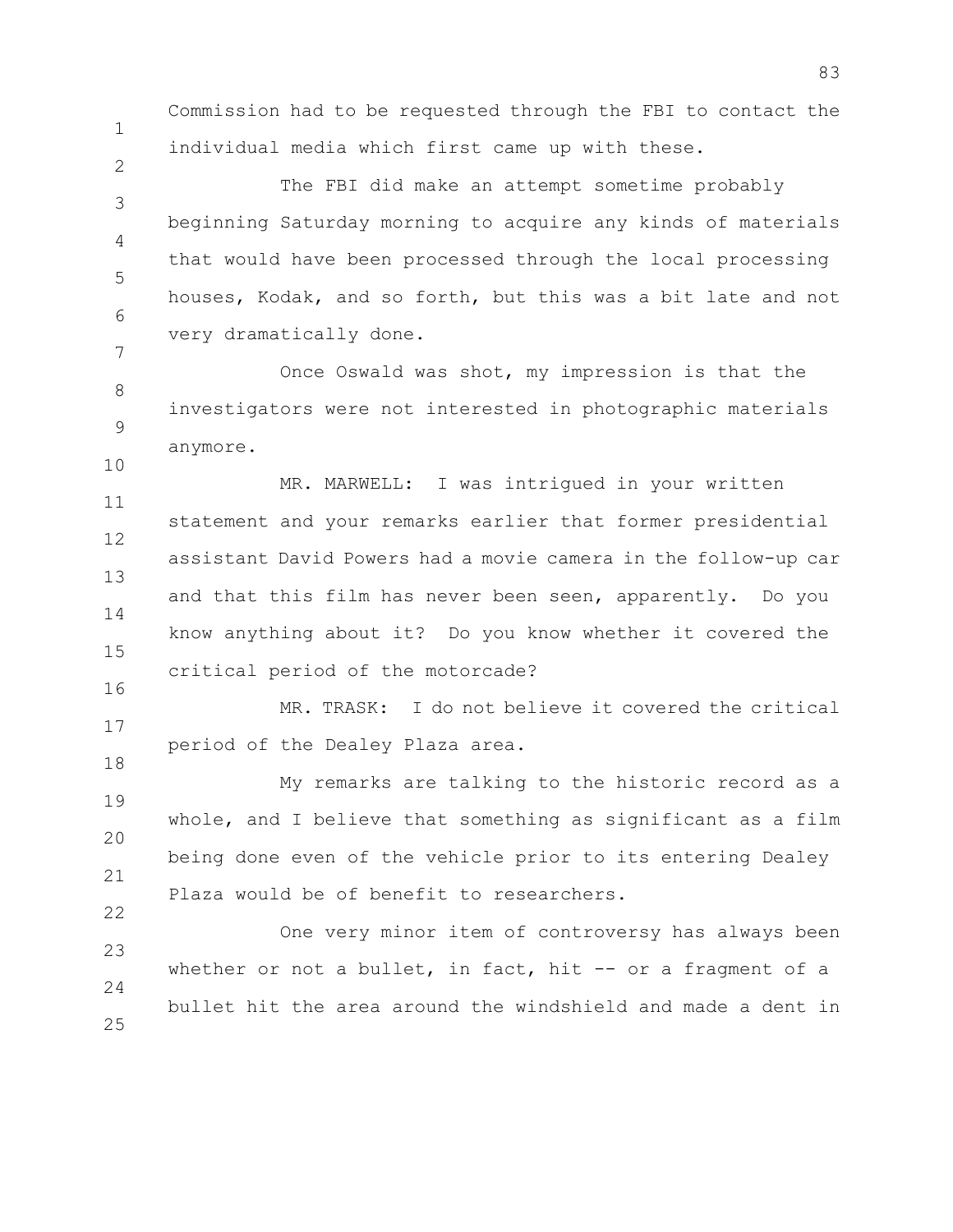1 2 3 4 5 6 7 8 9 10 11 12 13 14 15 16 17 18 19 20 21 22 23 24 25 the chrome. We have not been able to find, to this point, any evidence for or against this dent having occurred. The Secret Service had indicated that this dent had occurred prior to November 22nd. Pictures taken prior to Dealey Plaza would help find out if that, in fact, were true. CHAIRMAN TUNHEIM: Thank you very much. We appreciate your sharing your expertise with us today. Next, the board would like to hear from Dick Russell. Mr. Russell is the author of the 1992 book The Man Who Knew Too Much. Mr. Russell, we appreciate your joining us today. MR. RUSSELL: Thank you, Mr. Tunheim. I guess I would like to address my remarks primarily about the board's power to subpoena witnesses which I understand you have and also to obtain records that might otherwise be unavailable about very important individuals under the privacy act provisions of the Freedom of Information Act, which I believe should be pursued. As you said, I'm the author of The Man Who Knew Too Much, which is an 824-page book about the assassination. I am a long-time investigative journalist. The book was the product of some 17 years of research and led me to inescapable conclusion that a conspiracy existed that went beyond the alleged assassin, Lee Harvey Oswald, and his own slayer, Jack Ruby.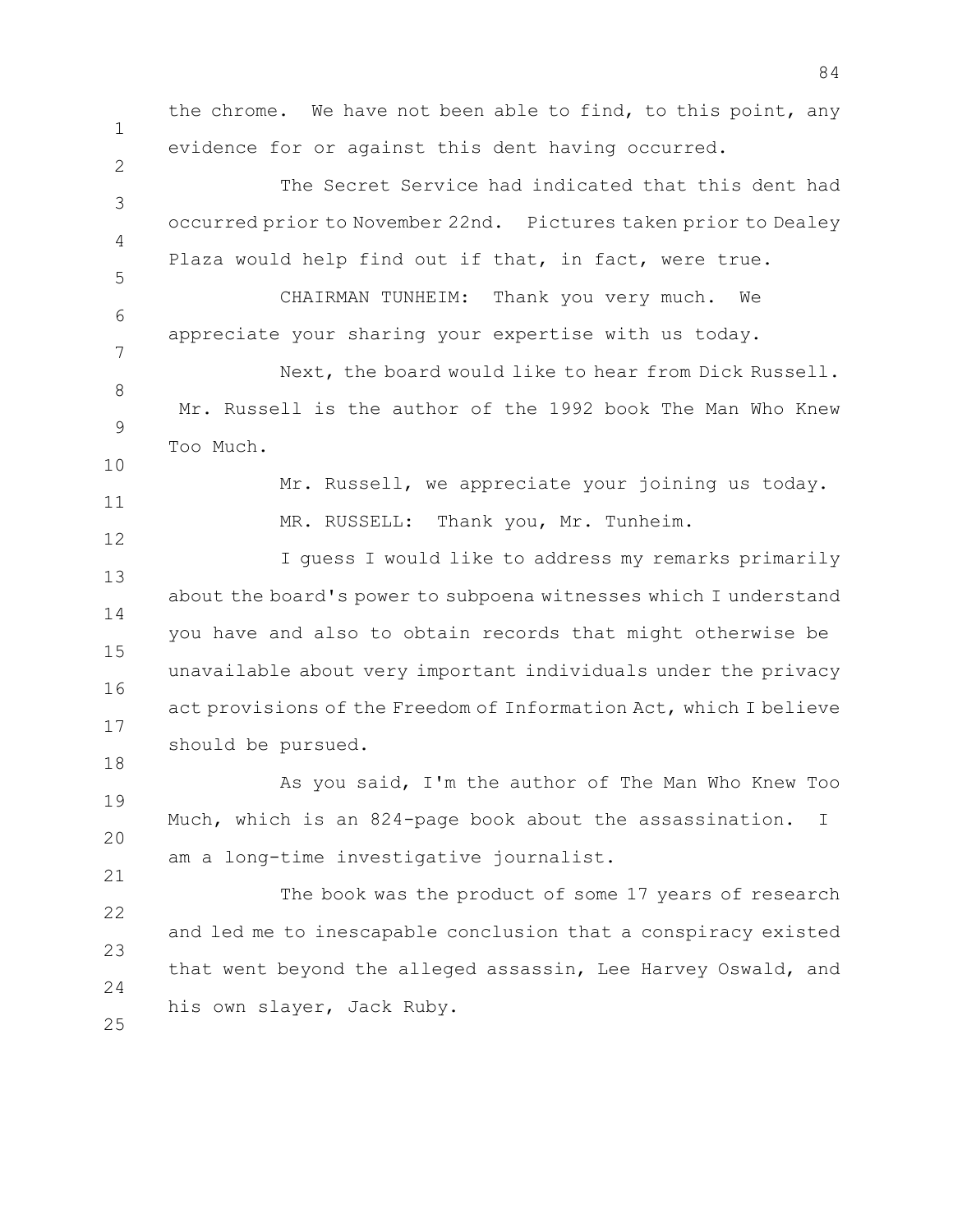1 2 3 4 5 The primary subject of this book is a man named Richard Case Nagall, a former military intelligence officer and CIA contract agent who was involved with Oswald when both were stationed in Japan in 1957 and '58 and later during the 1962 and '63 period in Dallas, New Orleans, Mexico City, and perhaps elsewhere.

7 8 9 10 There is ample documentation on Mr. Nagall's intelligence career to convince me that, as far as he has been willing to reveal himself, he has told the truth and that, indeed, he may be the most important living witness to the events leading up to the tragedy of November 22, 1963.

6

11

12 13 14 15 16 17 In brief, Mr. Nagall maintains that he sought to warn both the FBI, in the form of a registered letter to Director Hoover on September 17, 1963, and the CIA, specifically Desmond Fitzgerald's office of the special affairs staff of the CIA, of an assassination plot involving Oswald and two Cuban exile associates who used the code names of Angel and Leopoldo.

18 19 20 21 At the time, Mr. Nagall was working as a double-agent and had connections to the Soviet KGB and/or GRU intelligence services, as well as Cuban intelligence, possibly Japanese intelligence, and the CIA.

22 23  $24$ 25 The intent of the conspirators, according to Mr. Nagall, was to pin the blame on Castro's Cuba and spark an invasion of the island, and he has stated that Oswald was falsely convinced that he was working on Castro's behalf.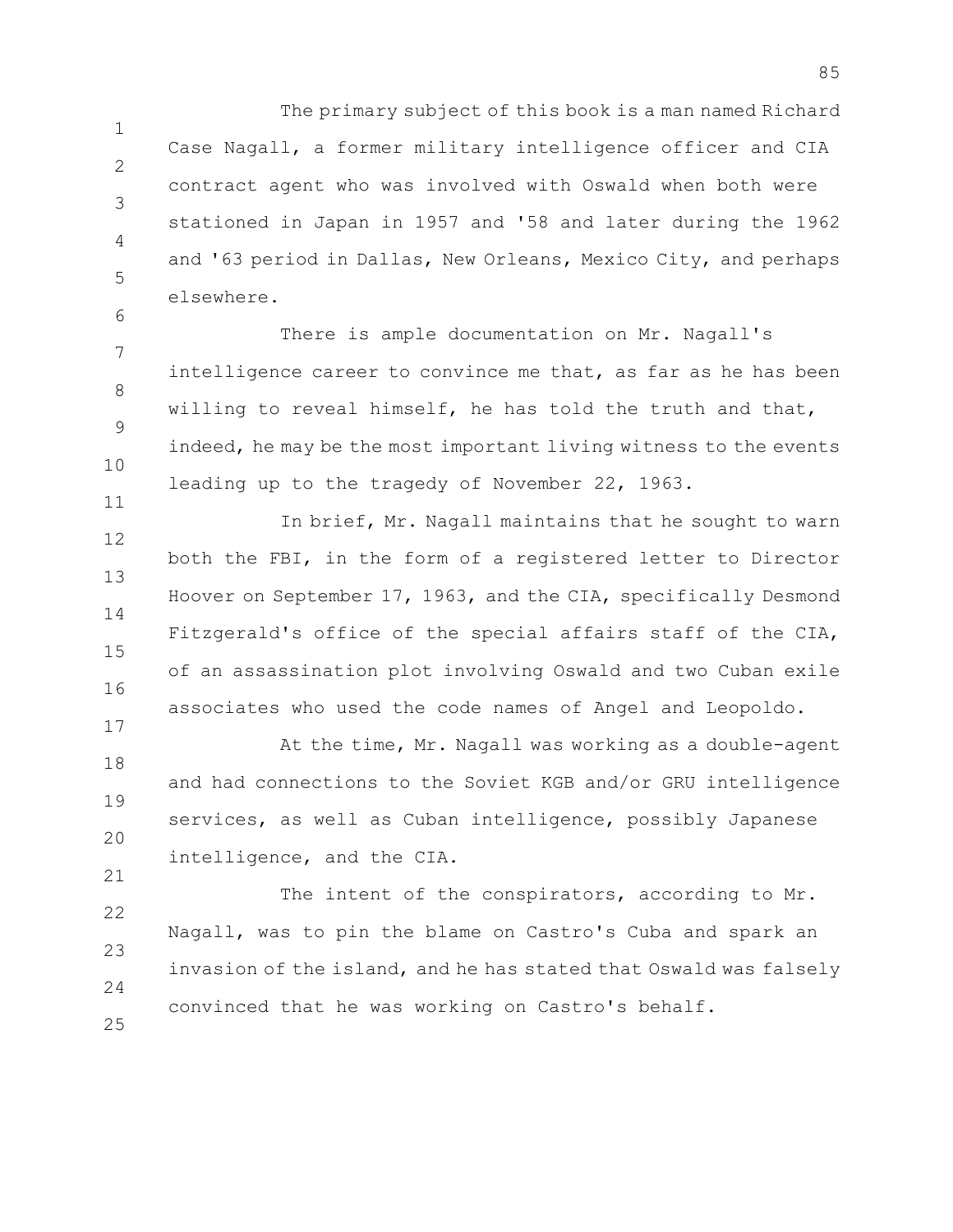Now, here, for example, is an FBI document that already exists concerning Mr. Nagall, dated December 20, 1963, where he states that he met Oswald in Mexico City and in Texas.

1

2

3

8

11

14

19

4 5 6 7 This is a Secret Service document that was withheld for many, many years -- finally, it was released, I guess, in the 1970s -- which states that one of the Secret Service agents interviewed Marina Oswald for approximately two hours on January 18, 1964, concerning Richard Case Nagall.

9 10 I don't believe that the transcript or any notes on that interview have ever been made publicly available, and I think that they should be.

12 13 I just want to read very briefly from one of the other statements which would led you to perhaps seeking out these documents.

15 16 17 18 This is an affidavit that Richard Nagall swore in 1975 which states that, in September 1963, the exact date of which he was capable of verifying, he dispatched a letter via registered mail to J. Edgar Hoover, with a return address in Mexico, mailed within the United States.

20 21 22 The letter was neatly typewritten and composed in the style and format used by operational personnel of the CIA in writing their reports.

23  $24$ 25 In this letter, he states that he advised Mr. Hoover of a conspiracy, although he did not use that word, to assassinate the President of the United States involving Lee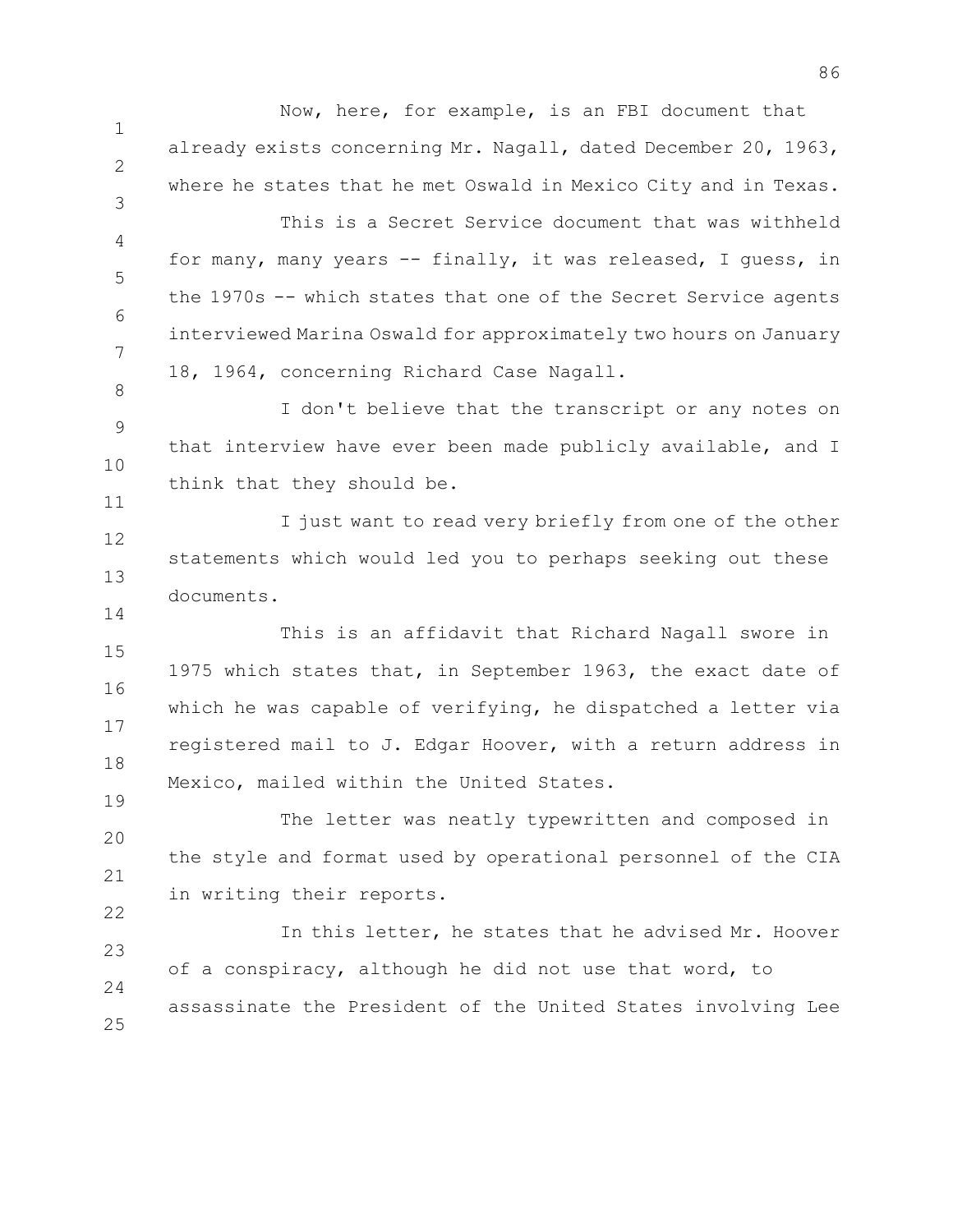1

2

6

14

16

21

Harvey Oswald, indicating the attempt would take place in the latter part of September 1963, originally.

3 4 5 He said I furnished a complete and accurate physical description of Mr. Oswald, listing his true name, two of his aliases, his residence address, and other pertinent facts about him.

7 8 9 10 I disclosed sufficient data about the conspiracy, citing an over act which constituted a violation of Federal law, to warrant an immediate investigation if not the arrest of Mr. Oswald.

11 12 13 I signed the letter with the name Joseph Kramer, an alias of a known Communist or Soviet agent then residing in Canada and also an alias that I had used during my meetings with two FBI agents in January of 1963 in Miami.

15 I am willing to undergo a polygraph examination relative to any and all statements made herein.

17 18 19 20 I am aware that substantial government files exist pertaining to Mr. Nagall and his activities with the CIA, the FBI, the State Department, Secret Service, U.S. Passport Office, and at the Army Records Intelligence Repository Center in Fort Holabird, Maryland.

22 23  $24$ 25 Mr. Nagall has previously obtained his lengthy CIA and FBI files under the Freedom of Information Act, and since he has been quoted publicly in books, magazine articles, and newspapers that he was cognizant of Oswald and an assassination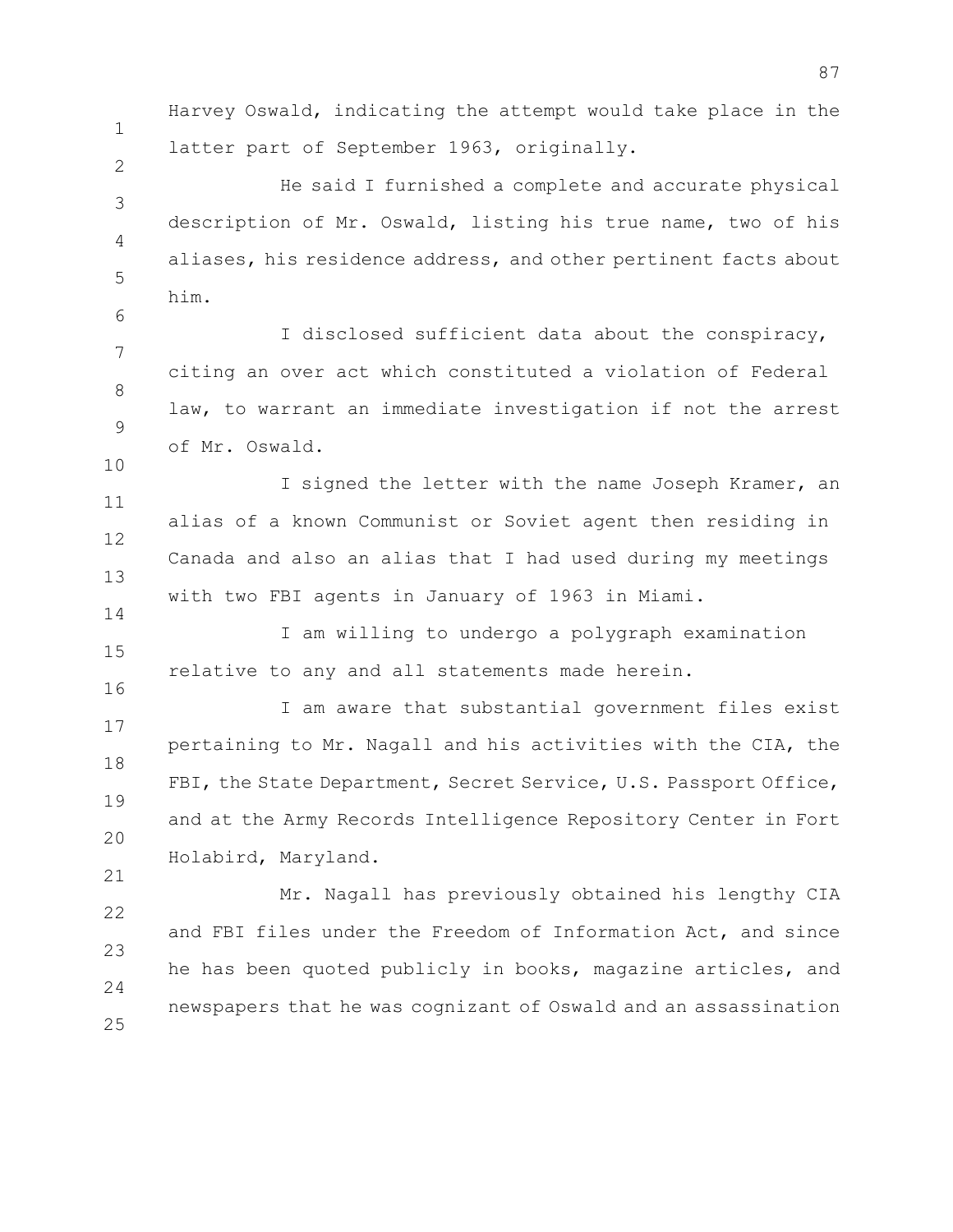1 plot, I believe it is in the public interest to waive any privacy act restrictions and review for release the records maintained on him by these agencies.

2

3

8

11

15

17

4 5 6 7 I think it would also be important, as has been pointed out by Ms. McMillan, to request of representatives of the KGB and/or the GRU any files they have retained on Mr. Nagall, as he also says that he wrote and signed a confession while incarcerated by Soviet authorities during the summer of 1968.

9 10 Files on him may also exist with Cuban intelligence and Japanese intelligence, which was known at the time as the Cabinet Research Office.

12 13 14 He stated that Oswald, while a Marine in Japan, met with a Colonel Nikolai Eroshkin, whom it has been verified was, indeed, at the Soviet Embassy in Tokyo as an intelligence agent at the time, and with Professor Chikao Fujisawa.

16 These people, too, I believe, should be sought information about through the files.

18 19 20 21 22 I listed, and I won't read them here, but that any file search into him should also involve researching his various aliases, and I think that's something that should be done with other witnesses, as well, who have used pseudonyms, because files may exist under those names.

23  $24$ 25 It should be noted that he himself has said that he used the aliases of Alec Hidell, which was the alias that Oswald used, indicating that that was an alias used by more than one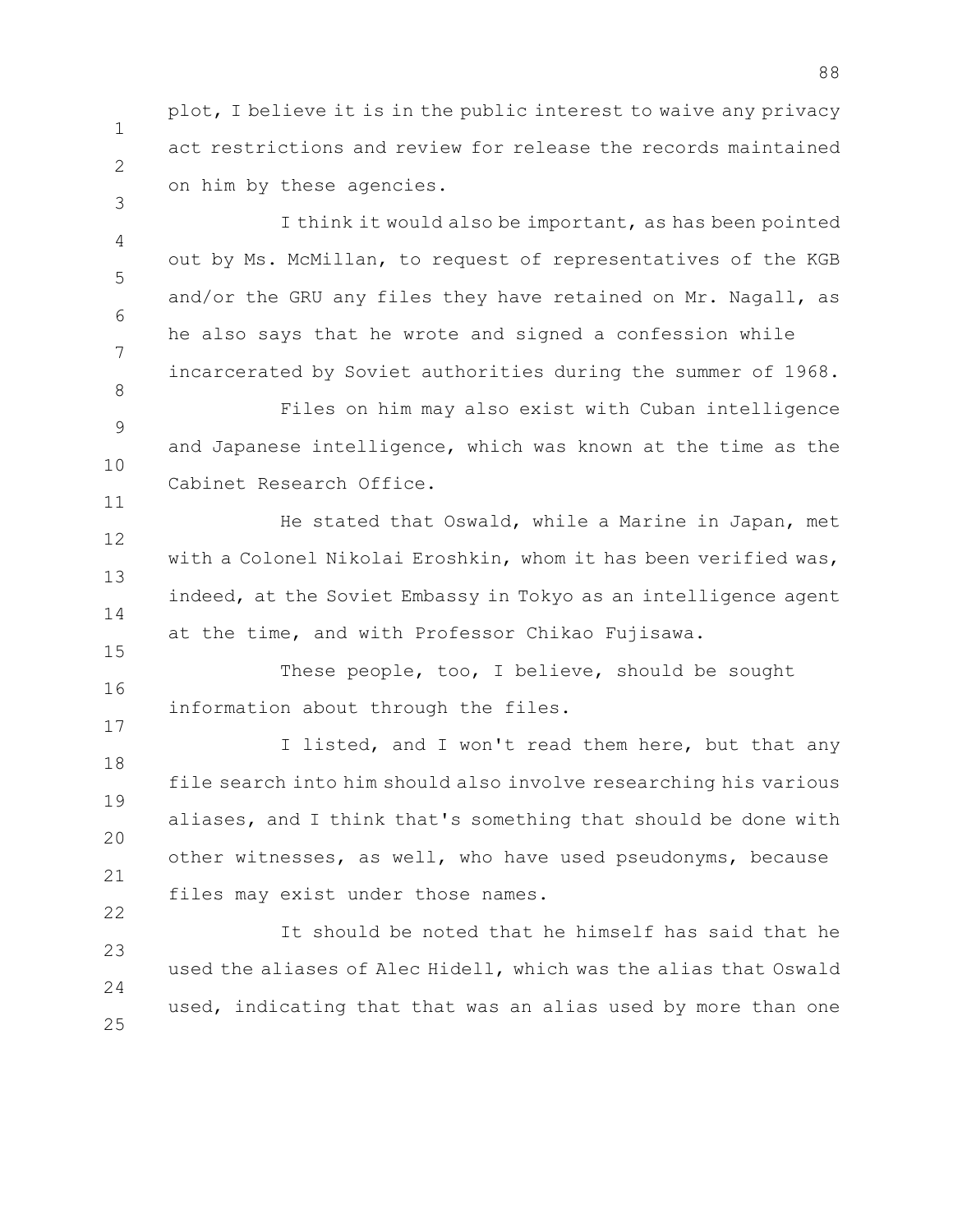person as part of some kind of intelligence operation.

1

14

17

19

 $\mathfrak{D}$ 3 4 5 6 7 8 9 10 I have listed other files in my testimony that I've submitted to you that I won't read here but indicating where he has said they would be available, and I would say about him, too, that although a concerted effort was made by various government agencies to portray him in a light that would cast doubt upon his veracity, a thorough search of these records would indicate otherwise and that any release of material pertinent to the assassination would not be complete, in my opinion, without the Nagall material.

11 12 13 He is still alive. He lives in the Los Angeles area. He has indicated to me in the past that, if he was ever subpoenaed by a government agency, he would be willing to testify.

15 16 Even though the Warren Commission knew about him, as well as the House Committee on Assassinations, for reasons best known to those members, he was never called.

18 I would urge the review board to use its powers of subpoena to call Mr. Nagall for testimony.

20 21 22 23 It would also be pertinent to examine records for information on Oswald's alleged associates, Angel and Leopoldo, both of whom were also identified by Sylvia Odio as visitors to her apartment in September of 1963.

24 25 These two individuals were reportedly associated with the Cuban exile group ALPHA-66 in Mexico City and elsewhere,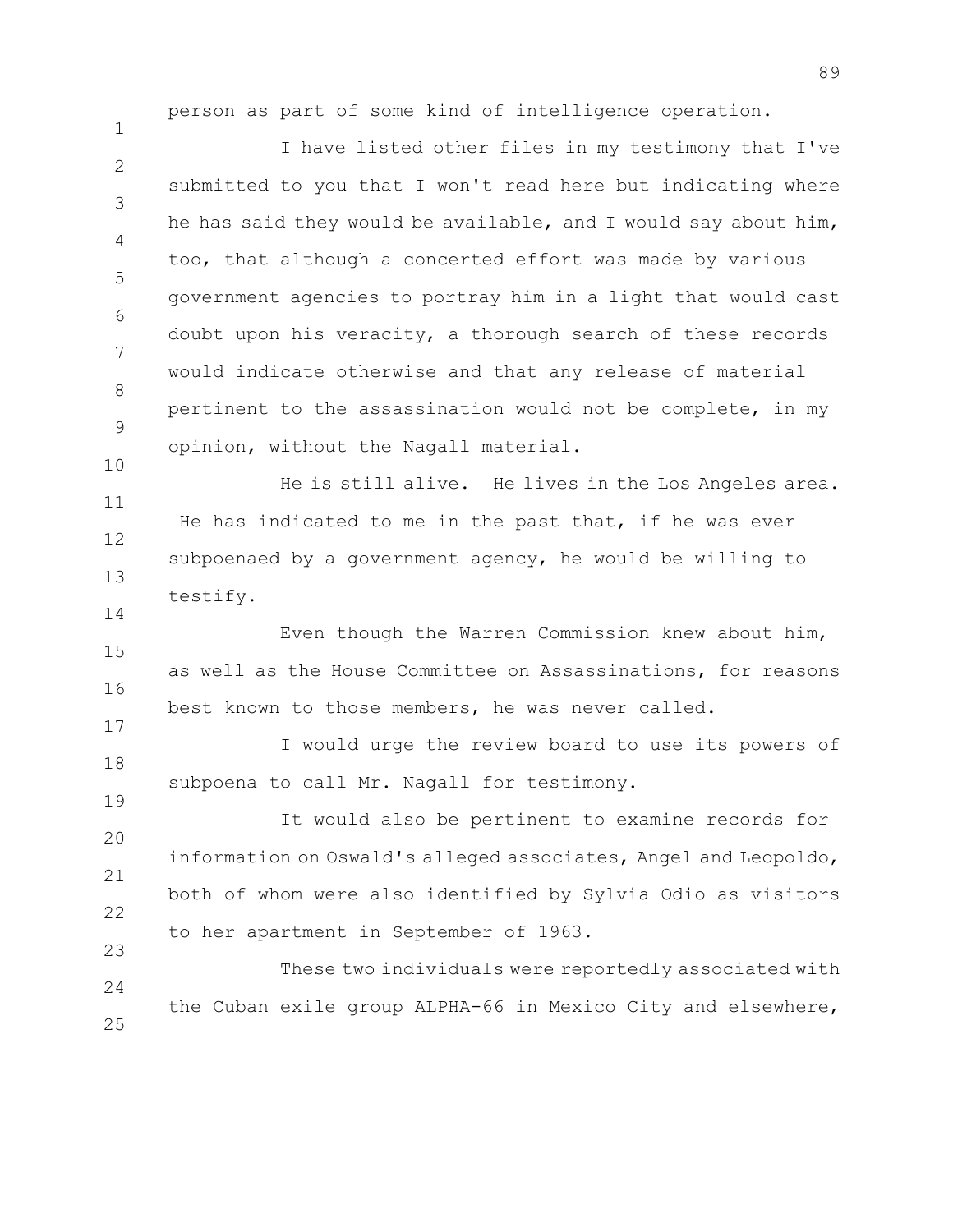1 as well as JURE and the MRP, or Movimiento Revolucionario del Pueblo.

2

5

10

14

3 4 Mr. Nagall referred on several occasions to the late Antonio or Tony Cuesta, a Cuban exile leader, as an individual who may have had association with these conspirators.

6 7 8 9 I believe I have mentioned to you before, and I hope this came up at the Kennedy Library yesterday, that there is a file there on Cuban exiles which has never been released to the public, and I feel it would be very pertinent to your investigation.

11 12 13 Since the first assassination plot against the President originated in Mexico City at the time of the Cuban missile crisis, CIA files originating there might contain information about this.

15 16 17 Pertinent here would be CIA material on the Hotel Luna, its proprietor, and in particular, a head waiter named Franz Waehauf.

18 19 20 21 22 I would urge the review board to obtain the complete autobiographical manuscript of former CIA station chief Winston Scott, which was taken out of Mexico City shortly after his death in 1969 by the CIA's counterintelligence chief, James Angleton.

23  $24$ 25 I think pertinent here, too, and something that should be looked at is the possibility that there was an intelligence operation surrounding Oswald that may have had nothing to do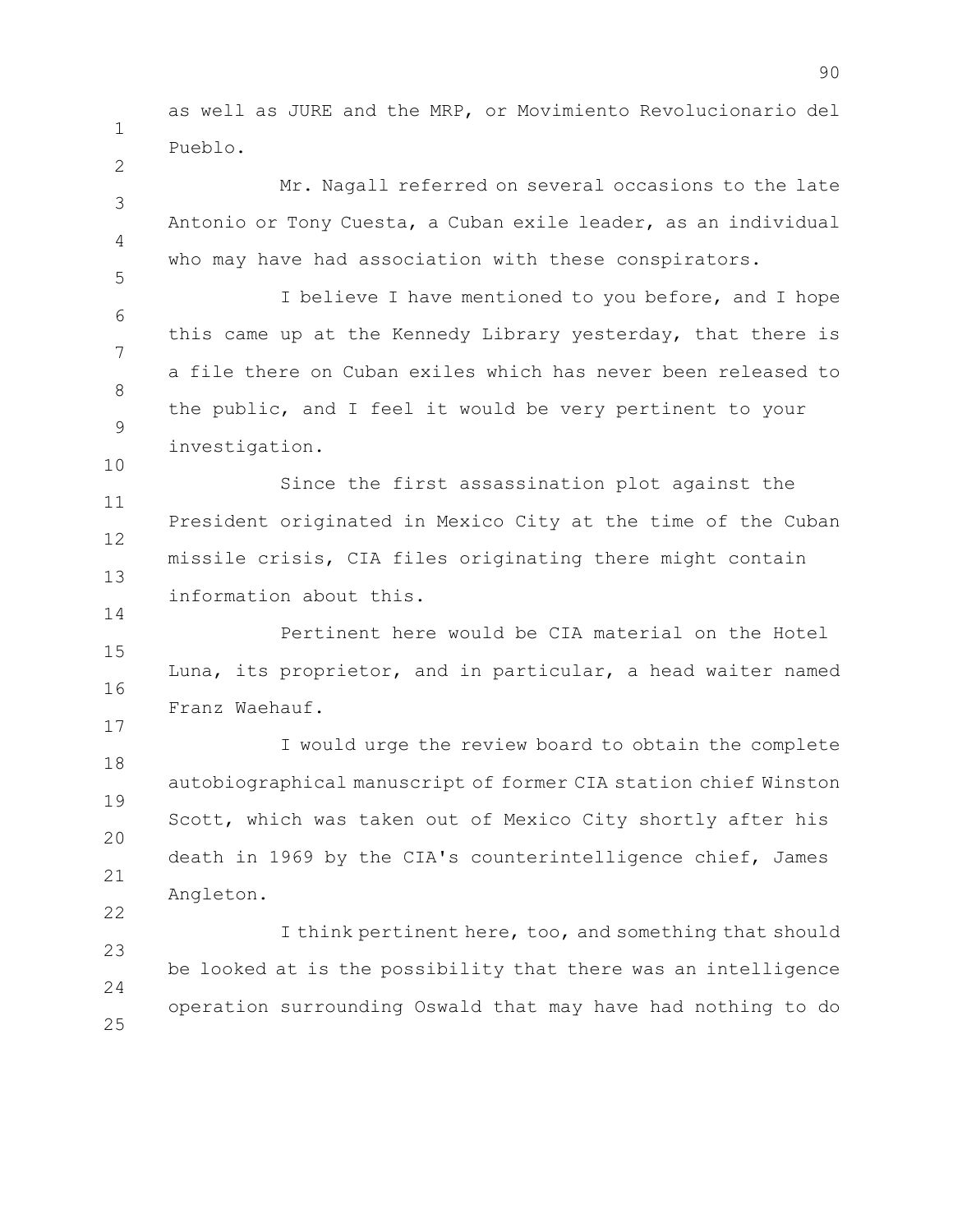1 2 5 7 with the assassination itself but may have concerned CIA interests in the Fair Play for Cuba Committee and also CIA interests in the possibility that they had been penetrated by an agent of the other side and that they were observing Oswald, monitoring his contacts to see if this so-called mole search would turn up anything. It's a vast area. Obviously, James Angleton's files would contain a great deal about it.

3

4

6

15

19

8 9 10 11 12 I named other individuals here that are rather obscure that I won't go into again, but Mr. Nagall has stated that a young Trotskyite from the San Antonio area named Harry L. Power left behind a Mannlicher-Carcano rifle, much like Oswald's, in an Indiana hotel room immediately after the assassination.

13 14 This has been verified from other sources. There have even been newspaper articles about this fellow, and files on Harry Power should be scrutinized.

16 17 18 I also think that records pertaining to far-right extremists should be examined closely, and I will mention specifically the H.L. Hunt oil family in Texas. Mr. Hunt, of course, is no longer alive, but his sons are.

20 21 22 23  $24$ 25 I was told by two different employees of the Hunt oil family -- one of them told me that the first copy of the Zapruder film was, in fact, purchased not by Life magazine but by the Hunt oil family, and I think they should be questioned about what happened to it, because it may have contained different footage than we have ever seen.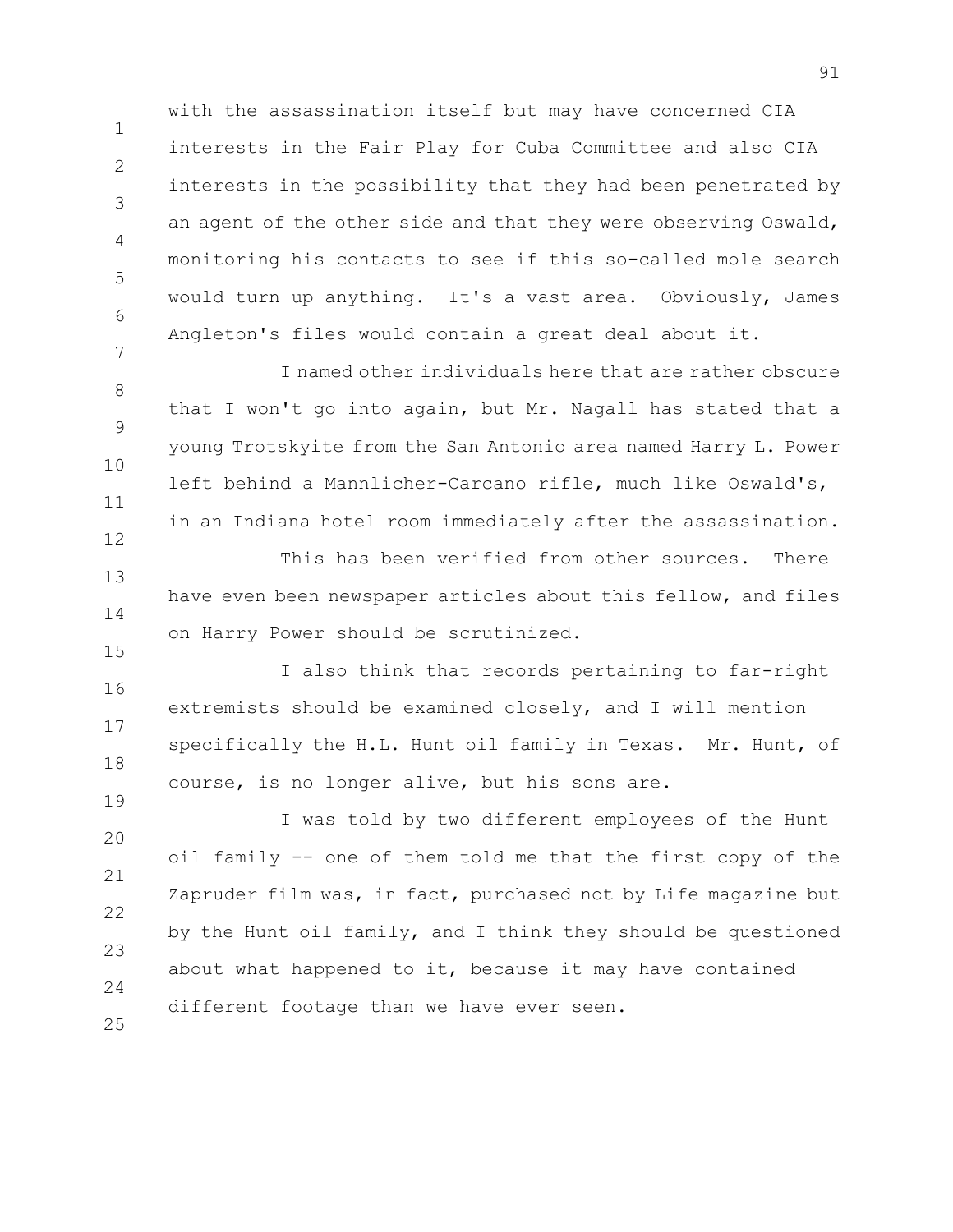1 2 3 4 5 6 7 I was told by another employee of the Hunt oil family that Mr. Hunt asked him directly to check out the security around Oswald in the Dallas jail on the Saturday after the assassination, that he did so, reported back to Mr. Hunt that there was very little security, in fact one could get close to Oswald, and of course, the next day, Jack Ruby, who had visited the Hunt oil offices on the 17th of November, shot Lee Harvey Oswald.

9 10 11 12 I would be willing to turn over to the Committee a collection of private papers from the H.L. Hunt family, which I obviously could not say how I obtained but which reveal that they conducted an ongoing investigation into what Jim Garrison was doing in 1967.

8

13

18

14 15 16 In other words, they were doing a private investigation at the time, trying to see if the Garrison investigation would point to them.

17 There are other individuals whose files should be looked at and who should be called.

19 20 21 22 23 John Thomas Mason, I believe, is still alive in the Dallas area. I did an article in the Village Voice a number of years ago which recounted the story of an Alcohol, Tobacco, and Firearms agent named Frank Elsworth, who told me of arresting Mason shortly before the assassination.

 $24$ 25 He was an arms dealer, a member of the Minute Men close to the Hunt oil family and Cuban exiles and, in fact,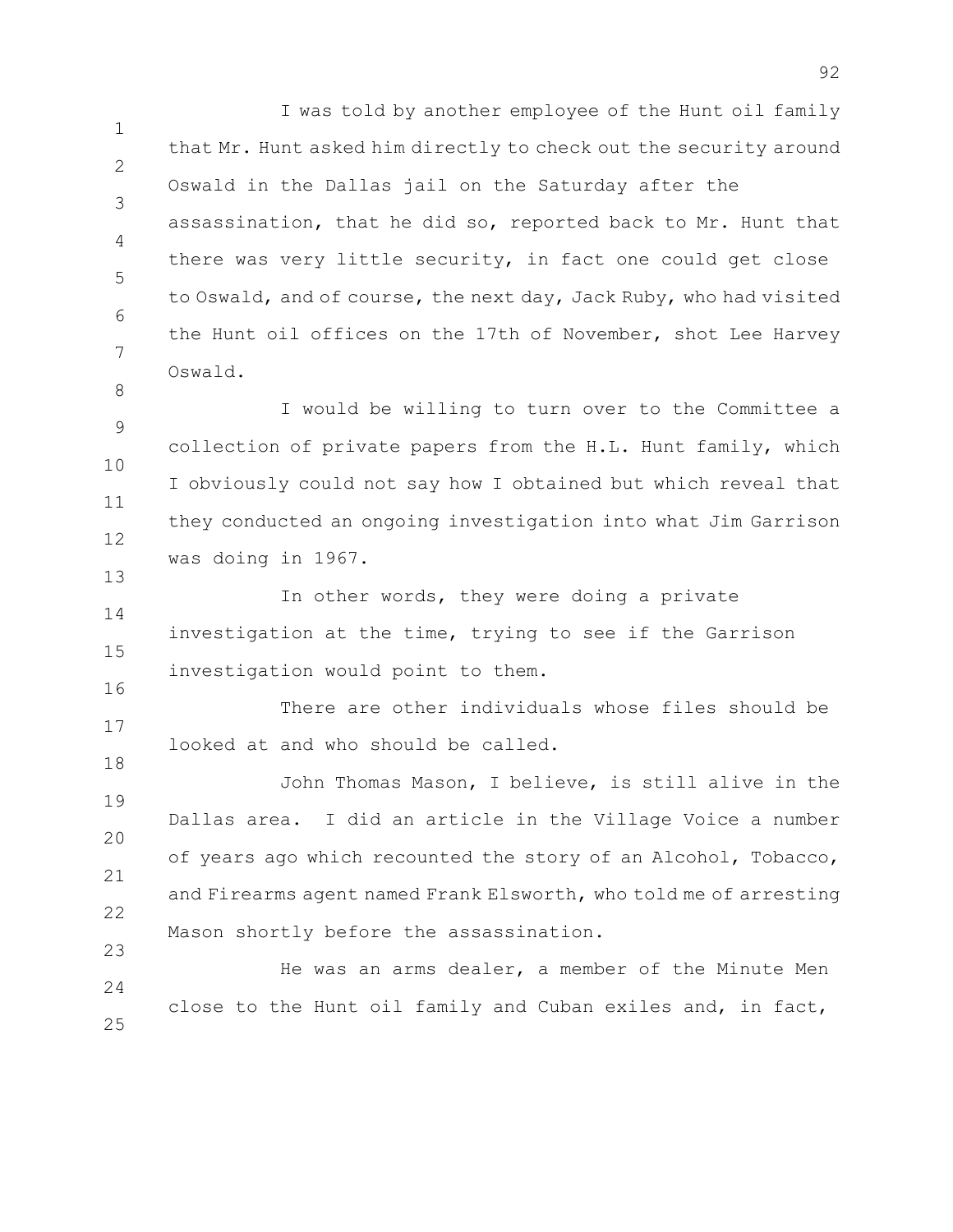looked so much like Oswald that, when Frank Elsworth was called into the police station on the afternoon of the assassination, he thought that he had arrested and then he released Mason before the assassination, the man who had shot the President.

1

2

3

4

11

20

5 6 7 8 9 10 Larry Schmidt is another individual who should be looked at. He was very close to General Walker, his brother worked for Walker, and I was told on very good authority --in fact, General Walker himself told me before he died that he suspected that the Schmidt brothers, who were very right-wing, may have been involved with Oswald in the shooting attempt against him.

12 13 14 15 16 I also think, finally, that -- and I don't know how you go about this exactly, because it's a vast field, and many of the files have been destroyed -- but there is a possibility that Oswald could have been under some kind of hypnotic control, as far out as that may seem.

17 18 19 We know of the existence of a CIA program called MK-Ultra and of military intelligence programs along the same line, where efforts were made to control and manipulate human behavior.

21 22 23  $24$ 25 When I took passages from Ms. McMillan's book about Oswald's behavior patterns in, particularly, February before he shot Walker or attempted to shoot Walker, apparently, and in July of '63, one of the leading experts on hypnosis in this country told me that the description in that book is a classic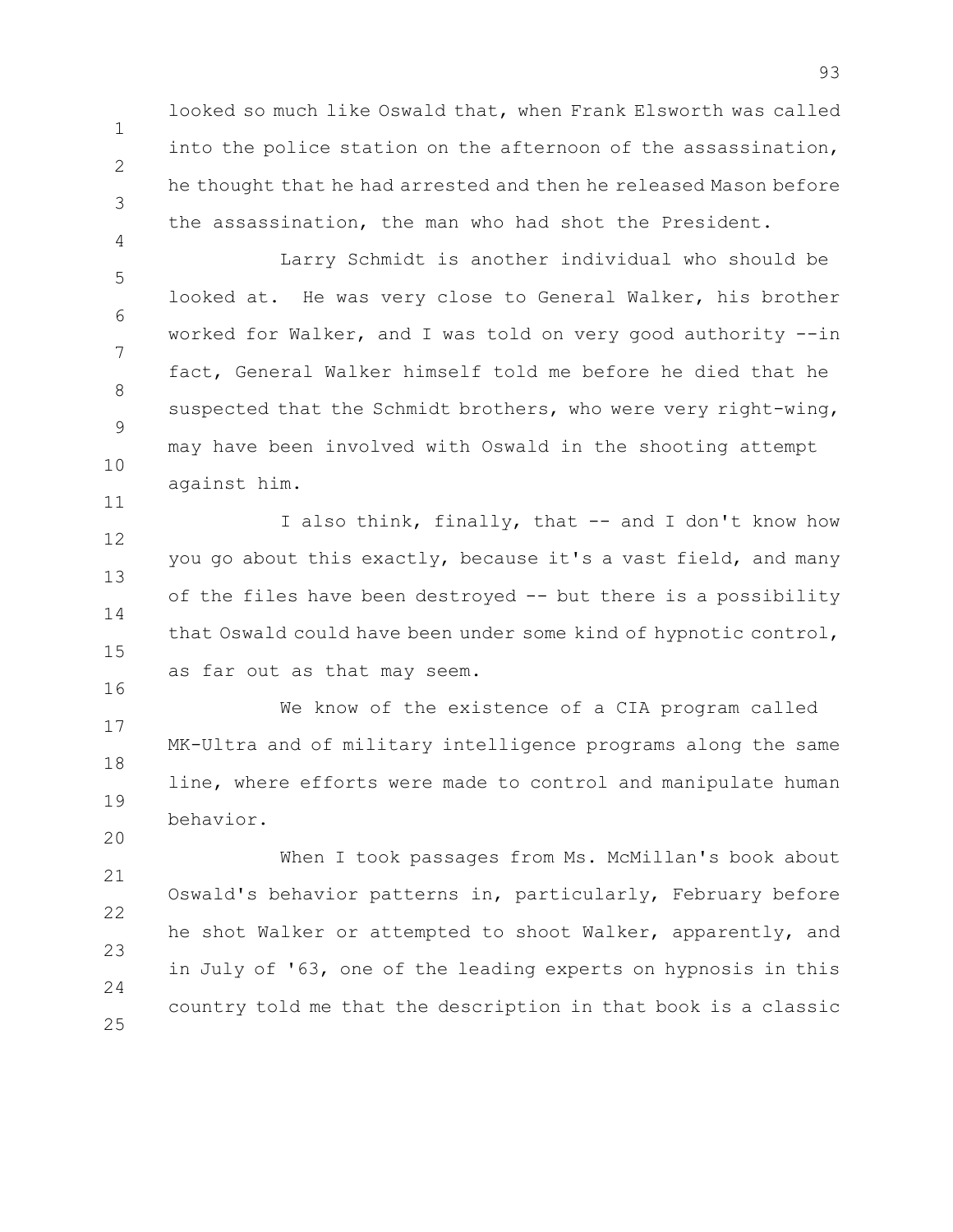example of what is called a hypnotic abreaction.

1

 $\mathcal{P}$ 

3

11

17

Oswald was stationed then at Otsugi, of course, in Japan, where LSD work was known to be going on.

4 5 6 7 There have been all kinds of rumors about this over the years, and I've researched this rather extensively and feel there is, indeed, a possibility that something like this could have been employed with Oswald.

8 9 10 Bo Alexander, who was the Assistant DA in Dallas at the time, told me that he believed that "the Manchurian Candidate" theory was a viable one almost immediately after the assassination.

12 13 14 15 16 I would, finally, just like to thank you for your consideration of these requests in order that the American people might finally come to know the truth about what happened in Dallas, because I believe that, until this happens, we will remain unable to reclaim the heritage that made this Nation what it was.

18 19 20 21 22 23 This great trauma of modern American history has affected all aspects of our political and social life. Our democracy has never really recovered from the assassination and the terrible events that followed in the '60s, including the assassinations of Malcolm X, Martin Luther King, and Bobby Kennedy.

 $24$ 25 John F. Kennedy once foresaw, prophetically, that "We shall have to test anew whether a nation organized and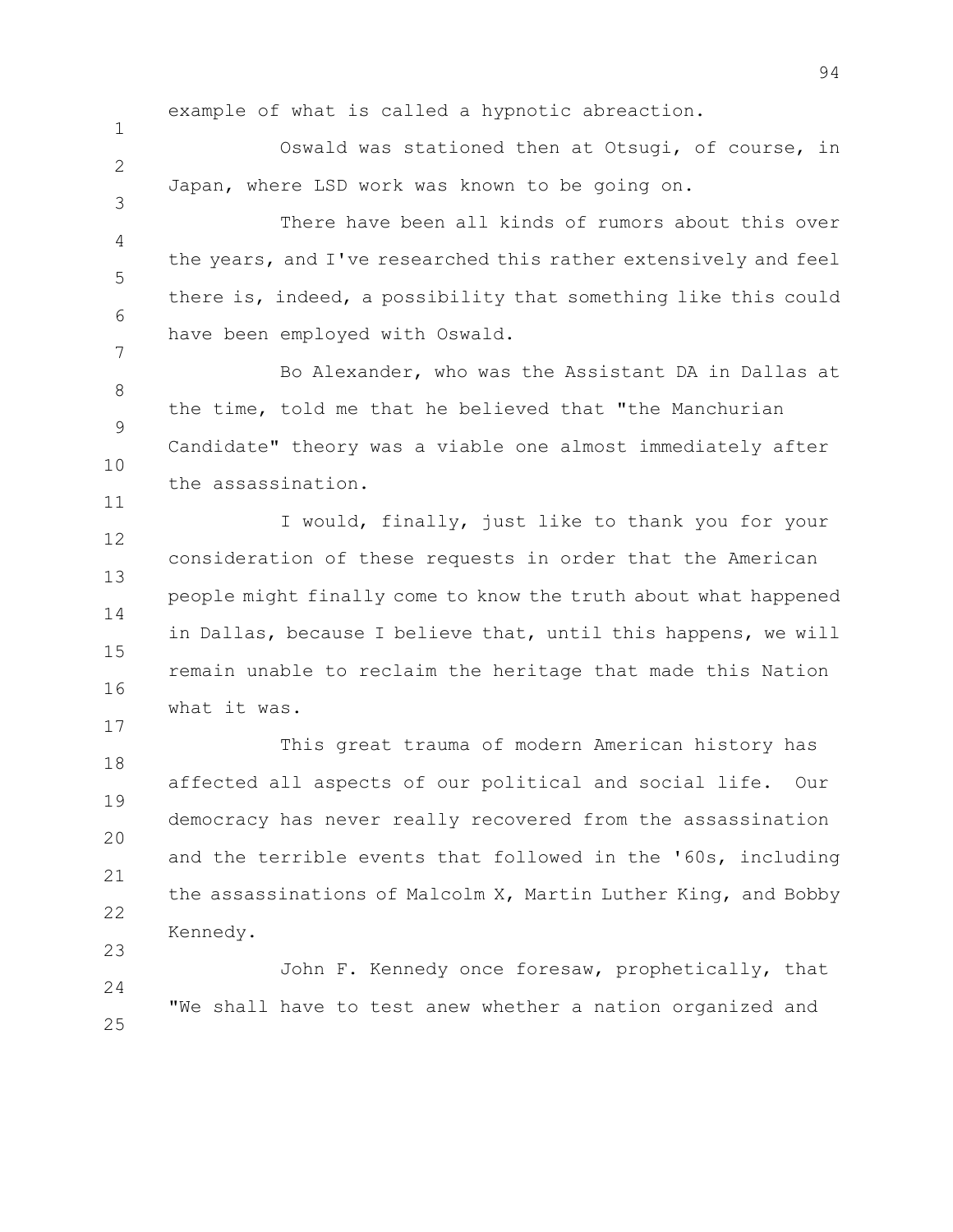1 governed such as ours can endure. The outcome is by no means certain."

3 4 5 6 7 8 Today, I am afraid we live in a nation far removed from the new frontier that President Kennedy envisioned. We see racism, poverty, homelessness, drugs, and violence permeating our republic and the seeds of a government completely removed from the real concerns of the people, with control concentrated in the hands of a powerful few, I believe, were planted on the day of the Kennedy assassination.

10 11 12 The assassination remains a gaping wound in our national psyche. Tens of thousands of documents are still being withheld by various Federal agencies, and I would simply call, finally, for full disclosure.

Thank you very much.

CHAIRMAN TUNHEIM: Thank you, Mr. Russell.

Questions?

2

9

13

14

15

16

19

17 18 DR. HALL: Mr. Russell, would you know the scope and character of the records that Mr. Nagall has in his personal possession?

20 21 22 23 MR. RUSSELL: I have never seen most of the records that he has in his personal possession. I know that, in the 1980s, he fought for a long time to get his CIA files and finally did, and then his FBI files.

 $24$ 25 He did tell me, in 1984, which was the last time I saw him in person, that these files of the FBI contained what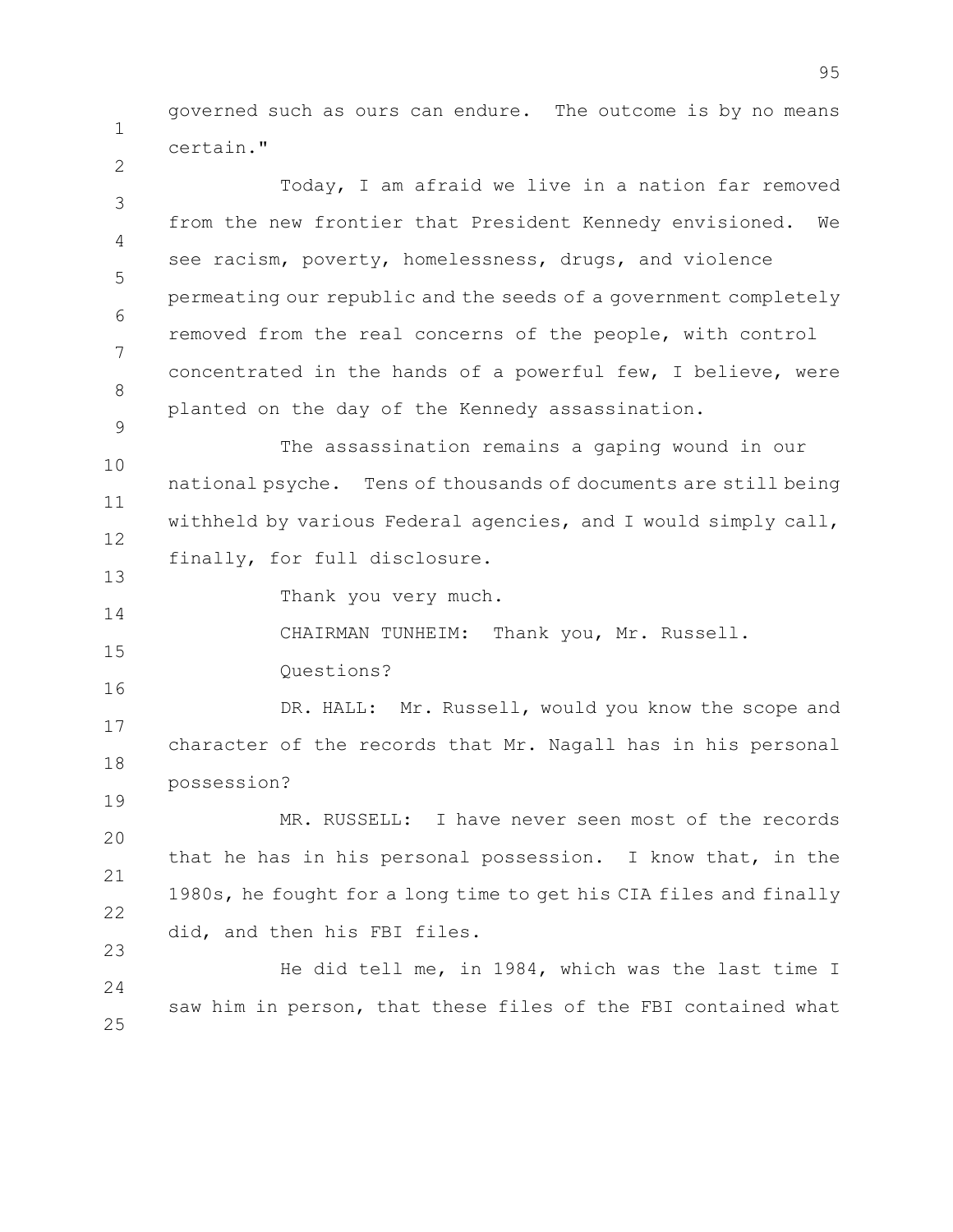he called false information linking him to Sam Giancana and John Roselli, two of the mobsters who were involved in the anti-Castro plots with the CIA.

1

2

3

6

11

14

21

4 5 I don't know exactly why he told me that, whether it's true or false. He said he did know Roselli, and he had met Giancana once.

7 8 9 10 And I know that -- Army intelligence, I believe, has -- I have a lawyer in Washington who has been seeking some of those files, and apparently some 900 pages of Army intelligence files about him have been found and could be, certainly, releasable.

12 13 DR. HALL: Can you better inform on those, those materials? Is this something with which we are familiar, the 900 pages?

15 16 17 18 MR. RUSSELL: I haven't seen them yet. I have simply been told that they have responded to this attorney to the effect that these records exist and that one would be charged X amount per page for them.

19 20 They did do another release earlier this year of some records about him, and there have been a few items coming out in the new releases from the CIA and the FBI.

22 23 I will certainly be glad to inform you of anything further when I find out about it.

 $24$ 25 DR. HALL: That would be very helpful. Mr. Chairman, I just have one other question.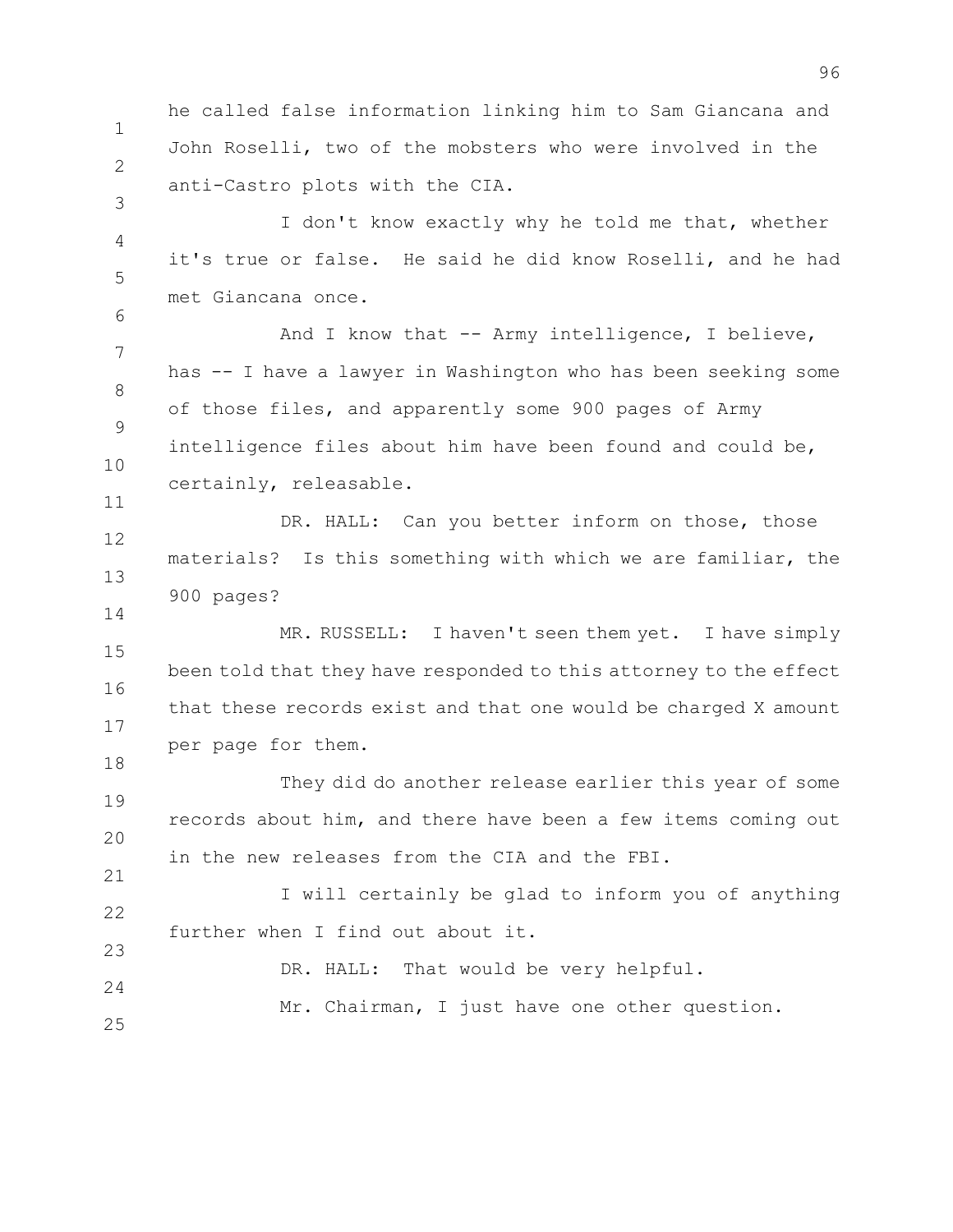CHAIRMAN TUNHEIM: Go ahead.

1

5

16

 $\mathcal{P}$ 3 4 DR. HALL: I must say the State of Massachusetts currently either has short legislators or it has a very powerful chiropractic lobby here. These chairs, I think, were designed for others, other than human beings.

6 7 8 9 10 11 12 The thrust of my question to you about Nagall and the materials he has is not so much the materials that were created on him which he has now gained possession of but whether he has any governmental materials in his possession that relate to matters other than -- and especially anything that would relate to MK-Ultra or to the operations of the CIA outside the United States.

13 14 15 MR. RUSSELL: I doubt that he would have anything on MK-Ultra, but I would think that he would information relating to activities outside the United States of the intelligence agencies.

17 18 19 20 21 22 23 I know -- he has told me that there was a photograph -- this isn't pertaining to the assassination directly, but in a bank vault in another country, there is a faded Polaroid photograph of himself with Oswald in Jackson Square in New Orleans, that perhaps somewhere a tape recording of a discussion between Oswald, Nagall, and two conspirators exists.

 $24$ 25 I know that the Garrison investigation tried to get it, but the man that they sent happened to be a CIA agent himself.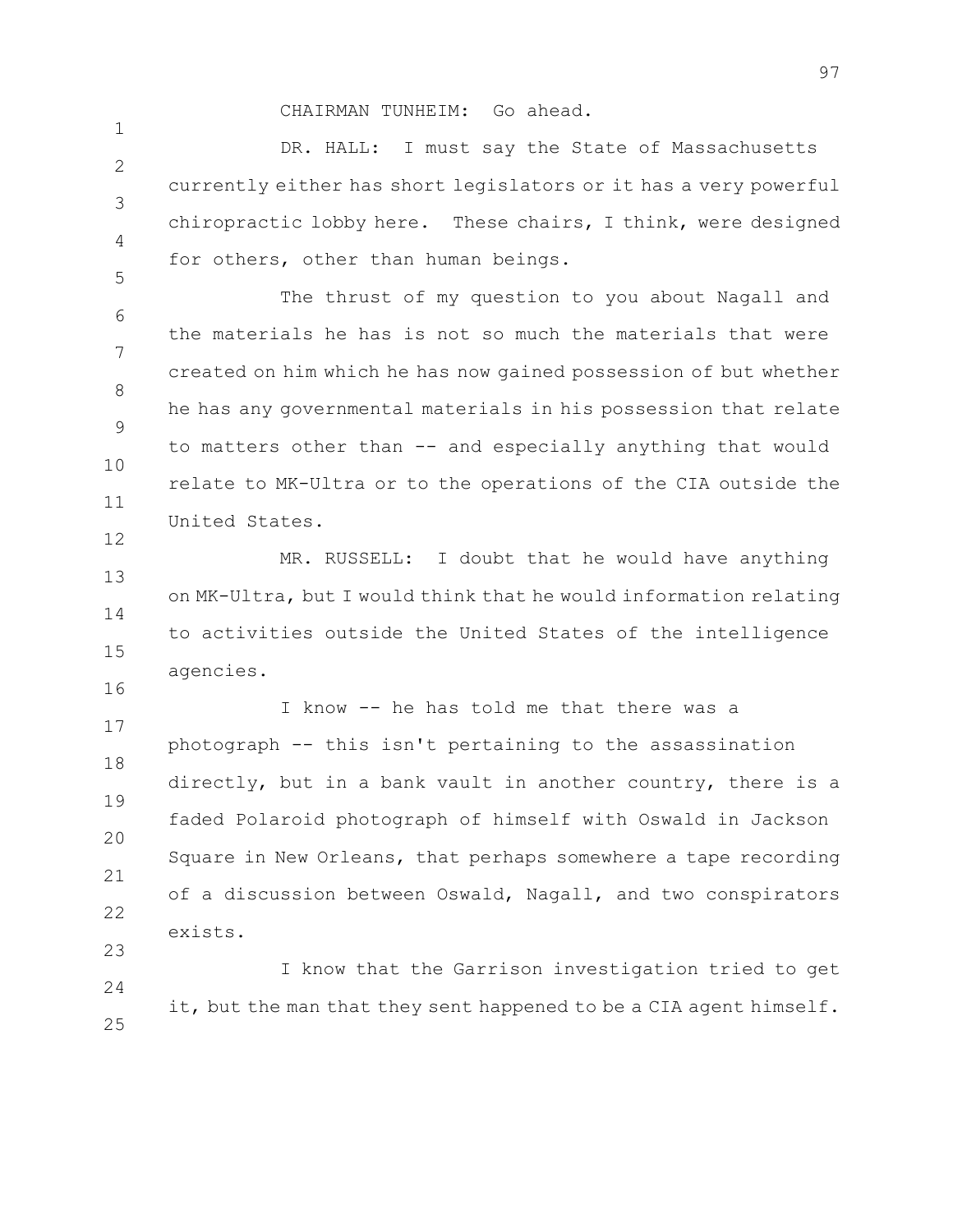1  $\mathcal{P}$ 3 4 5 6 7 8 9 10 11 12 13 14 15 16 17 18 19 20 21 22 23 24 25 He was infiltrated on the Garrison staff, apparently. Nagall claimed that this tape recording didn't exist, but he has also hinted that it may still exist, and certainly, he would have ample records on activities in Japan, Mexico City, and elsewhere where he operated. DR. HALL: Do you think he would testify without a grant of immunity? MR. RUSSELL: I think he should be granted immunity. If he were offered immunity, I believe he would probably do it. DR. HALL: Thank you very much. DR. JOYCE: Mr. Russell, I am wondering -- you have mentioned a variety of names and aliases this morning, and I'm wondering if you have any certain knowledge of records in government agencies or even in private hands pertaining to any of them that have not been released. MR. RUSSELL: Concerning aliases in general of the various individuals? DR. JOYCE: Well, concerning any of the people whom you have mentioned either by their name, their alias, or even a cryptonym or something of that nature. MR. RUSSELL: Well, nothing comes immediately to mind, but certainly, a number of people who have come up over the years as having possible knowledge of the assassination have used aliases.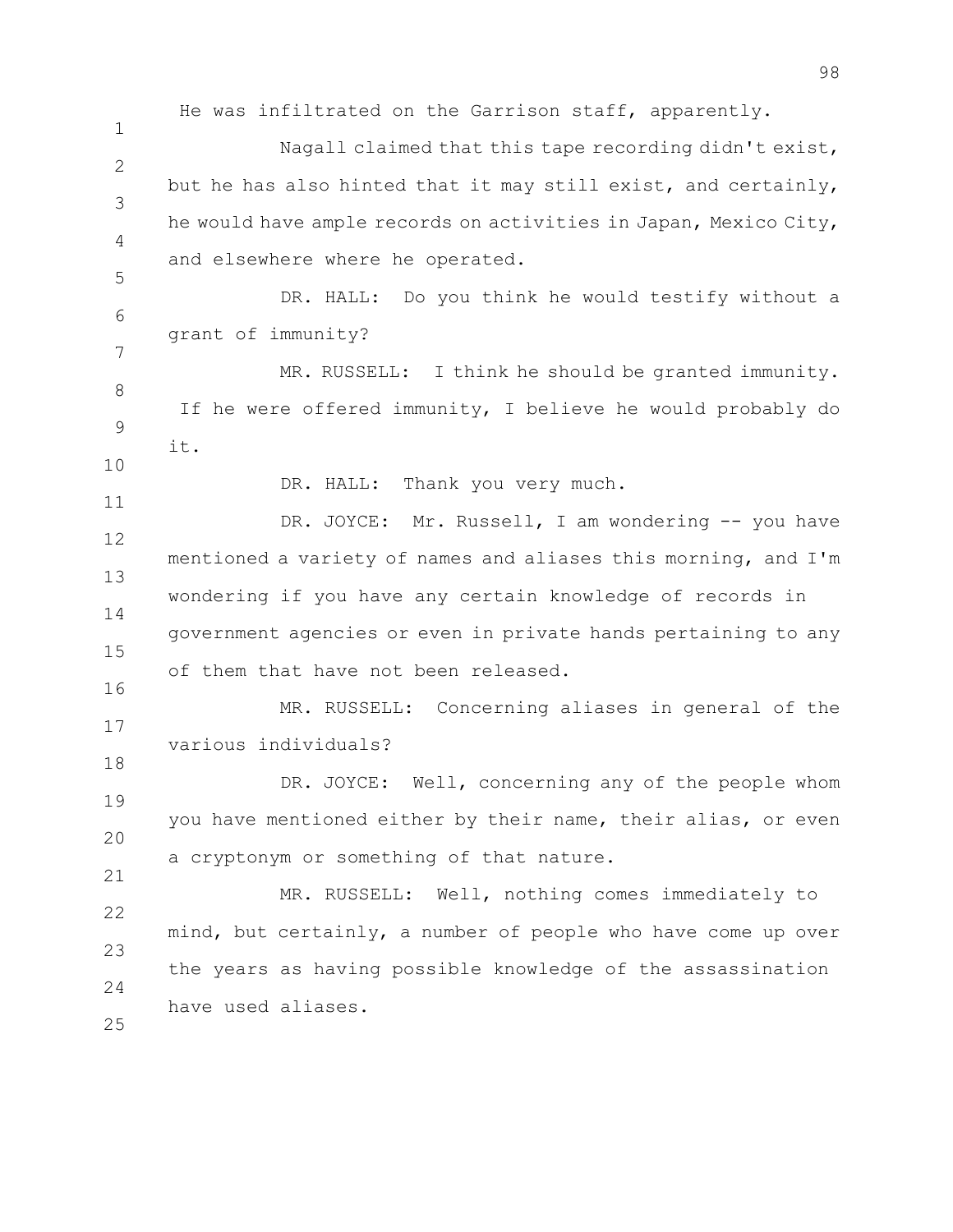1 2 3 4 5 6 7 One example that I can think of is this fellow that I interviewed who is now dead, Colonel William Bishop, who maintained that he had some knowledge of the assassination ahead of time and used the name John Adrian O'Hare, and the there was this sort of thing -- well, did O'Hare die in 1975 and Bishop live on or -- I mean it's a very murky world, as you know, and certainly, cryptonyms are very important.

8 9 Am/LASH comes to mind, which was the cryptonym for Orlando Corvella, who was involved in the assassination plots against Castro.

10

11 12 13 14 15 16 I think there must be -- in fact, there's been released now a long list of CIA cryptonomic programs, and of course, it's a lengthy process to go into that and find out who was involved in all these operations, but if I do think of anything further directly about people's aliases, I will let you know. CHAIRMAN TUNHEIM: Mr. Russell, did you ever attempt to gain information from any Japanese sources, Japanese

17 18 government sources, in particular?

19 20 21 22 23 24 MR. RUSSELL: I never went to Japan myself. I know that, during the course of the front-line investigation, a researcher whom I know did spend some time tracking down people in Japan and wasn't really able to come up with much. I don't know if he looked in the right places. I mean Japan is very secretive about all this.

25 You know, they sent an investigator of their own to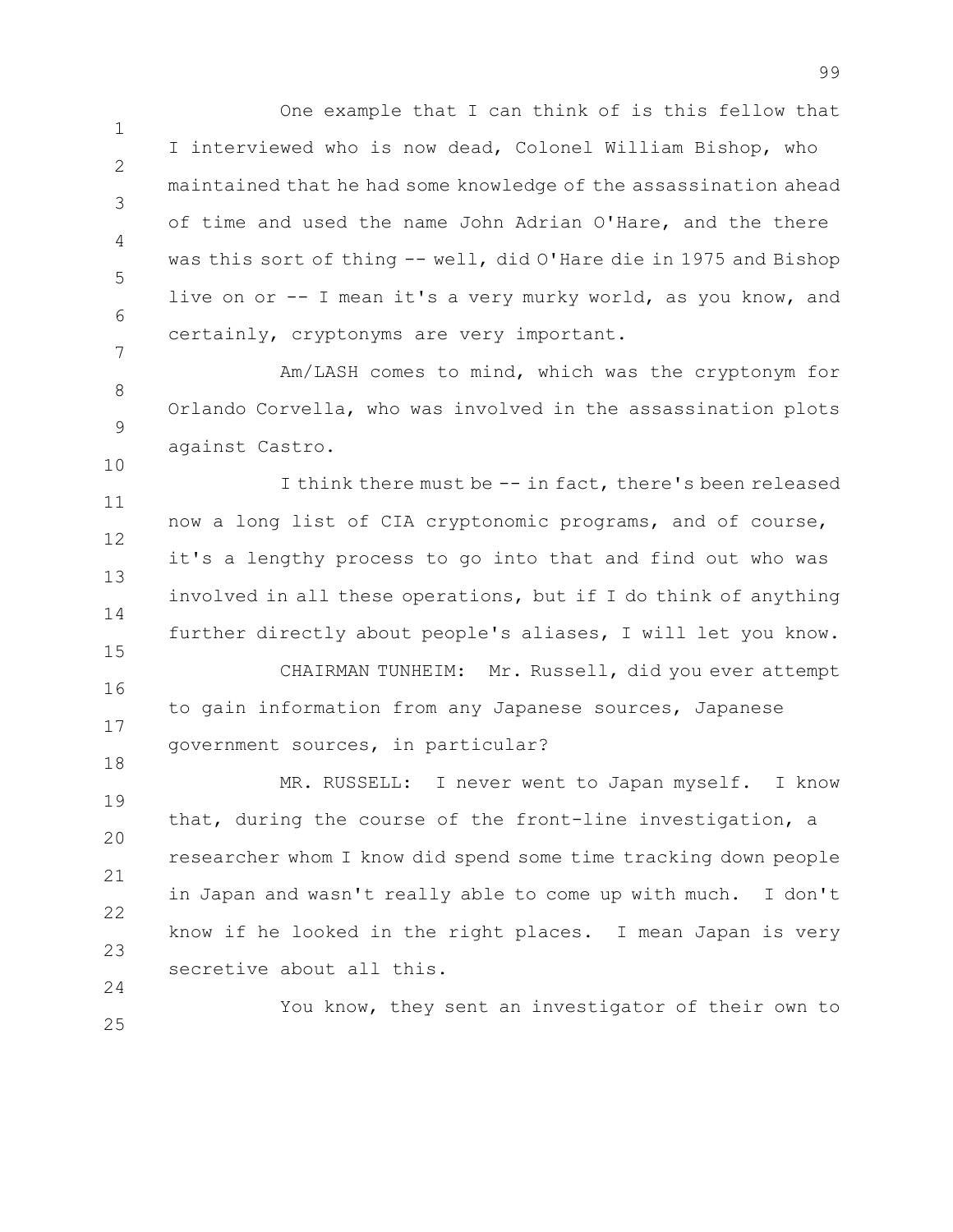this country, named Atsuyuki Sassa, I believe, immediately after the assassination, to try to find out what the American government was looking at, and I personally think that there may be some very interesting material in Japan.

1

2

3

4

8

13

16

18

24

5 6 7 Exactly where you would look -- as I said, I know that the intelligence agency there, the CIA's counterpart, was called the Cabinet Research Office, and I think they should be requested to see what they have on Oswald.

9 10 11 12 He was stationed there, of course, for a long time. The Japanese police, I'm told, surveiled him, took pictures of him outside the Soviet Embassy in Tokyo on occasion when he walked in, and I definitely think it would be a further area for pursuit.

14 15 CHAIRMAN TUNHEIM: Thank you, Mr. Russell. We very much appreciate your expertise and sharing information with us.

17 We have two additional witnesses for our hearing today.

19 20 21 22 23 George Michael Evica -- he is the author of And We Are All Mortal: New Evidence and Analysis in the Assassination of John F. Kennedy, which was published in 1978. Mr. Evica, welcome, and if you would help us focus on the records this morning, we'd appreciate it.

MR. EVICA: Thank you.

25 "The arc of the universe bends toward justice," from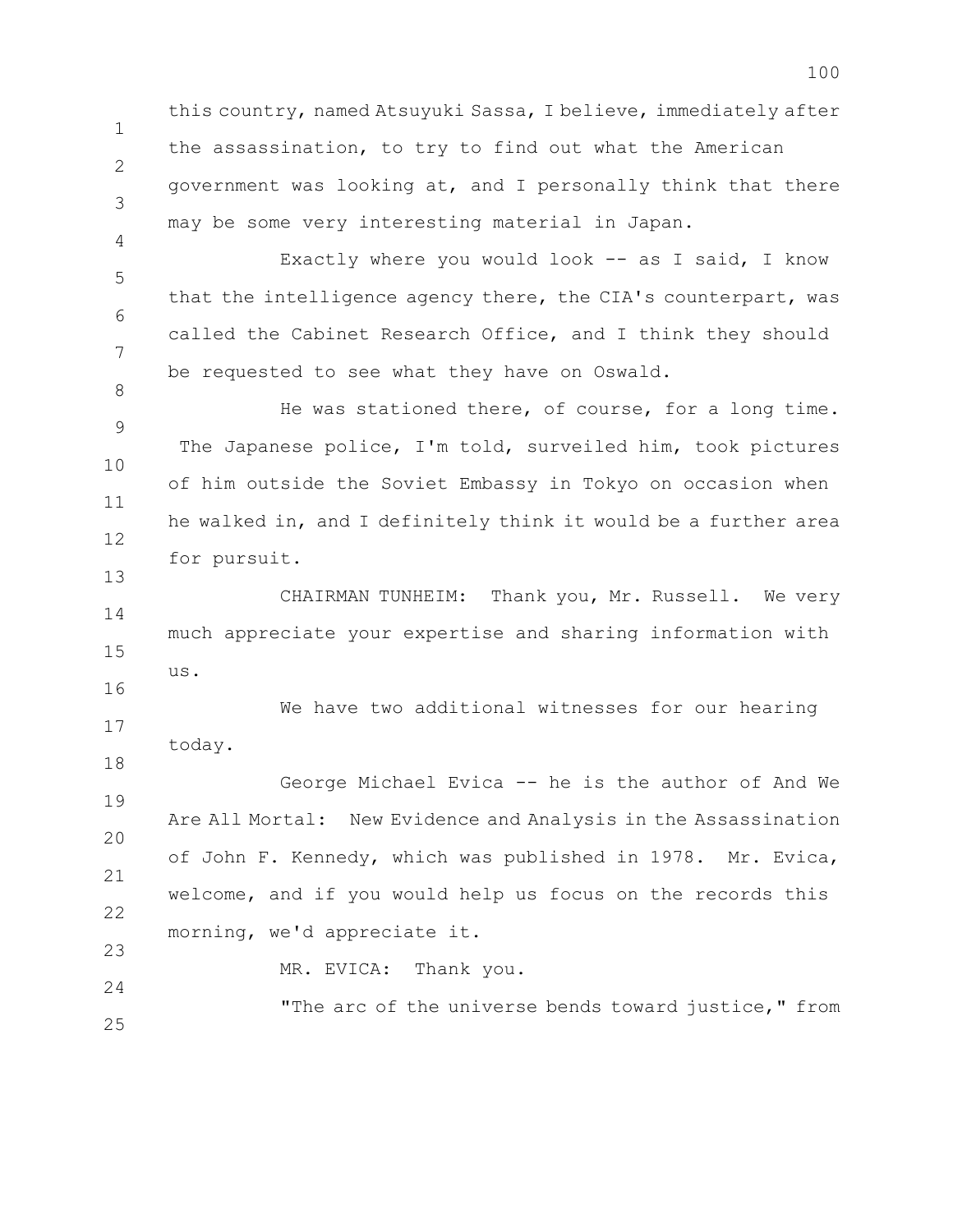a letter to the editor by Joseph E. Lowry, President, Southern Christian Leadership Conference, New York Times, March 25, 1995.

1

2

23

3 4 5 6 7 8 9 10 11 12 13 14 While this is not in the prepared notes that I gave you copies of, this is a message from Marina Oswald Porter, who urges you to subpoena all film and all video generated by both the networks and the local stations in Dallas and, obviously, also from Austin and Houston, et cetera, and in the light of that, especially since Mr. Trask was so helpful, I wanted to tell you that Trask, of course, and Groden, of course, but also Martin Shackleford would be excellent sources for finding film and video, and because I was a production editor for five years, as well as their music and effects editor at the same time, I know that one of the problems you will face when you get professional tape -- two inches,

15 16 inch-and-a-half -- from the '60s, you very well may not have the equipment on which to run it and view it.

17 18 19 20 So, I urge you to check equipment for running and viewing professional tape, et cetera, and if such equipment is available, possibly duplicating it, actually duplicating the equipment or getting it on long-term loan.

21 22 Also, when you do get film and tape, be very careful with it, because it will be already in the process of deterioration. You might want to copy some of it.

 $24$ 25 About getting the message out, I urge you  $-$  for example, in photography -- and this is all part of my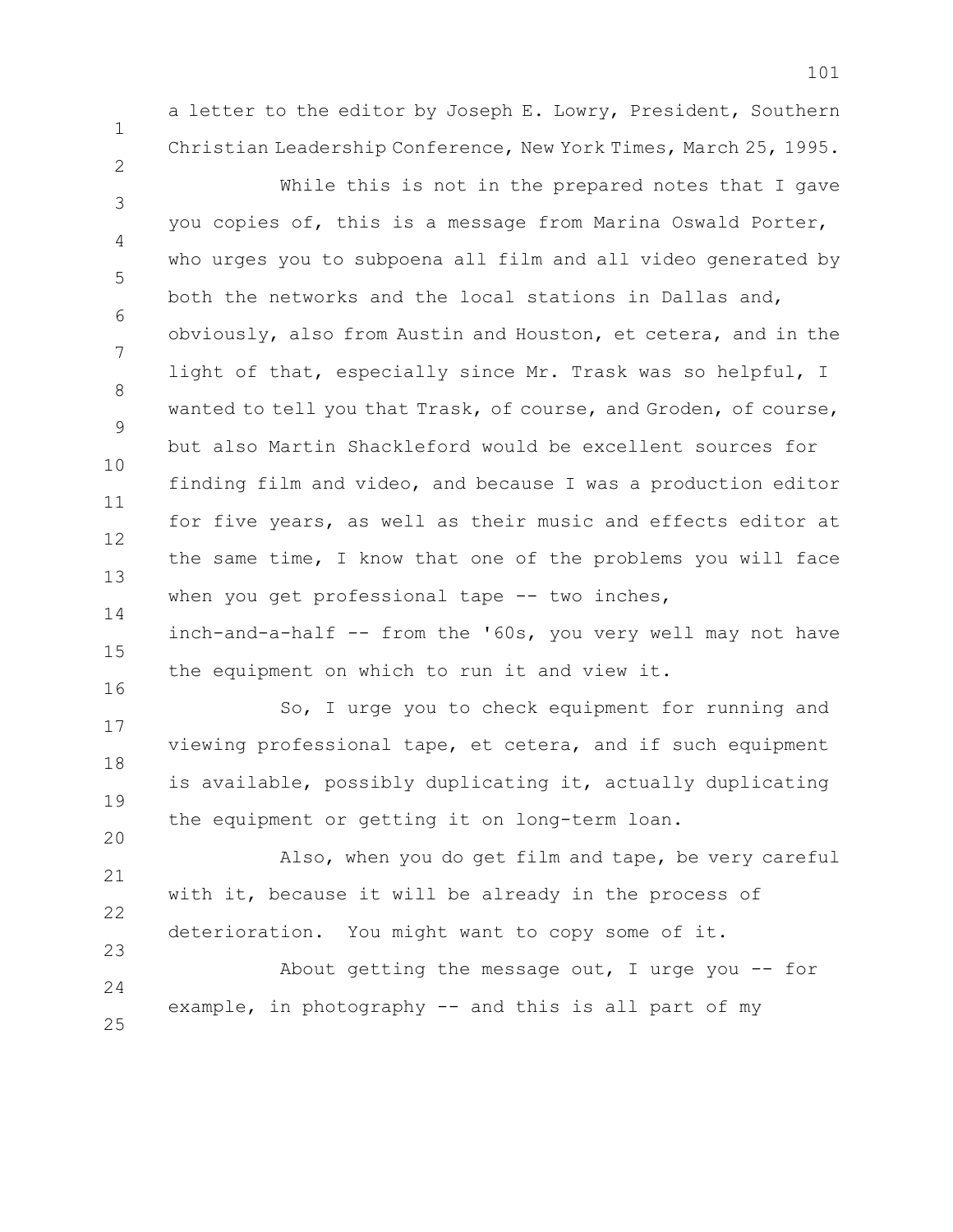statement -- to look into photographic clubs, photographic magazines, photographic journals, and place ads, but also get on the Internet and the World Wide Web and tell them that you're looking for document suggestions, tell them you're looking for document requests, and get on all the bulletin boards and ask for those private sources.

1

2

3

4

5

6

7

8

22

I've given over 12 major papers since 1985 at conferences in Washington, Louisville, Dallas, et cetera.

9 10 11 12 13 14 15 16 Among the major the 20 major topics, I narrowed the topics for us here to six and then possibly three others if we have time, and I'd like to go over those with you now, and the topics are the Texas Trip: Presidential Security, the Texas Trip: The Dallas Motorcade Route, the Texas School Book Depository Building, Rifles, Ballistics, and as I said, possibly three others. You will notice that, among the other topics are, in fact, a topic that was touched on by Dick Russell.

17 18 19 20 21 For the first, the House Select Committee on Assassinations took note of the local and Federal security errors, security lapses, and security inadequacies in Dallas on November 22, '63, and specifically around and in Dealey Plaza, resulting in a site the Committee judged to be, quoting the Committee itself, "uniquely insecure."

23 24 25 Since no later than '75, researchers have collected comments circulating not just among researchers but in the U.S. intelligence community on a possible Dealey Plaza assassination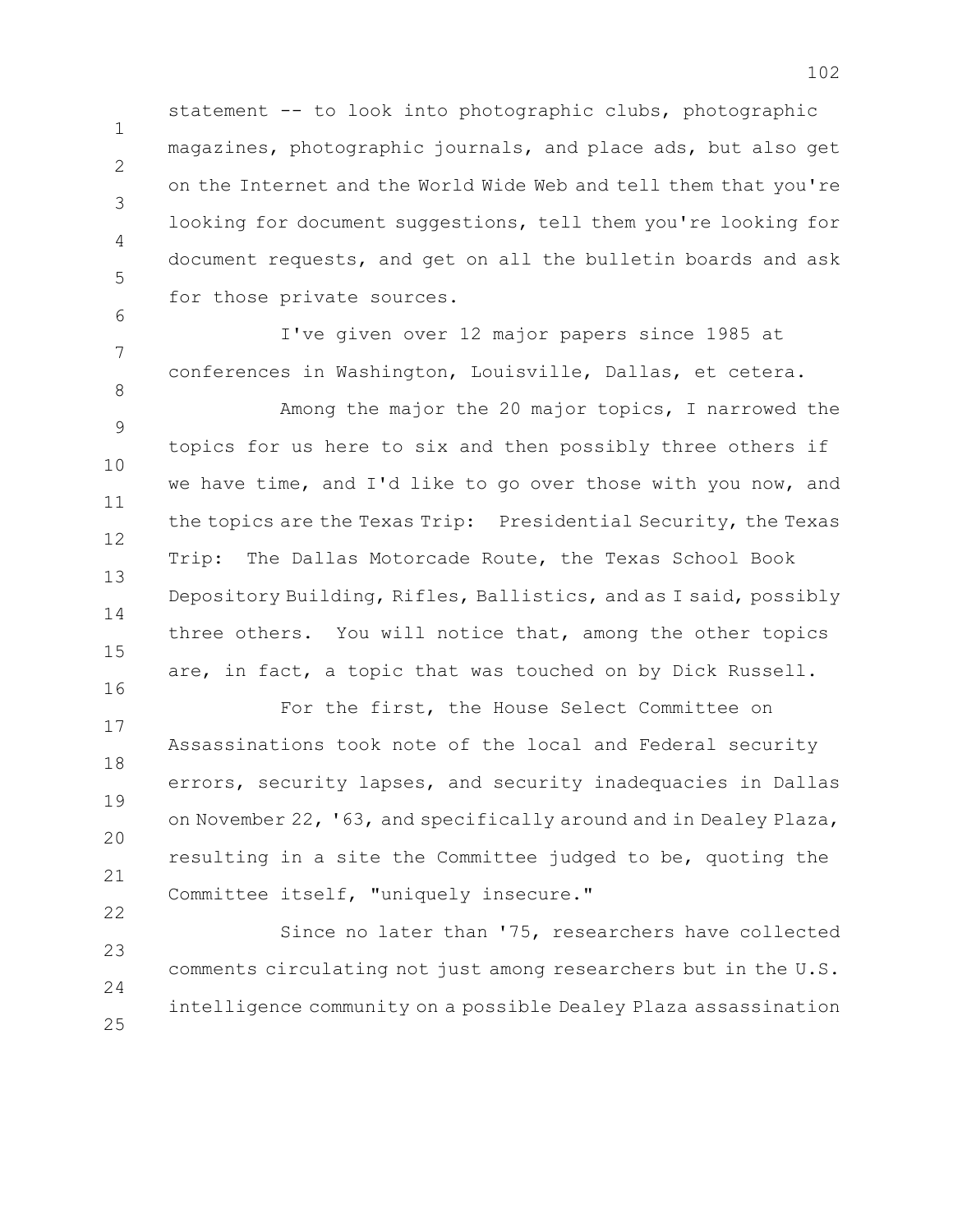1 2 3 4 scenario; that is, a covert test of the President's security, including a simulated attack to be attributed to pro-Castro agents or sympathizers, that test justifying an actual security stripping as part of the simulation. With the President made vulnerable, the assassination plot succeeds.

6 7 8 9 Now, what documents would you need? Obviously, all documents touching on presidential security no later than April 1963. I would bet that probably from April 23rd you would begin to see security documents of importance.

5

19

24

10 11 12 13 14 15 16 17 From April of '63 through November of '63, in the files of the Dallas police, especially their special services -- that would be Officer Reynolds' division -- the Secret Service, especially its presidential protective division; the CIA, especially the Office of Security, I think you should know, is the CIA inside the CIA -- and the FBI, especially what might remain of J. Edgar Hoover's files, including the document called

18 "An Agreement Between the FBI and the Secret Service" that would be on presidential protection.

20 21 22 23 Now, what about the route? Contrary to what most people think, the motorcade route was neither controlled by the White House nor by Vice President Johnson. Governor John Connally and his Austin and Dallas associates dictated the specifics of that Texas trip.

25 There's only a paragraph here. I have about 200 pages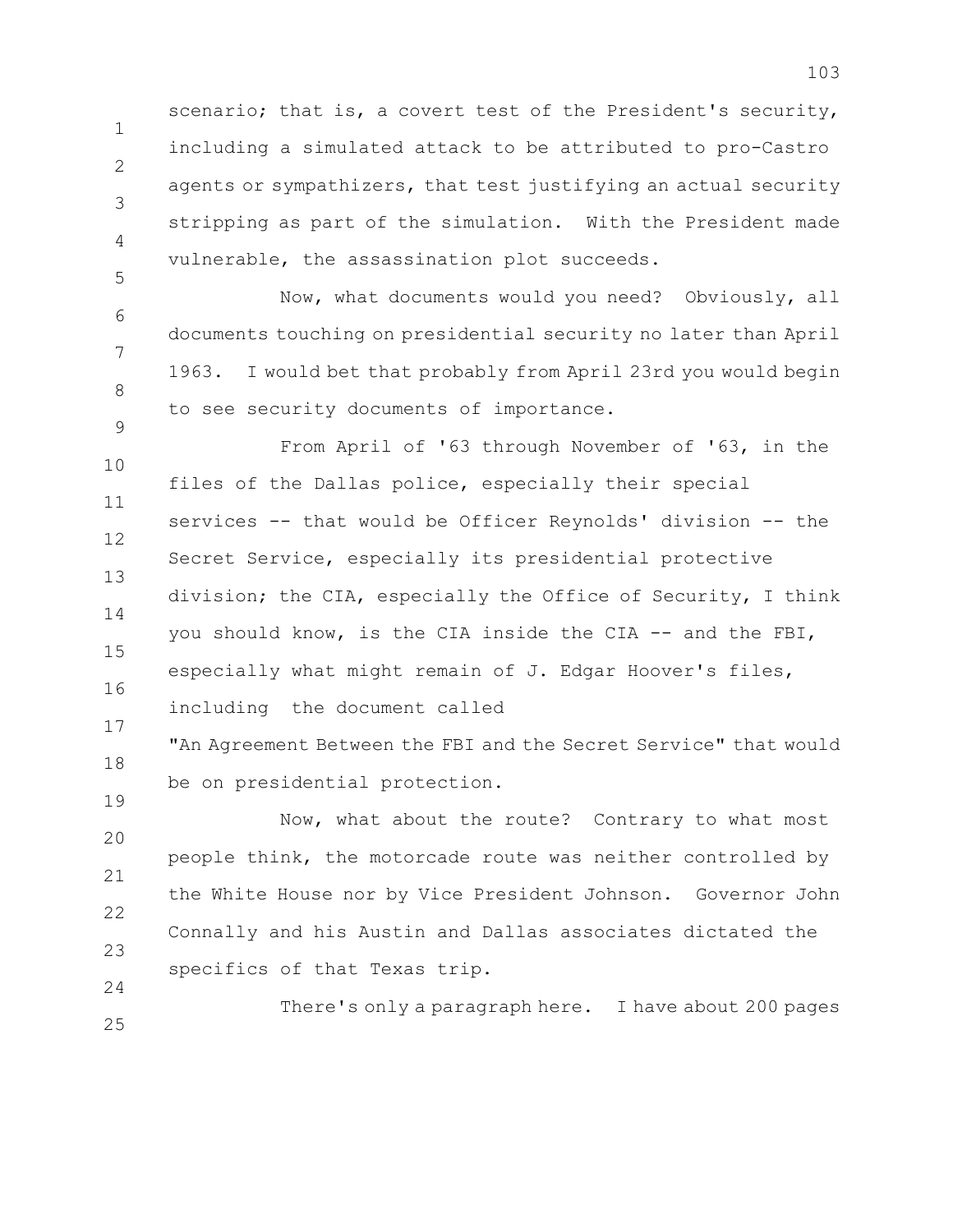1 2 3 now developed that document that fact. I'm not speculating on it. It was Connally and his associates who dictated the specifics of the trip, most significantly the Dallas segment, including the motorcade route.

5 6 7 8 If the route was, in fact, determined at an early date, allowing conspirators carefully to plan the assassination, then the history of that decision-making process relative to the trip to Dallas and of the motorcade route through Dealey Plaza needs to be fully documented.

4

9

17

10 11 12 Now, neither the Warren Commission nor the House Select Committee on Assassinations has such documentary evidence.

13 14 15 16 In fact, the most important House Select Committee on Assassinations document is tucked away in an appendix to the 12 volumes. It's remarkable that that's where you find out the most about the motorcade from the House Select Committee on Assassinations.

18 19 20 21 22 23 You need, then, all the documents relating to the Dallas motorcade route from the Dallas police, the so-called host committee in Dallas -- there were other host committees in Fort Worth and in Austin -- the Secret Service but especially the documents of the Austin, Texas, Johnson-Connally office and the Austin Secret Service.

 $24$ 25 Less well known is my second suggestion that you get all the documents relating to the Dallas motorcade route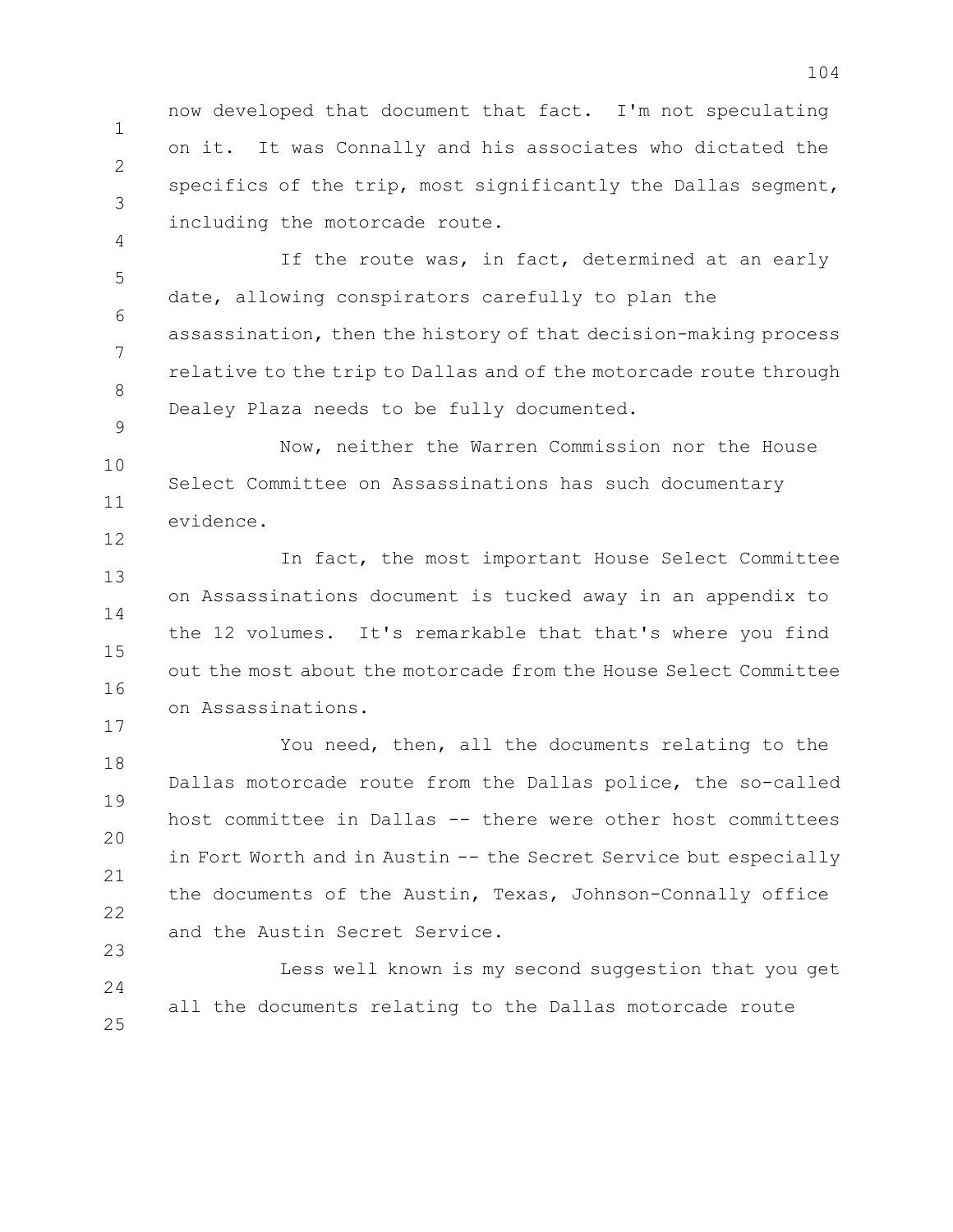associated with, sent to, created by, or sent by Mr. Bill Moyers, the White House's representative in Austin the latter part of November '63.

1

2

3

15

24

4 5 6 7 Mr. Moyers worked with the Secret Service in Boston and communicated, apparently, directly and indirectly with both the Dallas Secret Service and with the Dallas host committee on the motorcade route.

8 9 10 11 I'm going to skip the Texas School Book Depository Building, because I think that's obvious, but it's only been taken up once in the literature, and that's in Jerry Rose's Fourth Decade Journal.

12 13 14 About the rifles, I think you realize that there is -- finally, we get at the heart of the problem and the hard evidence as we look at the rifles, plural, and most people do not know about the SIFAR documents.

16 17 18 19 20 The SIFAR documents are the Italian armed forces intelligence service documents identifying the rifle reputedly found on the sixth floor of the Texas School Book Depository and photographed so that the photographs went around the world as a 7.35 rifle in appearance, re-barrelled to 6.5.

21 22 23 That means every discussion on the possibility of it being a larger millimeter size is justified by its apparent appearance. I'm not speculating now. I have some of the SIFAR documents but not all of them.

25 It's very important for you, therefore, to get all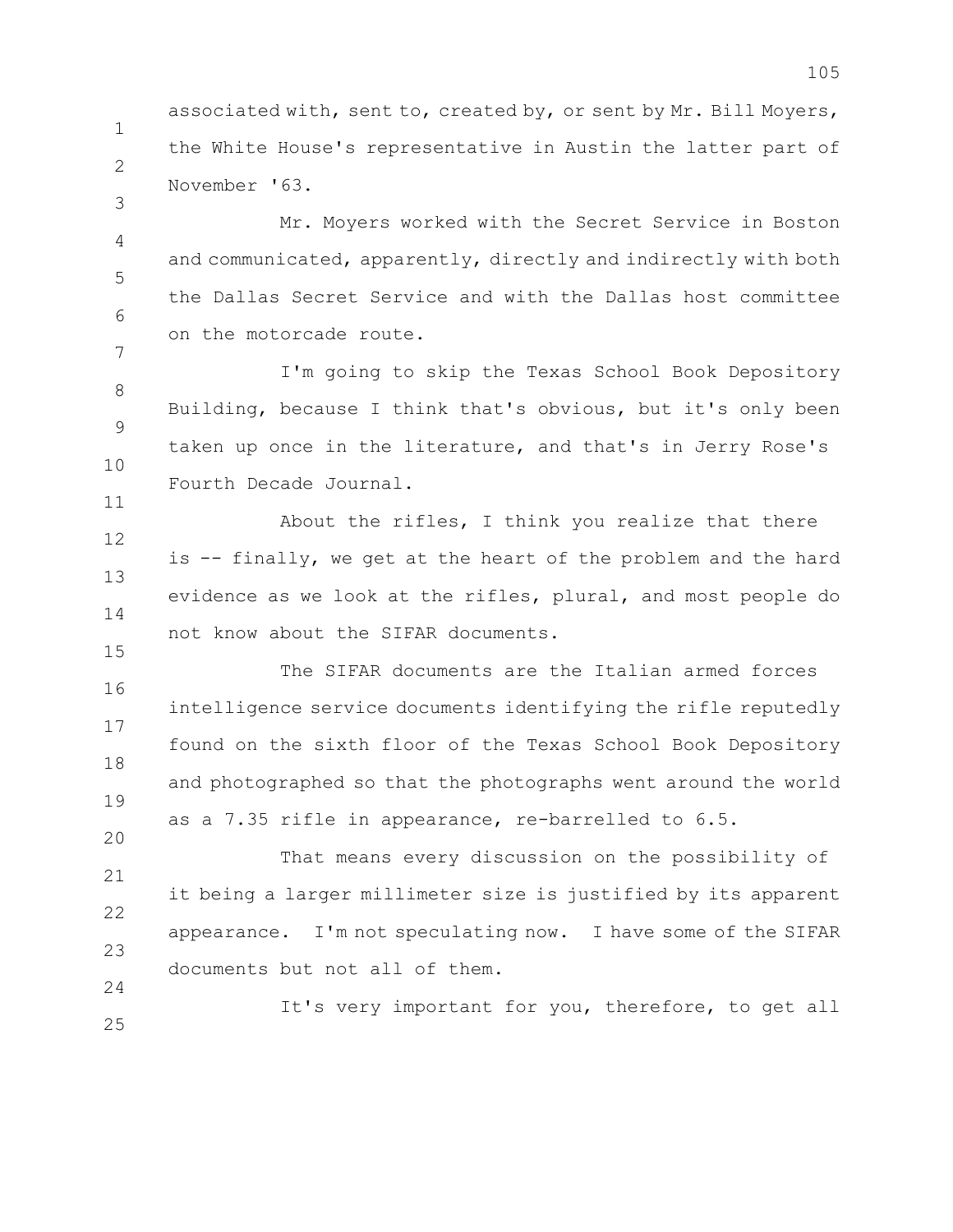1 2 3 4 5 the SIFAR documents -- that's the military -- Italian military intelligence service documents -- in their original Italian, including those documents generated by SIFAR in Italy but not shared with U.S. intelligence agencies, all SIFAR documents received by the FBI, the CIA, the Treasury Department from SIFAR directly or indirectly transmitted.

7 8 9 10 FBI Special Agent Robert Frazier is still available. The last time I talked to Francis X. O'Neill, former FBI agent, he indicated that Robert Frazier would be happy to talk about ballistics and about the rifles.

6

16

11 12 13 So, he would be especially helpful here, since he worked with the documents, the SIFAR documents, and testified to the Warren Commission using SIFAR documents.

14 15 Now, those documents are apparently not in the Warren Commission records. So, you'd have to go to the Italian government and to the FBI.

17 18 19 20 21 22 23  $24$ 25 It is very important, by the way -- it was very important at the time -- I didn't realize why, but then Defense Minister Giulio Andreotti was quite concerned about the fact that it was, in fact, a Mannlicher-Carcano, and if you're wondering if the Italian bureaucracy and the media found that of interest, they flew two people over from Panorama, which is the Italian equivalent of Time magazine, to interview me in Connecticut for three hours when I broke this story on the SIFAR documents, at Giulio Andreotti's request to the Italian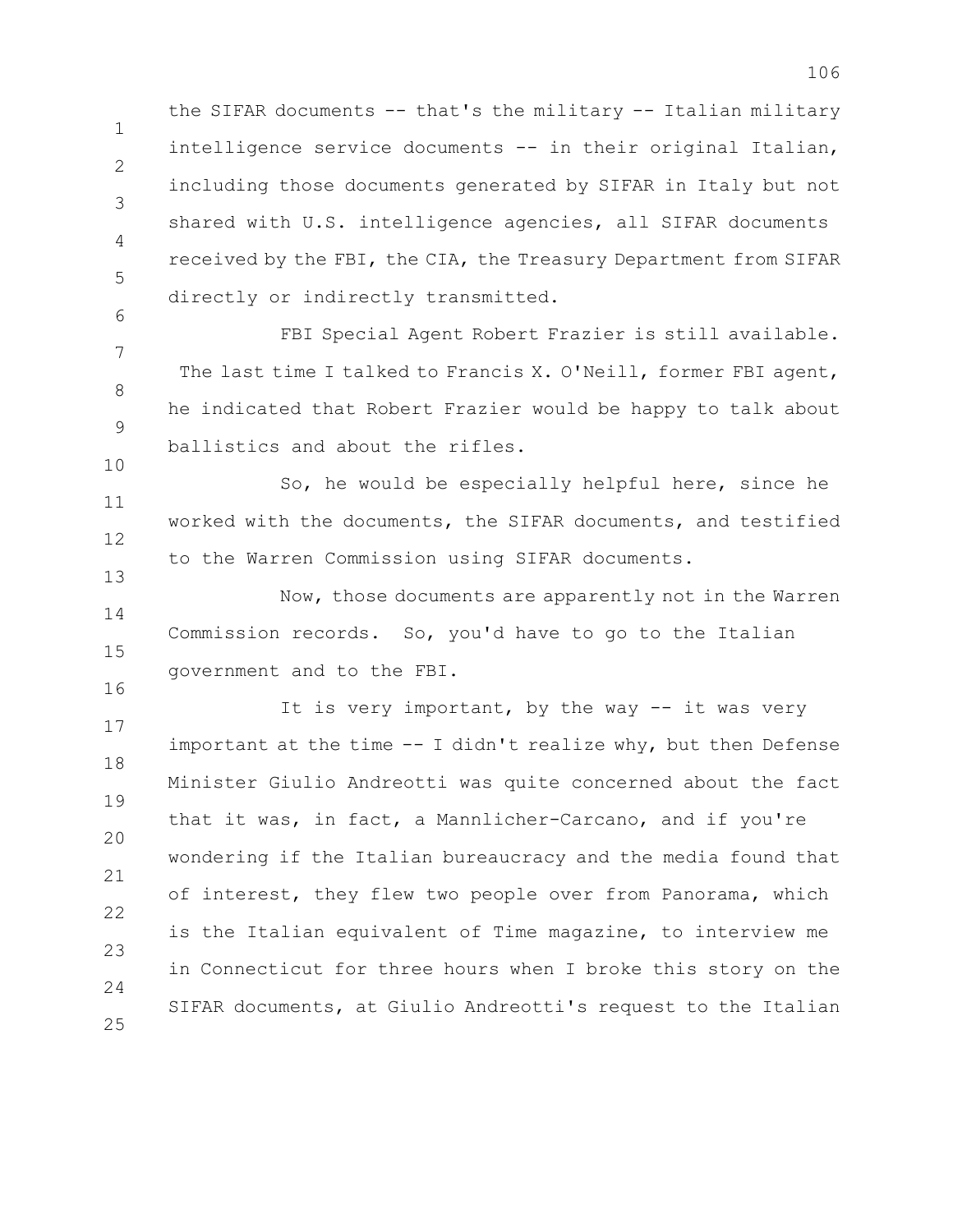military that they explore the whole story of the alleged assassination rifle.

1

2

15

18

3 4 5 6 7 8 9 10 11 Now, about ballistics -- and I think it's very important that you see where that ballistics story is going. Beginning with former CIA chief Allen Dulles, a member of the Warren Commission, and continuing through a series of CIA officers, both active and retired, the FBI's so-called ballistics match of the rifle reportedly found in the depository, CE-399, the bullet reportedly found at Parkland, and the fragments reportedly recovered from the presidential limo, have been seriously questioned.

12 13 14 If you look at the 26 volumes and you look at the testimony of Robert Frazier before the Warren Commission, the commissioners themselves doubted the FBI's ballistics argument. Check it, please.

16 17 Dulles express his doubt directly to FBI Agent Robert Frazier when the FBI's rifle expert was making his ballistic presentation to the Commission.

19 20 21 22 23 24 Now, notice that, if we go through these documents, we're going for documents about the hard evidence that allegedly involves Lee Harvey Oswald through a broken chain of evidence from that ballistics match that the Warren Commission members did not buy through a rifle that cannot be linked directly to Lee Harvey Oswald to the assassination.

25 Very important, therefore, that you look for, as I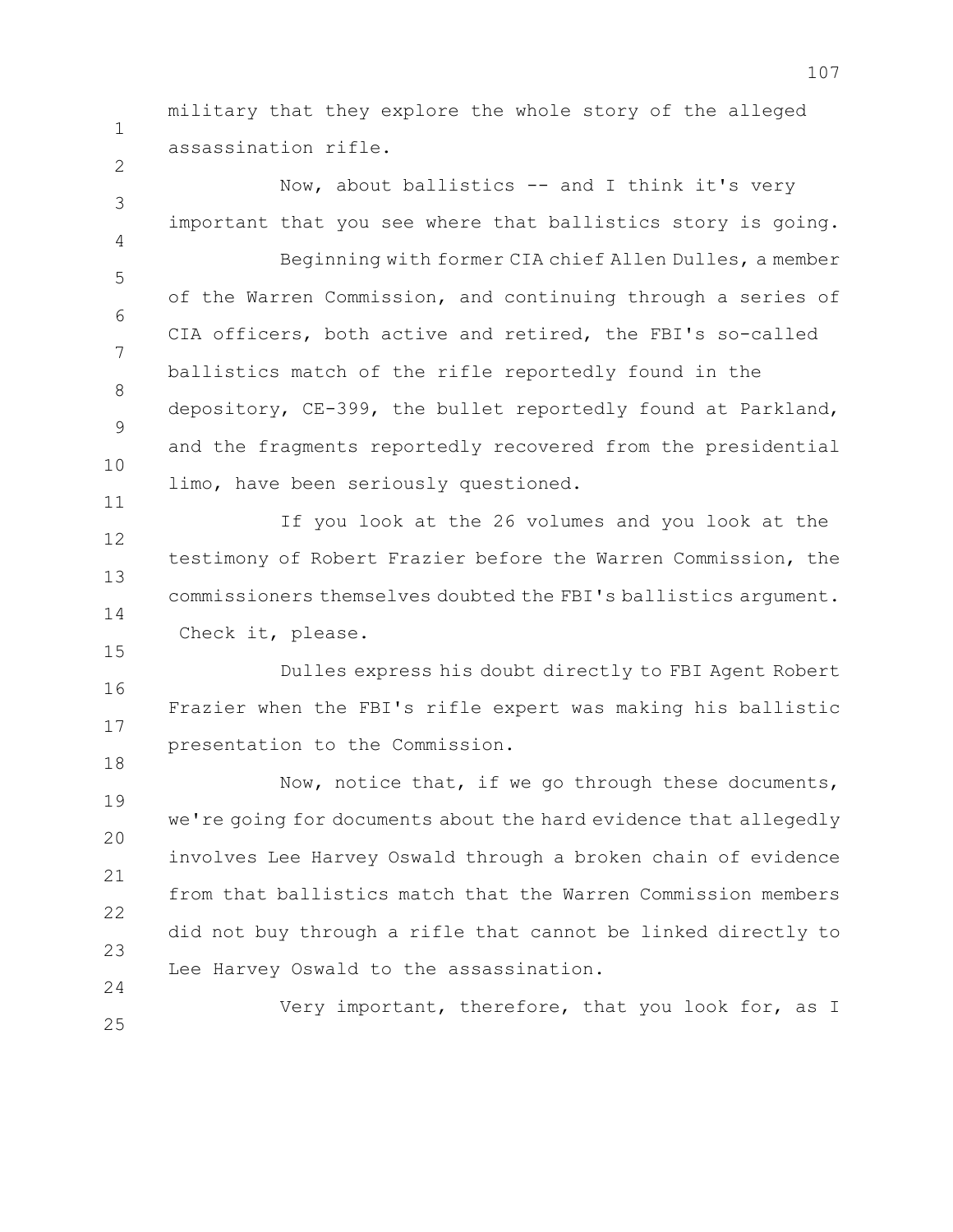said in my documents section on this topic, the FBI's original microscopic comparisons in photographs and slides that need to be recovered from wherever they are.

1

2

3

4 5 6 7 FBI Agent Robert Frazier's notes and work materials need to be recovered so that an independent analysis of the ballistics evidence as it was available to the FBI, not now, but in November of '63 can be made.

8 9 10 11 12 13 14 15 16 I can assure you that, when you take the original FBI spectrographic reports and the original FBI neutron activation analysis tests -- and I have those documents from the FBI, and by the way, some or all of them are missing now from the National Archives, so I may be one of the people from whom you need to get documents that no longer exist either in the FBI files or in the National Archives -- that I would urge you to have those independently checked by a spectroscopist and a neutron activation analysis person.

17 18 19 20 21 22 23 About the others, my other topics, I was very happy to hear Dick Russell talk about John Thomas Mason. You will get your best -- I think, for now -- your best leads on John Thomas Mason and his relationship to ALPHA-66 and Frank Elsworth from Elsworth's documents -- that is, the Treasury Department's records -- and from the documents that are cited in my book, And We Are All Mortal.

 $24$ 25 For the medical records at Parkland and Bethesda, no one has looked yet for the teaching institution records.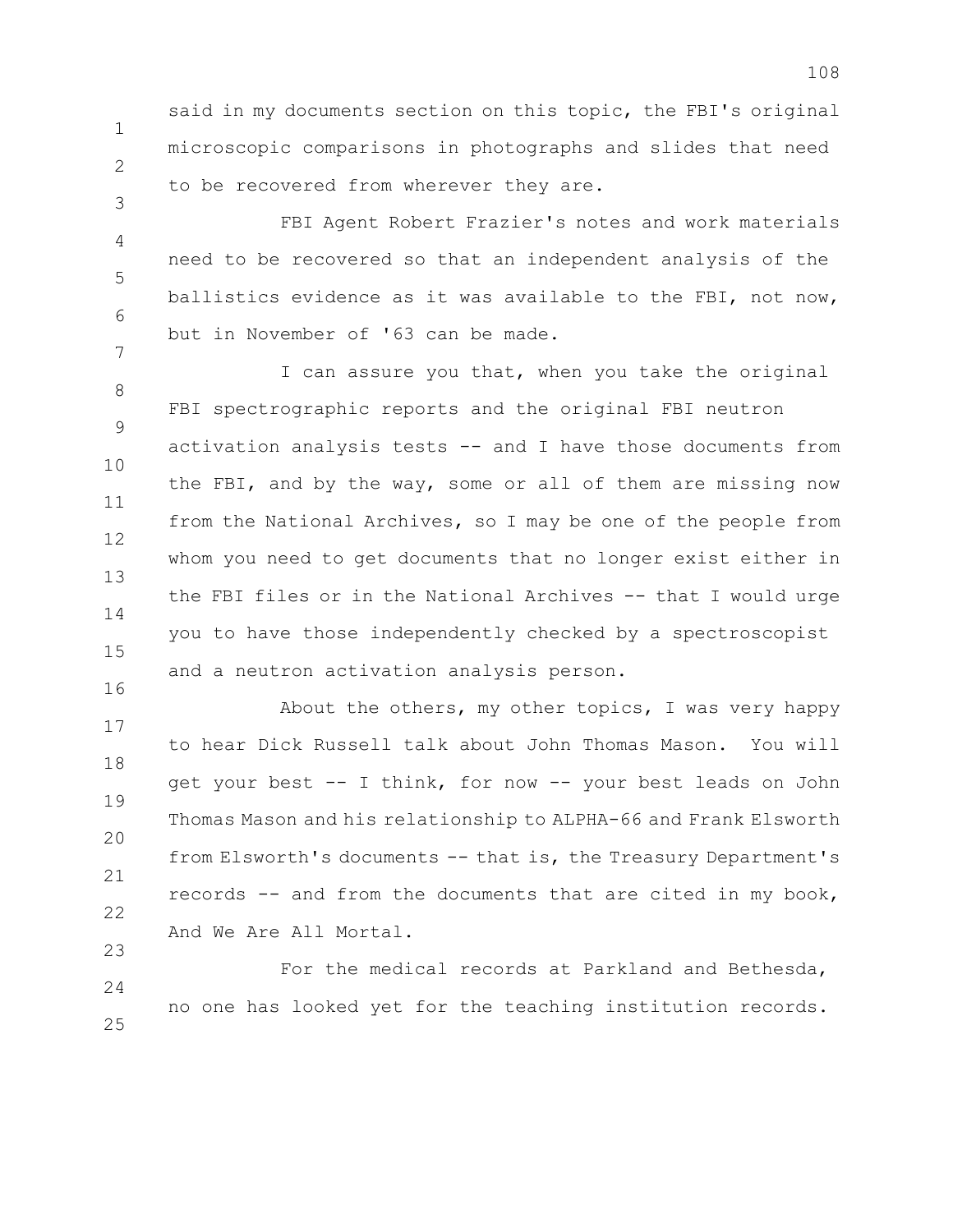Almost all of the doctors at Parkland and at Bethesda, many of them, had teaching institution connections, and some of them made reports to their teaching institutions; that is, as part of an internship, residency, et cetera.

1

2

3

4

10

20

5 6 7 8 9 I would make no assumptions. Find out every teaching institution that was involved with Parkland and every teaching institution that was involved with Bethesda, find out if there were any records distributed from both Parkland and Bethesda to those teaching institutions' files. I think you're going to come up with some very interesting material there.

11 12 13 14 15 16 Lastly, the Bethesda medical record -- the last time that I interview Francis X. O'Neill, former FBI agent, he said at approximately midnight, he left Bethesda, the morgue room, where a fully-clothed body, presumably of John F. Kennedy, was in the coffin and the work largely, both of the autopsyists and the cosmeticists, had been concluded.

17 18 19 Yet, sometime after midnight -- I think after 1:00 -- we know that at least two Secret Service saw an apparently naked John F. Kennedy on his face, and they were asked to verify a bullet hole in his back.

21 22 23  $24$ 25 What you have to reconcile, therefore, are two different sets of records that are at odds with what Francis X. O'Neill reports he saw as he left Bethesda and what Secret Service Agent Heale reports as he stayed at Bethesda, and that's no small concern, because that brings up that whole question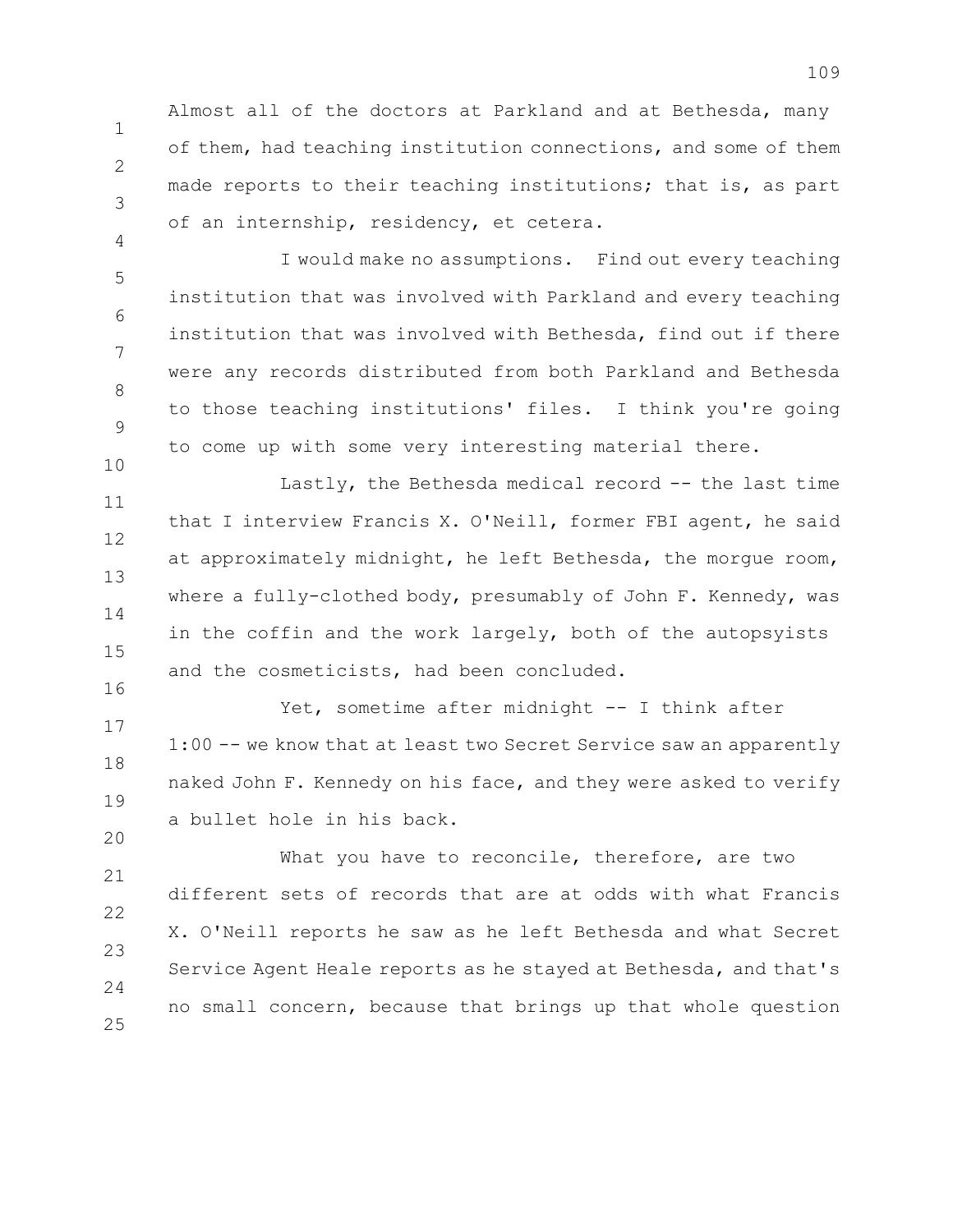of body alteration.

1

 $\mathfrak{D}$ 

4

14

Thank you.

3 CHAIRMAN TUNHEIM: Any questions for Mr. Evica? DR. NELSON: I have a question.

5 6 7 How do you think we should treat the information that reveals presidential protection if, in fact, they're still using many of those same methods today.

8 9 10 11 MR. EVICA: They are still using some of those same methods, and let me take you back to 1975 and '6, when I was in close touch with George O'Toole, former problems analysis chief of the Central Intelligence Agency.

12 13 I talked about a history of security stripping from the presidency of John F. Kennedy to the two shootings in which President Ford was involved.

15 16 17 18 George O'Toole had no doubt that security was inadequate and that we were going to have war, in effect, results of either security stripping or inadequate security that would threaten the lives of the presidents.

19 20 21 22 23 I see that as a pattern, this inadequacy of presidential security. Some may see it as something even more. But certainly, the uniquely insecure security of the President of the United States on November 22, 1963, was the context in which John F. Kennedy was killed.

 $24$ 25 CHAIRMAN TUNHEIM: That's it, Mr. Evica. We appreciate your sharing your information with us today.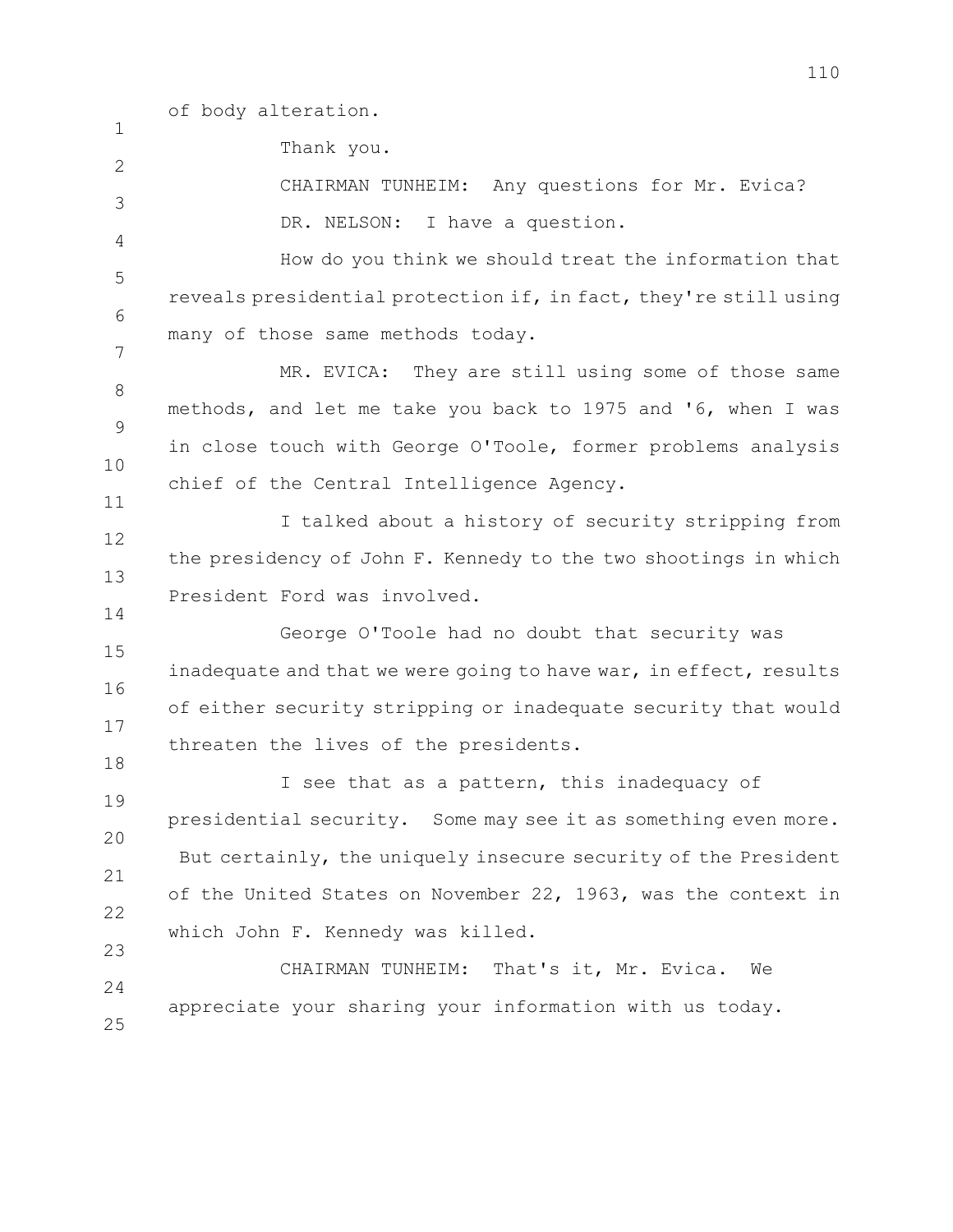1 2 3 4 5 MR. EVICA: Thank you. I will be sending you a much longer memo. CHAIRMAN TUNHEIM: Great. We appreciate it. We'd like to hear now from Mr. Edgar Tatro, who is an assassination researcher who has assisted many authors. Mr. Tatro, welcome.

6 7 8 9 10 MR. TATRO: Thank you for the opportunity. I know that you guys must be tired, and there's only a few minutes left, so I'll try to be as brief as possible, which is tough for a high school English teacher to do, but I'll do the best I can.

12 13 To answer a couple of quick questions, John Apt worked with Harold Weisberg years and years ago, and he may have in his extensive files files on Apt.

11

14

17

22

15 16 I can hook you up with a man who is involved with FBI watchdog abuses. They haven't focused on assassination, but they might know people that might know people.

18 19 20 21 Here at home here, Harold Issacs was a MIT professor here, and there were FBI documents that linked him to the Aunt Lillian, Dorothy Murat from New Orleans, and perhaps you should contact MIT and see what they have on Harold Issacs and see what the relationship is to Oswald's aunt.

23 24 25 Let's see here, quickly. Bullets. Bullets. A lot of the things that Mr. Evica has talked about are right on the button. He and I obviously have been working separately but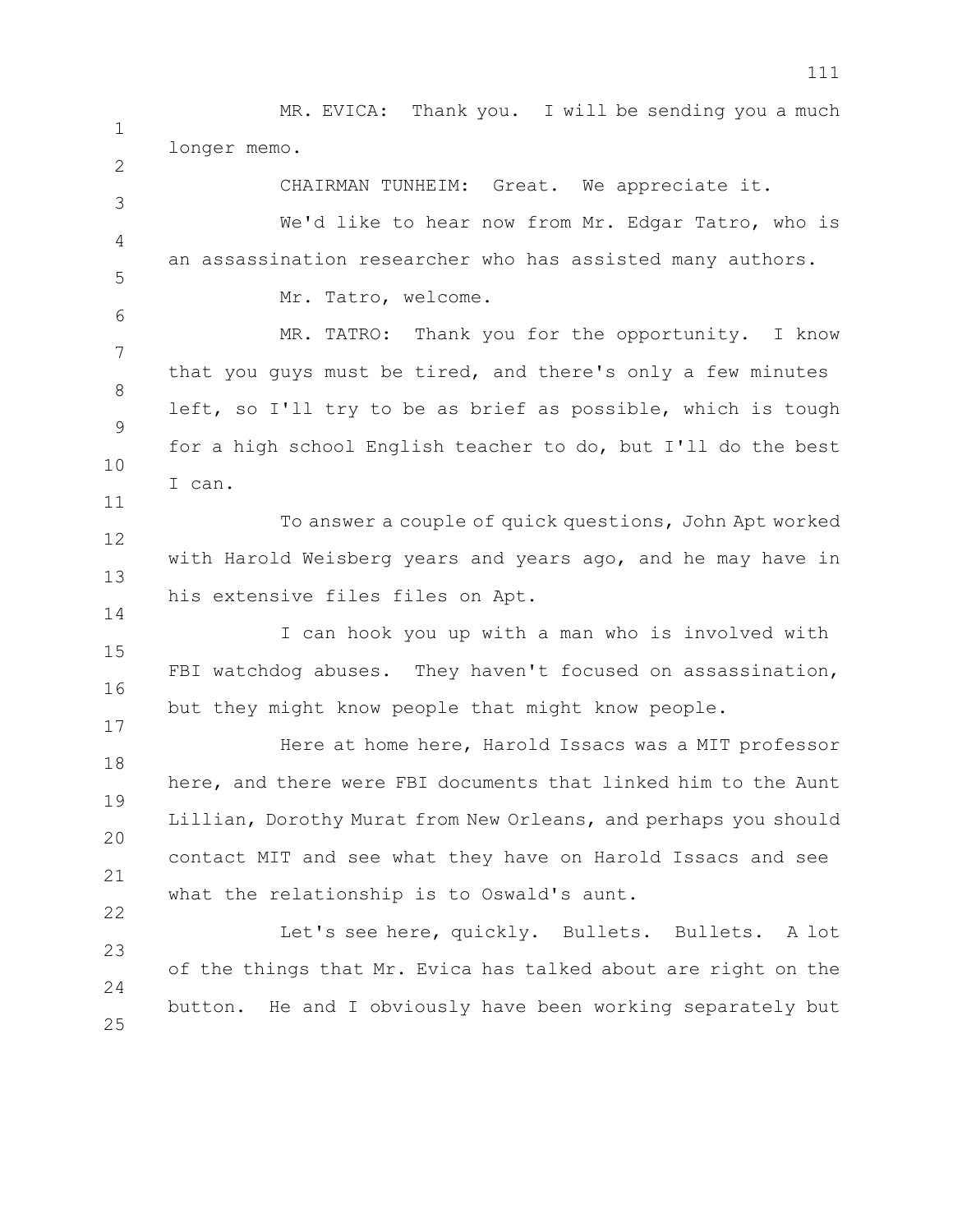on similar issues, especially the Texas aspects.

1

9

14

19

 $\mathcal{P}$ 3 4 5 He talks about one of the rifles that came through St. Albans, Vermont, and ended up coming through -- he talks about two different rifles with the same serial numbers, and one of them came through St. Albans, Vermont.

6 7 8 The bullets -- I wrote an 8,000-word article on the bullets. The bullets went to Greece, came through Canada, Vermont, and ended up in Texas and might tie into Mason, as well. So, that's it.

10 11 12 Besides, also, the company that made the bullets is the same company that supplied the arms and ammunition for the Iran-Contra affair, which is not good company.

13 I am interested mainly in Lyndon Johnson. Four major scandals were going on at that time.

15 16 17 18 There was the TFX scandal with Fred Korth, who had to resign a month before the assassination, close friend of Lyndon Johnson's. There was the Bobby Baker scandal, there was the Billy Sol Estes scandal, and there was Jack Halfen, a mafia man working for Marcello.

20 21 22 23 All four of those scandals were exploding on the scene in 1963. Once President Kennedy was dead and Lyndon Johnson was president, they all stopped. All documents relating to those four guys and associates of them should be looked into.

 $24$ 25 George DeMohrenschildt was contacting Lyndon Johnson. He was Oswald's best friend. He was contacting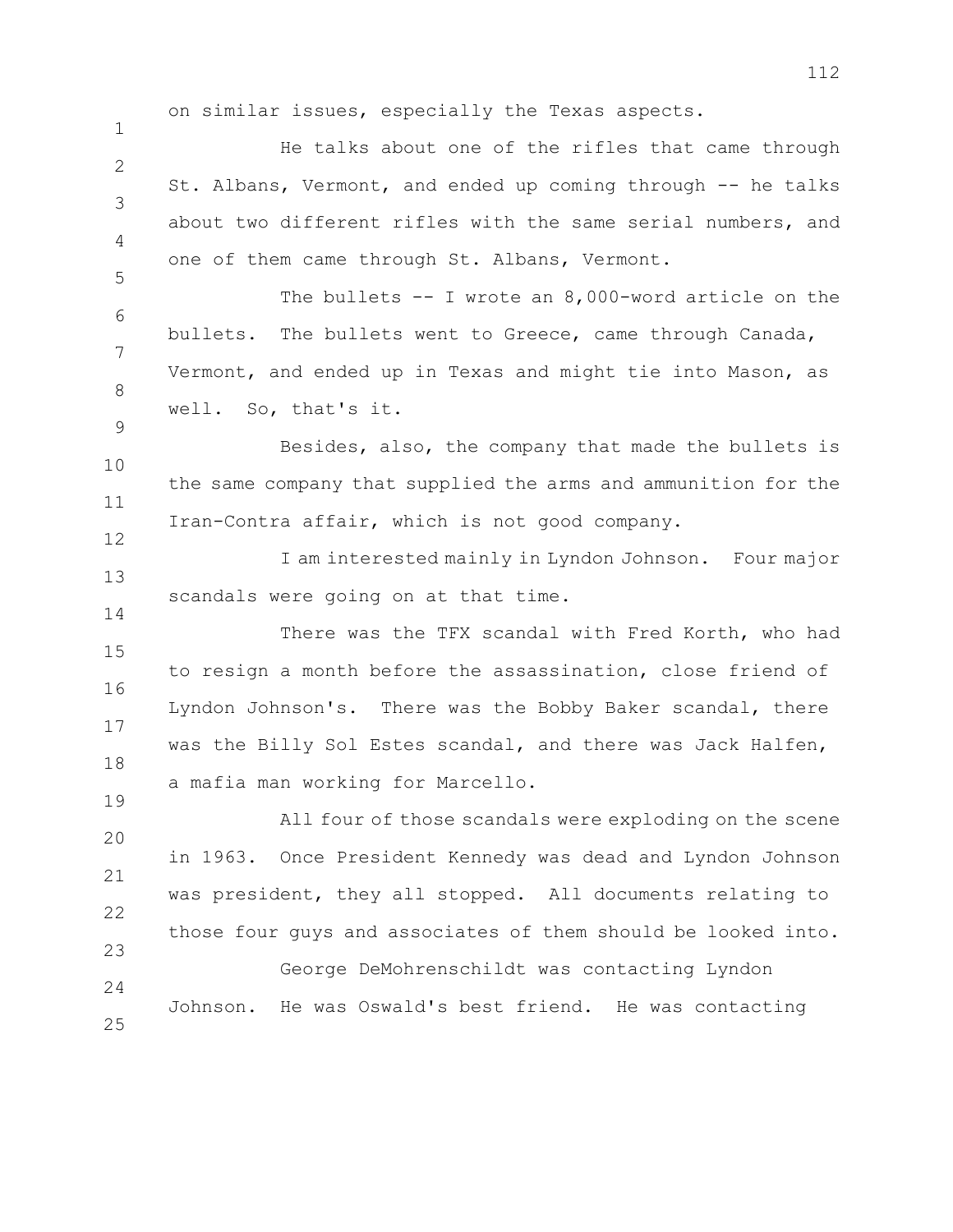George Bush. There's a whole series of relationships between DeMohrenschildt and all of these power figures, especially the oil man, Clint Murchison.

1

2

3

4

5

6

14

21

John Currington and Paul Rothemell are alive. They were H.L. Hunt's oil men. I believe Rothemell recently just had heart bypass surgery, so he may not be in the best of shape.

7 8 9 10 Okay. I have a record that came through Emily Brown, an excellent researcher who is very little known from the New Jersey area, and the Navy, by accident -- actually, it came through the Air Force.

11 12 13 It's a document that puts Oswald in Gulf Port, Mississippi, and he wasn't there, according to the Navy. I have the actual document, and I have all the Navy denials, and I don't know what it means, but something is sure amiss.

15 16 17 18 Oswald's military intelligence files were destroyed. The House Select Committee called it very troublesome, which is the understatement of a lifetime, but cross-reference files were destroyed. I have a letter from the Navy admitting that.

19 20 The question is, is there any microfilm of these things that could exist somewhere? It's hard to believe it would just go.

22 23  $24$ 25 I am in association with a number of Canadian researchers who are pursuing a number of aspects of the case. They would be glad to help you, and I can hook you up with them.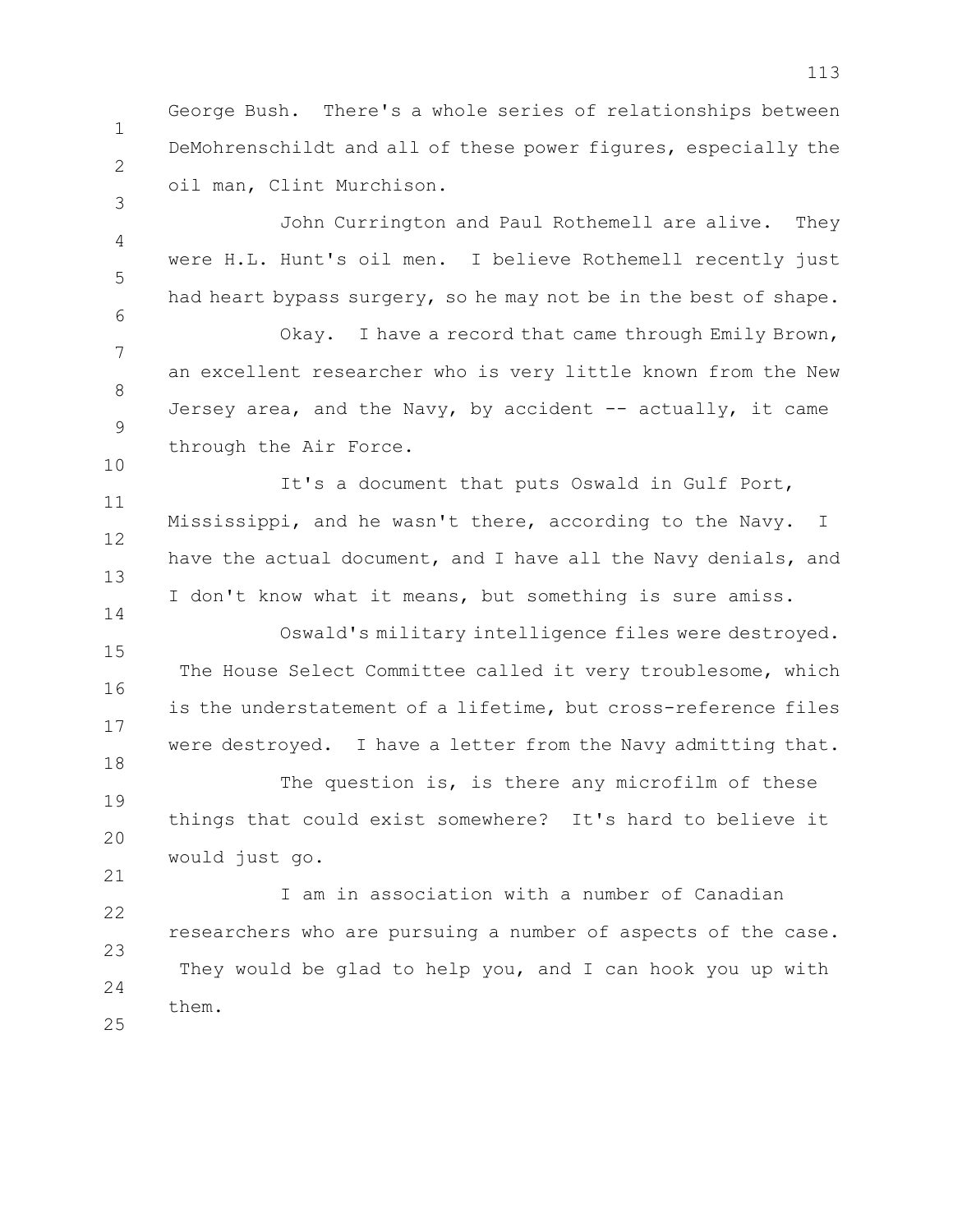1 2 I have a letter from the Canadian government admitting they destroyed Oswald files as recently as 1990. So, that's not very good.

3

8

11

17

24

4 5 6 7 When Oswald came back from Russia, he met with a man they call the travel agent, Spas Raikim, but actually he was the president of the anti-Bolsheviks nation, and I've been able to obtain documents showing correspondence between Hoover in 1959 to Raikim.

9 10 Raikim says it's all innocent, but there are things blacked out, and even he doesn't know what they are blacked out. So, even he would like to get a hold of those things.

12 13 14 15 16 There are at least five witnesses who said there was a hole in that windshield, forget about the dent, that there was a hole in it, and it's never been resolved, and I have been told that there were five to eight windshields available and they could switch windshields. I think someone ought to try to look into the possibility of a windshield switch.

18 19 20 21 There's a sidewalks scar down here that was stolen by Earl Golz, broken right out of the sidewalk. It's down in a Texas researcher's possession now. It does fit a bullet miss from the other knoll that no one talks about.

22 23 I can show you a human-like figure with a rifle that, my god, you could fish from that angle. I brought those pictures with me in case anybody really wanted to look at them.

25 Oswald, it's been alleged, was at the Monterey School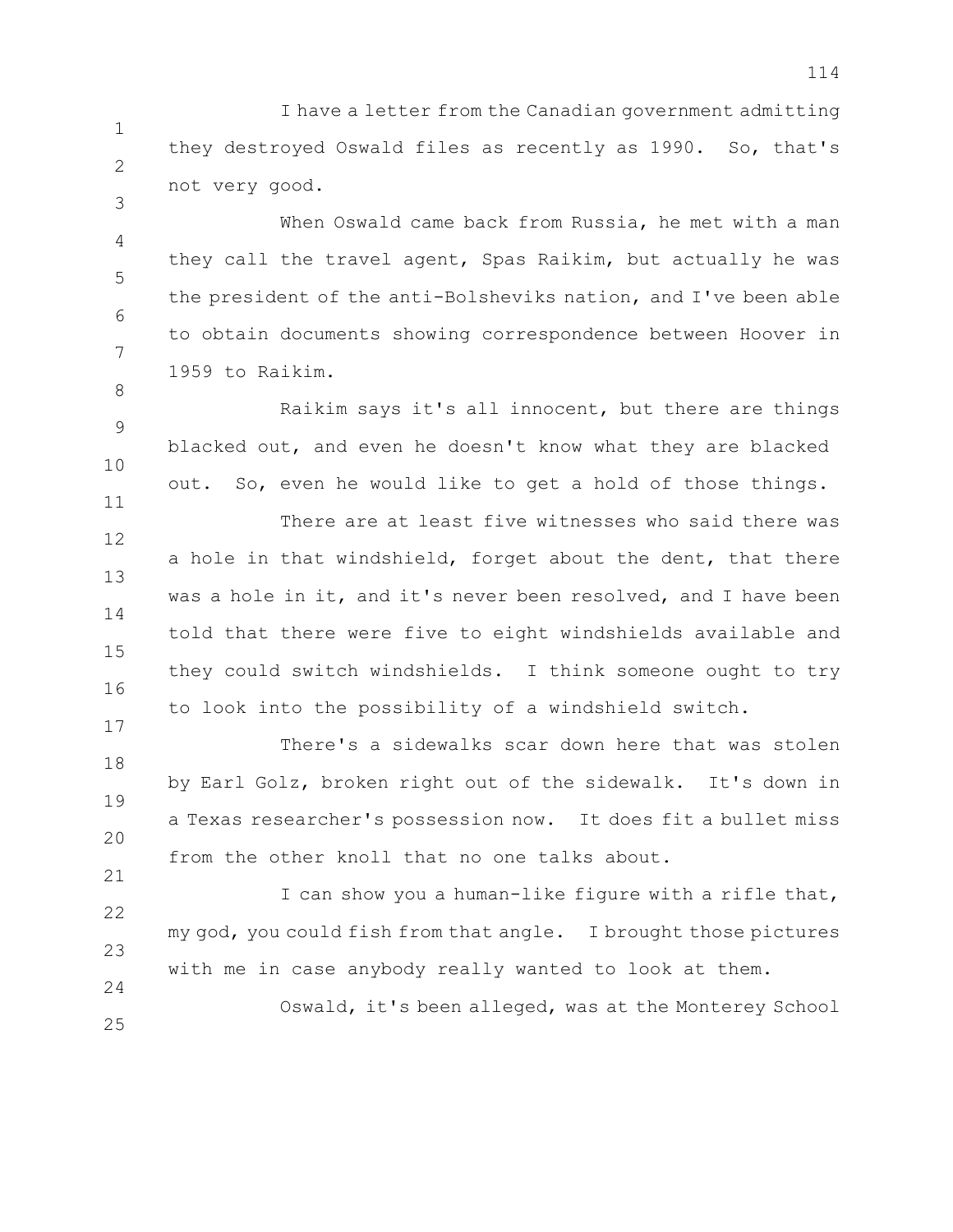1 2 in Miami, by one of the Warren Commission members in January of 1964. There are no records. It's called the Defense Language Institute now.

3

12

17

19

22

4 5 6 7 8 9 The Defense Language Institute told me that they didn't have any records on Oswald and that they did not keep any correspondence between them and the Warren Commission or them and the House Select Committee. That's hard to believe. Maybe there is some correspondence in existence in the House Select Committee files.

10 11 Allen Dulles' mistress, Mary Bancroft, was also a CIA agent. She was the friend of Michael Paine's mother. Michael Paine and Ruth Paine were taking care of Marina Oswald.

13 14 15 16 Now, where there is smoke, there is not necessarily fire, but any fireman will tell you, most fires, people get killed by smoke inhalation, and I would like to know what the relationship is between Allen Dulles, Ruth Paine, Mary Bancroft, and the Oswalds.

18 Let's see here. I think I'll skip as many things as possible.

20 21 The House Select Committee said that the 201 file had 37 documents that were unavailable at the time. Are they available now?

23  $24$ 25 There were microphones, I'm told, in the autopsy room in Bethesda. Did somebody tape record that autopsy? It would be nice to find out more about that.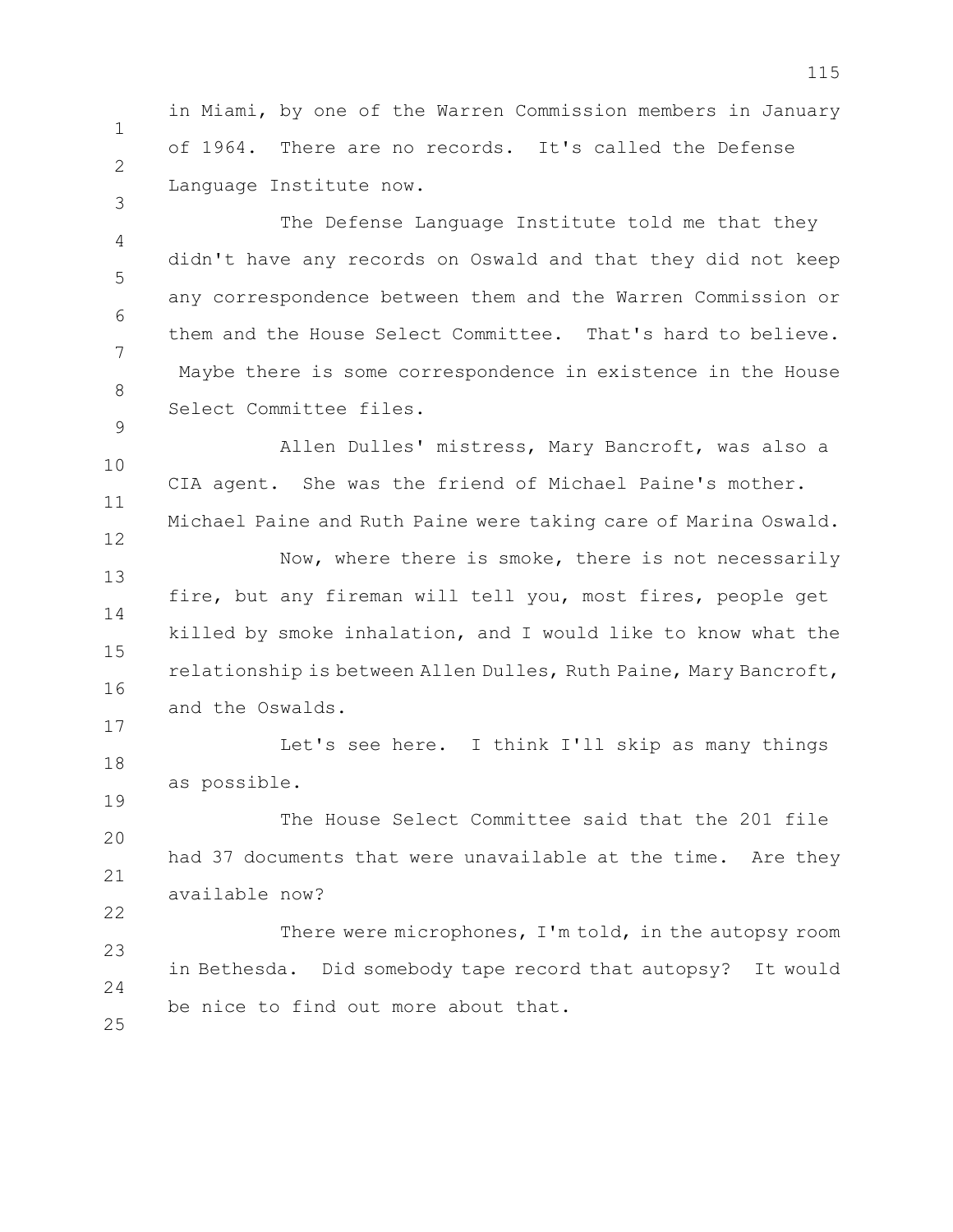1 2 3 And there are a number of other issues here, but I'll beg off because of time constraints. I'll be glad to try to help you guys out in any way I can.

4 5 One other thing. Mr. Trask covered most of the film people.

6 7 8 9 10 There is Richard Sprague, the researcher, who did all of the collecting of films and photographs in the early years, and there is a man in Canada named Dave Hawkins who makes a living out of this, but he has a great deal of photographic materials, as well as other things that might be available to you.

One last thing. I almost forgot.

13 14 15 16 The FBI finger-printed those boxes, the perch where Oswald was supposed to be. There were 28 prints. 24 of them belonged to the two FBI agents who did the printing. Three of them belonged to Oswald, and there is one print that nobody ever identified.

18 If we had a copy of that print, maybe the public can find out who owned that print, and maybe it's a bad guy.

20 Thank you very much.

21 CHAIRMAN TUNHEIM: Thank you, Mr. Tatro.

Any questions?

[No response.]

23 24 CHAIRMAN TUNHEIM: In the interests of time, thank you very much for --

25

11

12

17

19